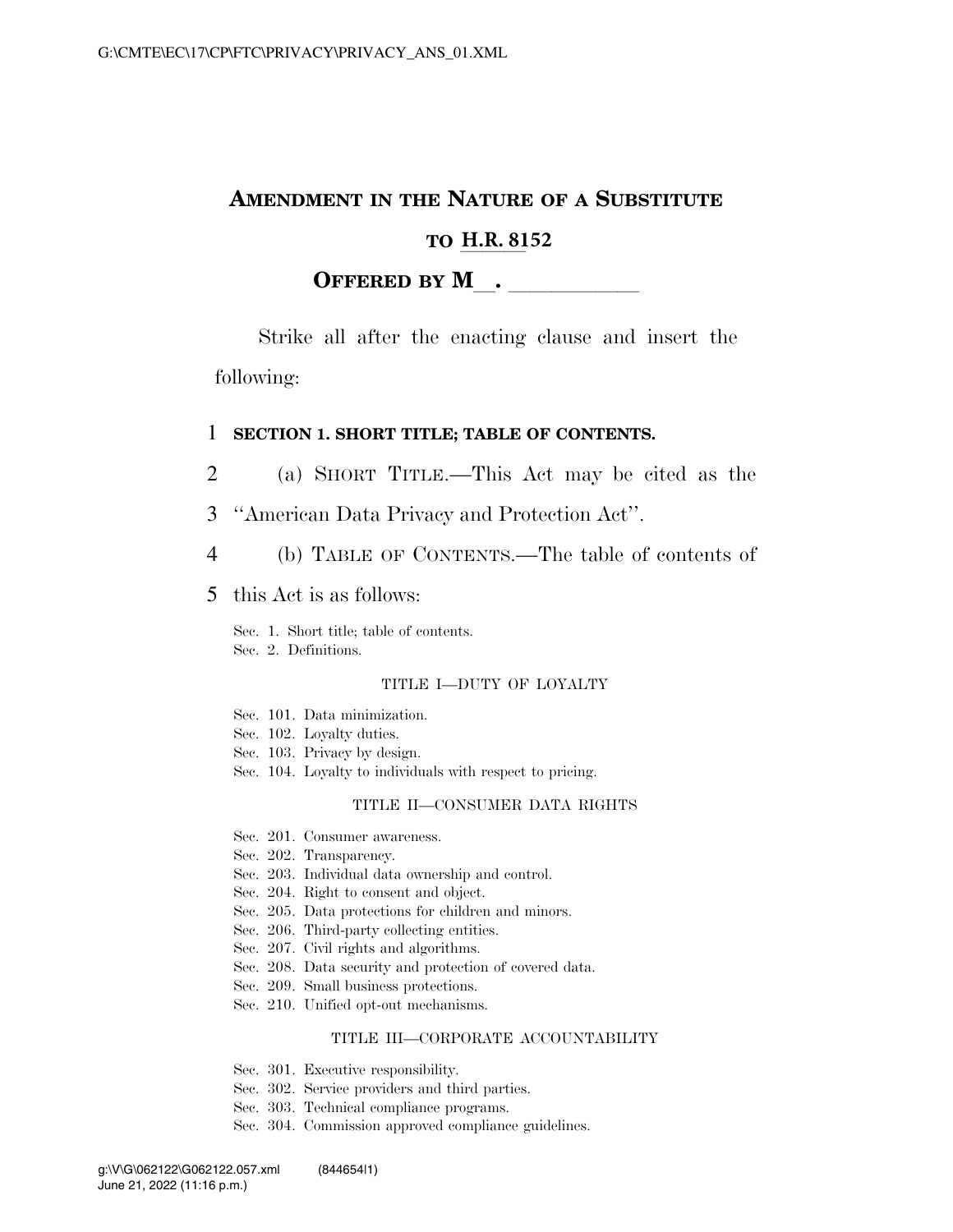$\mathfrak{D}$ 

Sec. 305. Digital content forgeries.

TITLE IV—ENFORCEMENT, APPLICABILITY, AND MISCELLANEOUS

- Sec. 401. Enforcement by the Federal Trade Commission.
- Sec. 402. Enforcement by State Attorneys General.
- Sec. 403. Enforcement by persons.
- Sec. 404. Relationship to Federal and State laws.
- Sec. 405. Severability.
- Sec. 406. COPPA.
- Sec. 407. Authorization of appropriations.
- Sec. 408. Effective date.

#### 1 **SEC. 2. DEFINITIONS.**

- 2 In this Act:
- 3 (1) AFFIRMATIVE EXPRESS CONSENT. 4 (A) IN GENERAL.—The term ''affirmative 5 express consent'' means an affirmative act by 6 an individual that clearly communicates the in-7 dividual's freely given, specific, informed, and 8 unambiguous authorization for an act or prac-9 tice, in response to a specific request from a 10 covered entity that meets the requirements of 11 subparagraph (B).
- 12 (B) REQUEST REQUIREMENTS.—The re-13 quirements of this subparagraph with respect to 14 a request from a covered entity to an individual 15 are the following:
- 16 (i) The request is provided to the indi-17 vidual in a clear and conspicuous stand-18 alone disclosure made through the primary 19 medium used to offer the covered entity's 20 product or service.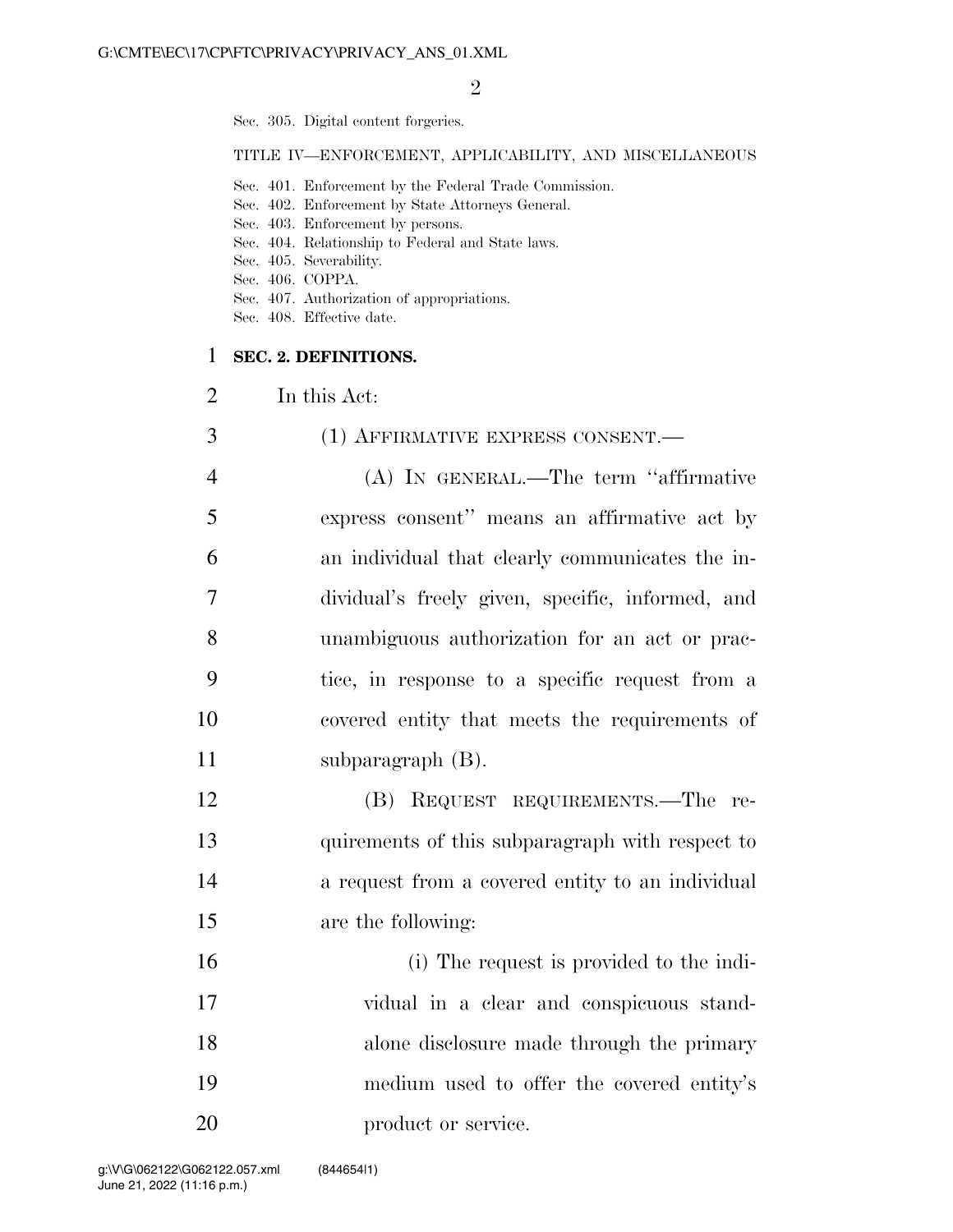| $\mathbf{1}$   | (ii) The request includes a description       |
|----------------|-----------------------------------------------|
| $\overline{2}$ | of the act or practice for which the individ- |
| 3              | ual's consent is sought and—                  |
| $\overline{4}$ | (I) clearly states the specific cat-          |
| 5              | egories of covered data that the cov-         |
| 6              | ered entity shall collect, process, and       |
| $\tau$         | transfer for each act or practice;            |
| 8              | (II) clearly distinguishes between            |
| 9              | any act or practice which is necessary        |
| 10             | to fulfill a request of the individual        |
| 11             | and any act or practice which is for          |
| 12             | another purpose; and                          |
| 13             | (III) includes a prominent head-              |
| 14             | ing and is written in easy-to-under-          |
| 15             | stand language that would enable a            |
| 16             | reasonable individual to identify and         |
| 17             | understand the processing purpose for         |
| 18             | which consent is sought and the cov-          |
| 19             | ered data to be collected, processed, or      |
| 20             | transferred by the covered entity for         |
| 21             | such processing purpose.                      |
| 22             | (iii) The request clearly explains the        |
| 23             | individual's applicable rights related to     |
| 24             | consent.                                      |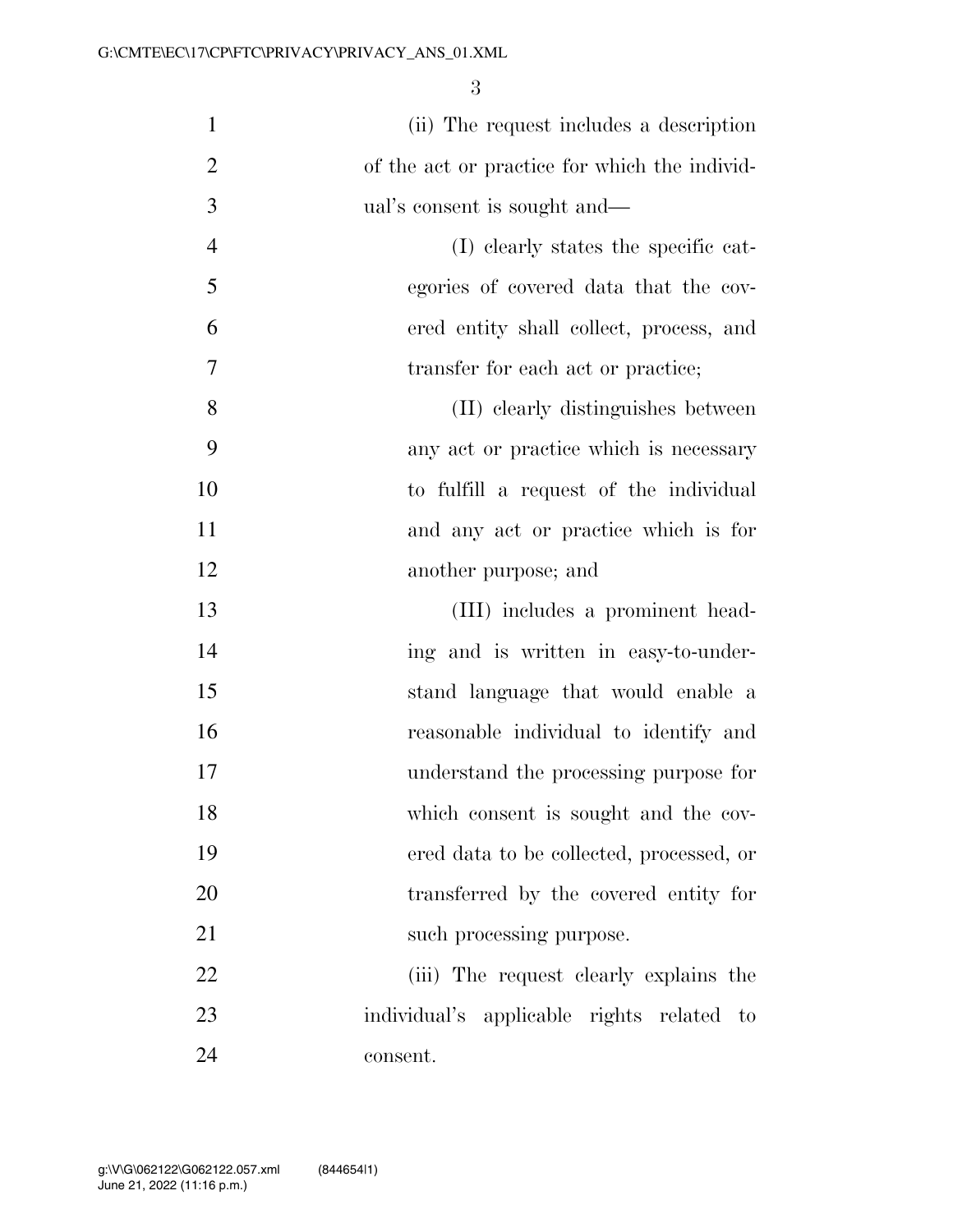(iv) The request shall be made in a manner readily accessible to and usable by individuals with disabilities.

 (v) The request shall be made avail- able to the public in each language in which the covered entity provides a product or service for which authorization is sought or in which the covered entity carries out any activity related to any product or serv- ice for which the covered data of the indi- vidual may be collected, processed, or transferred.

 (C) EXPRESS CONSENT REQUIRED.—A covered entity shall not infer that an individual has provided affirmative express consent to an act or practice from the inaction of the indi- vidual or the individual's continued use of a service or product provided by the covered enti-19 ty.

 (D) PRETEXTUAL CONSENT PROHIB- ITED.—A covered entity shall not obtain or at- tempt to obtain the affirmative express consent of an individual through—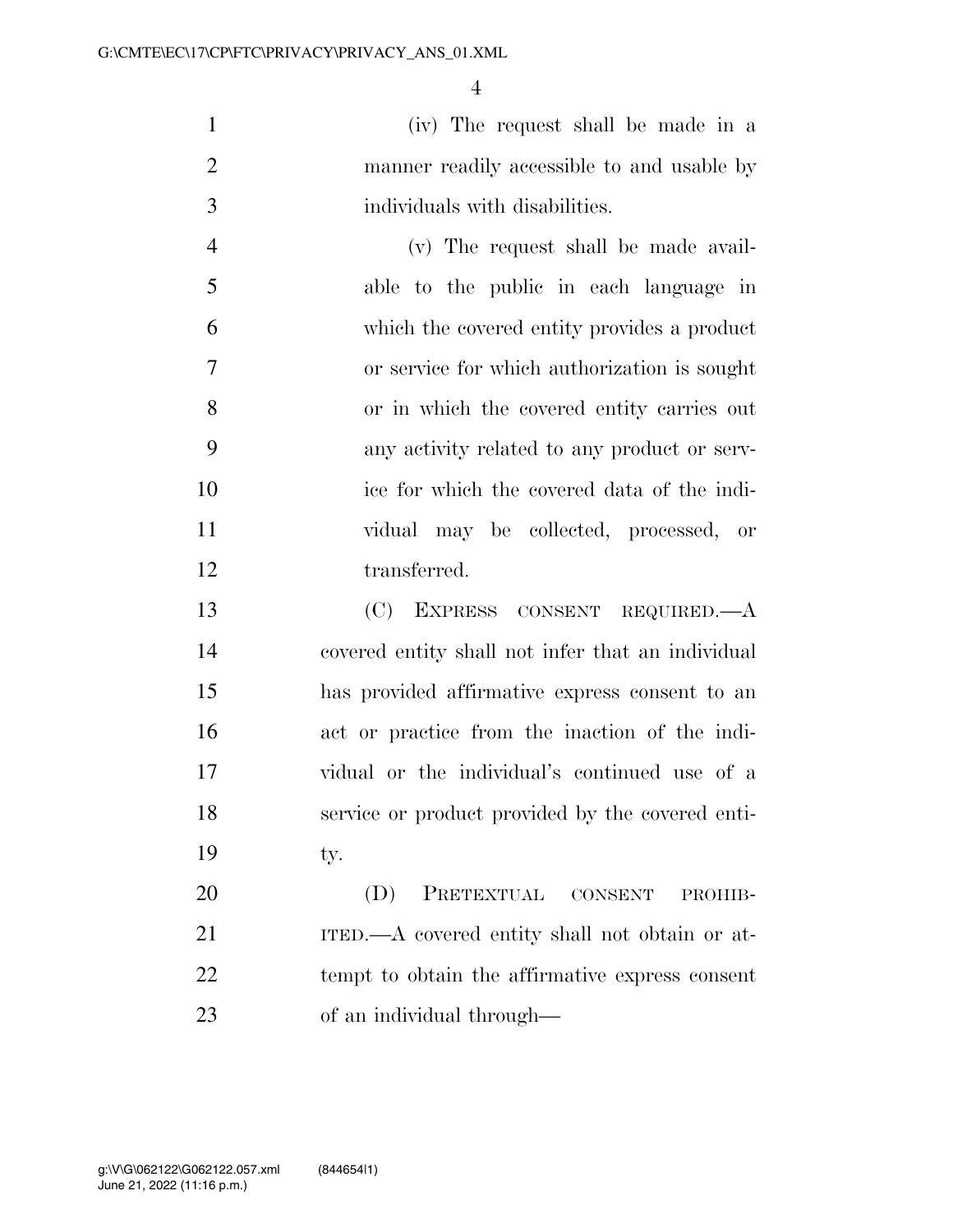(i) the use of any false, fictitious, fraudulent, or materially misleading state-ment or representation; or

 (ii) the design, modification, or ma- nipulation of any user interface with the purpose or substantial effect of obscuring, subverting, or impairing a reasonable indi- vidual's autonomy, decision making, or choice to provide such consent or any cov-ered data.

 (2) ALGORITHM.—The term ''algorithm'' means a computational process that uses machine learning, natural language processing, artificial intelligence techniques, or other computational processing tech- niques of similar or greater complexity that makes a decision or facilitate human decision-making with respect to covered data, including to determine the provision of products or services or to rank, order, promote, recommend, amplify, or similarly determine the delivery or display of information to an indi-vidual.

## 22 (3) BIOMETRIC INFORMATION.—

 (A) IN GENERAL.—The term ''biometric information'' means any covered data generated from the technological processing of an individ-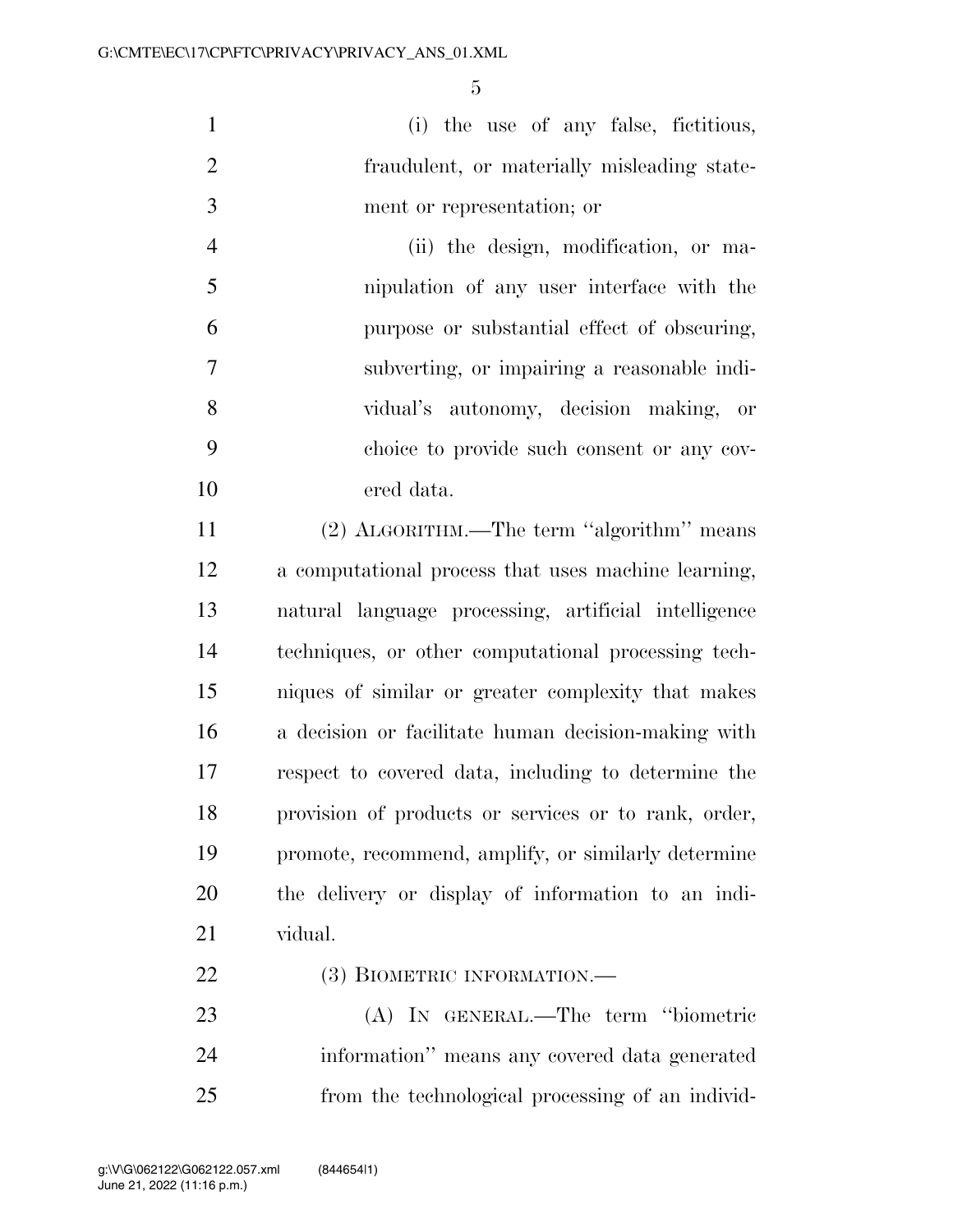| $\mathbf{1}$   | ual's unique biological, physical, or physiological  |
|----------------|------------------------------------------------------|
| $\overline{2}$ | characteristics that is linked or reasonably         |
| 3              | linkable to an individual including—                 |
| $\overline{4}$ | (i) fingerprints;                                    |
| 5              | (ii) voice prints;                                   |
| 6              | (iii) iris or retina scans;                          |
| 7              | (iv) facial mapping or hand mapping,                 |
| 8              | geometry, or templates; or                           |
| 9              | (v) gait or personally identifying phys-             |
| 10             | ical movements.                                      |
| 11             | (B) EXCLUSION.—The term "biometric in-               |
| 12             | formation" does not include—                         |
| 13             | (i) a digital or physical photograph;                |
| 14             | (ii) an audio or video recording; or                 |
| 15             | (iii) data generated from a digital or               |
| 16             | physical photograph, or an audio or video            |
| 17             | recording that cannot be used to identify            |
| 18             | an individual.                                       |
| 19             | (4) COLLECT; COLLECTION.—The terms "col-             |
| 20             | lect" and "collection" mean buying, renting, gath-   |
| 21             | ering, obtaining, receiving, accessing, or otherwise |
| 22             | acquiring covered data by any means.                 |
| 23             | (5) COMMISSION.—The term "Commission"                |
| 24             | means the Federal Trade Commission.                  |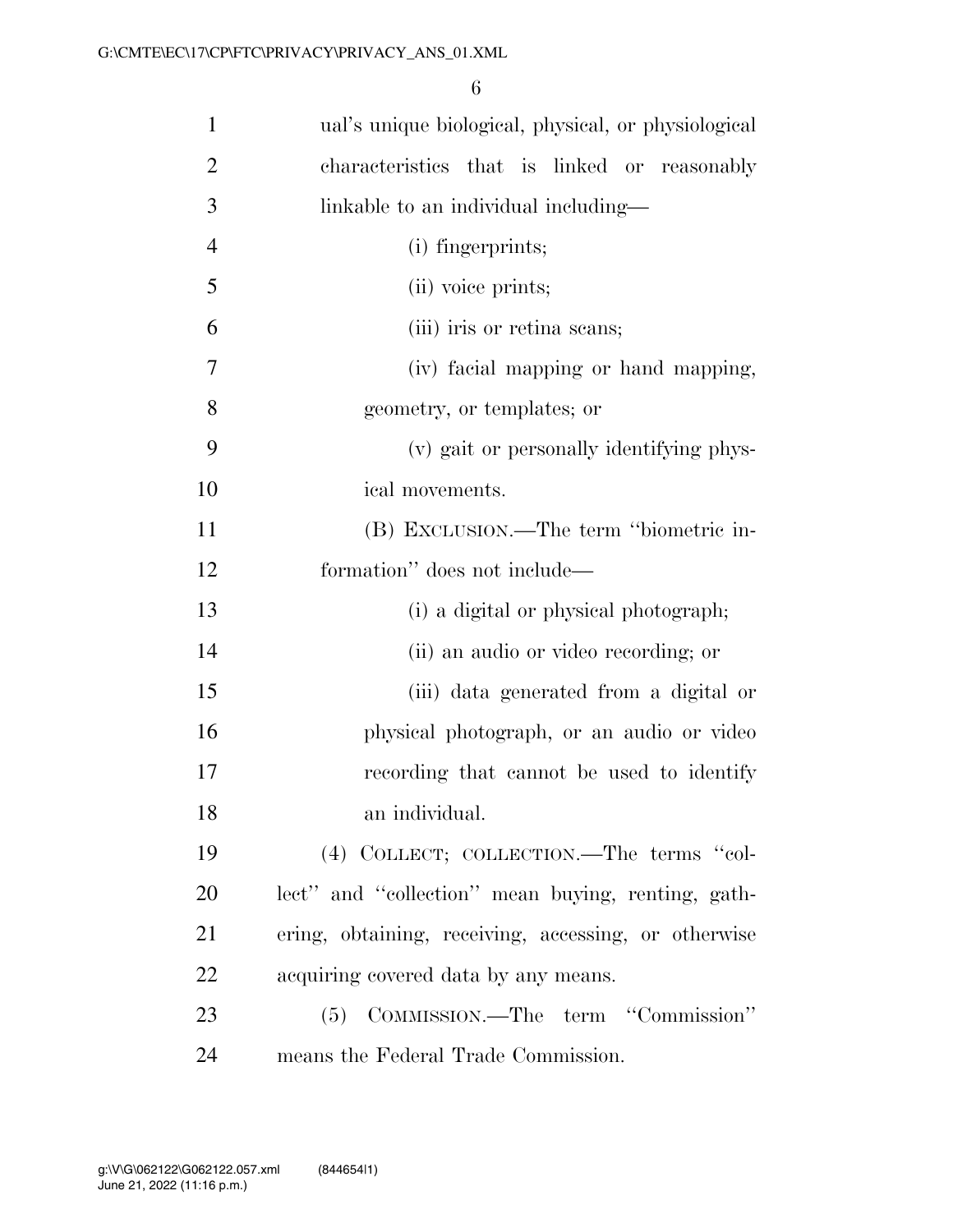| $\mathbf{1}$   | (6) COMMON BRANDING.—The term "common              |
|----------------|----------------------------------------------------|
| $\overline{2}$ | branding" means a name, service mark, or trade-    |
| 3              | mark that is shared by 2 or more entities.         |
| $\overline{4}$ | (7) CONTROL.—The term "control" means,             |
| 5              | with respect to an entity—                         |
| 6              | $(A)$ ownership of, or the power to vote,          |
| 7              | more than 50 percent of the outstanding shares     |
| 8              | of any class of voting security of the entity;     |
| 9              | (B) control over the election of a majority        |
| 10             | of the directors of the entity (or of individuals  |
| 11             | exercising similar functions); or                  |
| 12             | (C) the power to exercise a controlling in-        |
| 13             | fluence over the management of the entity.         |
| 14             | (8) COVERED DATA.—                                 |
| 15             | (A) IN GENERAL.—The term "covered                  |
| 16             | data" means information that identifies or is      |
| 17             | linked or reasonably linkable, alone or in com-    |
| 18             | bination with other information, to an indi-       |
| 19             | vidual or a device that identifies or is linked or |
| 20             | reasonably linkable to an individual, and may      |
| 21             | include derived data and unique identifiers.       |
| 22             | EXCLUSIONS.—The term "covered<br>(B)               |
| 23             | data" does not include—                            |
| 24             | (i) de-identified data;                            |
| 25             | (ii) employee data;                                |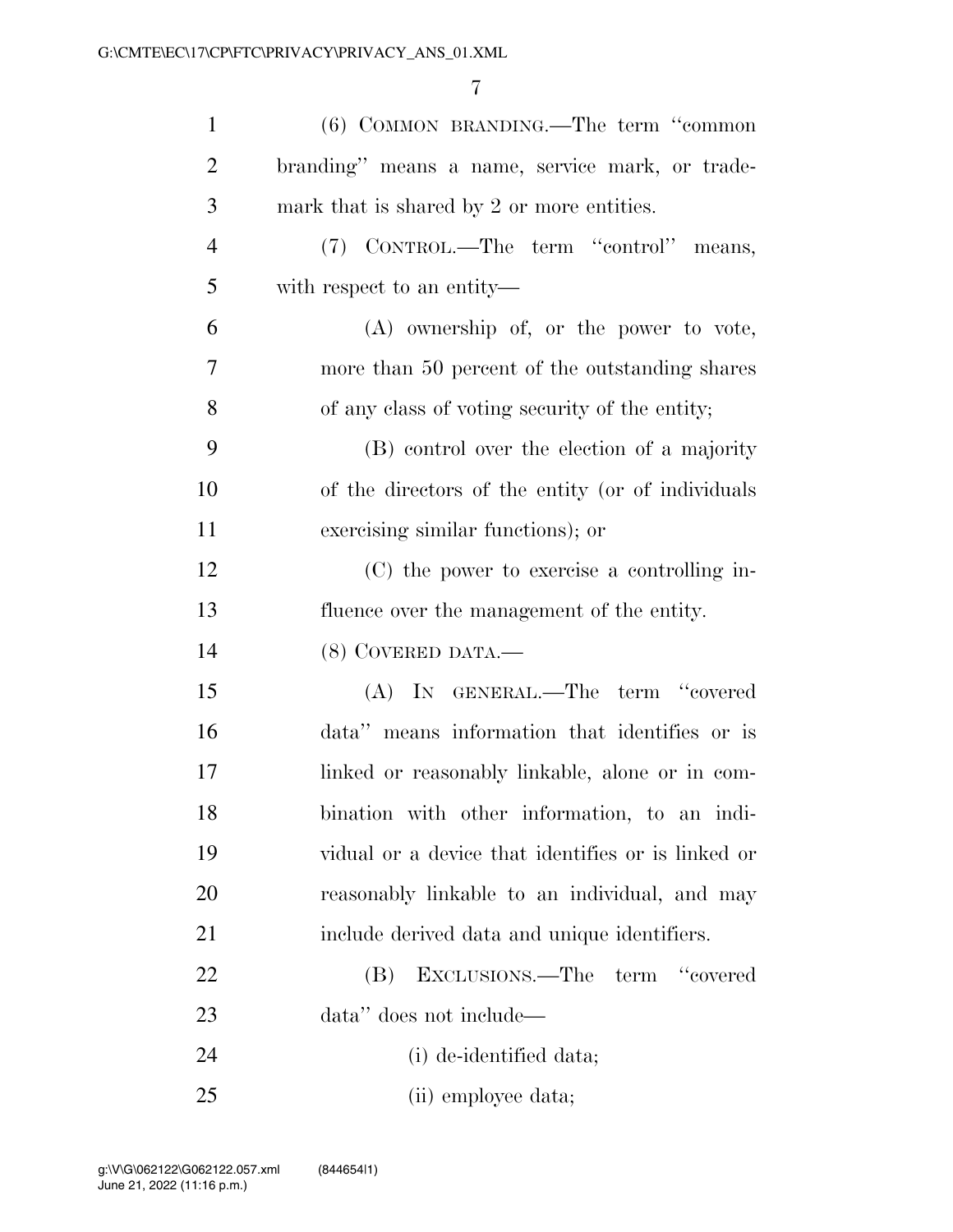| $\mathbf{1}$   | (iii) publicly available information; or      |
|----------------|-----------------------------------------------|
| $\overline{2}$ | (iv) inferences made exclusively from         |
| 3              | multiple independent sources of publicly      |
| $\overline{4}$ | available information that do not reveal      |
| 5              | sensitive covered data with respect to an     |
| 6              | individual.                                   |
| 7              | (C) EMPLOYEE DATA DEFINED.—For pur-           |
| 8              | poses of subparagraph (B), the term "employee |
| 9              | data" means-                                  |
| 10             | (i) information relating to a job appli-      |
| 11             | cant collected by a covered entity acting as  |
| 12             | a prospective employer of such job appli-     |
| 13             | cant in the course of the application, or     |
| 14             | hiring process, provided that such informa-   |
| 15             | tion is collected, processed, or transferred  |
| 16             | by the prospective employer solely for pur-   |
| 17             | poses related to the employee's status as a   |
| 18             | current or former job applicant of such       |
| 19             | employer;                                     |
| 20             | (ii) the business contact information         |
| 21             | of an employee, including the employee's      |
| 22             | name, position or title, business telephone   |
| 23             | number, business address, or business         |
| 24             | email address that is provided to an em-      |
| 25             | ployer by an employee who is acting in a      |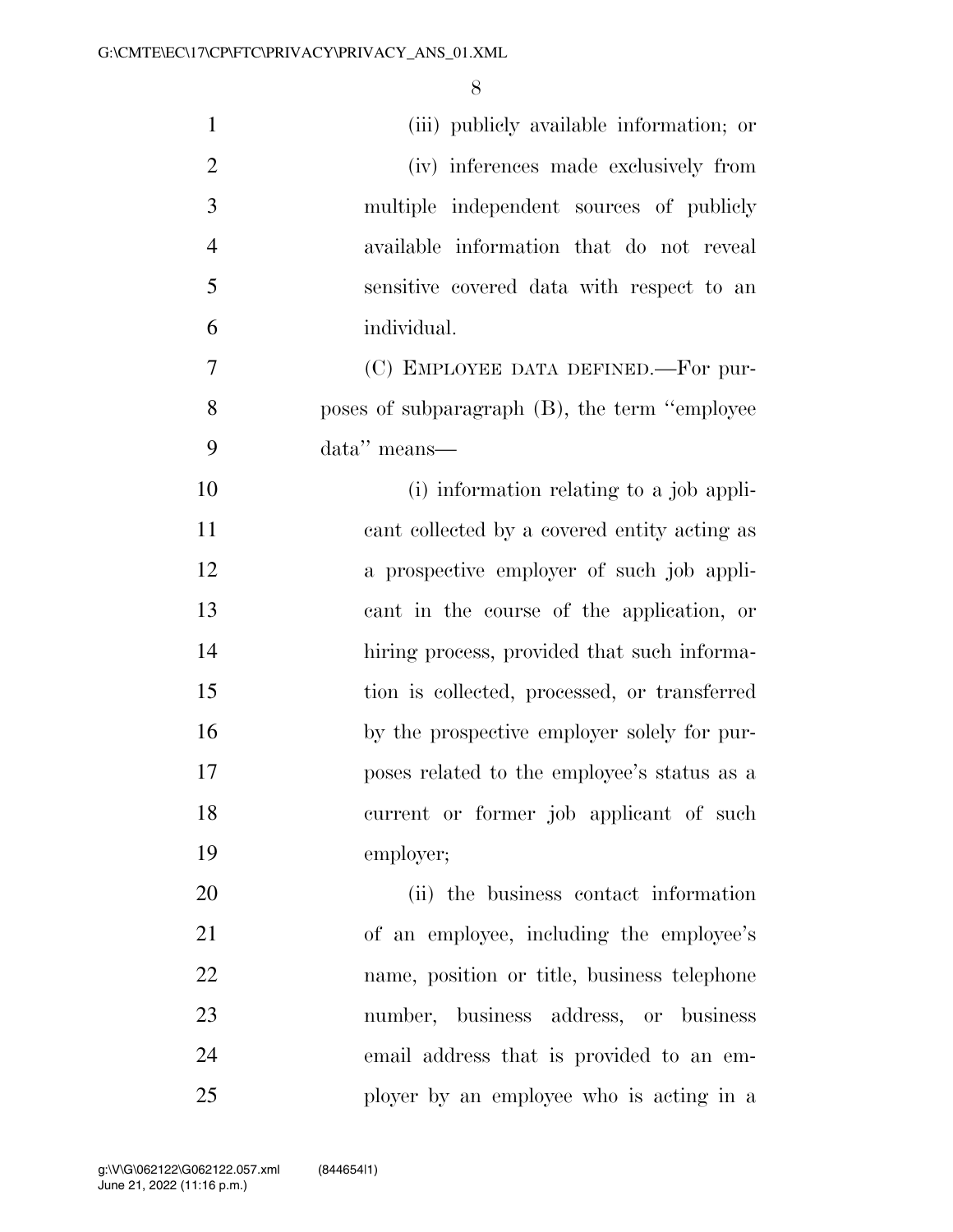professional capacity, provided that such information is collected, processed, or transferred solely for purposes related to such employee's professional activities;

 (iii) emergency contact information collected by an employer that relates to an employee of that employer, provided that such information is collected, processed, or transferred solely for the purpose of having an emergency contact on file for the em-ployee; or

 (iv) information relating to an em- ployee (or a spouse, dependent, other cov- ered family member, or beneficiary of such employee) that is necessary for the em-16 ployer to collect, process, or transfer solely for the purpose of administering benefits to which such employee (or spouse, de- pendent, other covered family member, or beneficiary of such employee) is entitled on 21 the basis of the employee's position with 22 that employer.

23 (9) COVERED ENTITY.—The term "covered en-tity''—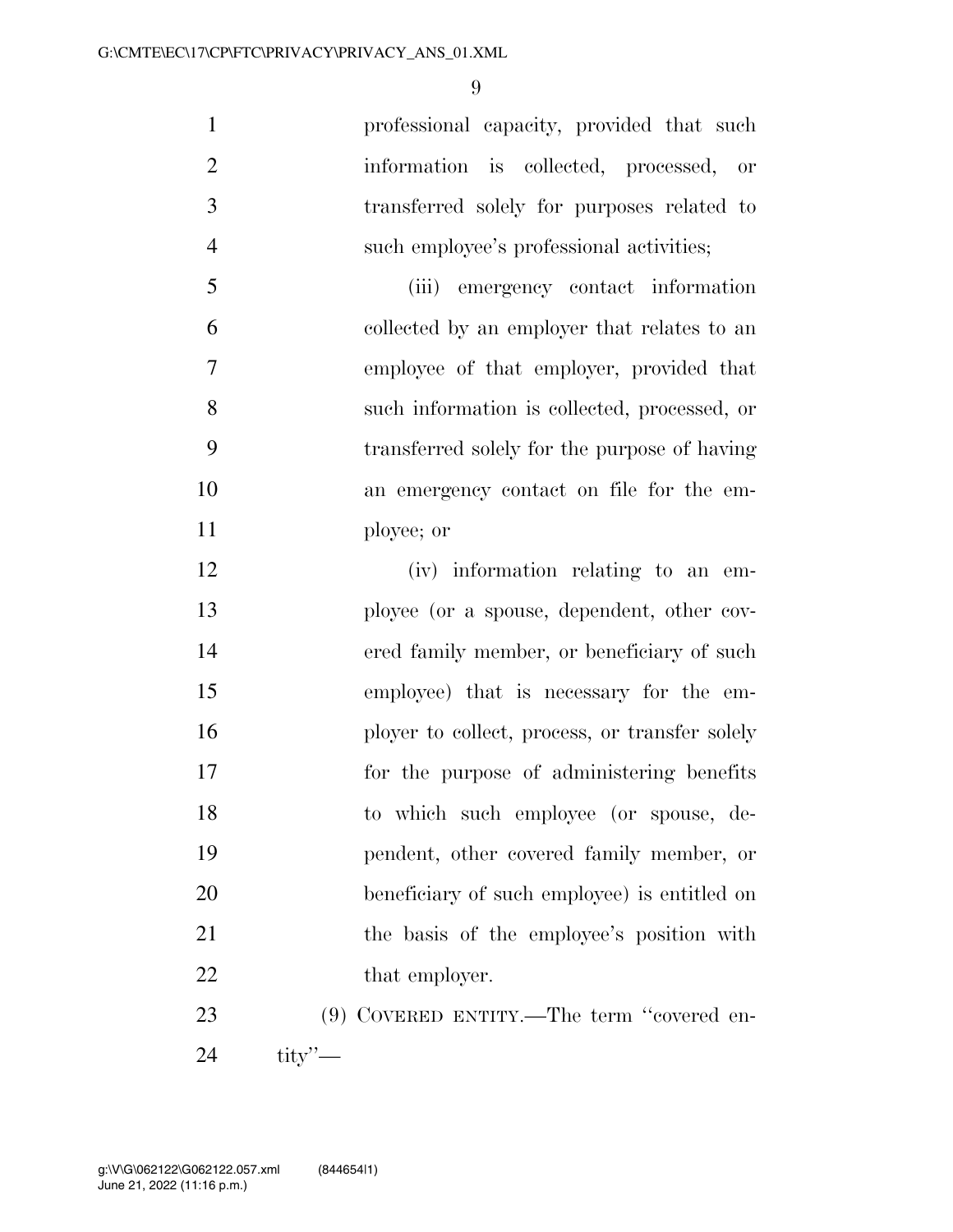| $\mathbf{1}$   | $(A)$ means any entity or any person, other       |
|----------------|---------------------------------------------------|
| $\overline{2}$ | than an individual acting in a non-commercial     |
| 3              | context, that alone or jointly with others deter- |
| $\overline{4}$ | mines the purposes and means of collecting,       |
| 5              | processing, or transferring covered data and—     |
| 6              | (i) is subject to the Federal Trade               |
| 7              | Commission Act (15 U.S.C. 41 et seq.);            |
| 8              | (ii) is a common carrier subject to the           |
| 9              | Communications Act of 1934 (47 U.S.C.             |
| 10             | 151 et seq) and all Acts amendatory there-        |
| 11             | of and supplementary thereto title II of the      |
| 12             | Communications Act of 1934 (47 U.S.C.             |
| 13             | $201-231$ ) as currently enacted or subse-        |
| 14             | quently amended; or                               |
| 15             | (iii) is an organization not organized            |
| 16             | to carry on business for their own profit or      |
| 17             | that of their members; and                        |
| 18             | (B) includes any entity or person that con-       |
| 19             | trols, is controlled by, or is under common con-  |
| 20             | trol with another covered entity.                 |
| 21             | (C) EXCLUSIONS.—The term "covered en-             |
| 22             | tity" does not include—                           |
| 23             | (i) a governmental entity such as a               |
| 24             | body, authority, board, bureau, commis-           |
| 25             | sion, district, agency, or political subdivi-     |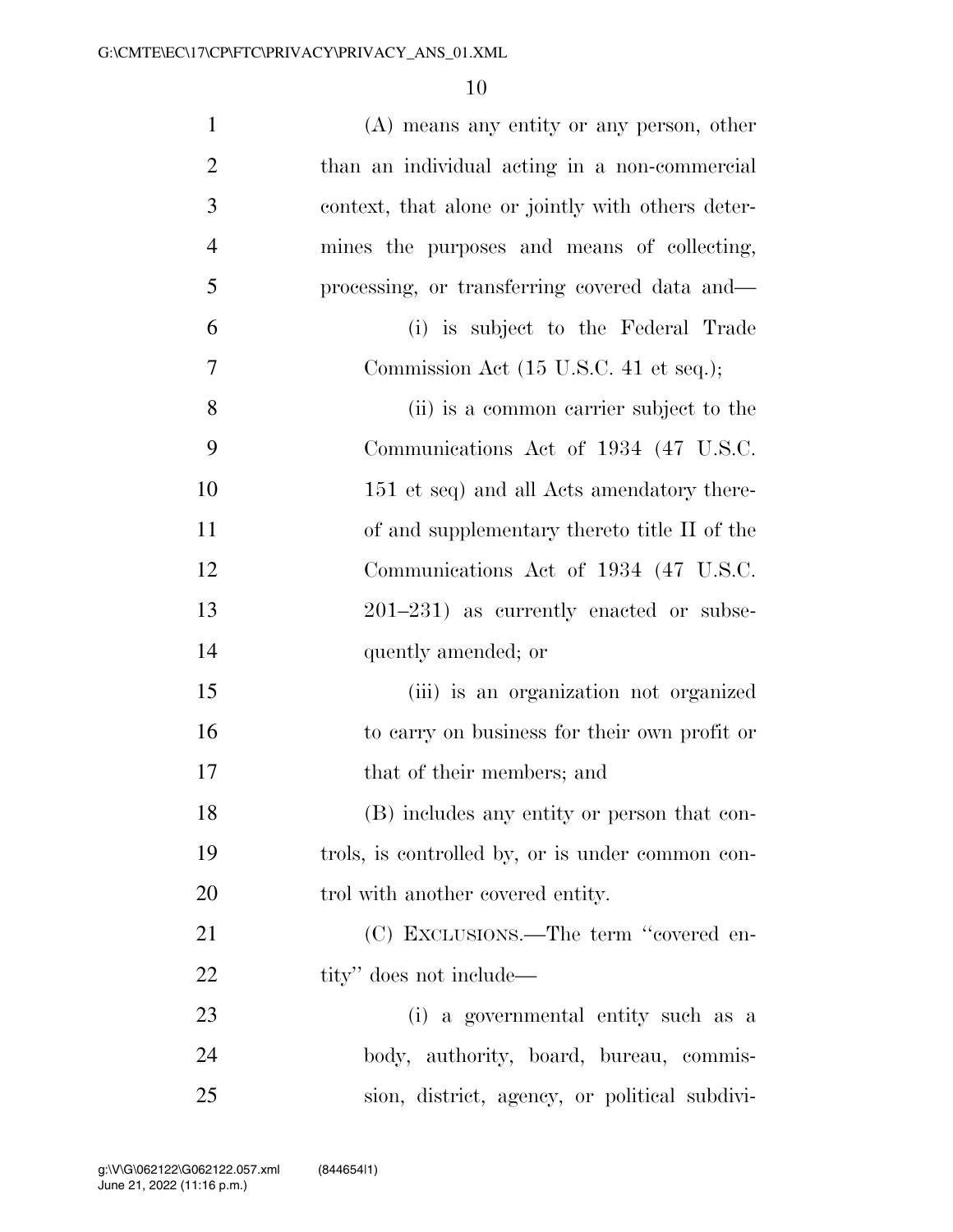| $\mathbf{1}$   | sion of the Federal, State, or local govern-           |
|----------------|--------------------------------------------------------|
| $\overline{2}$ | ment;                                                  |
| 3              | (ii) a person or an entity that is col-                |
| $\overline{4}$ | lecting, processing, or transferring covered           |
| 5              | data on behalf of or a Federal, State, Trib-           |
| 6              | al, territorial, or local government entity.           |
| 7              | (10) DE-IDENTIFIED DATA.—The term "de-                 |
| 8              | identified data" means information that does not       |
| 9              | identify and is not linked or reasonably linkable to   |
| 10             | an individual or an individual's device, regardless of |
| 11             | whether the information is aggregated, provided that   |
| 12             | the covered entity—                                    |
| 13             | (A) takes reasonable technical, administra-            |
| 14             | tive, and physical measures to ensure that the         |
| 15             | information cannot, at any point, be used to re-       |
| 16             | identify any individual or device;                     |
| 17             | (B) publicly commits in a clear and con-               |
| 18             | spicuous manner-                                       |
| 19             | (i) to process and transfer the infor-                 |
| 20             | mation solely in a de-identified form with-            |
| 21             | out any reasonable means for re-identifica-            |
| 22             | tion; and                                              |
| 23             | (ii) to not attempt to re-identify the                 |
| 24             | information with any individual or device;             |
| 25             | and                                                    |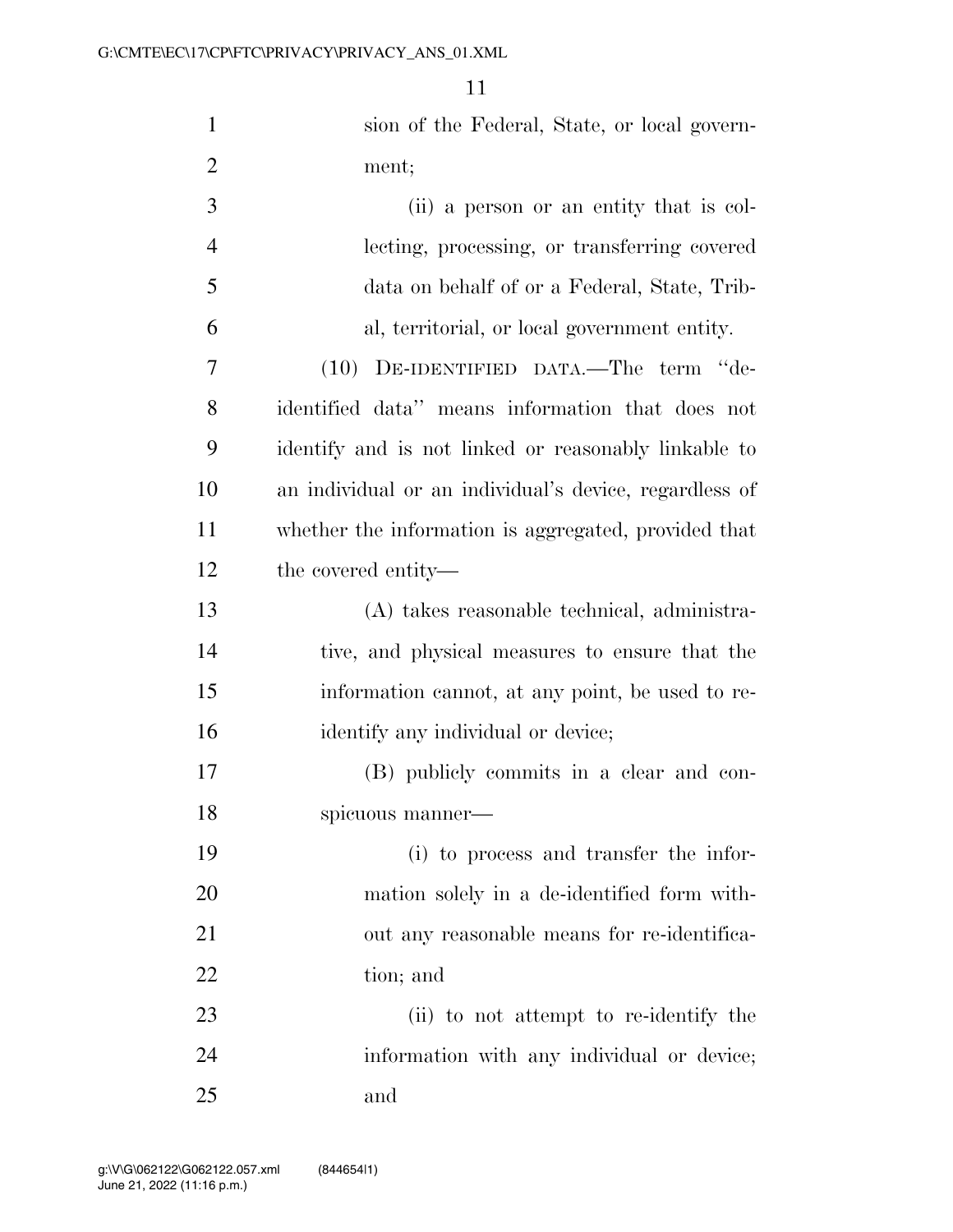(C) contractually obligates any person or entity that receives the information from the covered entity to comply with all of the provi-sions of this paragraph.

 (11) DERIVED DATA.—The term ''derived data'' means covered data that is created by the derivation of information, data, assumptions, correlations, in- ferences, predictions, or conclusions from facts, evi- dence, or another source of information or data about an individual or an individual's device.

 (12) DEVICE.—The term ''device'' means any electronic equipment capable of transmitting or re- ceiving covered data that is designed for use by one or more individuals.

 (13) EMPLOYEE.—The term ''employee'' means (regardless of whether such employee is paid, un- paid, or employed on a temporary basis) an em- ployee, director, officer, staff member, an individual working as a contractor, trainee, volunteer, or intern of an employer.

 (14) EXECUTIVE AGENCY.—The ''Executive agency'' has the meaning set forth in section 105 of 23 title 5, United States Code.

24 (15) GENETIC INFORMATION.—The term "ge-netic information'' means any covered data, regard-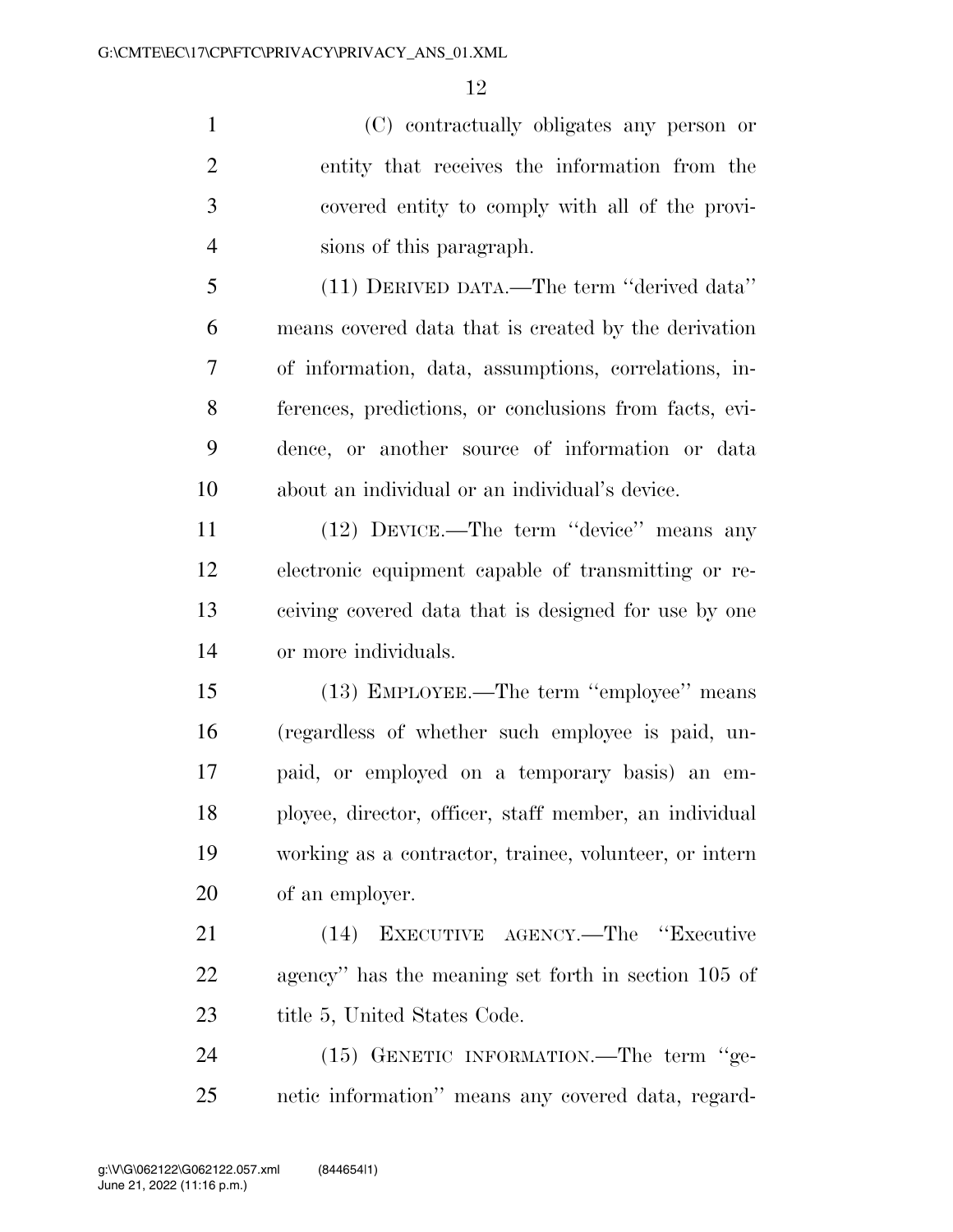| $\mathbf{1}$   | less of its format, that concerns an individual's ge- |
|----------------|-------------------------------------------------------|
| $\overline{2}$ | netic characteristics, including-                     |
| 3              | (A) raw sequence data that results from               |
| $\overline{4}$ | the sequencing of an individual's complete ex-        |
| 5              | tracted or a portion of the extracted                 |
| 6              | deoxyribonucleic acid (DNA); or                       |
| $\overline{7}$ | (B) genotypic and phenotypic information              |
| 8              | that results from analyzing the raw sequence          |
| 9              | data.                                                 |
| 10             | (16) INDIVIDUAL.—The term "individual"                |
| 11             | means a natural person residing in the United         |
| 12             | States.                                               |
| 13             | (17) LARGE DATA HOLDER.—The term "large               |
| 14             | data holder" means a covered entity or service pro-   |
| 15             | vider that, in the most recent calendar year—         |
| 16             | <sub>of</sub><br>(A) had annual gross revenues        |
| 17             | $$250,000,000$ or more; and                           |
| 18             | (B) collected, processed, or transferred—             |
| 19             | (i) the covered data of more than                     |
| 20             | $5,000,000$ individuals or devices that iden-         |
| 21             | tify or are linked or reasonably linkable to          |
| 22             | 1 or more individuals; and                            |
| 23             | (ii) the sensitive covered data of more               |
| 24             | than 200,000 individuals or devices that              |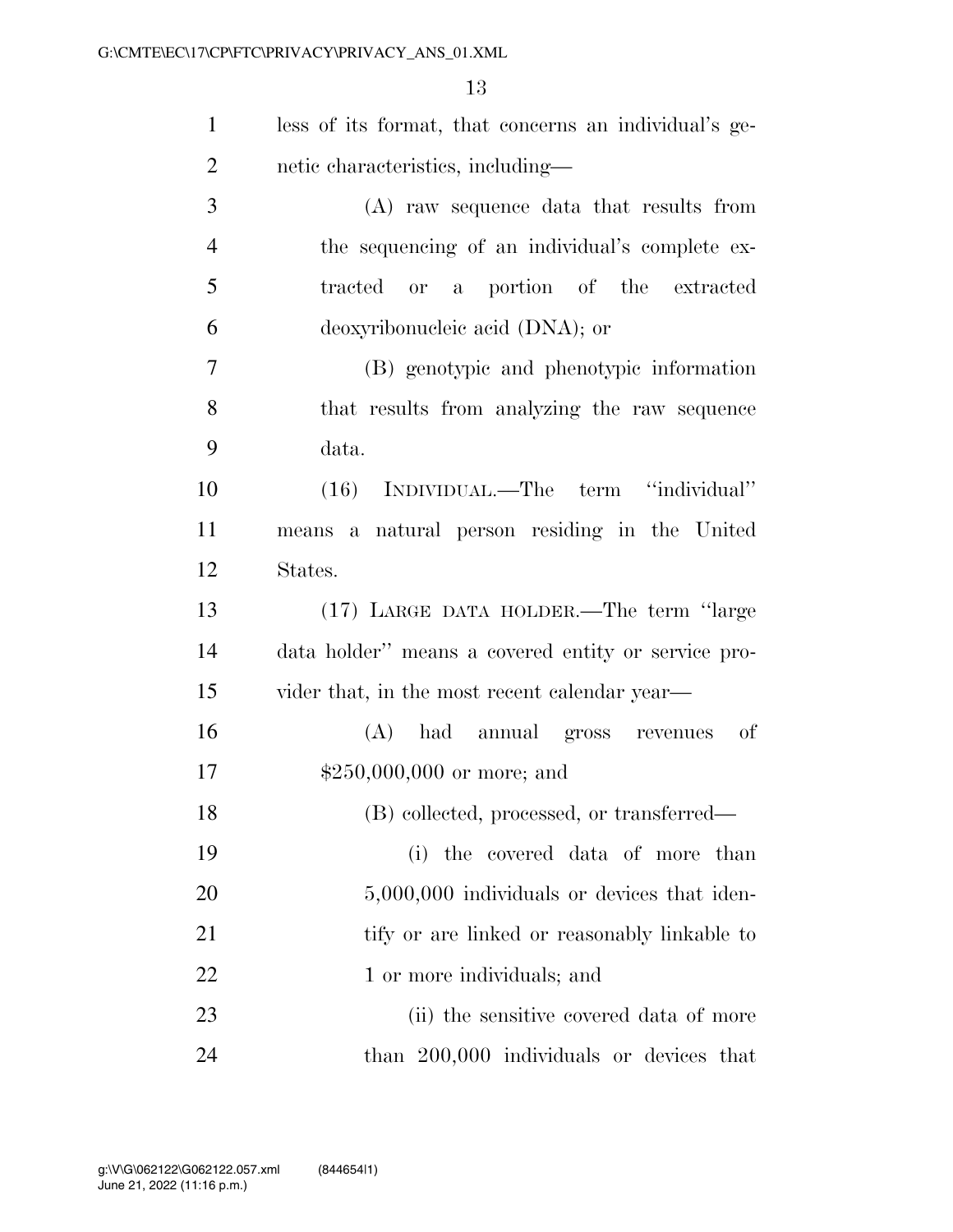| $\mathbf{1}$   | identify or are linked or reasonably             |
|----------------|--------------------------------------------------|
| $\overline{2}$ | linkable to 1 or more individuals.               |
| 3              | (C) EXCLUSIONS.—The term "large data             |
| $\overline{4}$ | holder" does not include any instance where the  |
| 5              | covered entity or service provider would qualify |
| 6              | as a large data holder solely on account of col- |
| 7              | lecting, or processing—                          |
| $8\,$          | (i) personal email addresses;                    |
| 9              | (ii) personal telephone numbers; or              |
| 10             | (iii) log-in information of an indi-             |
| 11             | vidual or device to allow the individual or      |
| 12             | device to log in to an account administered      |
| 13             | by the covered entity or service provider.       |
| 14             | (D) REVENUE.—For purposes of this de-            |
| 15             | termining whether any covered entity or service  |
| 16             | provider is a large data holder, the term "rev-  |
| 17             | enue" as it relates to any covered entity or     |
| 18             | service provider that is not organized to carry  |
| 19             | on business for its own profit or that of its    |
| 20             | members, means the gross receipts the covered    |
| 21             | entity or service provider received in whatever  |
| 22             | form from all sources without subtracting any    |
| 23             | costs or expenses, and includes contributions,   |
| 24             | gifts, grants, dues or other assessments, income |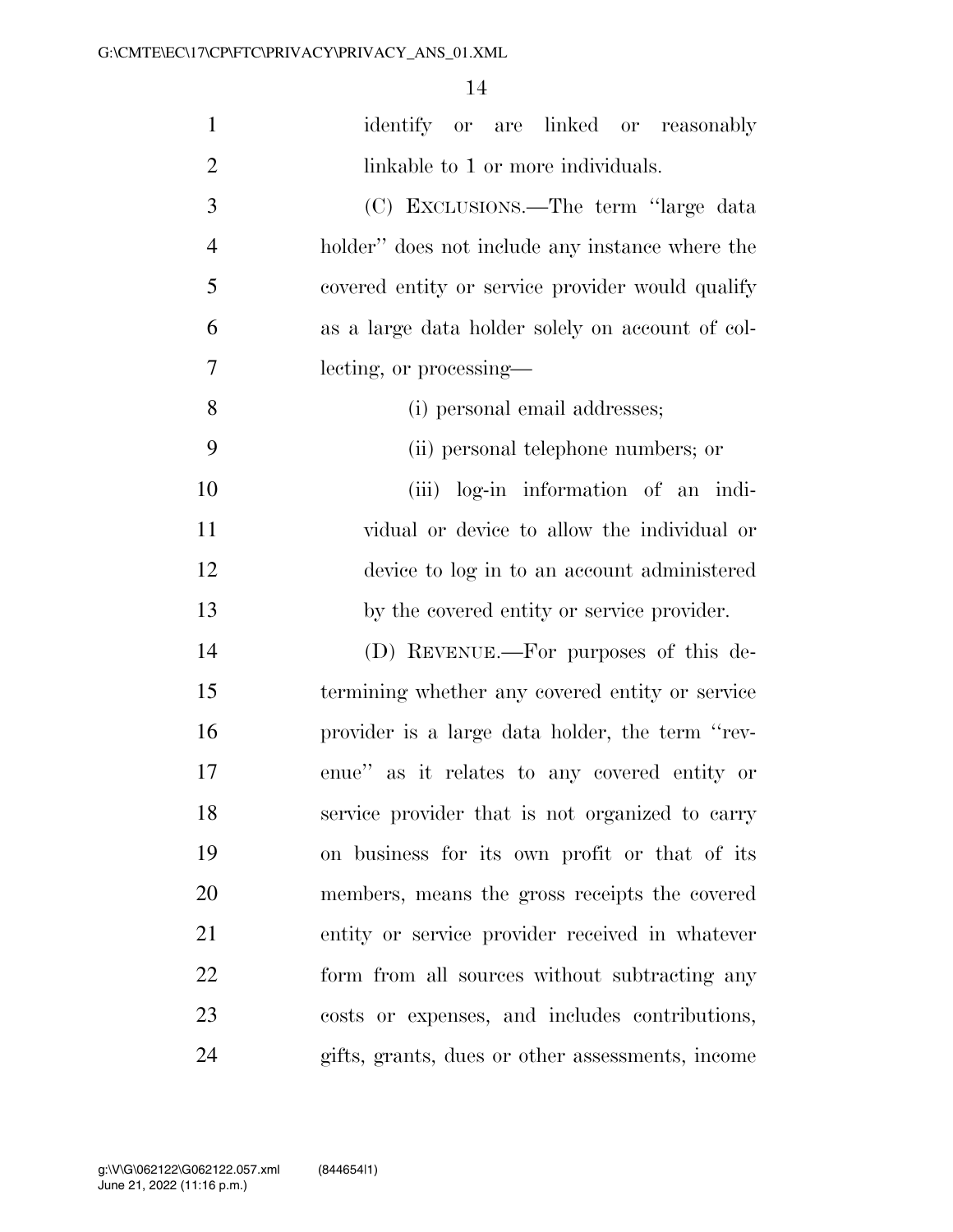| $\mathbf{1}$   | from investments, or proceeds from the sale of           |
|----------------|----------------------------------------------------------|
| $\overline{2}$ | real or personal property.                               |
| 3              | (18) MARKET RESEARCH.—The term "market"                  |
| $\overline{4}$ | research" means the collection, processing, or trans-    |
| 5              | fer of covered data as reasonably necessary and pro-     |
| 6              | portionate to investigate the market for or mar-         |
| 7              | keting of products, services, or ideas, where the cov-   |
| 8              | ered data is not—                                        |
| 9              | (A) integrated into any product or service;              |
| 10             | (B) otherwise used to contact any indi-                  |
| 11             | vidual or individual's device; or                        |
| 12             | (C) used to advertise or market to any in-               |
| 13             | dividual or individual's device.                         |
| 14             | (19) MATERIAL.—The term "material" means                 |
| 15             | with respect to an act, practice, or representation of   |
| 16             | a covered entity (including a representation made by     |
| 17             | the covered entity in a privacy policy or similar dis-   |
| 18             | closure to individuals), involving the collection, proc- |
| 19             | essing, or transfer of covered data that such act,       |
| 20             | practice, or representation is likely to affect an indi- |
| 21             | vidual's decision or conduct regarding a product or      |
| 22             | service.                                                 |
| 23             | (20) PRECISE GEOLOCATION INFORMATION.—                   |
| 24             | (A) IN GENERAL.—The term "precise                        |
| 25             | geolocation information" means information               |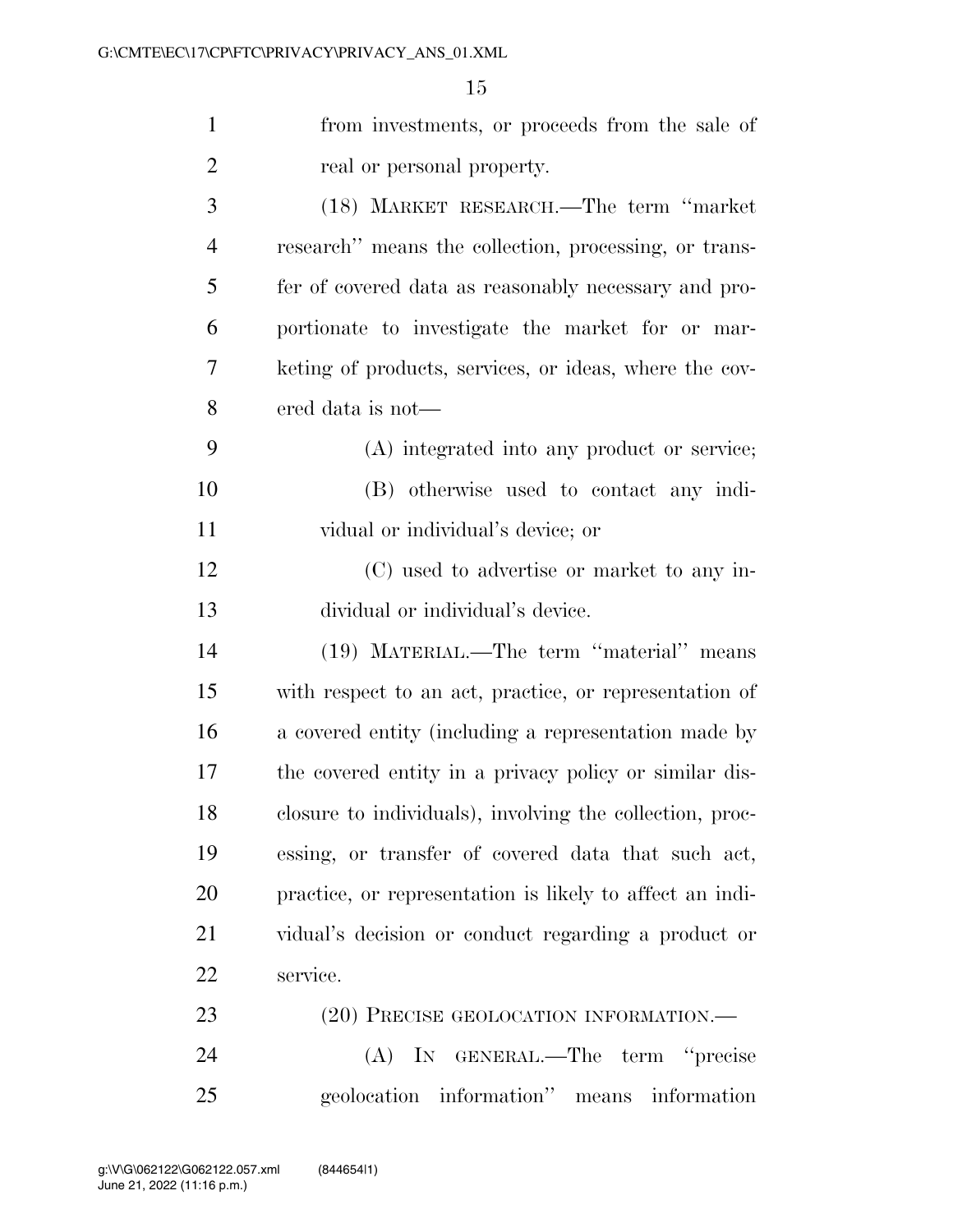that reveals the past or present physical loca-2 tion of an individual, or device that identifies or is linked or reasonably linkable to 1 or more in- dividuals, with sufficient precision to identify street level location information or an individ- ual's location within a range of 1,000 feet or less.

 (B) EXCLUSION.—The term ''precise geolocation information'' does not mean geolocation information identifiable solely from 11 the visual content of an image.

 (21) PROCESS.—The term ''process'' means to conduct or direct any operation or set of operations performed on covered data including analyzing, or- ganizing, structuring, retaining, storing, using, or otherwise handling covered data.

 (22) PROCESSING PURPOSE.—The term ''proc- essing purpose'' means a reason for which a covered entity collects, processes, or transfers covered data that is specific and granular enough for a reasonable individual to understand the material facts of how and why the covered entity collects, processes, or transfers the covered data.

(23) PUBLICLY AVAILABLE INFORMATION.—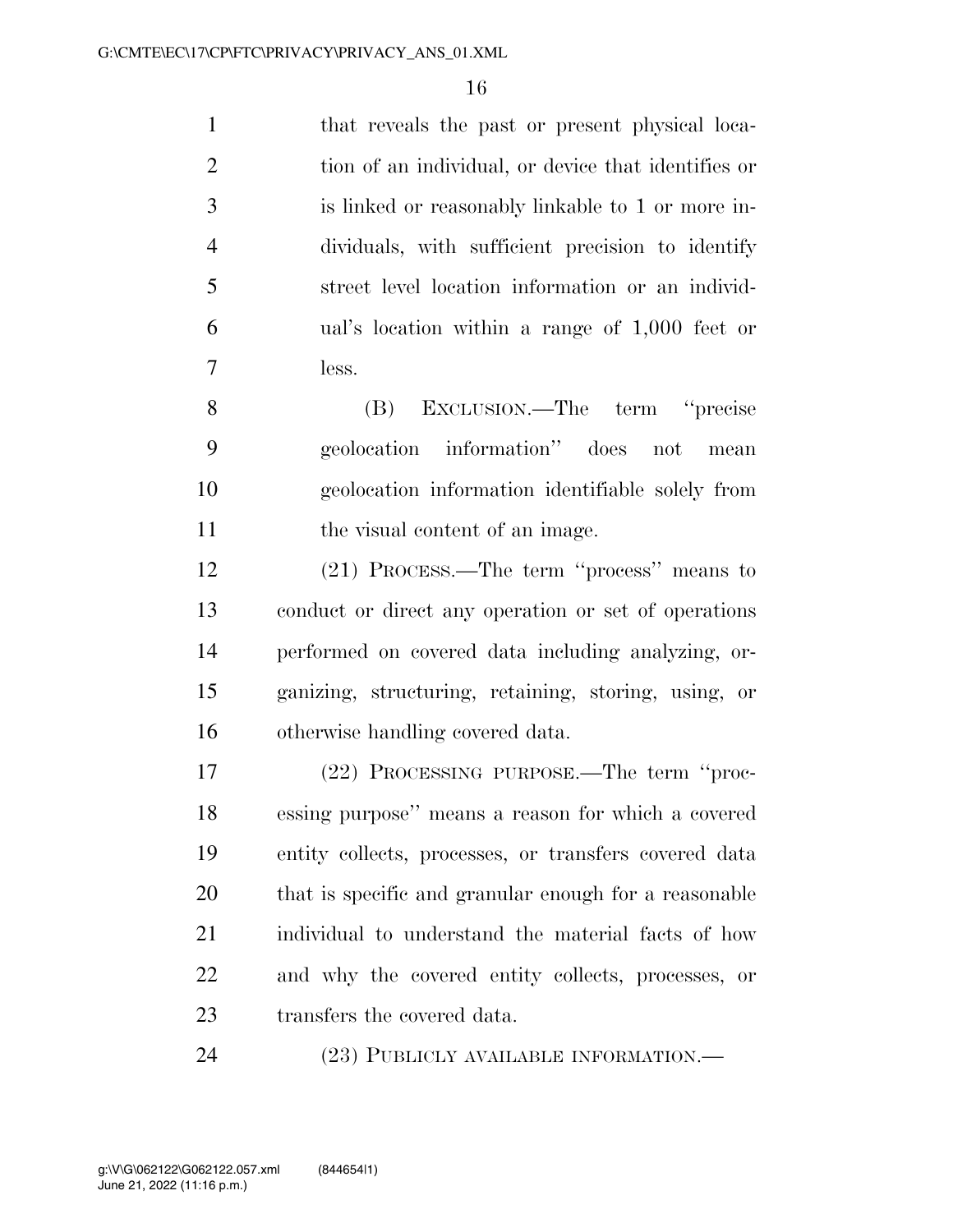| $\mathbf{1}$   | (A) IN GENERAL.—The term "publicly              |
|----------------|-------------------------------------------------|
| $\overline{2}$ | available information" means any information    |
| 3              | that a covered entity has a reasonable basis to |
| $\overline{4}$ | believe has been lawfully made available to the |
| 5              | general public from—                            |
| 6              | (i) Federal, State, or local government         |
| 7              | records provided that the covered entity        |
| 8              | collects, processes and transfers such infor-   |
| 9              | mation in accordance with any restrictions      |
| 10             | or terms of use placed on the information       |
| 11             | by the relevant government entity;              |
| 12             | (ii) widely distributed media;                  |
| 13             | (iii) a website or online service made          |
| 14             | available to all members of the public, for     |
| 15             | free or for a fee, including where all mem-     |
| 16             | bers of the public can log-in to the website    |
| 17             | or online service;                              |
| 18             | (iv) a disclosure that has been made            |
| 19             | to the general public as required by Fed-       |
| 20             | eral, State, or local law; or                   |
| 21             | (v) a visual observation of an individ-         |
| 22             | ual's physical presence in a public place by    |
| 23             | another person, not including data col-         |
| 24             | lected by a device in the individual's pos-     |
| 25             | session.                                        |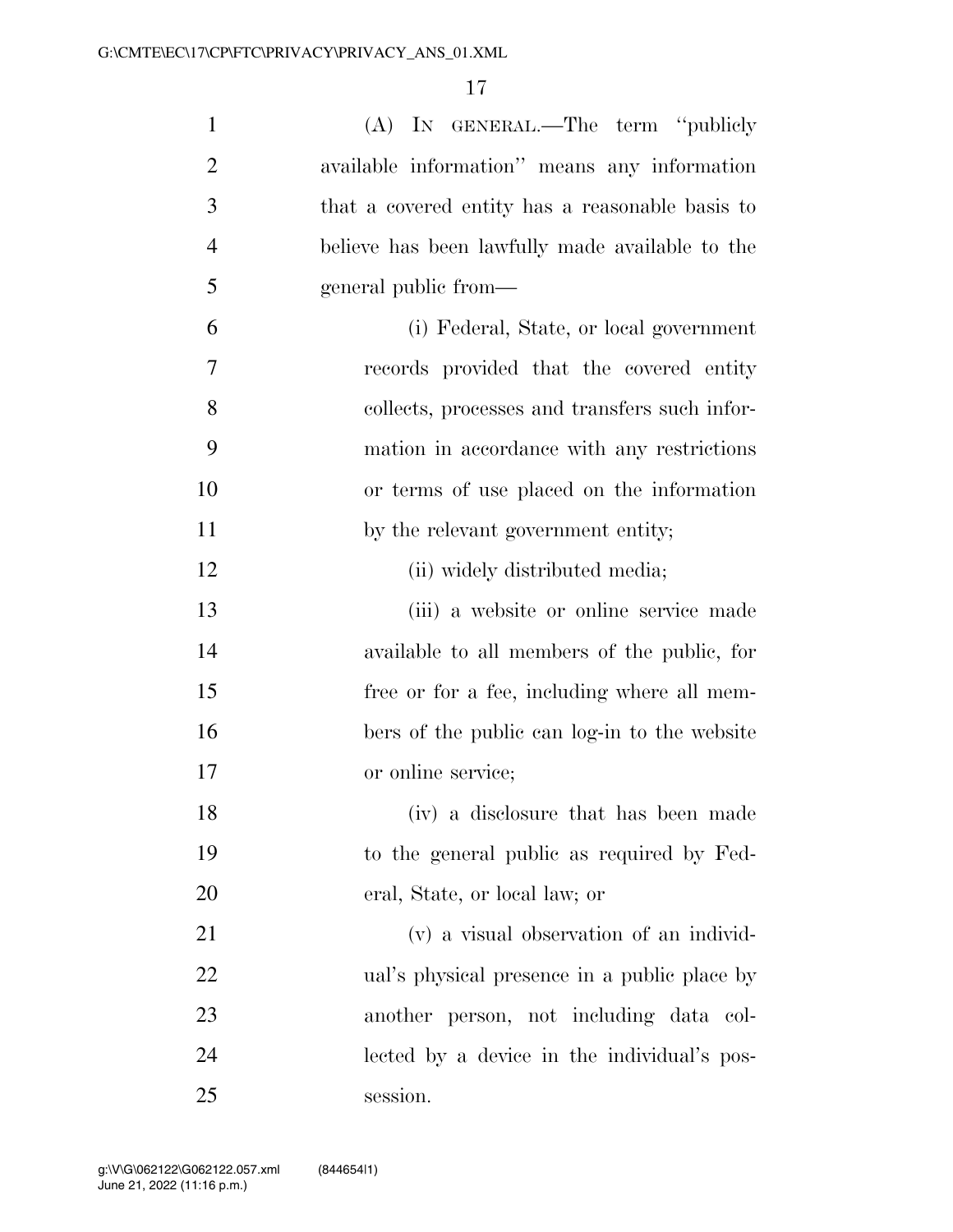| $\mathbf{1}$   | (B) CLARIFICATIONS; LIMITATIONS.—            |
|----------------|----------------------------------------------|
| $\overline{2}$ | (i) AVAILABLE TO ALL MEMBERS OF              |
| 3              | THE PUBLIC.—For purposes of this para-       |
| $\overline{4}$ | graph, information from a website or on-     |
| 5              | line service is not available to all members |
| 6              | of the public if the individual who made     |
| 7              | the information available via the website or |
| 8              | online service has restricted the informa-   |
| 9              | tion to a specific audience.                 |
| 10             | (ii) OTHER LIMITATIONS.—The term             |
| 11             | "publicly available information" does not    |
| 12             | include-                                     |
| 13             | (I) any obscene visual depiction             |
| 14             | (as defined for purposes of section          |
| 15             | 1460 of title 18, United States Code);       |
| 16             | (II) inferences made exclusively             |
| 17             | from multiple independent sources of         |
| 18             | publicly available information that do       |
| 19             | not reveal sensitive covered data with       |
| 20             | respect to an individual;                    |
| 21             | (III) biometric information;                 |
| 22             | (IV) publicly available informa-             |
| 23             | tion that has been combined with cov-        |
| 24             | ered data; or                                |
| 25             | (V) genetic information; or                  |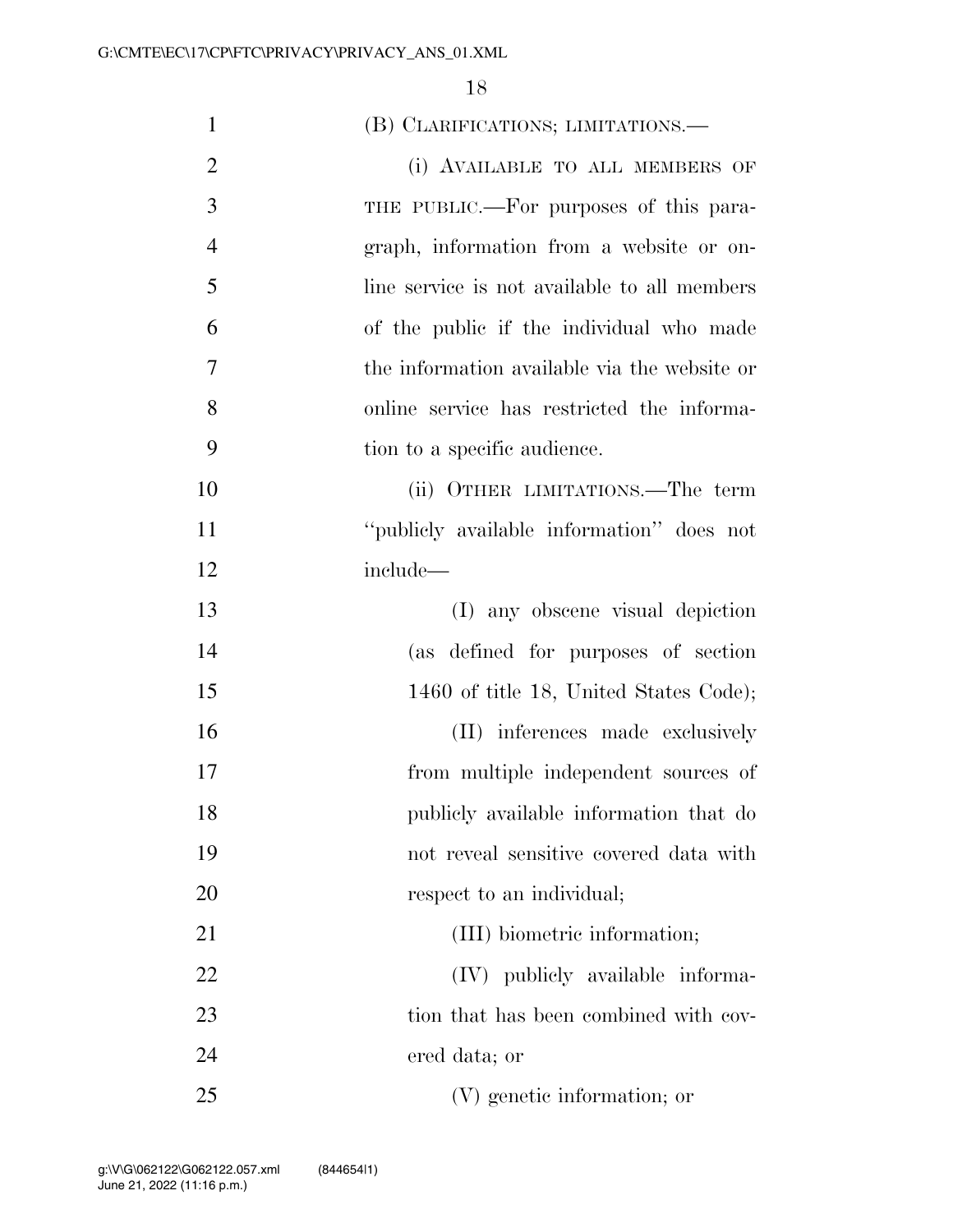(VI) known nonconsensual inti-2 mate images. (24) SENSITIVE COVERED DATA.— (A) IN GENERAL.—The term ''sensitive covered data'' means the following forms of cov- ered data: (i) A government-issued identifier, such as a social security number, passport number, or driver's license number, that is not required by law to be displayed in pub-11 lie. (ii) Any information that describes or reveals the past, present, or future physical health, mental health, disability, diagnosis, or healthcare condition or treatment of an individual. (iii) A financial account number, debit card number, credit card number, or infor- mation about income level or bank account balances. 21 (iv) Biometric information. (v) Genetic information. (vi) Precise geolocation information. (vii) An individual's private commu-nications such as voicemails, emails, texts,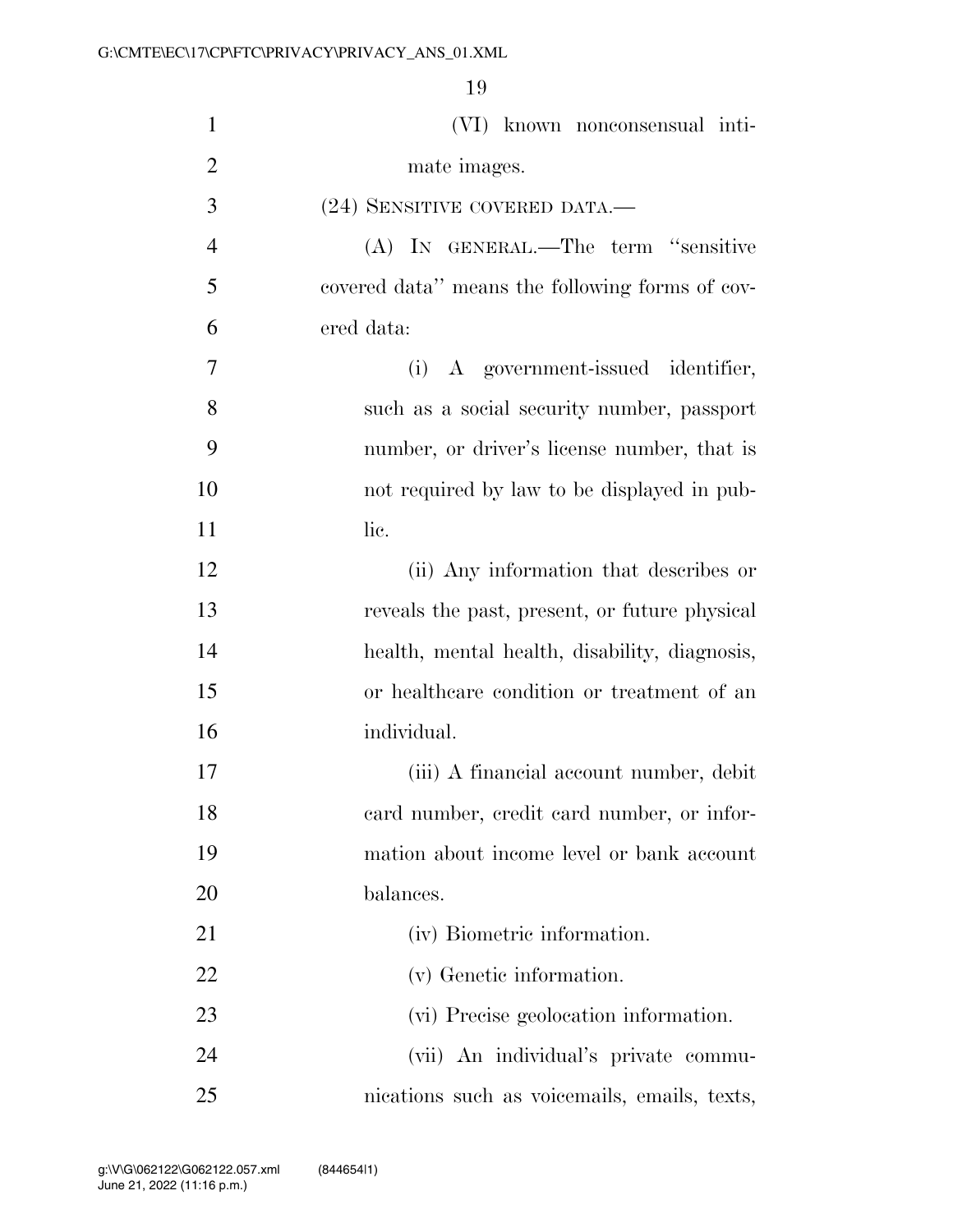| $\mathbf{1}$   | direct messages, or mail, or information      |
|----------------|-----------------------------------------------|
| $\overline{2}$ | identifying the parties to such communica-    |
| 3              | tions, voice communications, and any infor-   |
| $\overline{4}$ | mation that pertains to the transmission of   |
| 5              | such communications, including telephone      |
| 6              | numbers called, telephone numbers from        |
| $\tau$         | which calls were placed, the time calls were  |
| 8              | made, call duration, and location informa-    |
| 9              | tion of the parties to the call, unless the   |
| 10             | covered entity is the sender or an intended   |
| 11             | recipient of the communication. Commu-        |
| 12             | nications are not private for purposes of     |
| 13             | this paragraph if such communications are     |
| 14             | made from or to a device provided by an       |
| 15             | employer to an employee insofar as such       |
| 16             | employer provides conspicuous notice that     |
| 17             | it may access such communications.            |
| 18             | (viii) Account or device log-in creden-       |
| 19             | tials, or security or access codes for an ac- |
| 20             | count or device.                              |
| 21             | (ix) Information identifying the sexual       |
| 22             | orientation or sexual behavior of an indi-    |
| 23             | vidual in a manner inconsistent with the      |
| 24             | individual's reasonable expectation regard-   |
| 25             | ing disclosure of such information.           |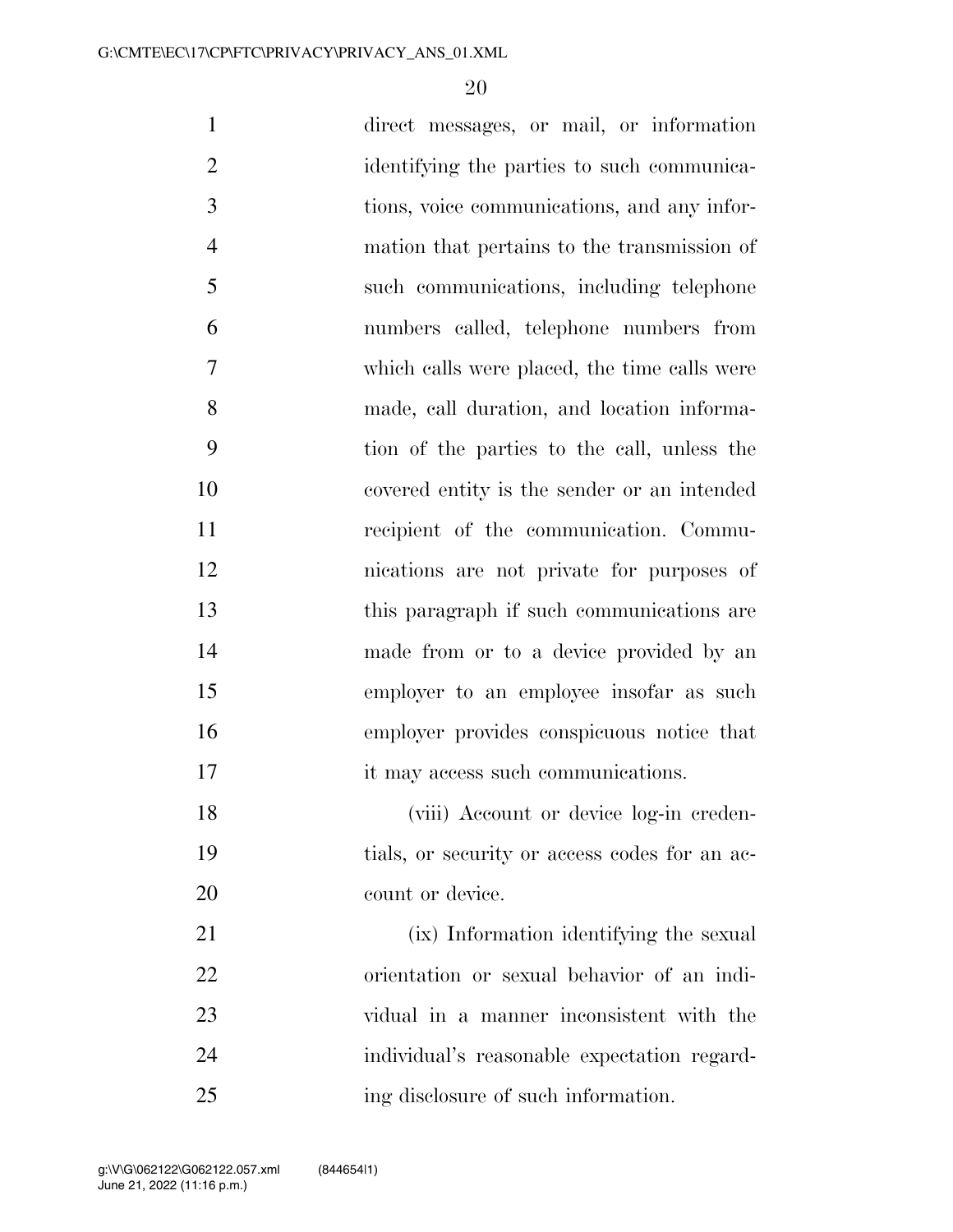| $\mathbf{1}$   | (x) Calendar information, address             |
|----------------|-----------------------------------------------|
| $\overline{2}$ | book information, phone or text logs,         |
| 3              | photos, audio recordings, or videos main-     |
| $\overline{4}$ | tained for private use by an individual, re-  |
| 5              | gardless of whether such information is       |
| 6              | stored on the individual's device or in a     |
| 7              | separate location on an individual's device,  |
| 8              | regardless of whether such information is     |
| 9              | backed up in a separate location.             |
| 10             | (xi) A photograph, film, video record-        |
| 11             | ing, or other similar medium that shows       |
| 12             | the naked or undergarment-clad private        |
| 13             | area of an individual.                        |
| 14             | (xii) Information that reveals the            |
| 15             | video content or services requested or se-    |
| 16             | lected by an individual from a provider of    |
| 17             | broadcast television service, cable service,  |
| 18             | satellite service or streaming media service. |
| 19             | (xiii) Information about an individual        |
| 20             | when the covered entity knows that the in-    |
| 21             | dividual is under the age of 17.              |
| 22             | (xiv) Any other covered data collected,       |
| 23             | processed, or transferred for the purpose     |
| 24             | of identifying the above data types.          |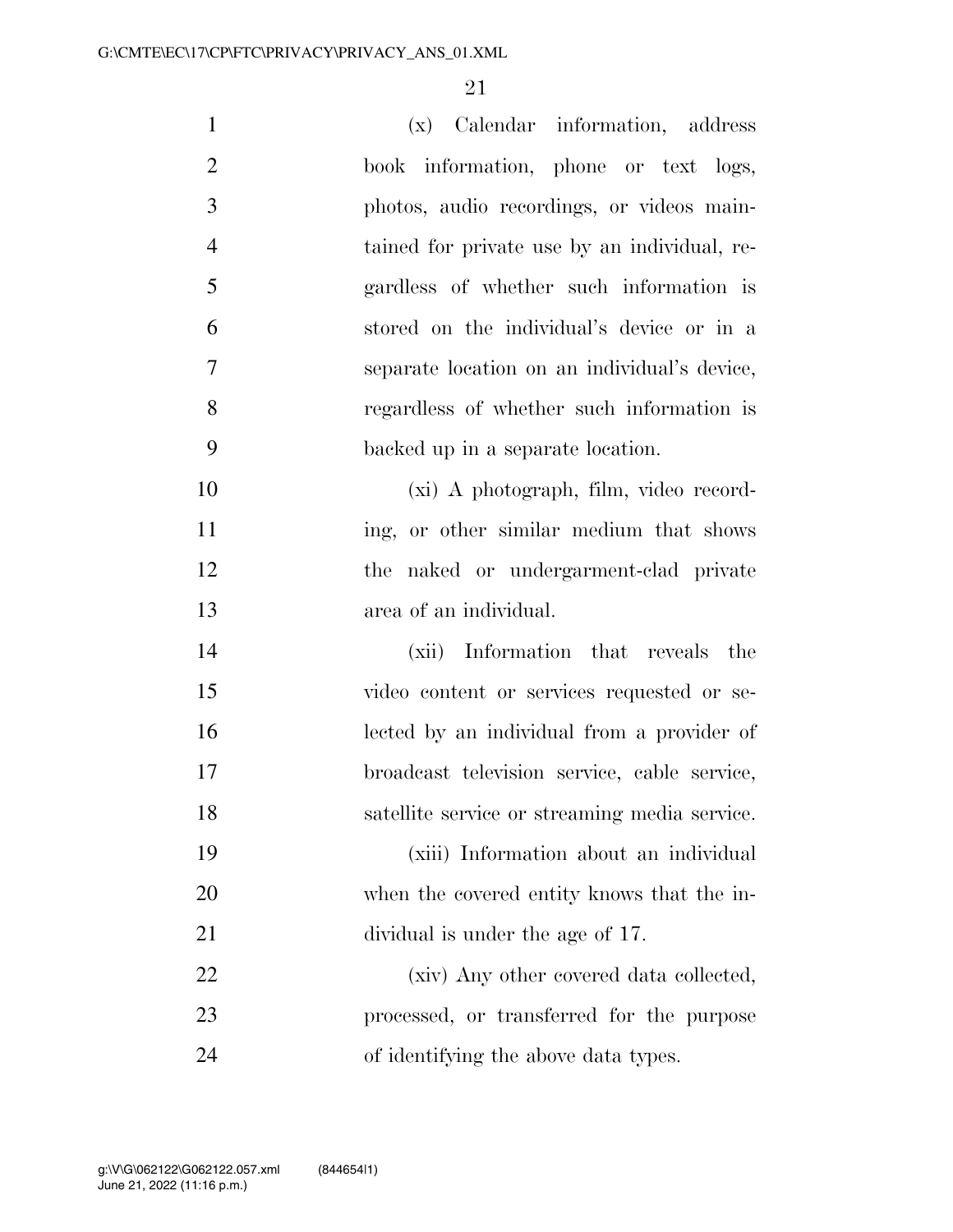(B) RULEMAKING.—The Commission may commence a rulemaking pursuant to section 553 of title 5, United States Code, to include any additional category of covered data under this definition that may require a similar level of protection as the data listed in clauses (i) through (xvi) of subparagraph (A) as a result of any new method of collecting, processing, or transferring covered data.

 (25) SERVICE PROVIDER.—The term ''service provider'' means a person or entity that collects, processes or transfers covered data on behalf of, and at the direction of, a covered entity and which re- ceives covered data from or on behalf of a covered entity pursuant to a written contract, provided that 16 the contract meets the requirements of section 302.

 (26) SERVICE PROVIDER DATA.—The term ''service provider data'' means covered data that is collected or processed by or has been transferred to a service provider by a covered entity for the pur- pose of allowing the service provider to perform a service or function on behalf of, and at the direction of, such covered entity.

 (27) STATE.—The term ''State'' means any of the 50 States, the District of Columbia, the Com-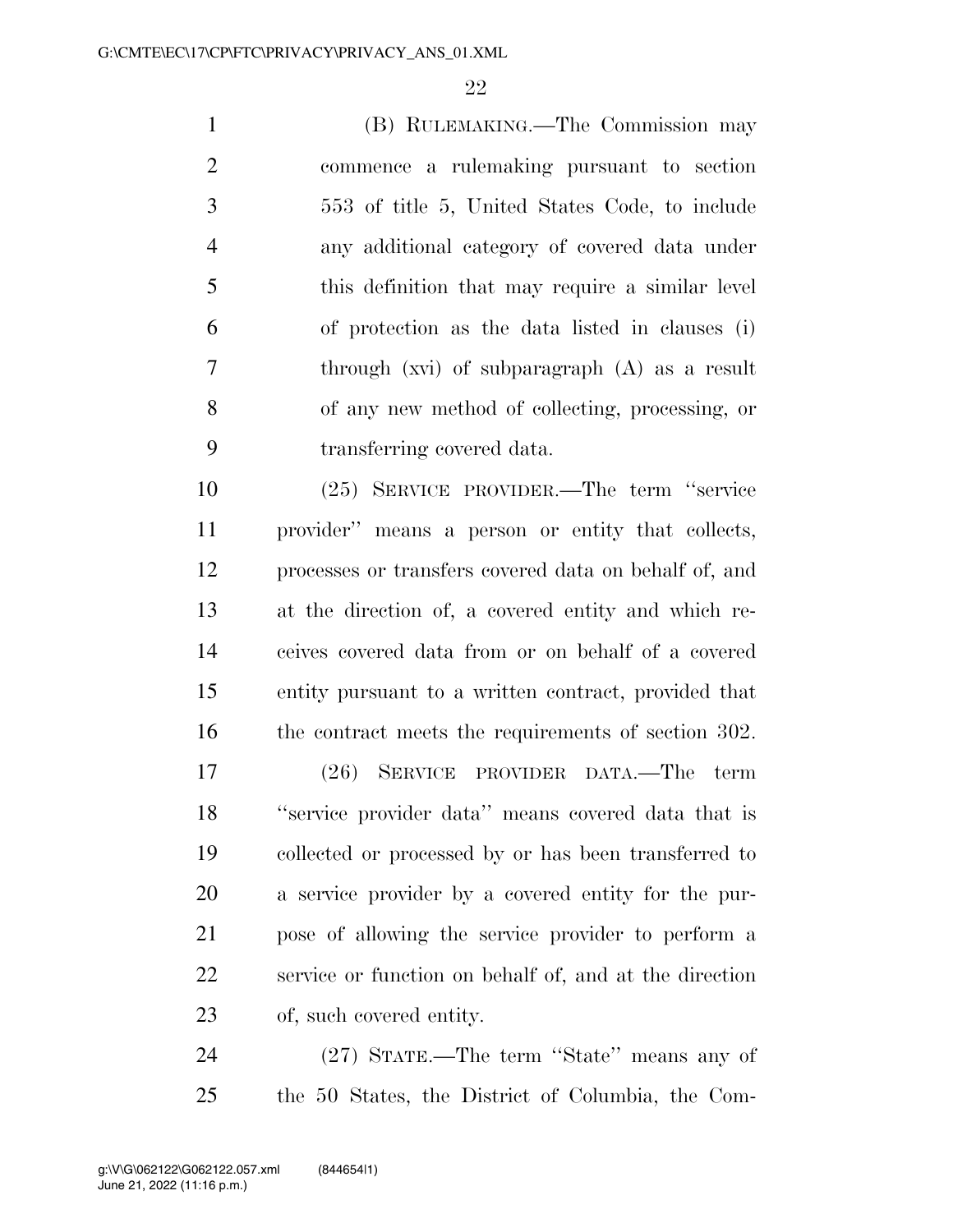| $\mathbf{1}$   | monwealth of Puerto Rico, the Virgin Islands,           |
|----------------|---------------------------------------------------------|
| $\overline{2}$ | Guam, American Samoa, the Northern Mariana Is-          |
| 3              | lands, or the Trust Territory of the Pacific Islands.   |
| $\overline{4}$ | (28) STATE PRIVACY AUTHORITY.—                          |
| 5              | (A) IN GENERAL.—The term "State Pri-                    |
| 6              | vacy Authority" means—                                  |
| 7              | (i) the chief consumer protection offi-                 |
| 8              | cer of a State; or                                      |
| 9              | (ii) a State consumer protection agen-                  |
| 10             | cy with expertise in data protection.                   |
| 11             | (29) SUBSTANTIAL PRIVACY RISK.—The term                 |
| 12             | "substantial privacy risk" means the collection,        |
| 13             | processing, or transfer of covered data in a manner     |
| 14             | that may result in any reasonably foreseeable mate-     |
| 15             | rial physical injury, economic injury, highly offensive |
| 16             | intrusion into the reasonable privacy expectations of   |
| 17             | an individual under the circumstances, or discrimi-     |
| 18             | nation on the basis of race, color, religion, national  |
| 19             | origin, sex, or disability.                             |
| 20             | (30) TARGETED ADVERTISING.—The term "tar-               |
| 21             | geted advertising"—                                     |
| 22             | (A) means displaying to an individual or                |
| 23             | device identified by a unique identifier an online      |
| 24             | advertisement or content that is selected based         |
| 25             | on known or predicted preferences, characteris-         |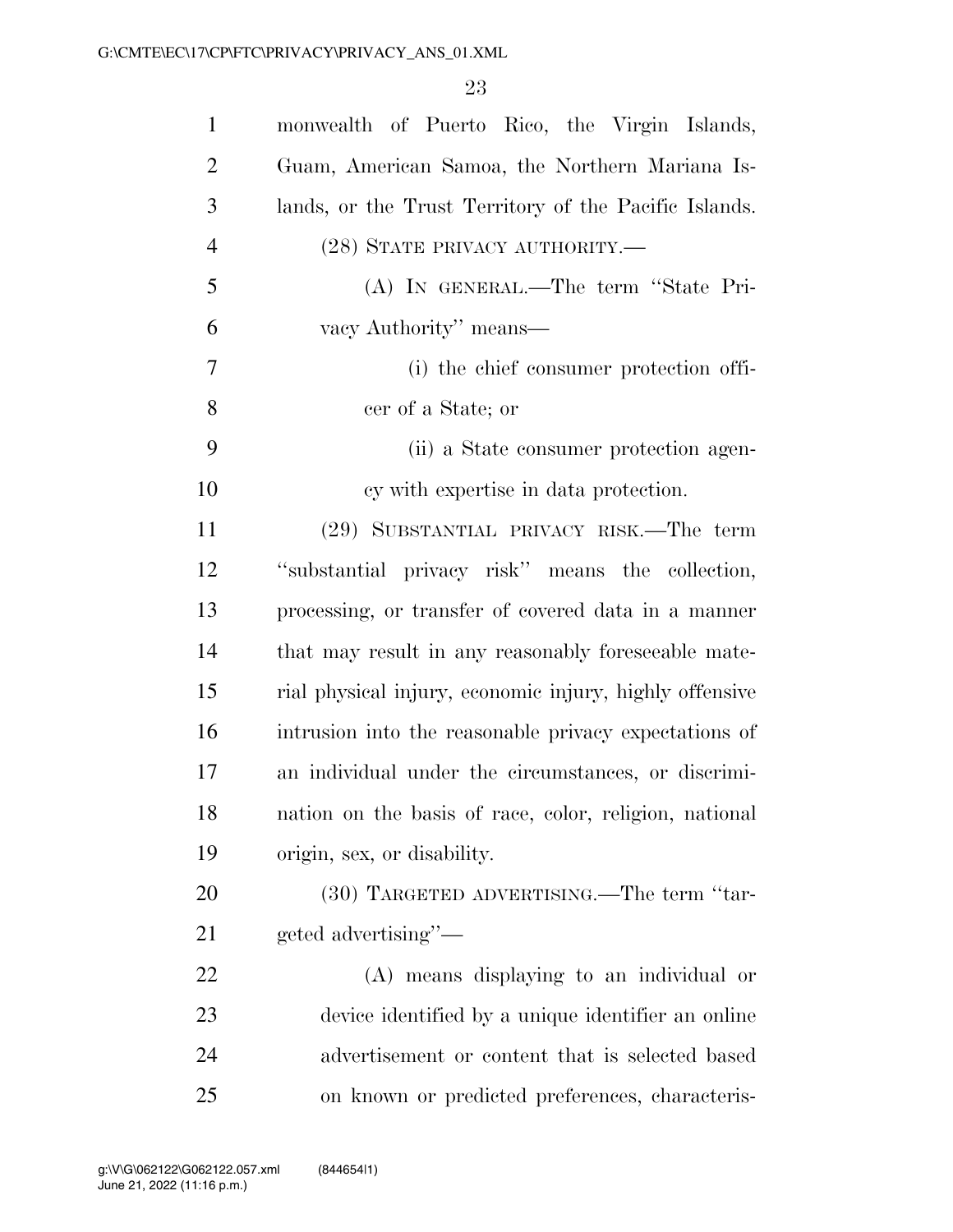| $\mathbf{1}$   | tics, or interests associated with the individual  |
|----------------|----------------------------------------------------|
| $\overline{2}$ | or a device identified by a unique identifier; and |
| 3              | (B) does not include—                              |
| $\overline{4}$ | (i) advertising or marketing to an in-             |
| 5              | dividual or an individual's device in re-          |
| 6              | sponse to the individual's specific request        |
| 7              | for information or feedback;                       |
| 8              | (iii) contextual advertising, which is             |
| 9              | when an advertisement is displayed based           |
| 10             | on the content or location in which the ad-        |
| 11             | vertisement appears and does not vary              |
| 12             | based on who is viewing the advertisement;         |
| 13             | or                                                 |
| 14             | (iv) processing covered data solely for            |
| 15             | measuring or reporting advertising or con-         |
| 16             | tent, performance, reach, or frequency, in-        |
| 17             | cluding independent measurement.                   |
| 18             | (31) THIRD PARTY.—The term "third party"—          |
| 19             | (A) means any person or entity that—               |
| 20             | collects, processes, or transfers<br>(i)           |
| 21             | third party data; and                              |
| 22             | (ii) is not a service provider with re-            |
| 23             | spect to such data; and                            |
| 24             | (B) does not include a person or entity            |
| 25             | that collects covered data from another entity if  |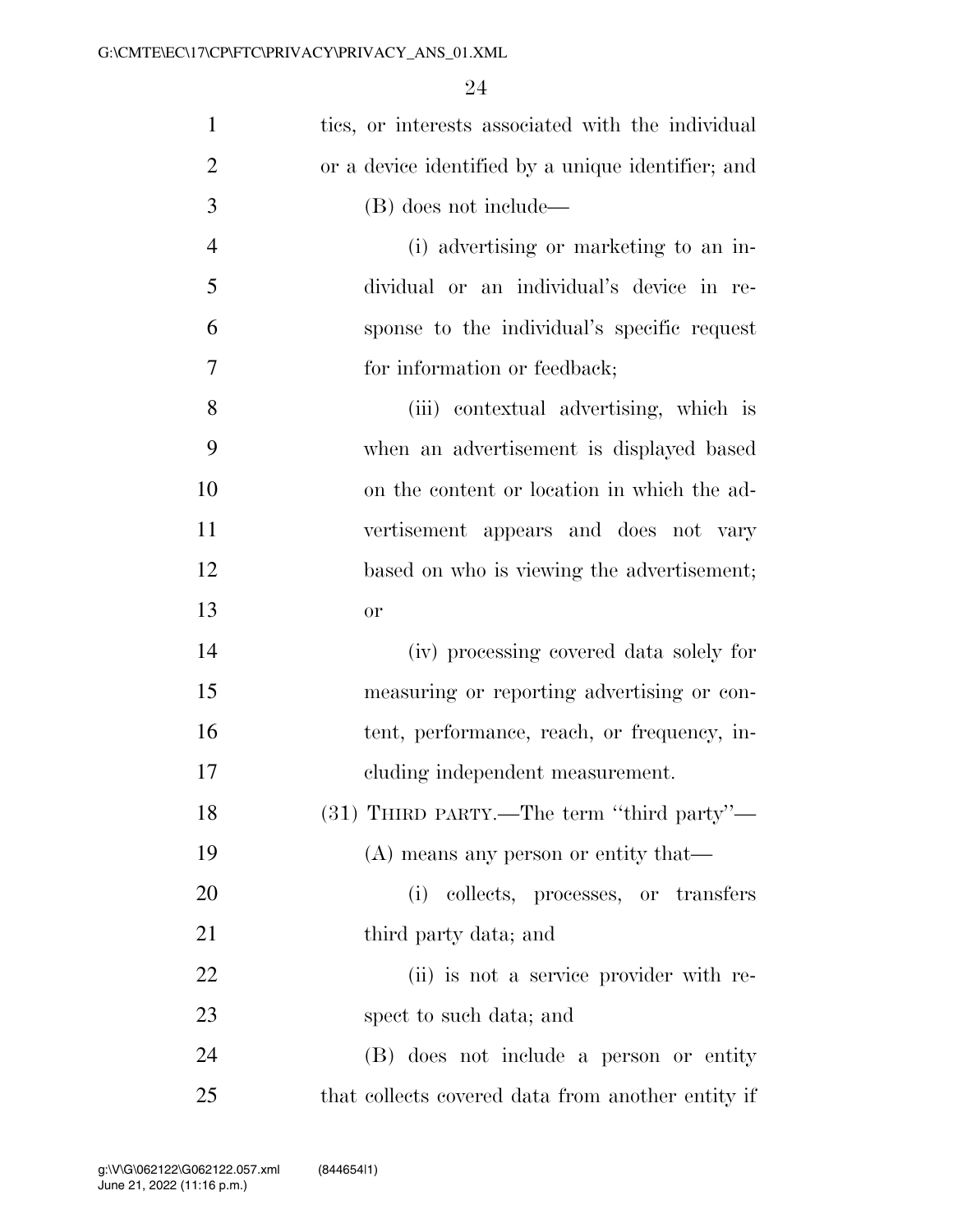| $\mathbf{1}$   | the 2 entities are related by common ownership     |
|----------------|----------------------------------------------------|
| $\overline{2}$ | or corporate control and share common brand-       |
| 3              | ing, unless one of those is a large data holder    |
| $\overline{4}$ | or those entities are each related to a large data |
| 5              | holder through common ownership or corporate       |
| 6              | control.                                           |
| 7              | (32) THIRD-PARTY COLLECTING ENTITY.—               |
| 8              | (A) IN GENERAL.—The term "third-party"             |
| 9              | collecting entity"—                                |
| 10             | (i) means a covered entity whose prin-             |
| 11             | cipal source of revenue is derived from            |
| 12             | processing or transferring the covered data        |
| 13             | that the covered entity did not collect di-        |
| 14             | rectly from the individuals linked or              |
| 15             | linkable to the covered data; and                  |
| 16             | (ii) does not include a covered entity             |
| 17             | in so far as such entity processes employee        |
| 18             | data collected by and received from a third        |
| 19             | party concerning any individual who is an          |
| 20             | employee of the third party for the sole           |
| 21             | purpose of such third party providing ben-         |
| 22             | efits to the employee.                             |
| 23             | (B) PRINCIPAL SOURCE OF REVENUE DE-                |
| 24             | FINED.—For purposes of this paragraph, "prin-      |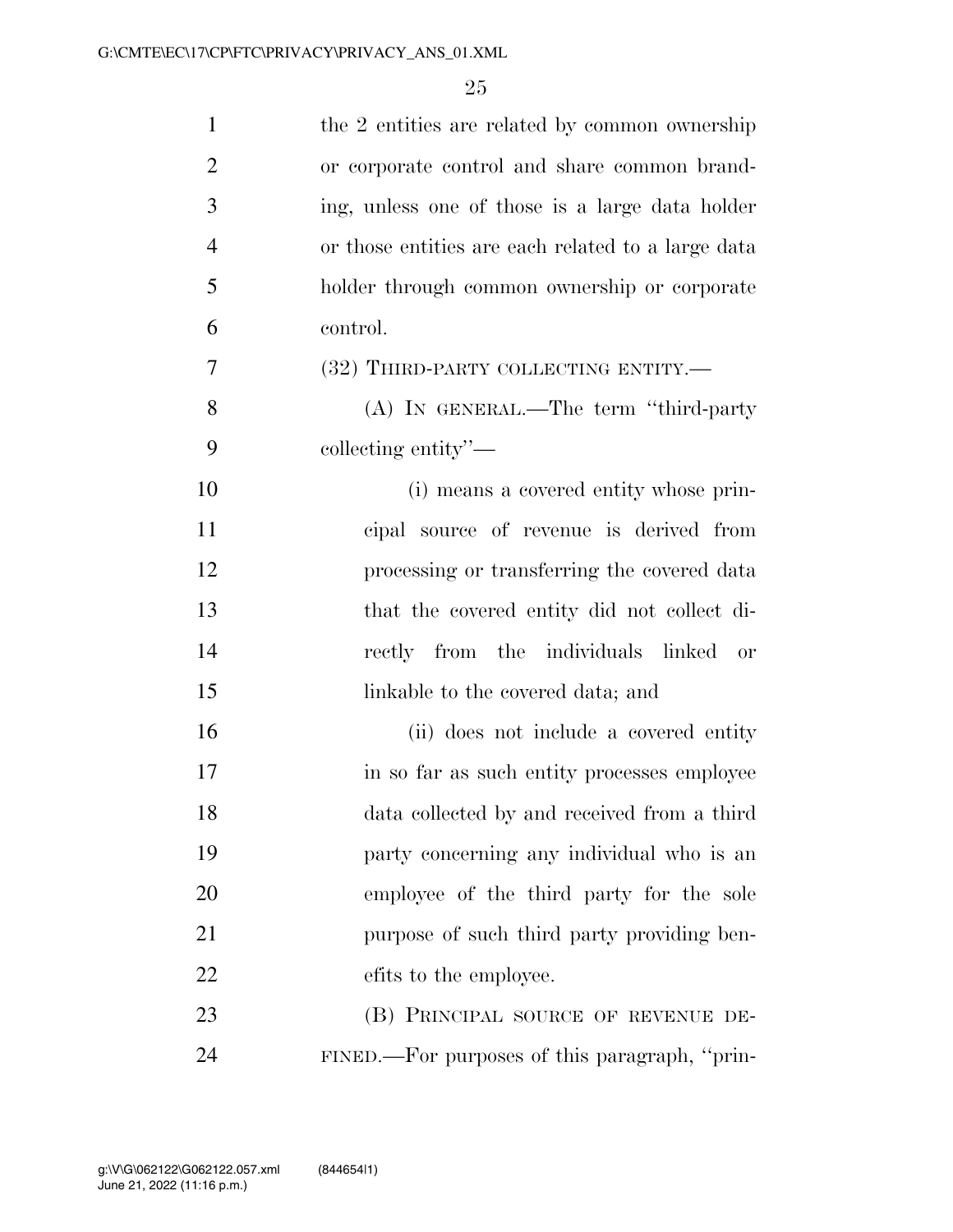| $\mathbf{1}$   | cipal source of revenue" means, for the prior           |
|----------------|---------------------------------------------------------|
| $\overline{2}$ | 12-month period, either—                                |
| 3              | $(i)$ more than 50 percent of all rev-                  |
| $\overline{4}$ | enue of the covered entity; or                          |
| 5              | (ii) obtaining revenue from processing                  |
| 6              | or transferring the covered data of more                |
| 7              | than $5,000,000$ individuals that the cov-              |
| 8              | ered entity did not collect directly from the           |
| 9              | individuals to which the covered data per-              |
| 10             | tains.                                                  |
| 11             | (C) NON-APPLICATION TO SERVICE PRO-                     |
| 12             | VIDERS.—An entity shall not be considered to            |
| 13             | be a third-party collecting entity for purposes of      |
| 14             | this Act if the entity is acting as a service pro-      |
| 15             | vider (as defined in this section).                     |
| 16             | (33) THIRD PARTY DATA.—The term "third                  |
| 17             | party data" means covered data that has been trans-     |
| 18             | ferred to a third party by a covered entity.            |
| 19             | (34) TRANSFER.—The term "transfer" means                |
| 20             | - to disclose, release, share, disseminate, make avail- |
| 21             | able, or license in writing, electronically, or by any  |
| 22             | other means.                                            |
| 23             | (35) UNIQUE IDENTIFIER.—The term "unique                |
| 24             | identifier" means an identifier to the extent that      |
| 25             | such identifier is reasonably linkable to an individual |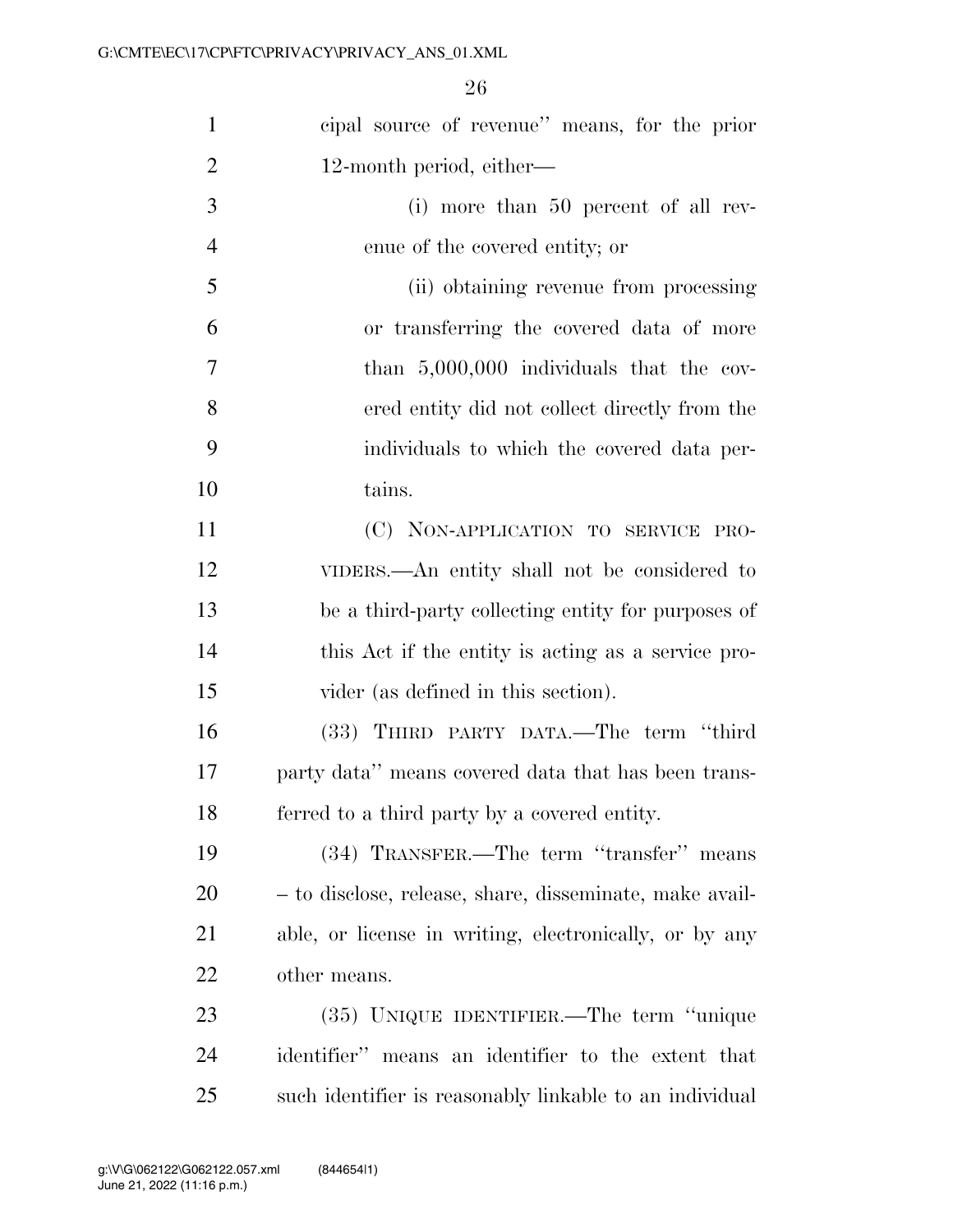or device that identifies or is linked or reasonably linkable to 1 or more individuals, including a device identifier, an Internet Protocol address, cookies, bea- cons, pixel tags, mobile ad identifiers, or similar technology, customer number, unique pseudonym, or user alias, telephone numbers, or other forms of per- sistent or probabilistic identifiers that are linked or reasonably linkable to an individual or device.

 (36) WIDELY DISTRIBUTED MEDIA.—The term ''widely distributed media'' means information that is available to the general public, including informa- tion from a telephone book or online directory, a tel- evision, internet, or radio program, the news media, or an internet site that is available to the general public on an unrestricted basis, but does not include an obscene visual depiction (as defined in section 1460 of title 18, United States Code).

# **TITLE I—DUTY OF LOYALTY**

#### **SEC. 101. DATA MINIMIZATION.**

 (a) IN GENERAL.—A covered entity shall not collect, process, or transfer covered data unless the collection, processing, or transfer is limited to what is reasonably necessary and proportionate to—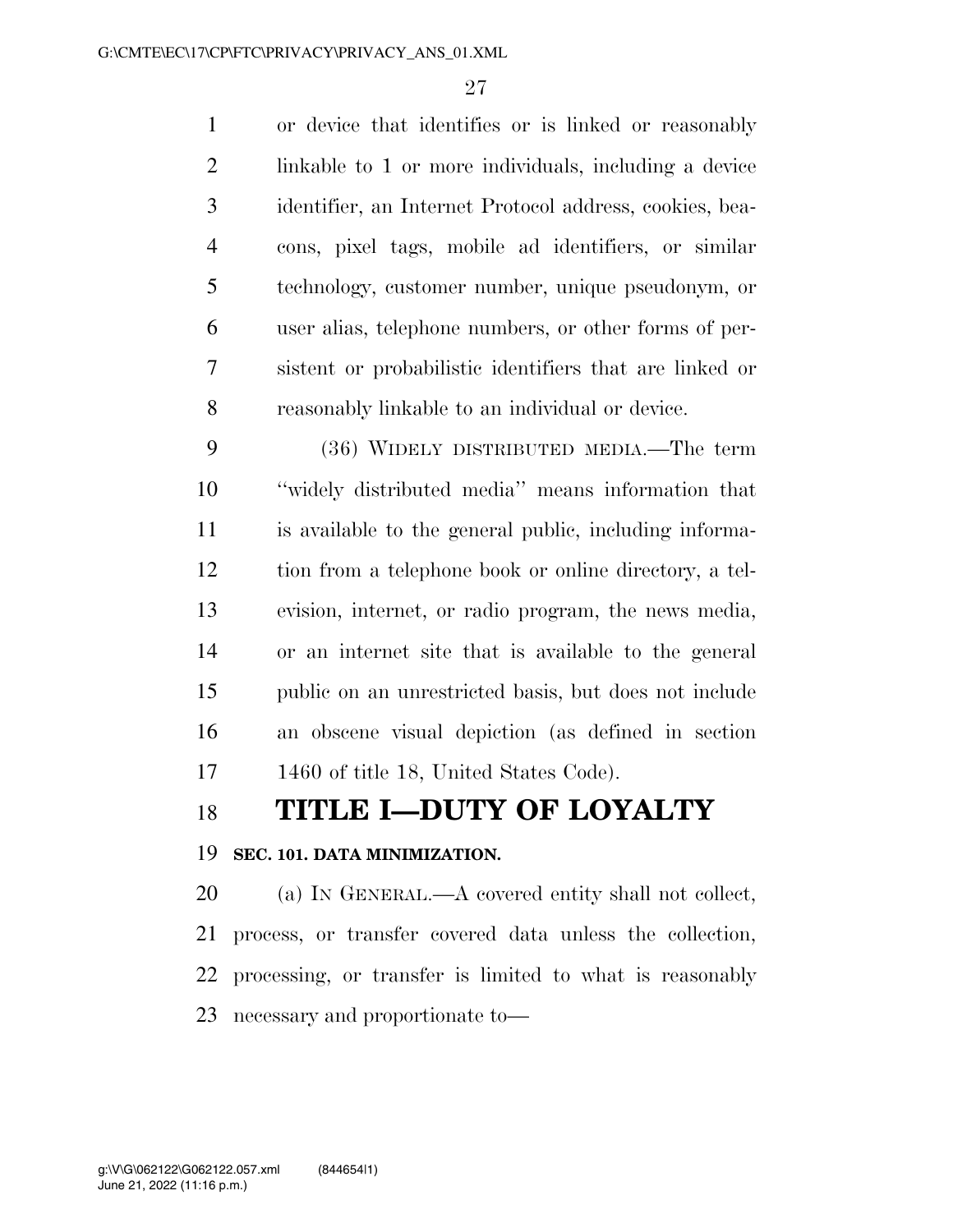(1) provide, or maintain a specific product or service requested by the individual to whom the data pertains;

 (2) deliver a communication that is reasonably anticipated by the individual recipient within the context of the individual's interactions with the cov-ered entity; or

 (3) effect a purpose expressly permitted under subsection (b).

 (b) PERMISSIBLE PURPOSES.—A covered entity or service provider may collect, process, or transfer covered data for any of the following purposes provided that the covered entity or service provider can demonstrate that collection, processing, or transfer complies with all other applicable laws not preempted in section 404 and provi- sions of this Act and is limited to what is reasonably nec-essary and proportionate to such purpose:

 (1) To initiate or complete a transaction or ful- fill an order or service specifically requested by an individual, including any associated routine adminis- trative activity such as billing, shipping, delivery, and accounting, including the collection, processing or transferring of the last four digits of a credit card number.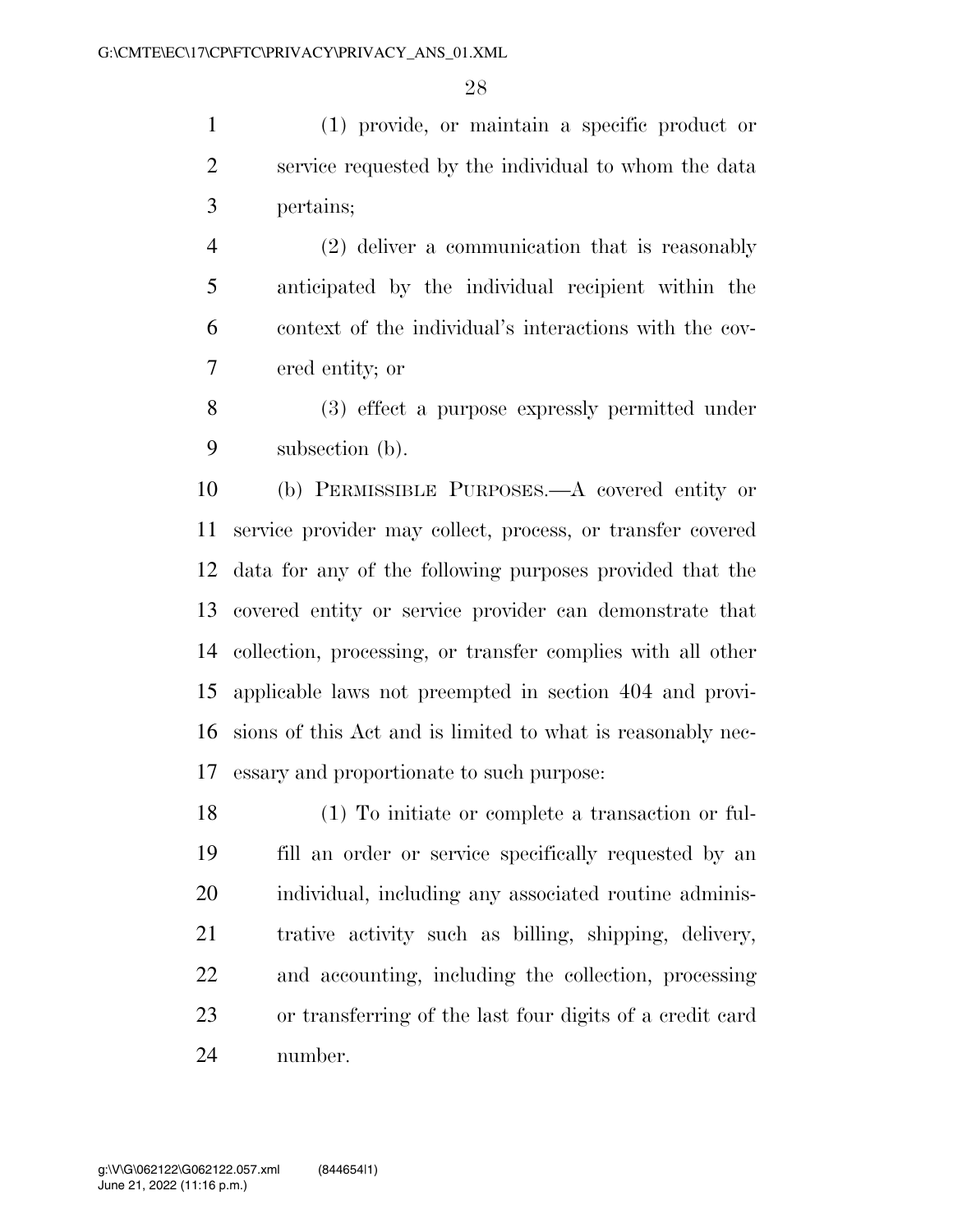(2) With respect to covered data previously col- lected in accordance with this Act, notwithstanding this exception, to process such data as necessary to perform system maintenance or diagnostics, to main- tain a product or service for which such data was collected, to conduct internal research or analytics, to improve a product or service for which such data was collected and to perform inventory management or reasonable network management, to protect against spam, or to debug or repair errors that im- pair the functionality of a service or product for which such data was collected.

 (3) To authenticate users of a product or serv-ice.

 (4) To prevent, detect, protect against, or re- spond to a security incident, or fulfill a product or service warranty. For purposes of this paragraph, security is defined as network security as well as in- trusion, medical alerts, fire alarms, and access con-trol security.

 (5) To prevent, detect, protect against or re- spond to fraud, harassment, or illegal activity. For 23 the purposes of this paragraph, illegal activity means a violation of a Federal, State, or local law punish-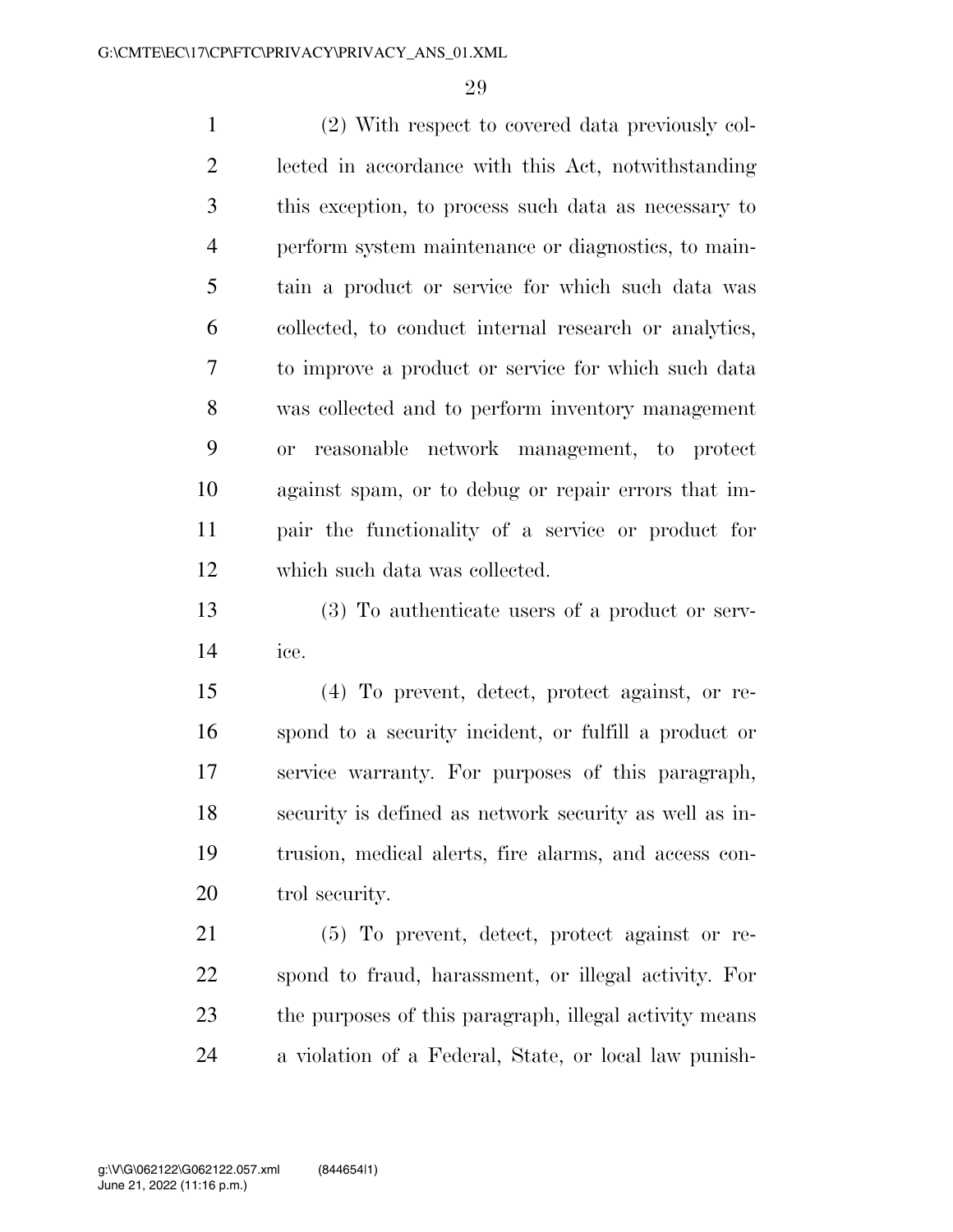able as a felony or misdemeanor that can directly

| $\overline{2}$ | harm another person.                                   |
|----------------|--------------------------------------------------------|
| 3              | (6) To comply with a legal obligation imposed          |
| 4              | by Federal, Tribal, Local, or State law, or to estab-  |
| 5              | lish, exercise, or defend legal claims.                |
| 6              | (7) To prevent an individual, or groups of indi-       |
| 7              | viduals, from suffering harm where the covered enti-   |
| 8              | ty or service provider believes in good faith that the |
| 9              | individual, or groups of individuals, is at risk of    |
| 10             | death, serious physical injury, or other serious       |
| 11             | health risk.                                           |
| 12             | (8) To effectuate a product recall pursuant to         |
| 13             | Federal or State law.                                  |
| 14             | $(9)(A)$ To conduct a public or peer-reviewed sci-     |
| 15             | entific, historical, or statistical research project   |
| 16             | that-                                                  |
| 17             | (i) is in the public interest;                         |
| 18             | (ii) adheres to all relevant laws governing            |
| 19             | such research; and                                     |
| 20             | (iii) adheres to the regulations for human             |
| 21             | subject research established under part 46 of          |
| 22             | title 45, Code of Federal Regulations (or a suc-       |
| 23             | cessor regulations).                                   |
| 24             | (B) The Commission should set forth within 18          |
| 25             | months of the enactment of this Act guidelines to      |
|                |                                                        |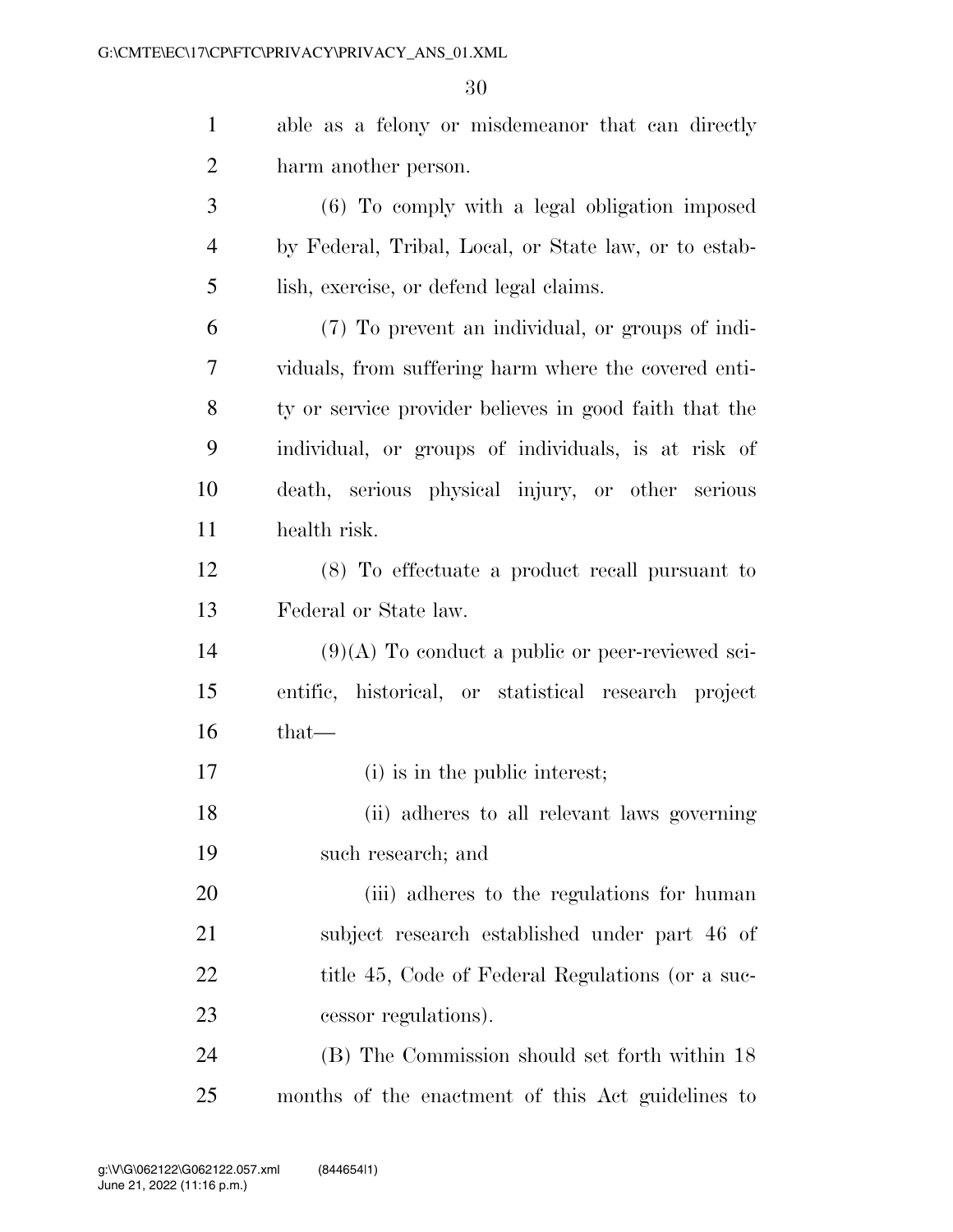help covered entities ensure the privacy of affected users and the security of covered data, particularly as data is being transferred to and stored by re-searchers.

 (10) To deliver a communication at the direc- tion of an individual between the communicating in-dividual and one or more individuals or entities.

 (11) With respect to covered data previously collected in accordance with this Act, notwith- standing this exception, to process such data as nec- essary to provide first party marketing or adver- tising of products or services provided by the covered entity.

 (12) Otherwise complies with the requirements of this Act, including section 204(c), to provide a targeted advertisement.

 (c) GUIDANCE.—The Commission shall issue guid- ance regarding what is reasonably necessary andproportionate to comply with this section. Such guid-ance shall take into consideration—

 (1) the size of, and the nature, scope, and com- plexity of the activities engaged in by the covered en- tity, including whether the covered entity is a large data holder, nonprofit organization, covered entities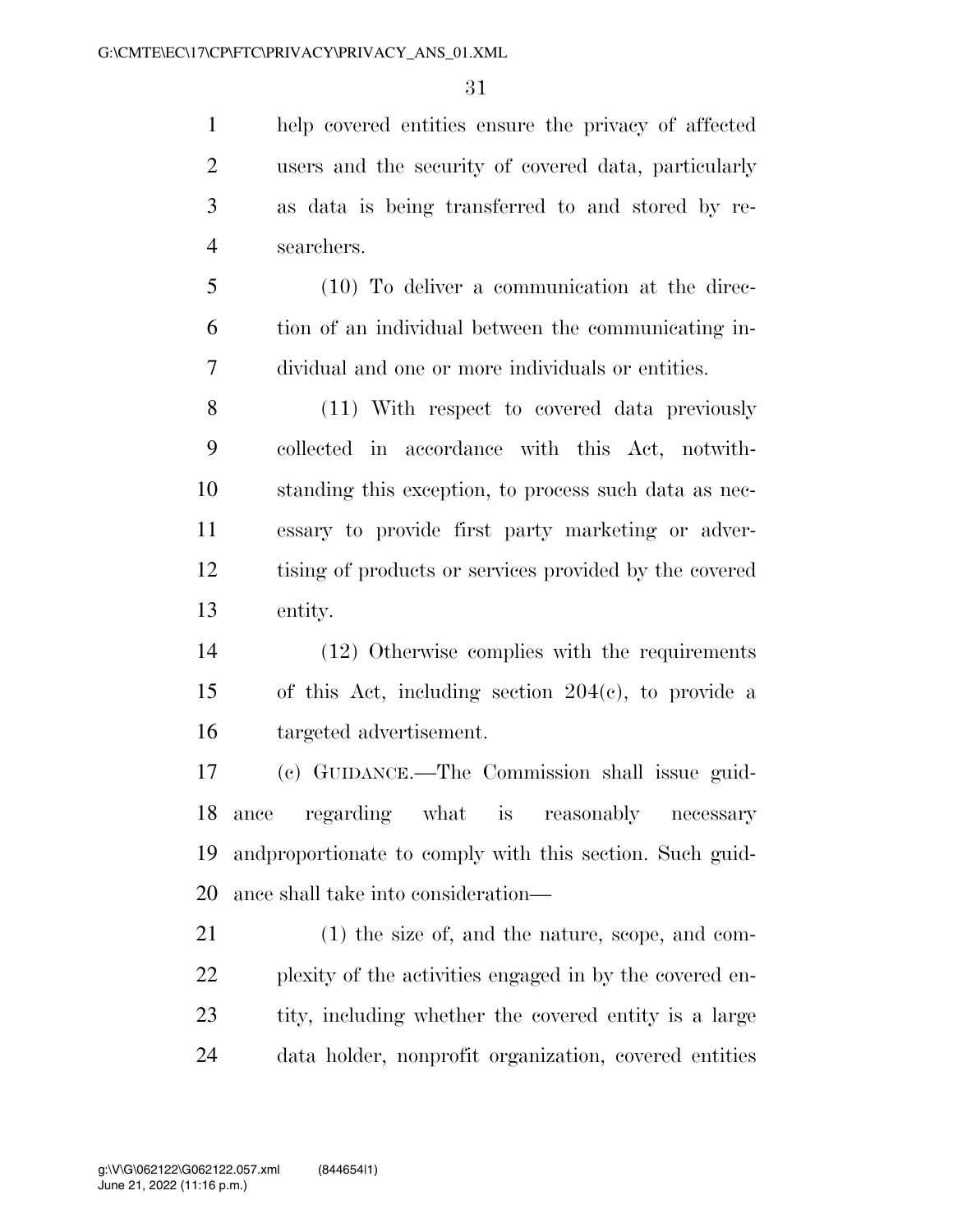| $\mathbf{1}$   | meeting the requirements of section 209, service pro-      |
|----------------|------------------------------------------------------------|
| $\overline{2}$ | vider, third party, or third-party collecting entity;      |
| 3              | (2) the sensitivity of covered data collected,             |
| $\overline{4}$ | processed, or transferred by the covered entity;           |
| 5              | (3) the volume of covered data collected, proc-            |
| 6              | essed, or transferred by the covered entity; and           |
| 7              | (4) the number of individuals and devices to               |
| 8              | which the covered data collected, processed, or trans-     |
| 9              | ferred by the covered entity relates.                      |
| 10             | (d) DECEPTIVE MARKETING OF A PRODUCT<br>OR                 |
| 11             | SERVICE.—A covered entity, service provider, or third      |
| 12             | party is prohibited from engaging in deceptive advertising |
| 13             | or marketing with respect to a product or service provided |
| 14             | to an individual.                                          |
| 15             | SEC. 102. LOYALTY DUTIES.                                  |
| 16             | RESTRICTED DATA PRACTICES.-Notwith-<br>(a)                 |
| 17             | standing section 101 and unless an exception applies, with |
| 18             | respect to covered data, a covered entity shall not—       |
| 19             | $(1)$ collect, process, or transfer a social security      |
| 20             | number, except when necessary to facilitate exten-         |
| 21             | sions of credit, authentication, the payment and col-      |
| 22             | lection of taxes, the enforcement of a contract be-        |
| 23             | tween parties, or the prevention, investigation, and       |
| 24             | prosecution of fraud or illegal activity;                  |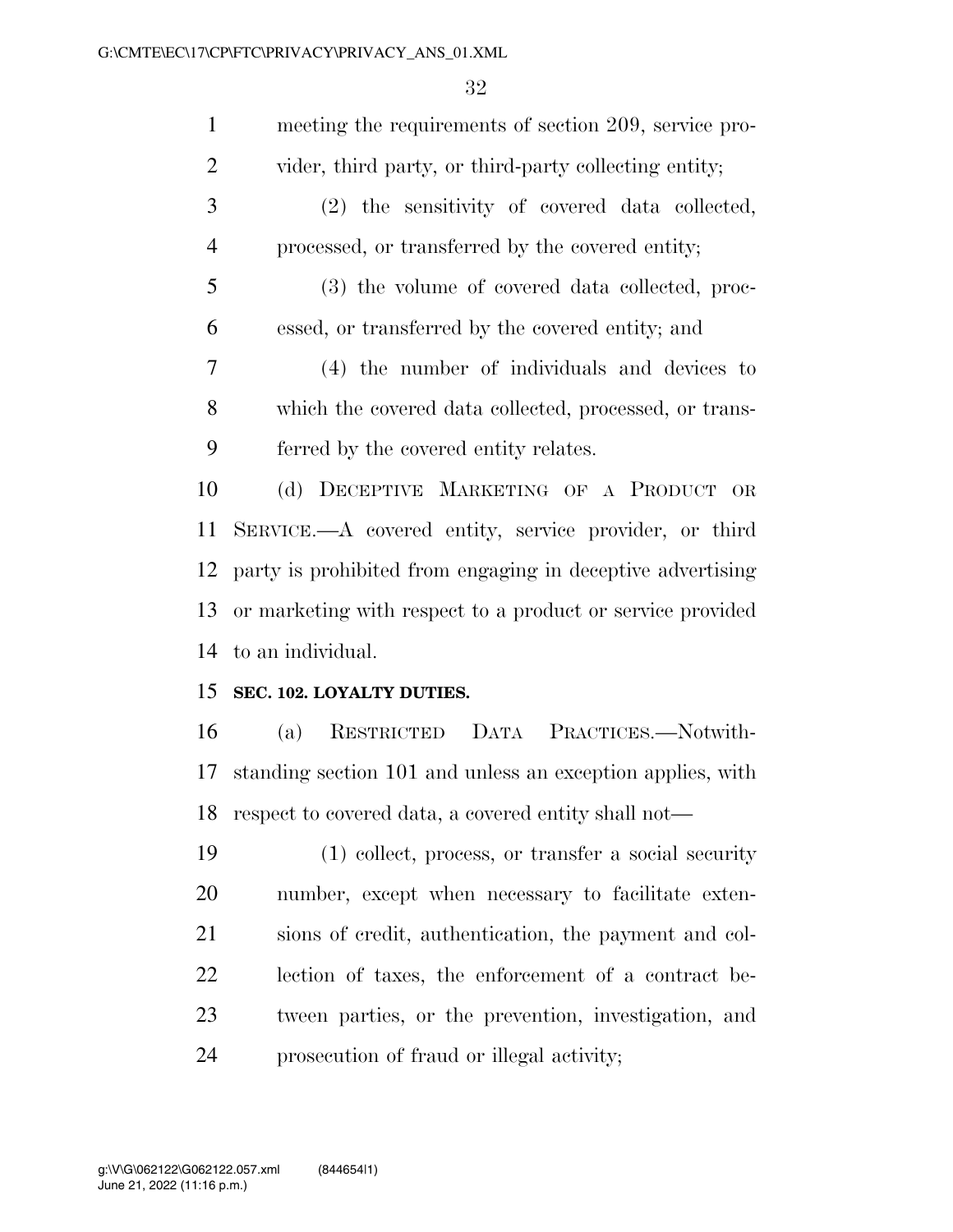| $\mathbf{1}$   | (2) collect or process sensitive covered data, ex-   |
|----------------|------------------------------------------------------|
| $\overline{2}$ | cept where such collection or processing is strictly |
| 3              | necessary to provide or maintain a specific product  |
| $\overline{4}$ | or service requested by the individual to whom the   |
| 5              | covered data pertains, or to effect a purpose enu-   |
| 6              | merated in section $101(b)(1)$ through $(10)$ ;      |
| 7              | (3) transfer an individual's sensitive covered       |
| 8              | data to a third party, unless—                       |
| 9              | $(A)$ the transfer is made pursuant to the           |
| 10             | affirmative express consent of the individual;       |
| 11             | (B) the transfer is necessary to comply              |
| 12             | with a legal obligation imposed by Federal,          |
| 13             | State, or local law, or to establish, exercise, or   |
| 14             | defend legal claims; or                              |
| 15             | (C) the transfer is necessary to prevent an          |
| 16             | individual from imminent injury where the cov-       |
| 17             | ered entity believes in good faith that the indi-    |
| 18             | vidual is at risk of death or serious physical in-   |
| 19             | jury;                                                |
| 20             | (D) the transfer of biometric information            |
| 21             | is necessary to facilitate data security or au-      |
| 22             | thentication;                                        |
| 23             | (E) the transfer of a password is necessary          |
| 24             | to use a designated password manager or is to        |
| 25             | a covered entity for the exclusive purpose of        |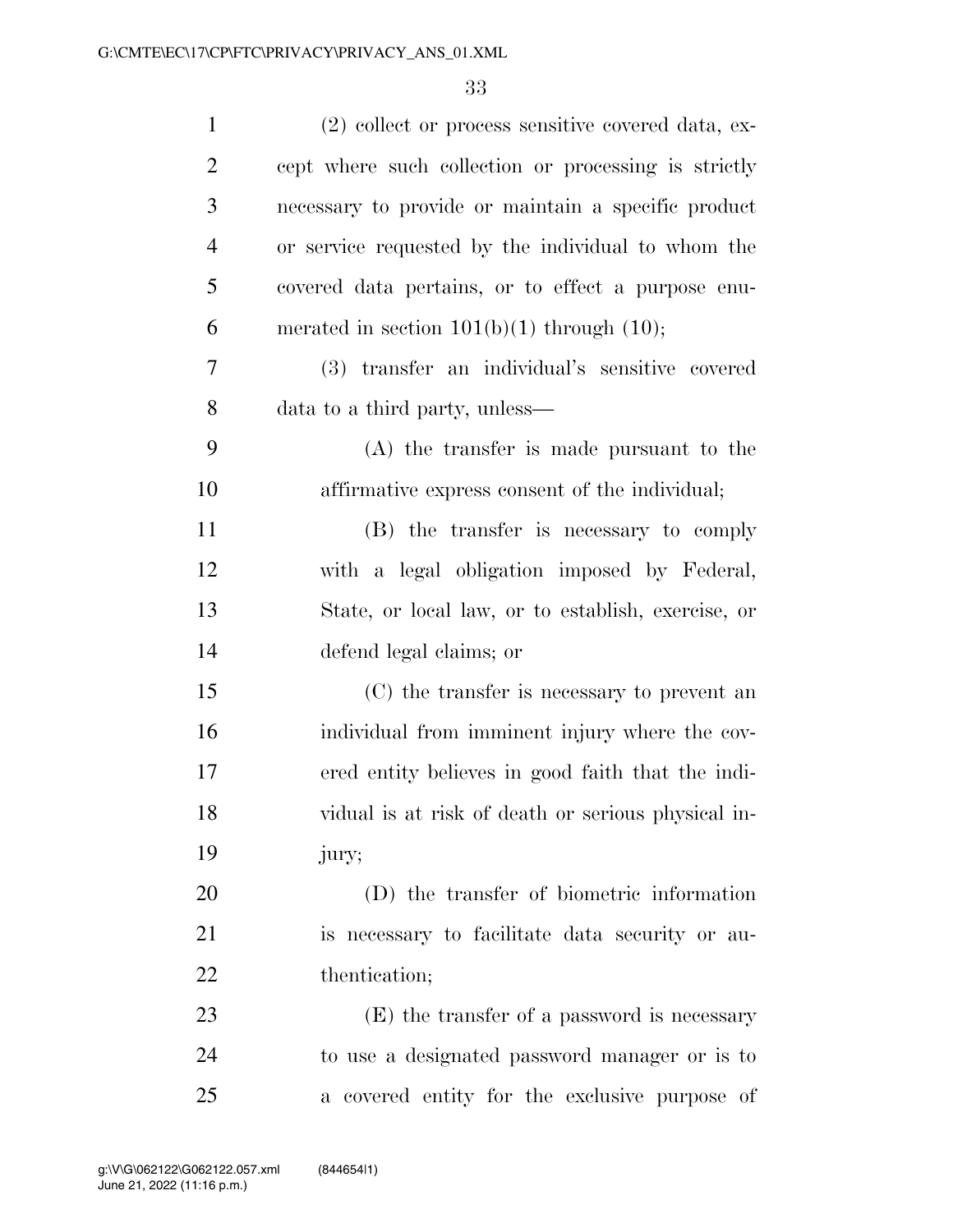identifying passwords that are being re-used across sites or accounts; or

 (F) the transfer of genetic information is necessary to perform a medical diagnosis or medical treatment specifically requested by an individual, or to conduct medical research in ac- cordance with conditions of section 101(b)(9); or

 (4) collect, process, or transfer an individual's aggregated internet search or browsing history, ex- cept with the affirmative express consent of the indi- vidual or pursuant to one of the permissible pur-poses enumerated in section 101(b)(1) through (10).

### **SEC. 103. PRIVACY BY DESIGN.**

 (a) POLICIES, PRACTICES, AND PROCEDURES.—A covered entity and a service provider shall establish, imple- ment, and maintain reasonable policies, practices, and pro- cedures regarding the collection, processing, and transfer of covered data to—

 (1) consider Federal laws, rules, or regulations related to covered data the covered entity or service provider collects, processes, or transfers;

 (2) identify, assess, and mitigate privacy risks related to individuals under the age of 17, if applica-ble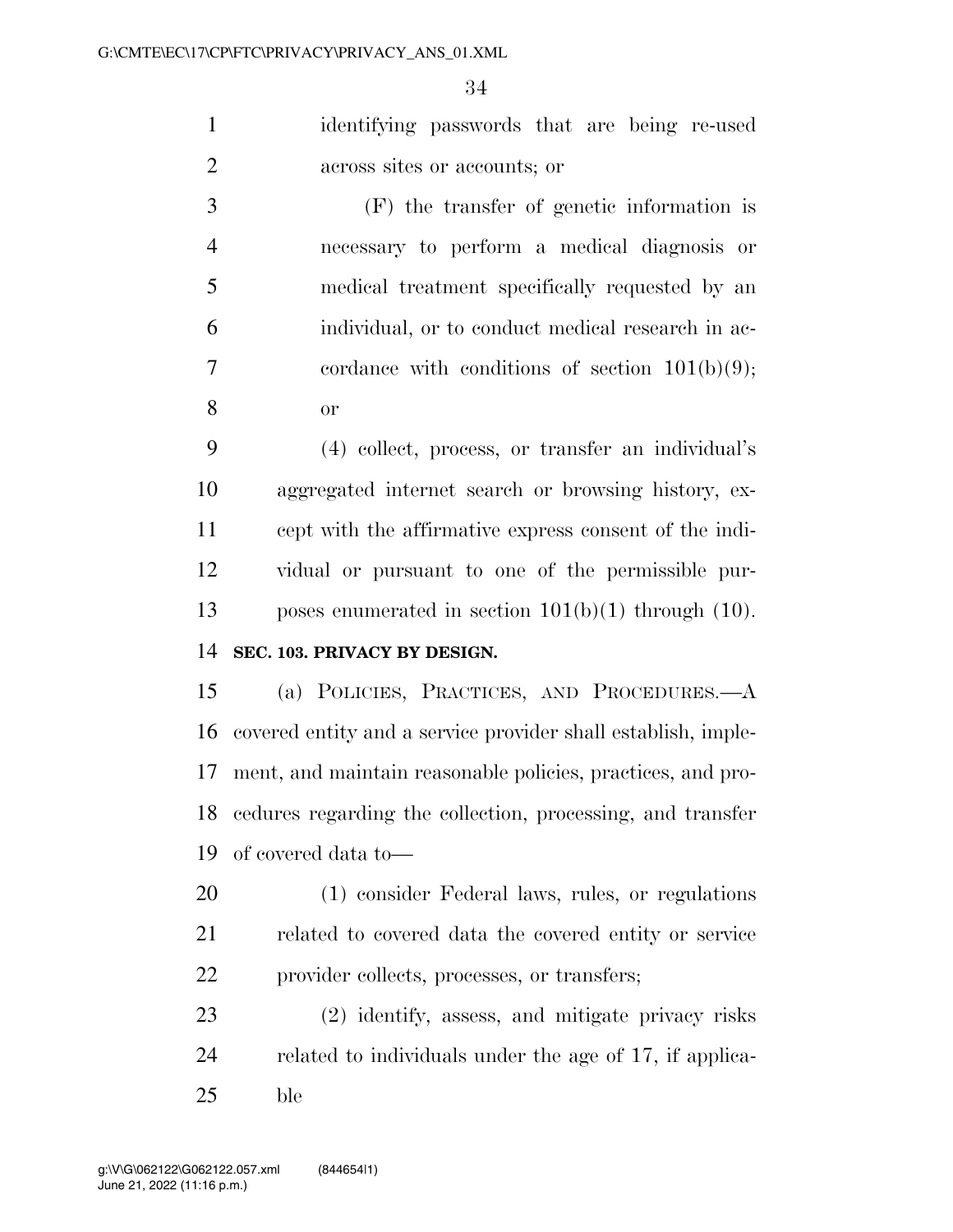(3) mitigate privacy risks, including substantial privacy risks, related to the products and services of the covered entity or the service provider, including their design, development, and implementation; and (4) implement reasonable training and safe- guards within the covered entity and service provider to promote compliance with all privacy laws applica- ble to covered data the covered entity collects, proc- esses, or transfers or covered data the service pro- vider collects, processes, or transfers on behalf of the covered entity and mitigate privacy risks, including substantial privacy risks.

 (b) FACTORS TO CONSIDER.—The policies, practices, and procedures established by a covered entity and a serv-ice provider under subsection (a), shall correspond with—

 (1) the size of the covered entity or the service provider and the nature, scope, and complexity of the activities engaged in by the covered entity, in- cluding whether the covered entity is a large data holder, nonprofit organization, covered entities meet-21 ing the requirements of section 209, third party, or 22 third-party collecting entity;

 (2) the sensitivity of the covered data collected, processed, or transferred by the covered entity or service provider;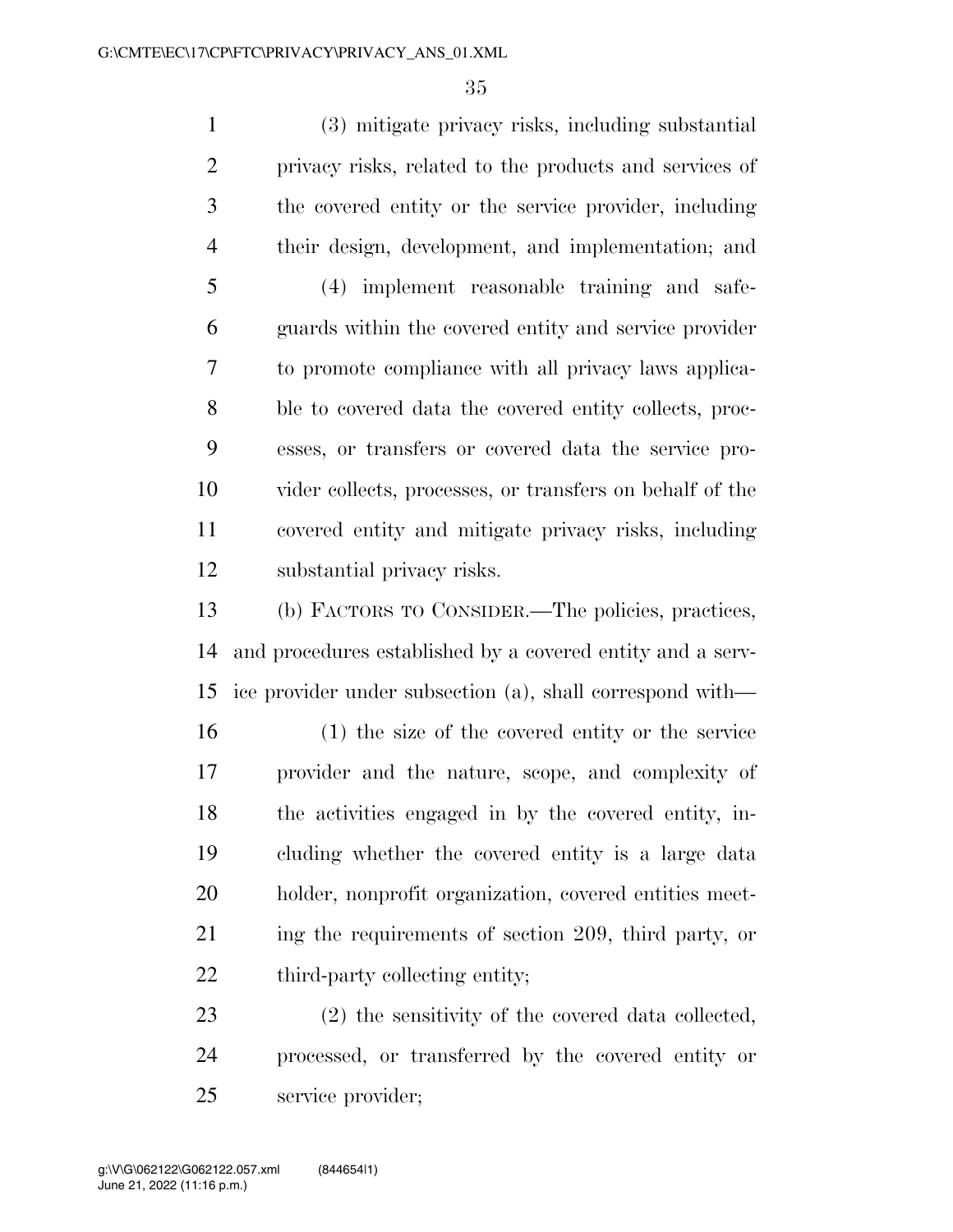(3) the volume of covered data collected, proc- essed, or transferred by the covered entity or service provider;

 (4) the number of individuals and devices to which the covered data collected, processed, or trans- ferred by the covered entity or service provider re-lates; and

 (5) the cost of implementing such policies, prac- tices, and procedures in relation to the risks and na-ture of the covered data.

 (c) COMMISSION GUIDANCE.—Not later than 1 year after the date of enactment of this Act, the Commission shall issue guidance as to what constitutes reasonable poli- cies, practices, and procedures as required by this section. The Commission shall consider unique circumstances ap- plicable to nonprofit organizations and covered entities meeting the requirements of section 209.

# **SEC. 104. LOYALTY TO INDIVIDUALS WITH RESPECT TO PRICING.**

 (a) CONDITIONAL SERVICE OR PRICING PROHIB- ITED.—A covered entity shall not deny or condition or ef- fectively condition the provision of a service or product to an individual based on the individual's agreement to waive (or refusal to waive) any requirements under this Act or any regulations promulgated under this Act or terminate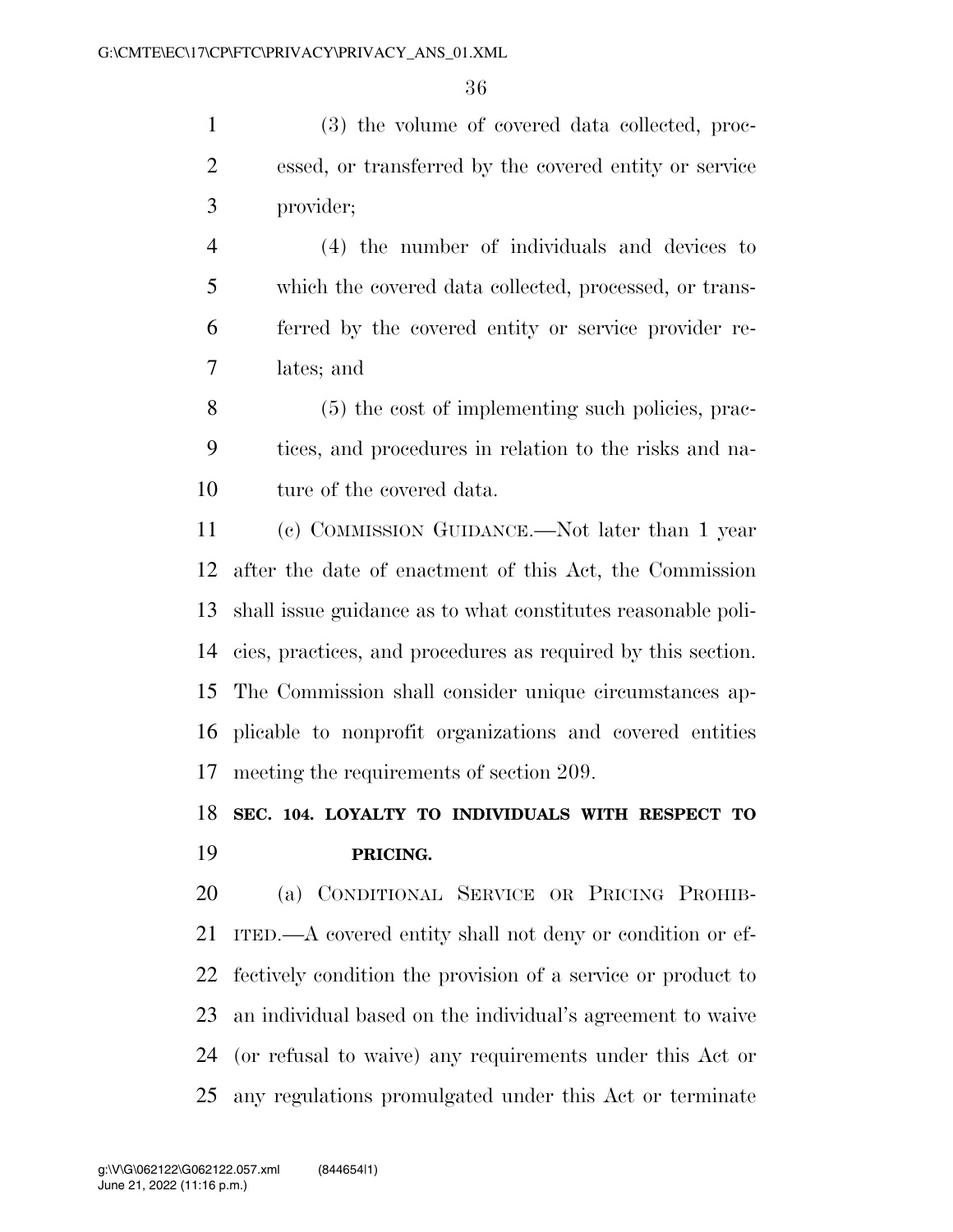a service or otherwise refuse to provide a service or prod- uct to an individual as a consequence of the individual's refusal to provide such a waiver.

 (b) RULES OF CONSTRUCTION.—Nothing in sub-section (a) shall be construed to—

 (1) prohibit the relation of the price of a service or the level of service provided to an individual to the provision, by the individual, of financial informa- tion that is necessarily collected and processed only for the purpose of initiating, rendering, billing for, or collecting payment for a service or product re-quested by the individual;

 (2) prohibit a covered entity from offering a loyalty program that provides discounted or free products or services, or other consideration, in ex- change for an individual's continued business with the covered entity, provided that such program oth- erwise complies with the requirements of this Act and any regulations promulgated under this Act;

 (3) require a covered entity to provide a loyalty program that would require the covered entity to col- lect, process, or transfer covered data that it other-wise would not;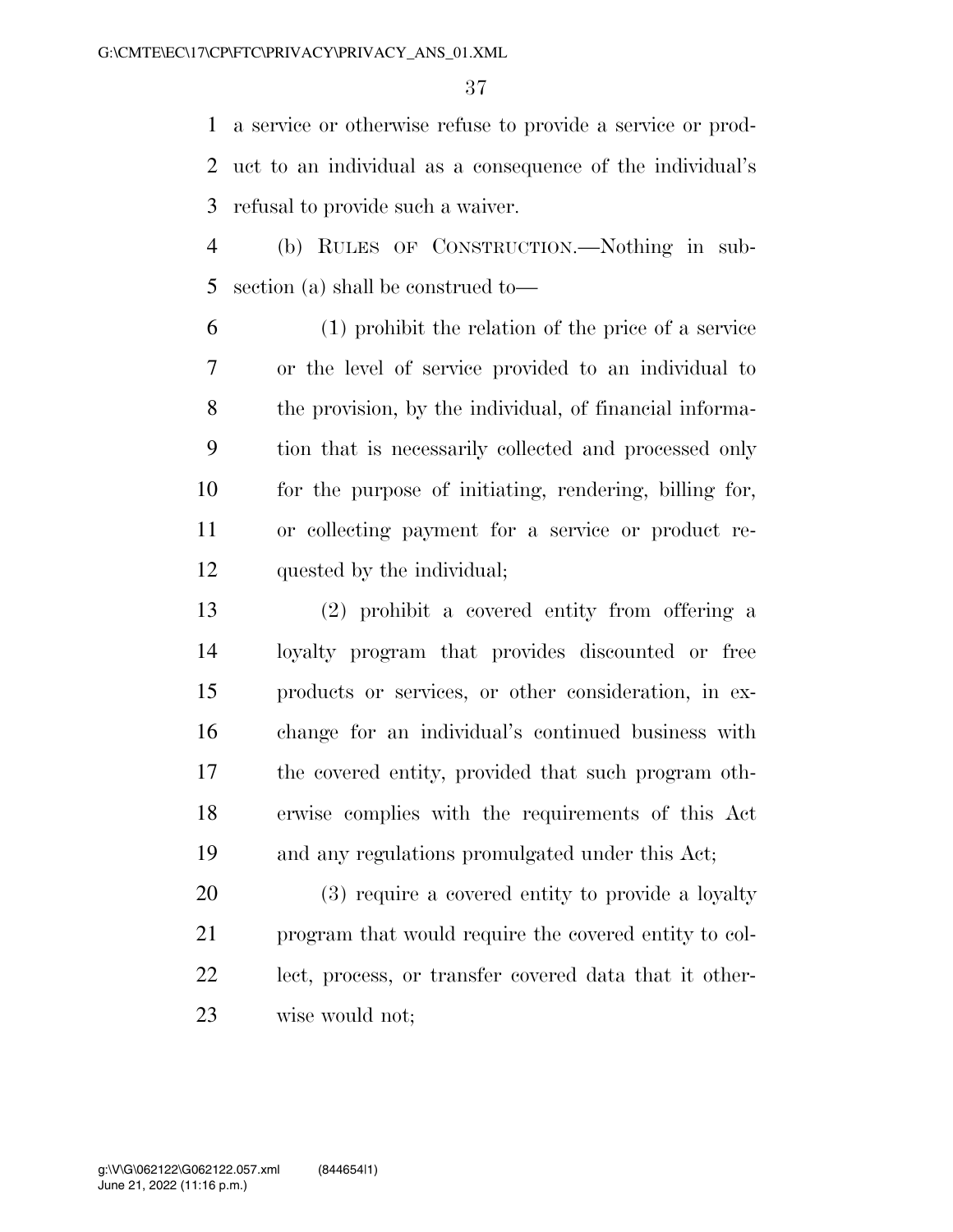(4) prohibit a covered entity from offering a fi- nancial incentive or other consideration to an indi-vidual for participation in market research; or

 (5) prohibit a covered entity from offering dif- ferent types of pricing or functionalities with respect to a product or service based on an individual's exer-7 cise of a right in section  $203(a)(3)$ .

# **TITLE II—CONSUMER DATA RIGHTS**

#### **SEC. 201. CONSUMER AWARENESS.**

 (a) IN GENERAL.—Not later than 90 days after the date of enactment of this Act, the Commission shall pub- lish, on the public website of the Commission, a webpage that describes each provision, right, obligation, and re- quirement of this Act, listed separately for individuals and for covered entities and service providers, and the rem- edies, exemptions, and protections associated with this Act in plain and concise language and in an easy-to-under-stand manner.

 (b) UPDATES.—The Commission shall update the in- formation published under subsection (a) on a quarterly basis as necessitated by any change in law, regulation, guidance, or judicial decisions.

 (c) ACCESSIBILITY.—The Commission shall publish materials disclosed pursuant to subsection (a) in the ten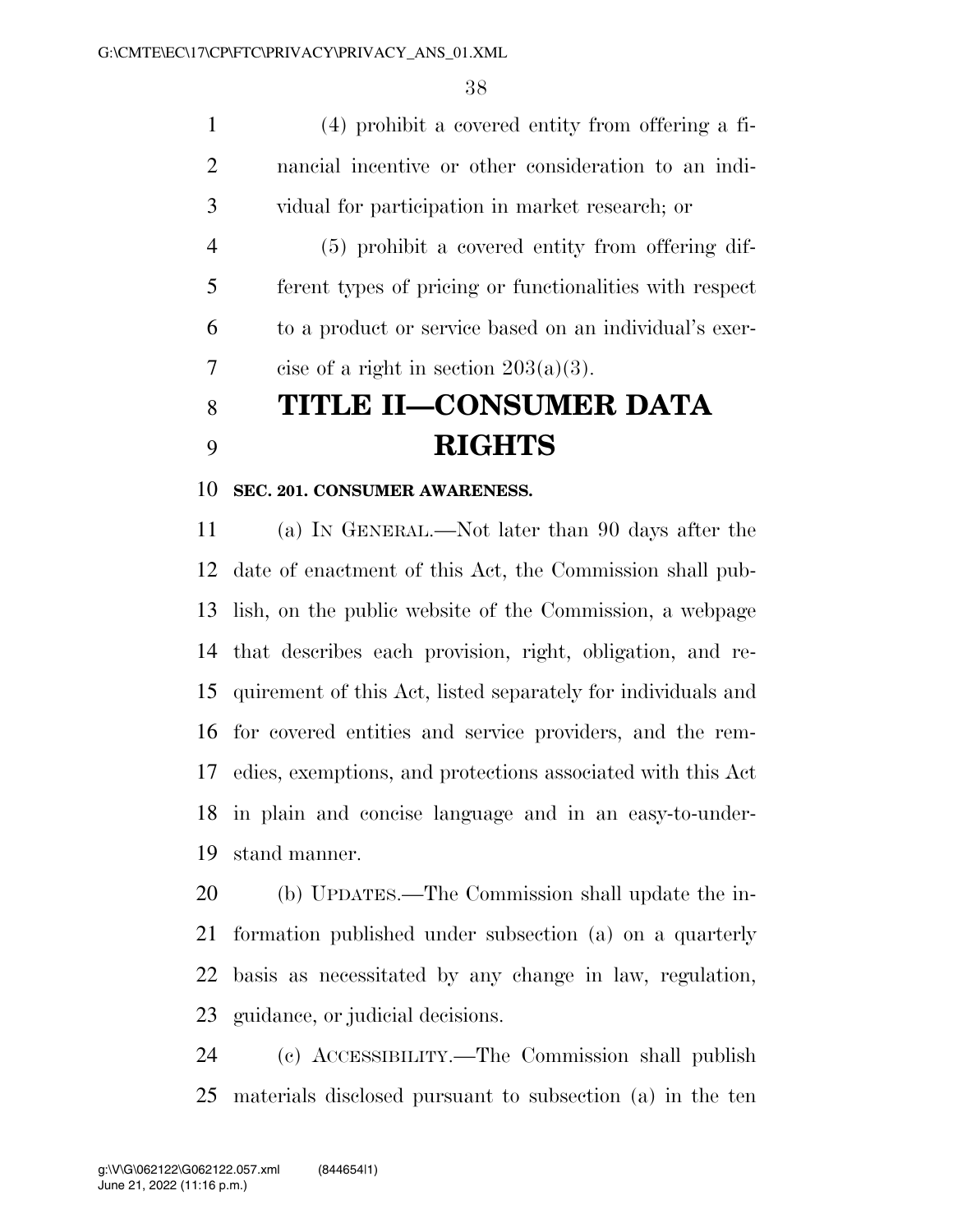languages with the most users in the United States, ac- cording to the most recent U.S. Census. The Commission shall ensure the website is readily accessible to and usable by individuals with disabilities.

## **SEC. 202. TRANSPARENCY.**

 (a) IN GENERAL.—Each covered entity and service provider shall make publicly available, in a clear, con- spicuous, not misleading, and readily accessible manner, a privacy policy that provides a detailed and accurate rep- resentation of the entity's data collection, processing, and transfer activities.

 (b) CONTENT OF PRIVACY POLICY.—The privacy pol- icy required under subsection (a) shall include, at a min-imum, the following:

 (1) The identity and the contact information of—

 (A) the covered entity or service provider (including the covered entity's or service pro- vider's points of contact, generic electronic mail addresses, and phone numbers of the covered entity, as applicable for privacy and data secu-22 rity inquiries); and

 (B) any other entity within the same cor- porate structure as, and under common brand-ing with, the covered entity or service provider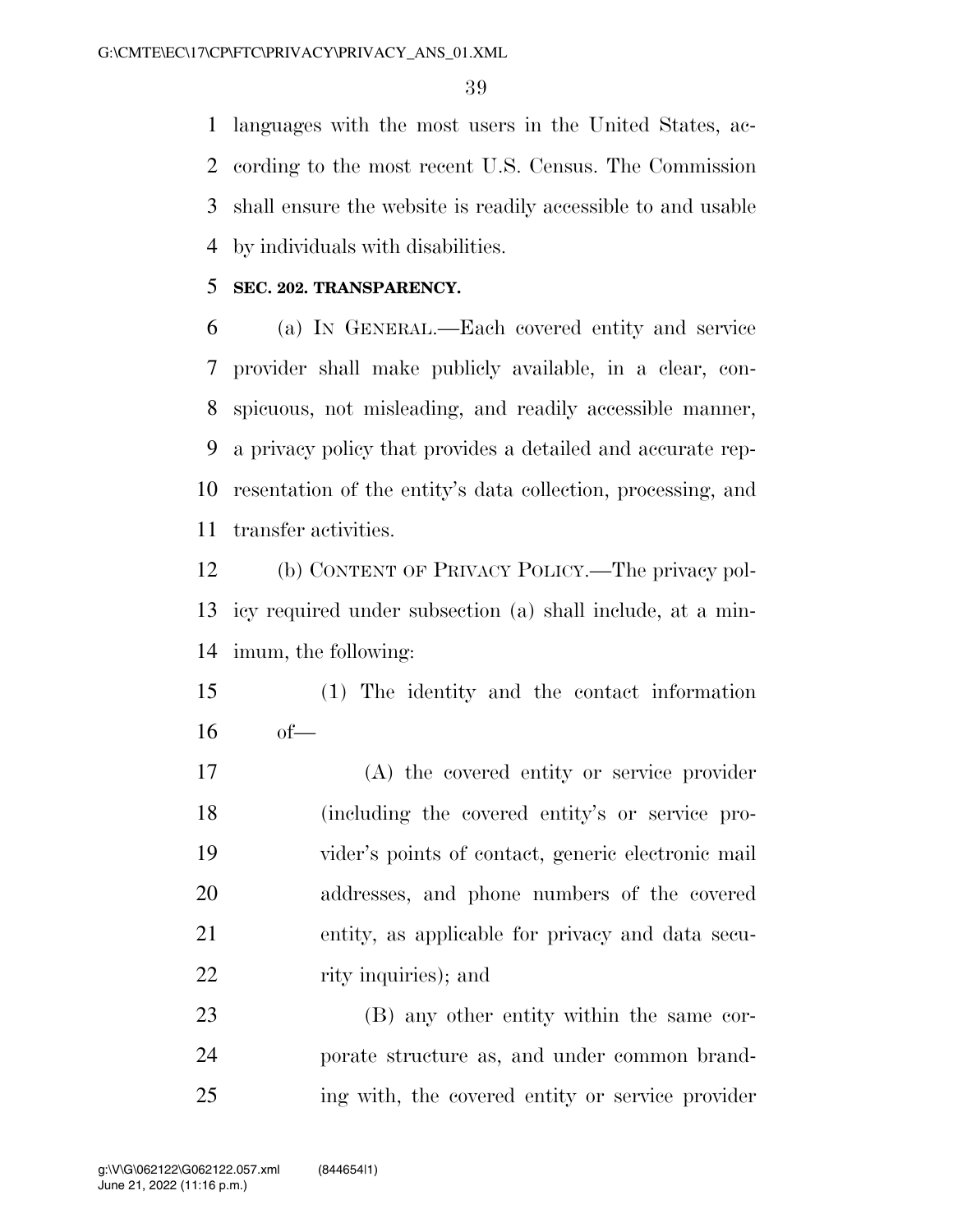to which covered data is transferred by the cov-ered entity.

 (2) The categories of covered data the covered entity or service provider collects or processes.

 (3) The processing purposes for each category of covered data the covered entity or service provider collects or processes.

 (4) Whether the covered entity or service pro- vider transfers covered data and, if so, each category of service provider and third party to which the cov- ered entity or service provider transfers covered data, the name of each third-party collecting entity to which the covered entity or service provider trans- fers covered data, and the purposes for which such data is transferred to such categories of service pro- viders and third parties or third-party collecting en- tities, except for transfers to governmental entities pursuant to a court order or law that prohibits the covered entity from disclosing such transfer.

 (5) The length of time the covered entity or service provider intends to retain each category of covered data, including sensitive covered data, or, if it is not possible to identify that time frame, the cri-teria used to determine the length of time the cov-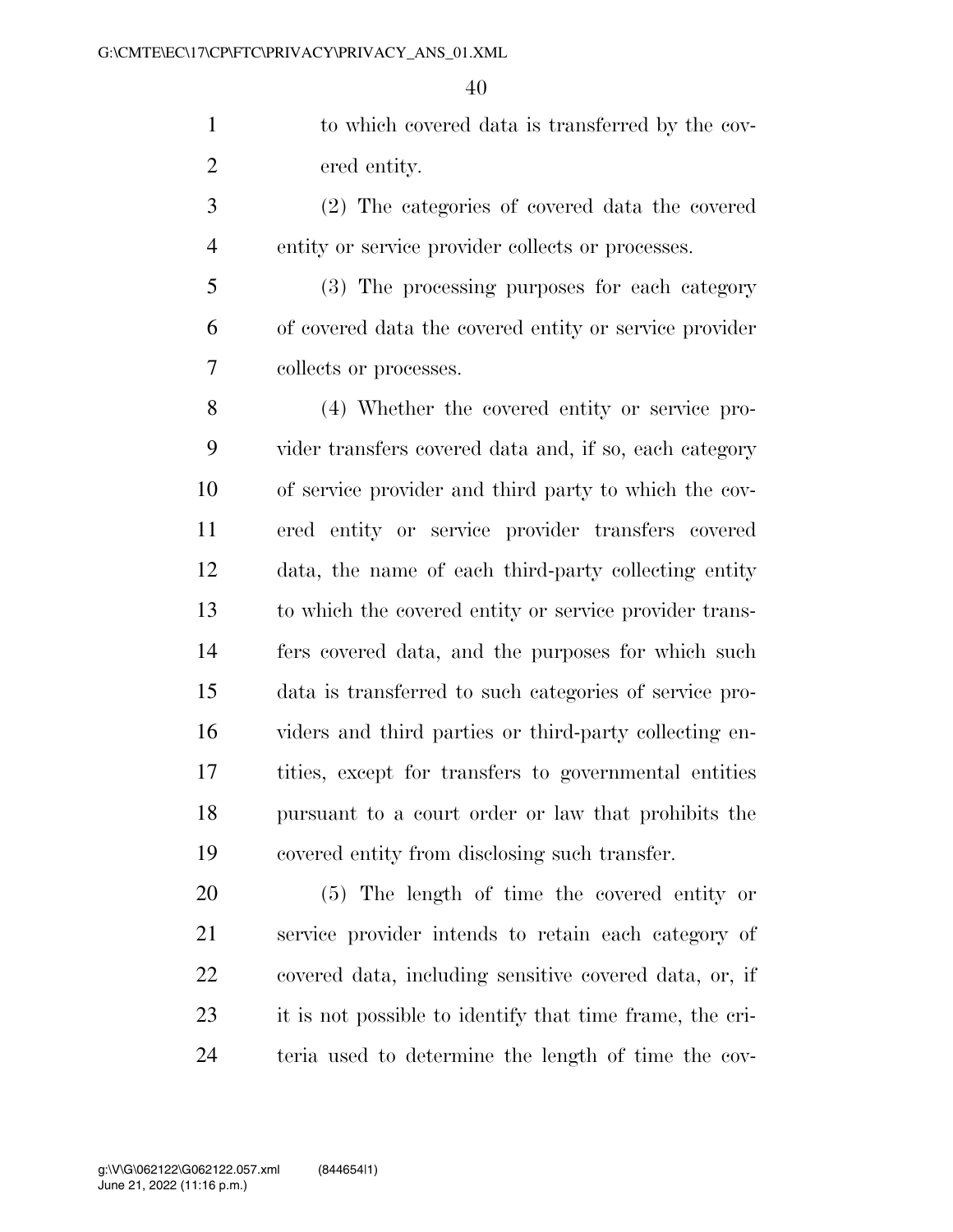ered entity intends to retain categories of covered data.

 (6) A prominent description of how an indi- vidual can exercise the rights described in this Act. (7) A general description of the covered entity's or service provider's data security practices. (8) The effective date of the privacy policy. (9) Whether or not any covered data collected by the covered entity or service provider is trans- ferred to, processed in, stored in or otherwise acces- sible to the People's Republic of China, Russia, Iran, or North Korea. (c) LANGUAGES.—The privacy policy required under subsection (a) shall be made available to the public in each language in which the covered entity or service provider— (1) provides a product or service that is subject to the privacy policy; or (2) carries out activities related to such product or service. (d) ACCESSIBILITY.—The covered entity or service provider shall also provide the disclosures under this sec- tion in a manner that is readily accessible to and usable by individuals with disabilities.

(e) MATERIAL CHANGES.—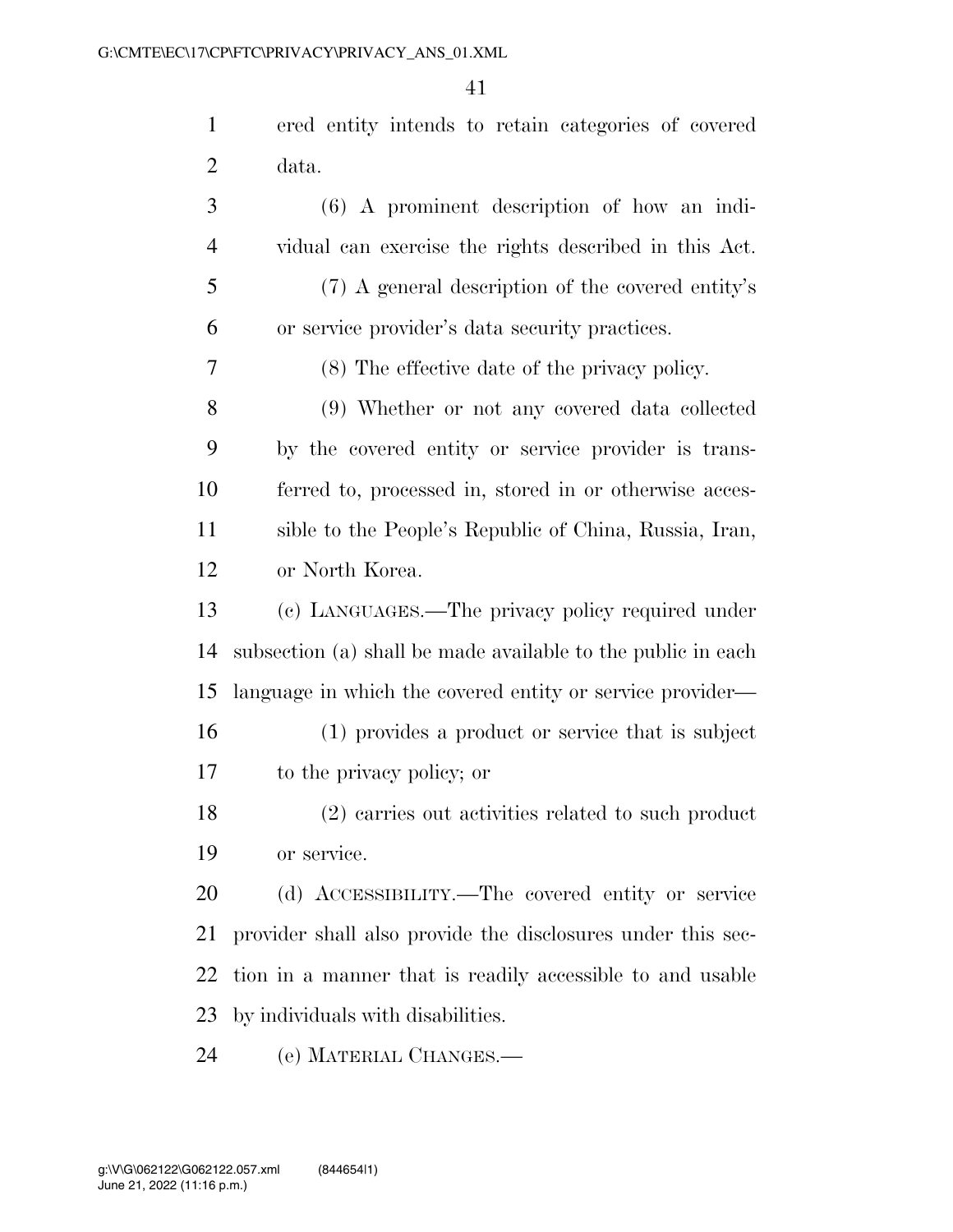(1) AFFIRMATIVE EXPRESS CONSENT.—If a covered entity makes a material change to its pri- vacy policy or practices, the covered entity shall no- tify each individual affected by such material change before implementing the material change with re- spect to any previously collected covered data and, except as provided in section 101(b), provide a rea- sonable opportunity for each individual to withdraw consent to any further materially different collection, processing or transferring of covered data under the changed policy.

 (2) NOTIFICATION.—The covered entity shall take all reasonable measures to provide direct notifi- cation regarding material changes to the privacy pol- icy to each affected individual, in each language that the privacy policy is made available, and taking into account available technology and the nature of the relationship.

 (3) CLARIFICATION.—Nothing in this section shall be construed to affect the requirements for cov-ered entities under section 102 or 204.

 (4) LOG OF MATERIAL CHANGES.—each large data holder shall retain copies of previous versions of its privacy policy for at least 10 years and publish them on its website. It shall make publicly available,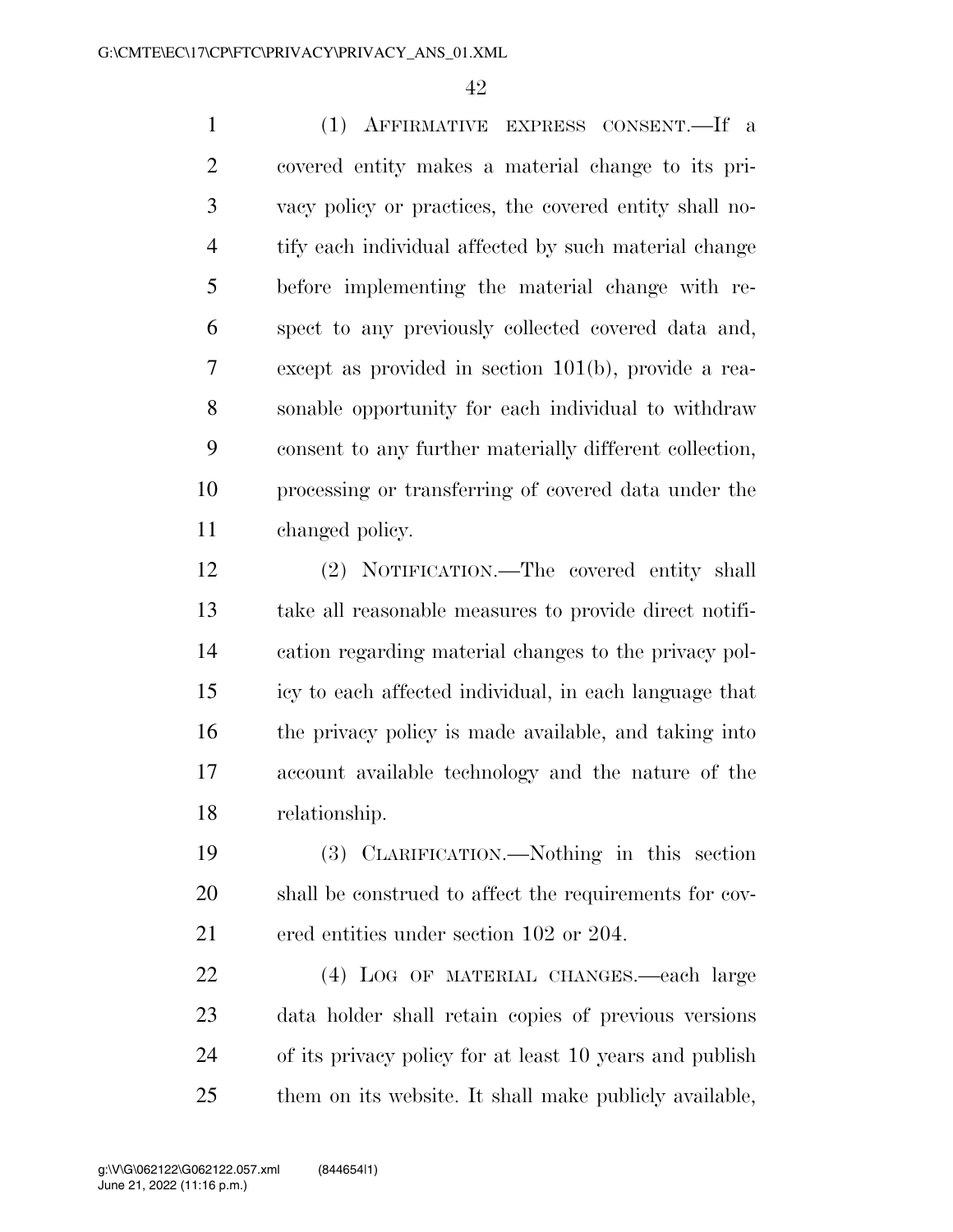in a clear, conspicuous, and readily accessible man- ner, a log describing the data and nature of each material change over the past 10 years. The descrip- tions shall be sufficient for a reasonable individual to understand the material effect of each material change. (f) SHORT-FORM NOTICE TO CONSUMERS BY LARGE DATA HOLDERS.— (1) IN GENERAL.—In addition to the privacy policy required under subsection (a), a large data holder must provide a short-form notice of its cov- ered data practices in a manner that is— (A) concise, clear, and conspicuous; (B) readily accessible, based on the way an individual interacts with the large data holder and its products or services and what is reason- ably anticipated within the context of the rela- tionship; (C) inclusive of an overview of individual rights and disclosures to reasonably draw atten- tion to data practices that may reasonably be unexpected or that involve sensitive covered data; and

(D) no more than 500 words in length.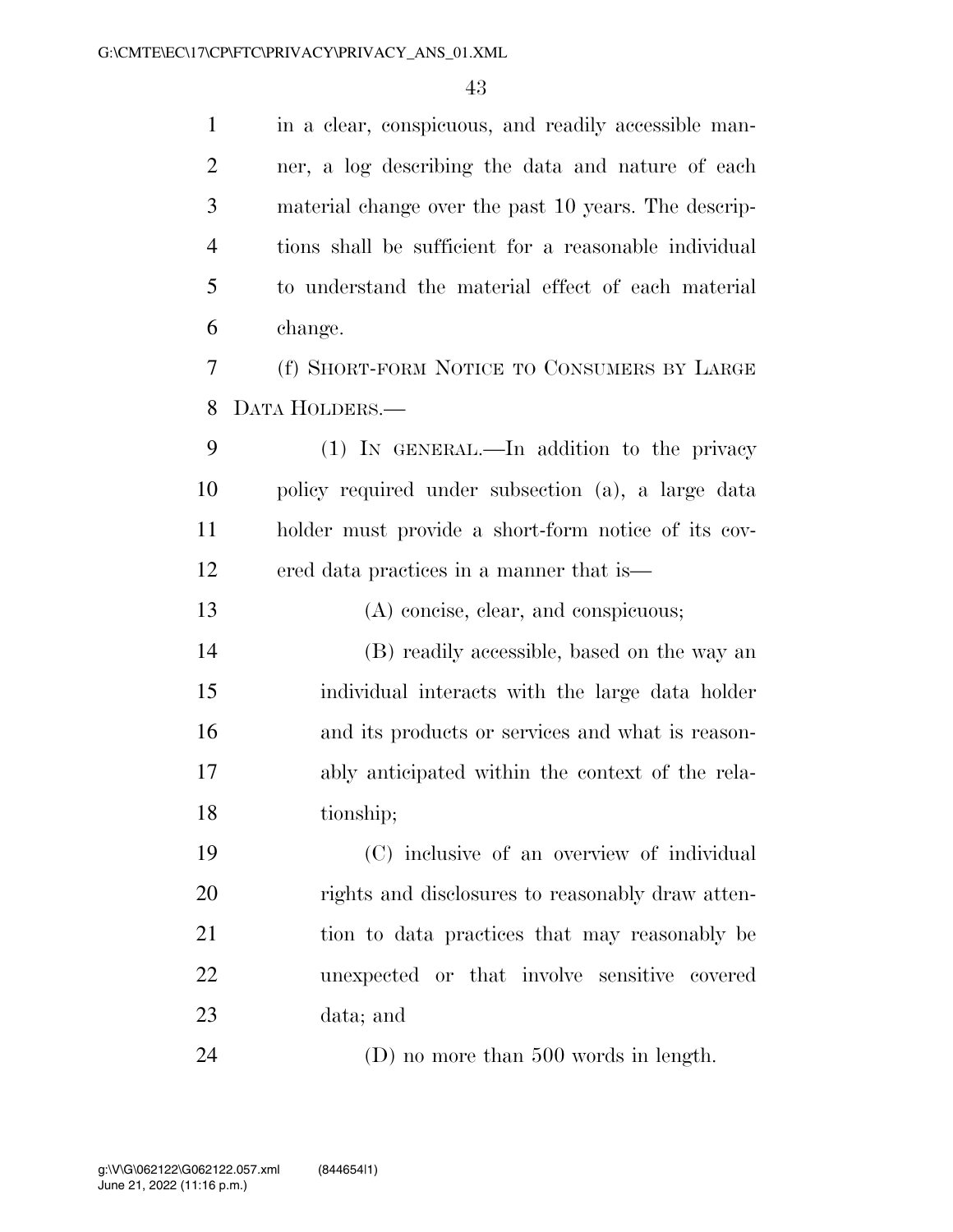(2) RULEMAKING.—The Commission shall issue a rule pursuant to section 553 of title 5, United States Code, establishing the minimum data disclo- sures necessary for the short-form notice which shall not exceed the content requirements in subsection (b) and shall include templates and/or models of short-form notices.

### **SEC. 203. INDIVIDUAL DATA OWNERSHIP AND CONTROL.**

 (a) ACCESS TO, AND CORRECTION, DELETION, AND PORTABILITY OF, COVERED DATA.—Subject to sub- sections (b) and (c), a covered entity shall provide an indi- vidual, after receiving a verified request from the indi-vidual, with the right to—

(1) access—

 (A) the covered data, except covered data in back-up or archival systems, of the individual in a human-readable format that a reasonable individual can understand and download from the Internet, that is collected, processed or transferred by the covered entity or any service provider of the covered entity within the 24 months preceding the request;

 (B) the name of any third party and the categories of any service providers to whom the covered entity has transferred for consideration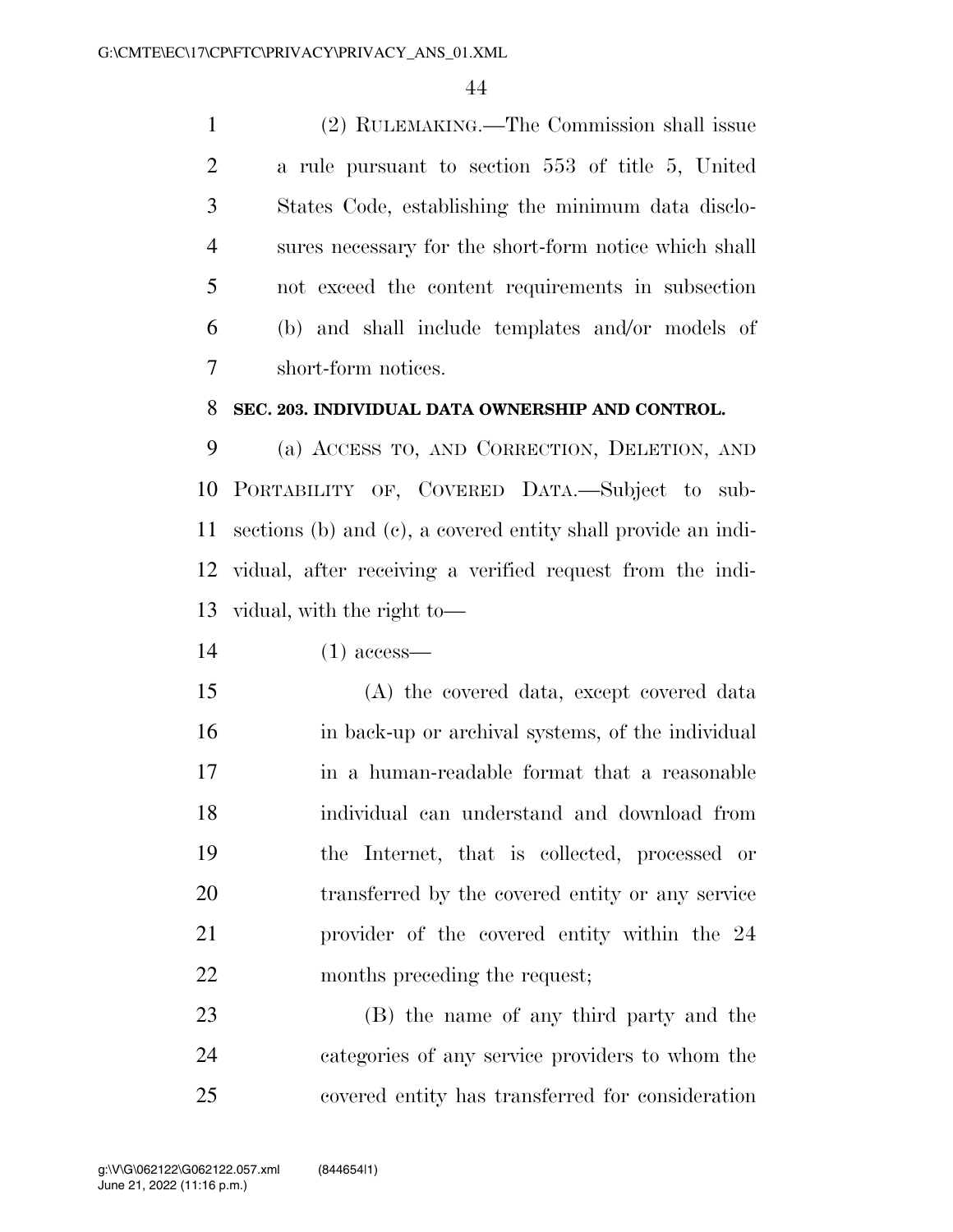the covered data of the individual, as well as 2 the categories of sources from which the cov-ered data was collected; and

 (C) a description of the purpose for which the covered entity transferred the covered data of the individual to a third party or service pro-vider;

 (2) correct any verifiably material inaccuracy or materially incomplete information with respect to the covered data of the individual that is processed by the covered entity and instruct the covered entity to notify any third party, or service provider to which the covered entity transferred such covered data of the corrected information;

 (3) delete covered data of the individual that is processed by the covered entity and instruct the cov- ered entity to notify any third party, or service pro- vider to which the covered entity transferred such covered data of the individual's deletion request; and

 (4) to the extent technically feasible, export cov- ered data to the individual or directly to another en-22 tity, except for derived data, of the individual that is processed by the covered entity without licensing restrictions that limit such transfers, in—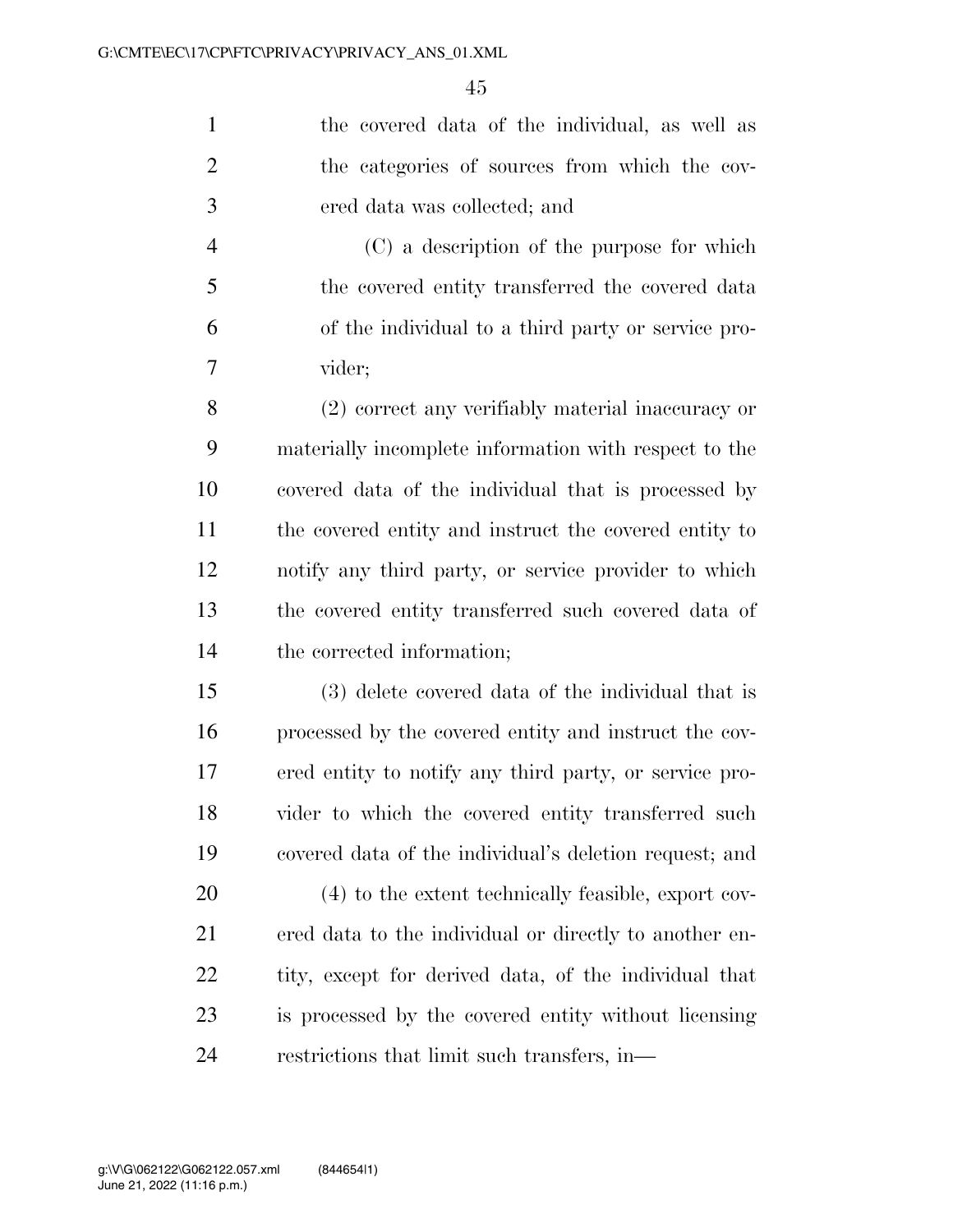| $\mathbf{1}$   | $(A)$ a human-readable format that a rea-                     |
|----------------|---------------------------------------------------------------|
| $\overline{2}$ | individual<br>can understand<br>sonable<br>and                |
| 3              | download from the Internet; and                               |
| $\overline{4}$ | (B) a portable, structured, interoperable,                    |
| 5              | and machine-readable format.                                  |
| 6              | (b) INDIVIDUAL AUTONOMY.—A covered entity shall               |
| 7              | not condition, effectively condition, attempt to condition,   |
| 8              | or attempt to effectively condition the exercise of any indi- |
| 9              | vidual rights under this section through—                     |
| 10             | (1) through the use of any false, fictitious,                 |
| 11             | fraudulent, or materially misleading statement or             |
| 12             | representation; or                                            |
| 13             | $(2)$ the design, modification, or manipulation of            |
| 14             | any user interface with the purpose or substantial            |
| 15             | effect of obscuring, subverting, or impairing a rea-          |
| 16             | sonable individual's autonomy, decision making, or            |
| 17             | choice to exercise any such rights.                           |
| 18             | $(c)$ TIMING.—                                                |
| 19             | (1) Subject to subsections (d) and $(e)(1)$ each              |
| 20             | request shall be completed by any—                            |
| 21             | $(A)$ large data holder within 45 days of                     |
| 22             | verification of such request from an individual;              |
| 23             | (B) covered entity that is not considered a                   |
| 24             | large data holder or a covered entity described               |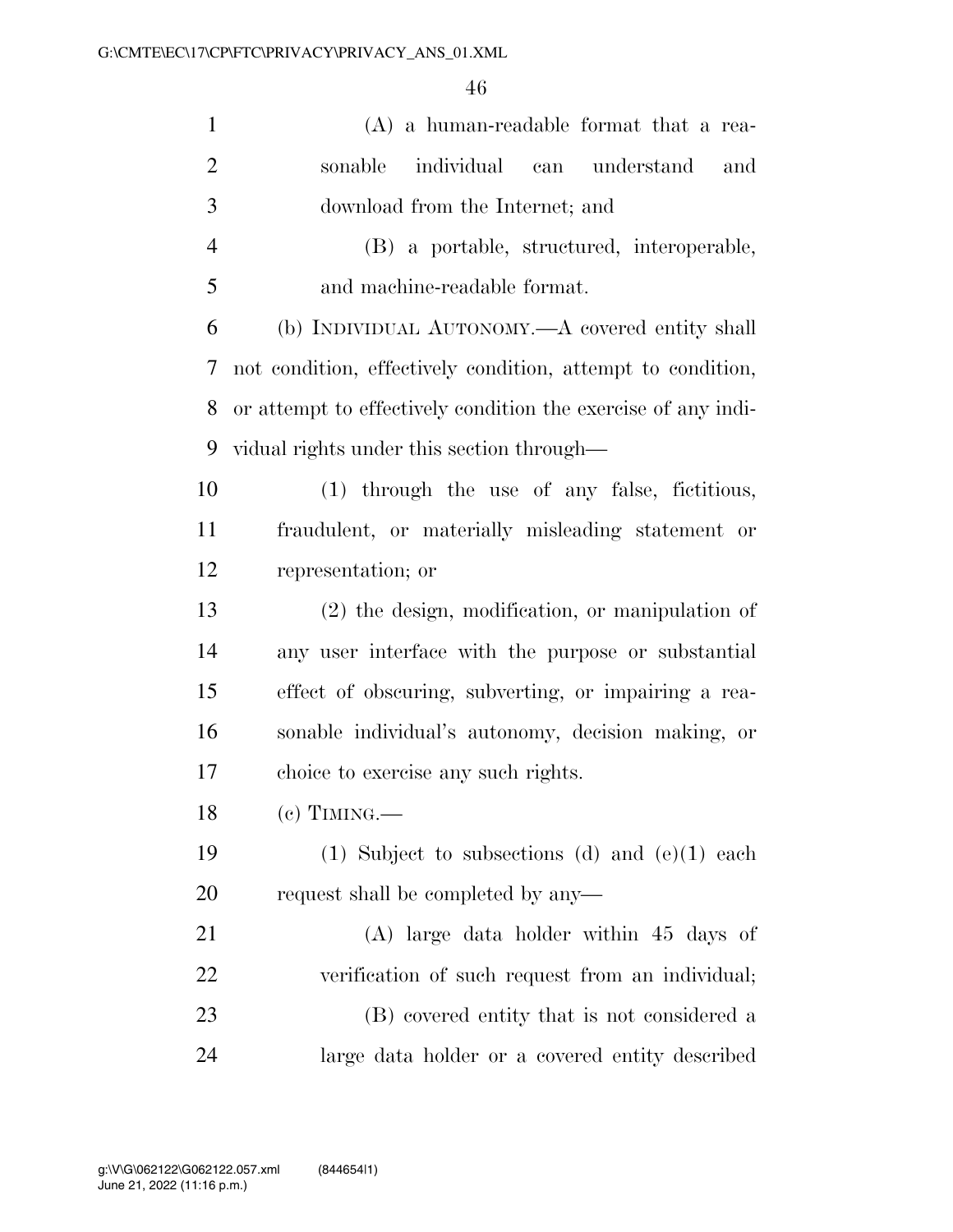| $\mathbf{1}$   | in section 209 within 60 days of verification of      |
|----------------|-------------------------------------------------------|
| $\overline{2}$ | such request from an individual; or                   |
| 3              | (C) covered entity as described in section            |
| $\overline{4}$ | 209 within 90 days of verification of such re-        |
| 5              | quest from an individual.                             |
| 6              | $(2)$ A response period set forth in this sub-        |
| 7              | section may be extended once by 45 additional days    |
| 8              | when reasonably necessary, considering the com-       |
| 9              | plexity and number of the individual's requests, so   |
| 10             | long as the covered entity informs the individual of  |
| 11             | any such extension within the initial 45-day response |
| 12             | period, together with the reason for the extension.   |
|                |                                                       |
| 13             | (d) FREQUENCY AND COST OF ACCESS.—A covered           |
| 14             | entity—                                               |
| 15             | (1) shall provide an individual with the oppor-       |
| 16             | tunity to exercise each of the rights described in    |
| 17             | subsection (a); and                                   |
| 18             | $(2)$ with respect to-                                |
| 19             | $(A)$ the first 2 times that an individual ex-        |
| 20             | ercises any right described in subsection (a) in      |
| 21             | any 12-month period, shall allow the individual       |
| <u>22</u>      | to exercise such right free of charge; and            |
| 23             | (B) any time beyond the initial 2 times de-           |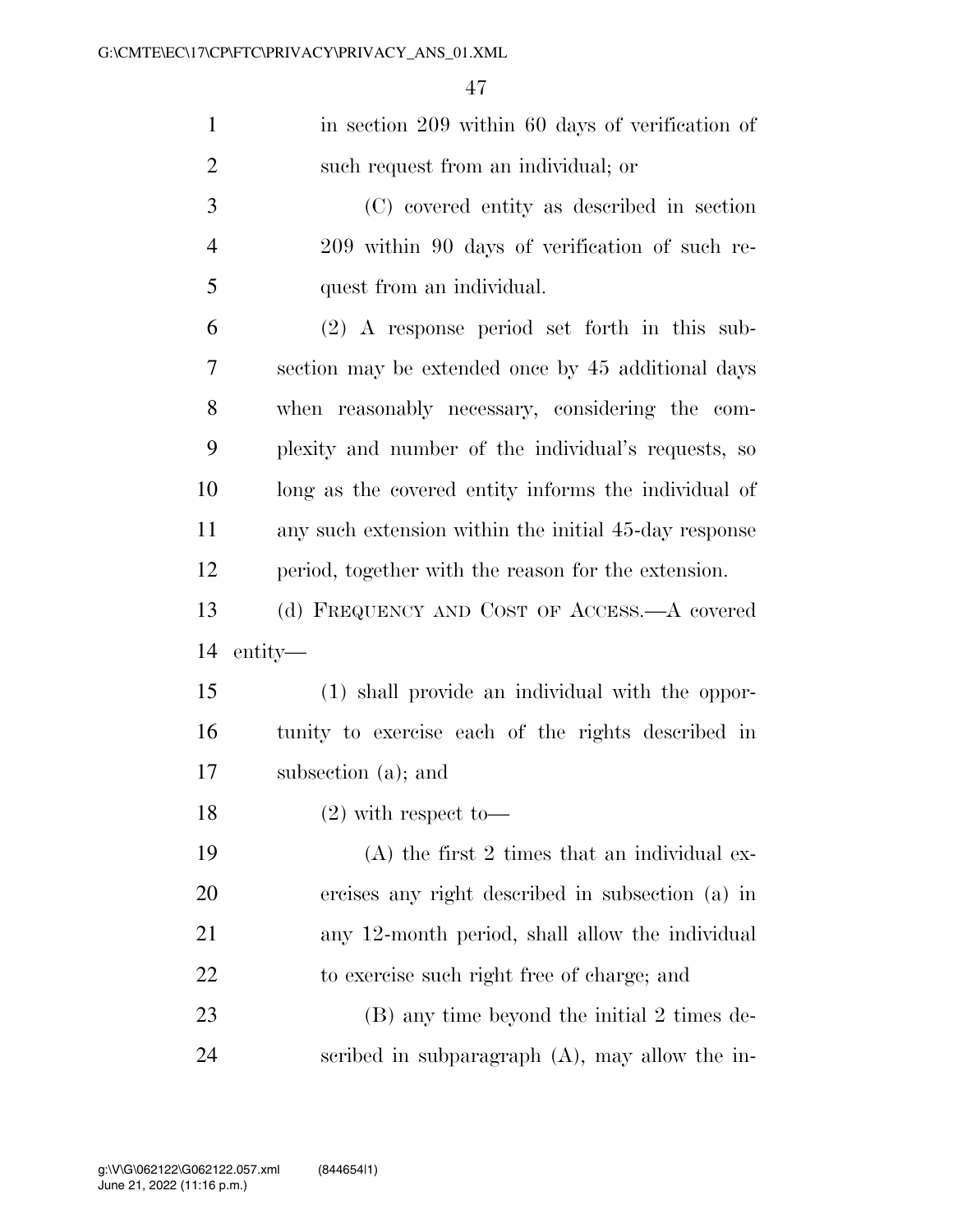| $\mathbf{1}$   | dividual to exercise such right for a reasonable       |
|----------------|--------------------------------------------------------|
| $\overline{2}$ | fee for each request.                                  |
| 3              | (e) VERIFICATION AND EXCEPTIONS.—                      |
| 4              | (1) REQUIRED EXCEPTIONS.—A covered entity              |
| 5              | shall not permit an individual to exercise a right de- |
| 6              | scribed in subsection (a), in whole or in part, if the |
| 7              | covered entity—                                        |
| 8              | (A) cannot reasonably verify that the indi-            |
| 9              | vidual making the request to exercise the right        |
| 10             | is the individual whose covered data is the sub-       |
| 11             | ject of the request or an individual authorized        |
| 12             | to make such a request on the individual's be-         |
| 13             | half;                                                  |
| 14             | (B) reasonably believes that the request is            |
| 15             | made to interfere with a contract between the          |
| 16             | covered entity and another individual;                 |
| 17             | (C) determines that the exercise of the                |
| 18             | right would require access to or correction of         |
| 19             | another individual's sensitive covered data; or        |
| <b>20</b>      | (D) reasonably believes that the exercise of           |
| 21             | the right would require the covered entity to en-      |
| 22             | gage in an unfair or deceptive practice under          |
| 23             | section 5 of the Federal Trade Commission Act          |
| 24             | $(15 \text{ U.S.C. } 45).$                             |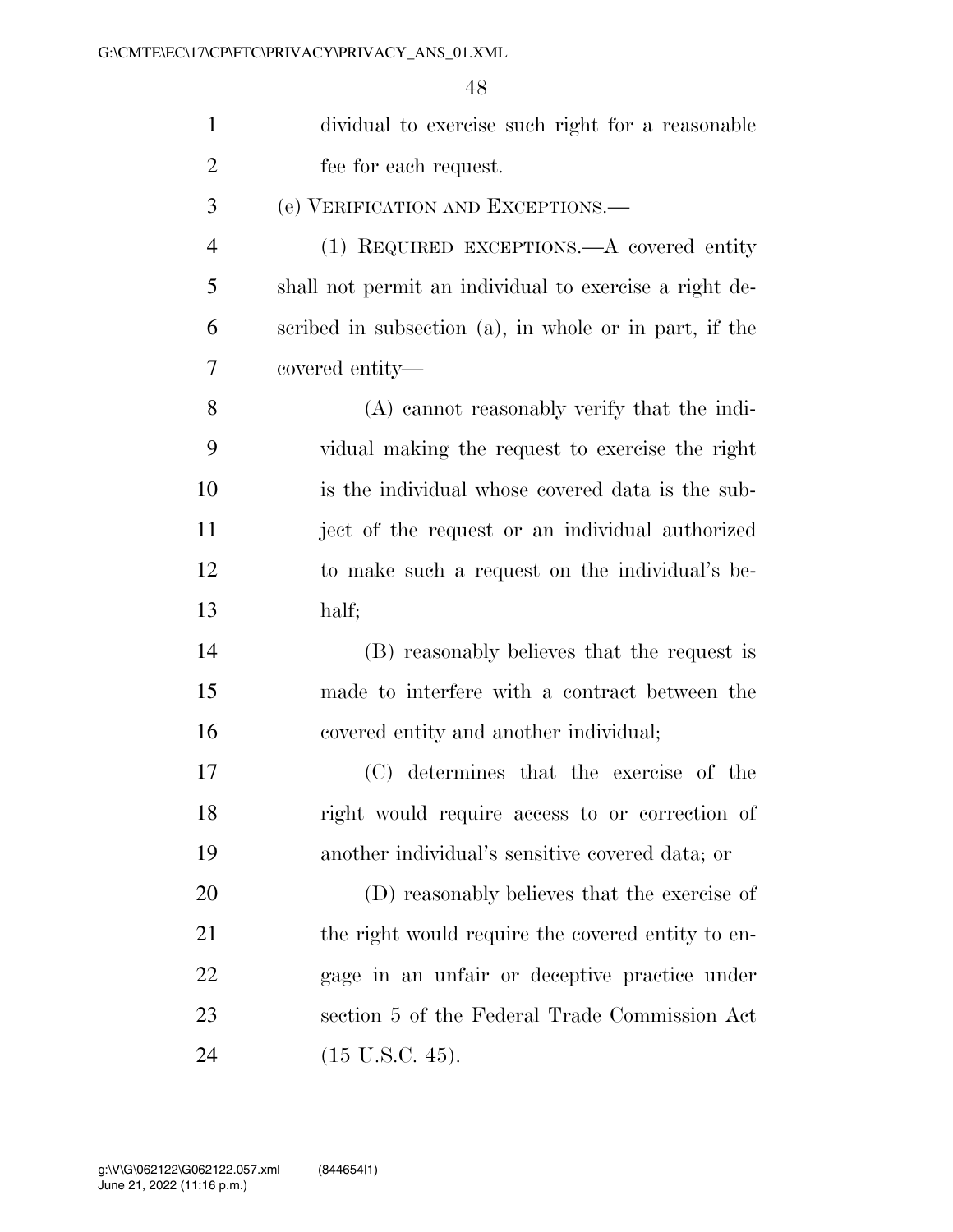| $\mathbf{1}$   | (2) ADDITIONAL INFORMATION.—If a covered              |
|----------------|-------------------------------------------------------|
| $\overline{2}$ | entity cannot reasonably verify that a request to ex- |
| 3              | ercise a right described in subsection (a) is made by |
| $\overline{4}$ | the individual whose covered data is the subject of   |
| 5              | the request (or an individual authorized to make      |
| 6              | such a request on the individual's behalf), the cov-  |
| 7              | ered entity—                                          |
| 8              | (A) may request that the individual mak-              |
| 9              | ing the request to exercise the right provide any     |
| 10             | additional information necessary for the sole         |
| 11             | purpose of verifying the identity of the indi-        |
| 12             | vidual; and                                           |
| 13             | (B) shall not process or transfer such addi-          |
| 14             | tional information for any other purpose.             |
| 15             | (3) PERMISSIVE EXCEPTIONS.-                           |
| 16             | (A) IN GENERAL.—A covered entity may                  |
| 17             | decline to comply with a request to exercise a        |
| 18             | right described in subsection (a), in whole or in     |
| 19             | part, that would—                                     |
| 20             | (i) require the covered entity to retain              |
| 21             | any covered data collected for a single,              |
| 22             | one-time transaction, if such covered data            |
| 23             | is not processed or transferred by the cov-           |
| 24             | ered entity for any purpose other than                |
| 25             | completing such transaction;                          |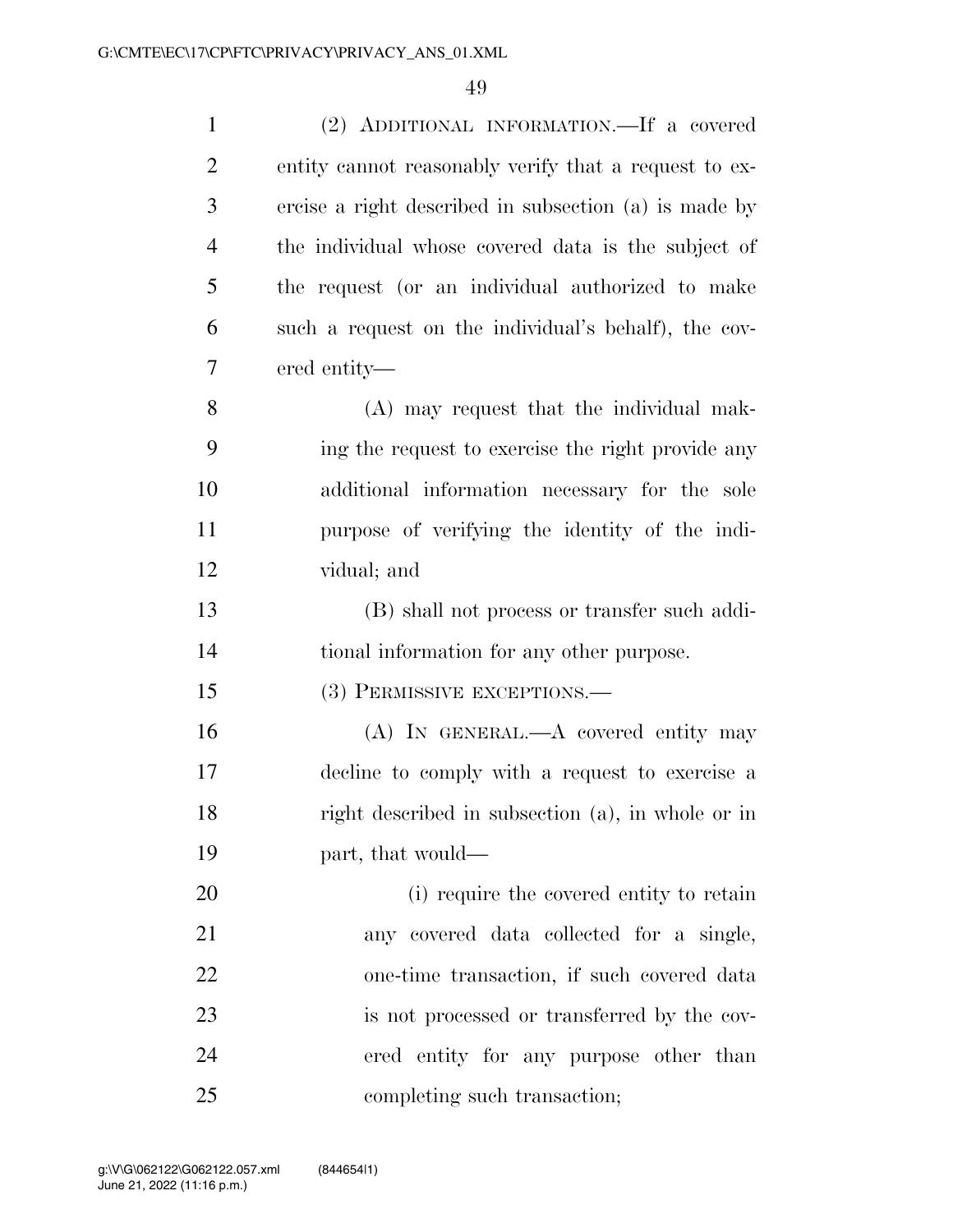| $\mathbf{1}$   | (ii) be impossible or demonstrably im-        |
|----------------|-----------------------------------------------|
| $\overline{2}$ | practicable to comply with, and the covered   |
| 3              | entity shall provide a description to the re- |
| $\overline{4}$ | questor detailing the inability to comply     |
| 5              | with the request;                             |
| 6              | (iii) require the covered entity to at-       |
| 7              | tempt to re-identify de-identified data;      |
| 8              | (iv) result in the release of trade se-       |
| 9              | crets, or other privileged, or confidential   |
| 10             | business information;                         |
| 11             | (v) require the covered entity to cor-        |
| 12             | rect any covered data that cannot be rea-     |
| 13             | sonably verified as being inaccurate or in-   |
| 14             | complete;                                     |
| 15             | (vi) interfere with law enforcement,          |
| 16             | judicial proceedings, investigations, or rea- |
| 17             | sonable efforts to guard against, detect, or  |
| 18             | investigate malicious or unlawful activity,   |
| 19             | or enforce valid contracts;                   |
| 20             | (vii) violate Federal or State law or         |
| 21             | the rights and freedoms of another indi-      |
| 22             | vidual, including under the Constitution of   |
| 23             | the United States;                            |
| 24             | (viii) prevent a covered entity from          |
| 25             | being able to maintain a confidential         |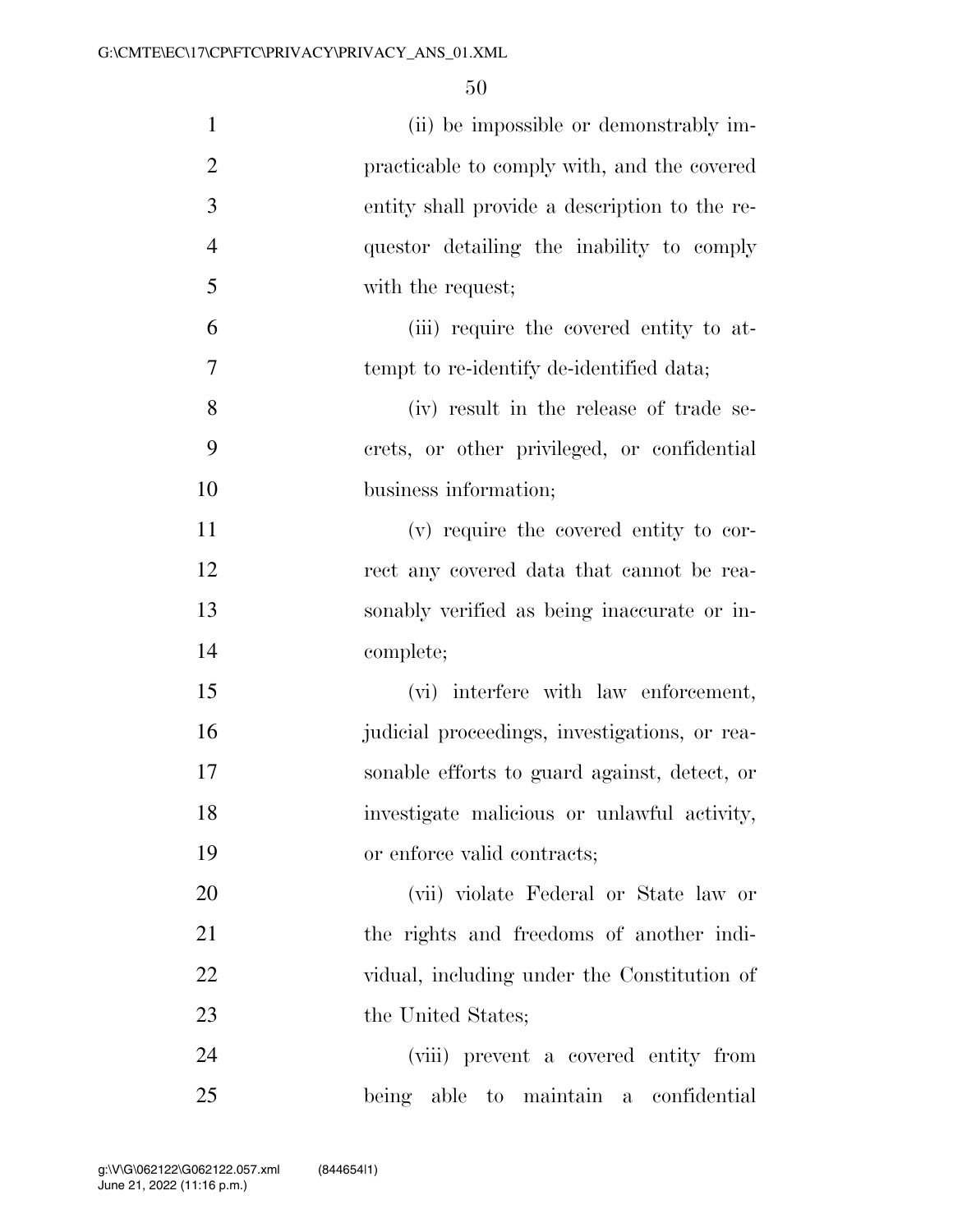| $\mathbf{1}$   | record of deletion requests, maintained     |
|----------------|---------------------------------------------|
| $\overline{2}$ | solely for the purpose of preventing cov-   |
| 3              | ered data of an individual who has sub-     |
| $\overline{4}$ | mitted a deletion request and requests that |
| 5              | the covered entity no longer collect, proc- |
| 6              | ess, or transfer such data;                 |
| 7              | (ix) fall within an exception enumer-       |
| 8              | ated in the regulations promulgated by the  |
| 9              | Commission pursuant to paragraph $(D)$ ; or |
| 10             | $(x)$ with respect to requests for dele-    |
| 11             | tion-                                       |
| 12             | unreasonably interfere with<br>(I)          |
| 13             | the provision of products or services       |
| 14             | by the covered entity to another per-       |
| 15             | son it currently serves;                    |
| 16             | (II) delete covered data that re-           |
| 17             | lates to a public figure and for which      |
| 18             | the requesting individual has no rea-       |
| 19             | sonable expectation of privacy;             |
| <b>20</b>      | (III) delete covered data reason-           |
| 21             | ably necessary to perform a contract        |
| 22             | between the covered entity and the in-      |
| 23             | dividual;                                   |
| 24             | (IV) delete covered data that the           |
| 25             | covered entity needs to retain in order     |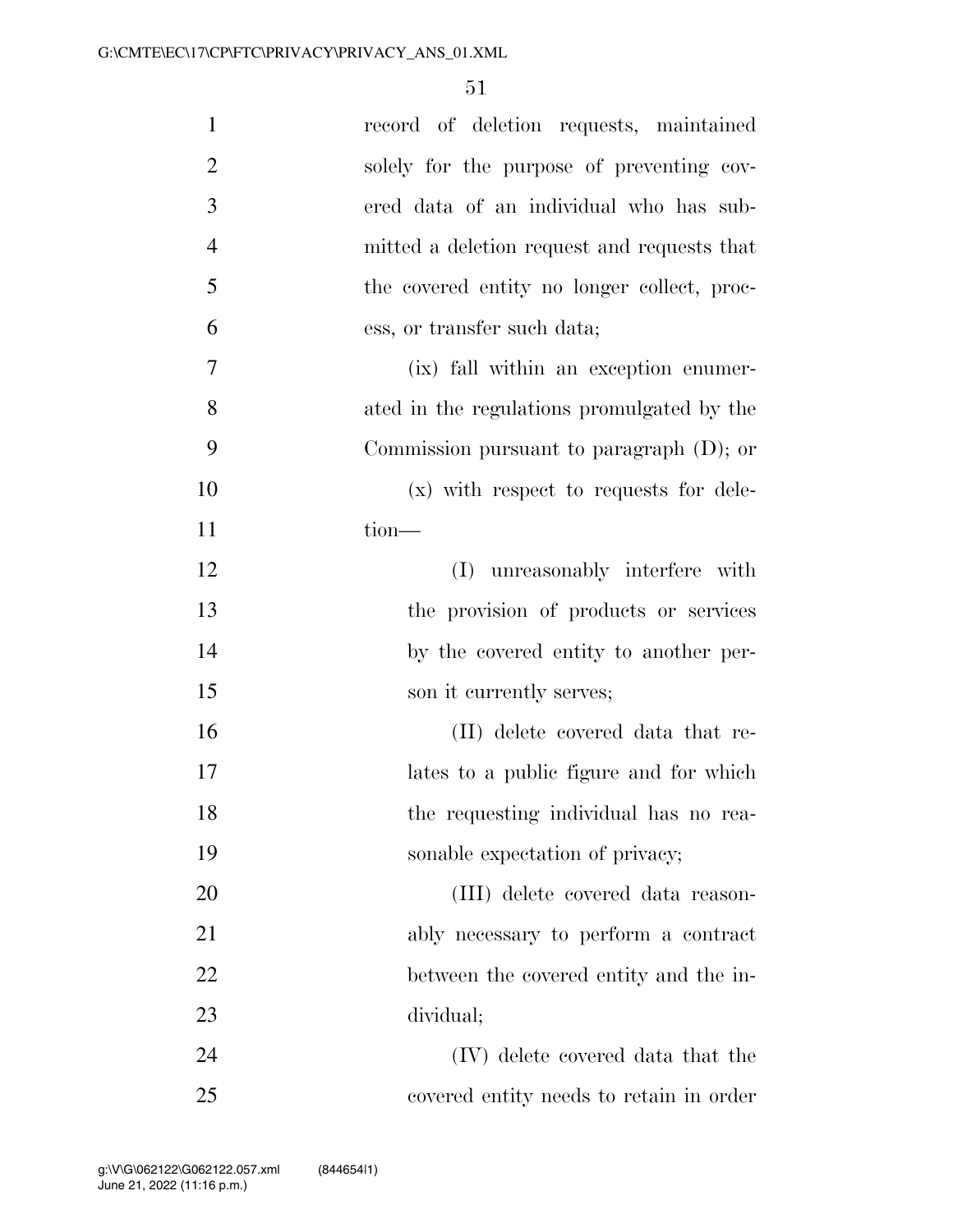| $\mathbf{1}$   | to comply with professional ethical ob-            |
|----------------|----------------------------------------------------|
| $\overline{2}$ | ligations; or                                      |
| 3              | (V) delete covered data that the                   |
| $\overline{4}$ | covered entity reasonably believes may             |
| 5              | be evidence of unlawful activity or an             |
| 6              | abuse of the covered entity's products             |
| 7              | or services.                                       |
| 8              | (B) PARTIAL COMPLIANCE.—In a cir-                  |
| 9              | cumstance that would allow a denial pursuant       |
| 10             | to paragraph $(A)$ , a covered entity shall par-   |
| 11             | tially comply with the remainder of the request    |
| 12             | if it is possible and not unduly burdensome to     |
| 13             | do so.                                             |
| 14             | (C) NUMBER OF REQUESTS.-For pur-                   |
| 15             | poses of this paragraph, the receipt of a large    |
| 16             | number of verified requests, on its own, shall     |
| 17             | not be considered to render compliance with a      |
| 18             | request demonstrably impossible.                   |
| 19             | (D) FURTHER EXCEPTIONS.—The Com-                   |
| 20             | mission may, by regulation as described in sub-    |
| 21             | section (f), establish additional permissive ex-   |
| 22             | ceptions necessary to protect the rights of indi-  |
| 23             | viduals, alleviate undue burdens on covered en-    |
| 24             | tities, prevent unjust or unreasonable outcomes    |
| 25             | from the exercise of access, correction, deletion, |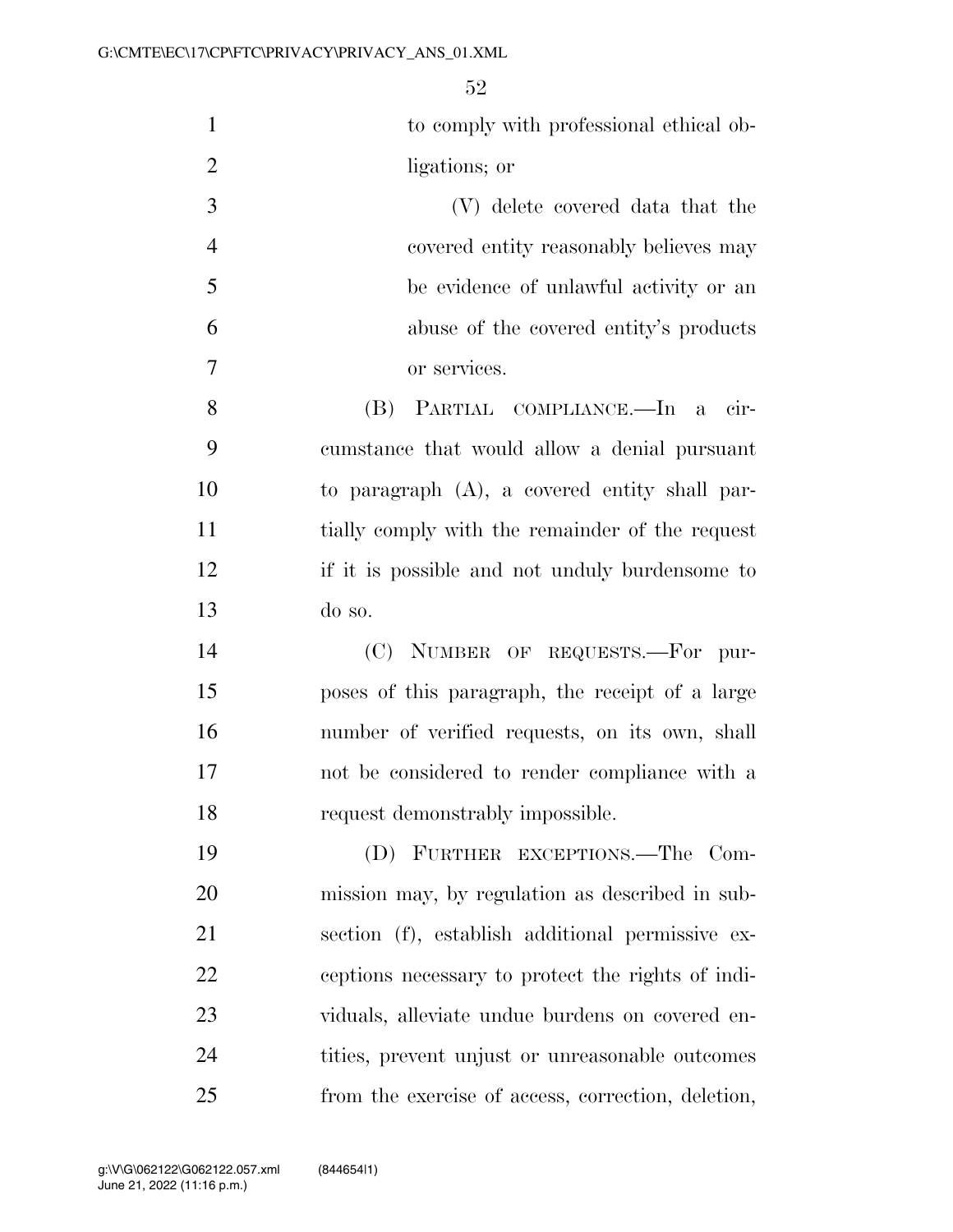or portability rights, or as otherwise necessary to fulfill the purposes of this section. In cre- ating such exceptions, the Commission should consider any relevant changes in technology, means for protecting privacy and other rights, and beneficial uses of covered data by covered entities.

 (f) REGULATIONS.—Within two years of the date of enactment of this Act, the Commission may promulgate regulations, pursuant to section 553 of title 5, United States Code (5 U.S.C. 553), as necessary to establish processes by which covered entities are to comply with the provisions of this section. Such regulations shall take into consideration—

 (1) the size of, and the nature, scope, and com- plexity of the activities engaged in by the covered en- tity, including whether the covered entity is a large data holder, nonprofit organization, covered entities meeting the requirements of section 209, service pro-vider, third party, or third-party collecting entity;

 (2) the sensitivity of covered data collected, processed, or transferred by the covered entity;

 (3) the volume of covered data collected, proc-essed, or transferred by the covered entity; and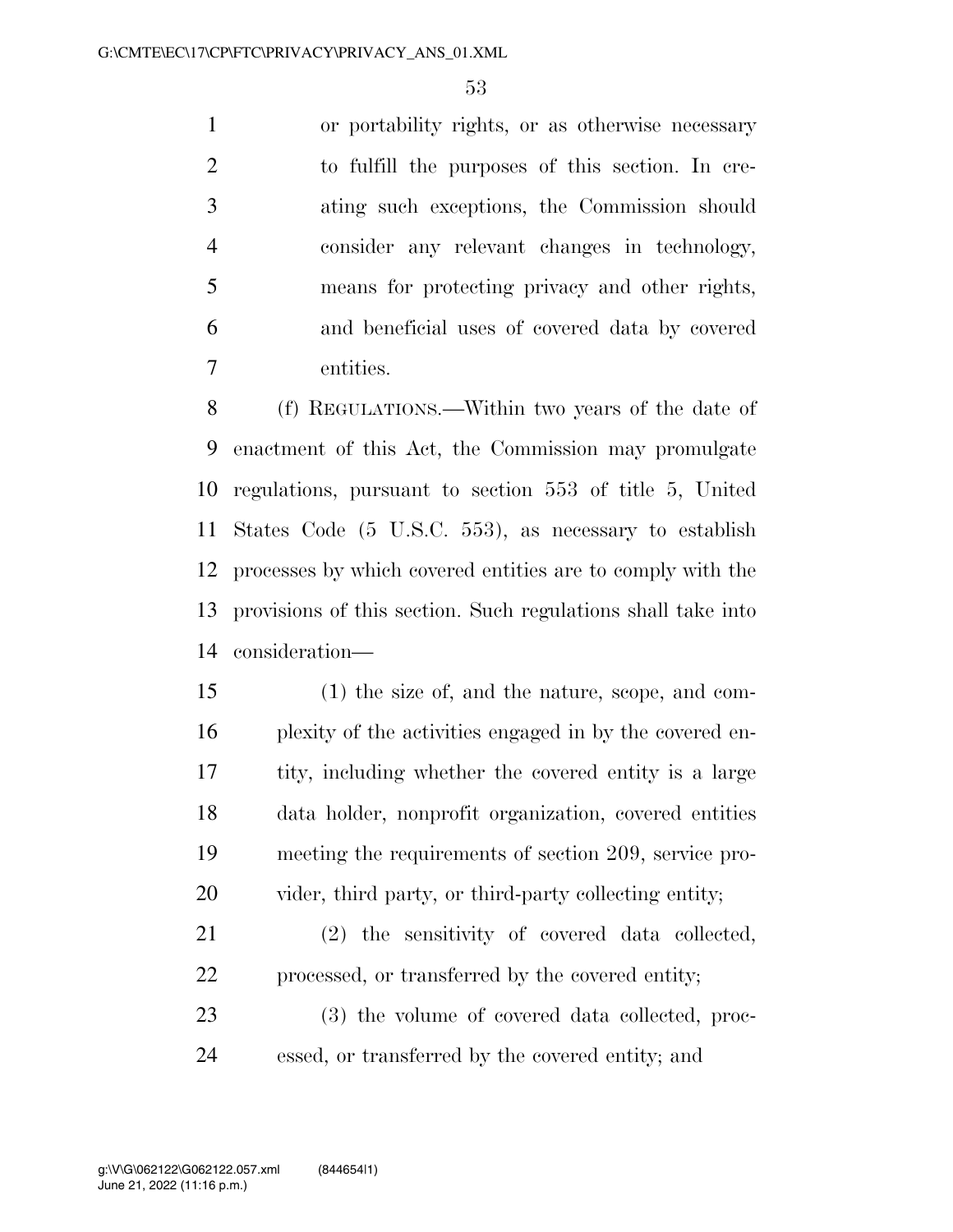(4) the number of individuals and devices to which the covered data collected, processed, or trans-ferred by the covered entity relates.

 (g) ACCESSIBILITY.—A covered entity shall facilitate the ability for individuals to make requests under this sec- tion in any of the ten languages with the most users in the United States, according to the most recent U.S. Cen- sus, if the covered entity provides service in such language. The mechanisms by which a covered entity enables individ- uals to make requests under this section shall be readily accessible and usable by with disabilities.

#### **SEC. 204. RIGHT TO CONSENT AND OBJECT.**

 (a) WITHDRAWAL OF CONSENT.—A covered entity shall provide an individual with a clear and conspicuous, easy-to-execute means to withdraw any affirmative express consent previously provided by the individual that is as easy to execute by a reasonable individual as the means to provide consent, with respect to the processing or trans-fer of the covered data of the individual.

 (b) RIGHT TO OPT OUT OF COVERED DATA TRANS-FERS.—

- 22 (1) IN GENERAL.—A covered entity—
- (A) shall not transfer the covered data of an individual to a third party if the individual objects to the transfer; and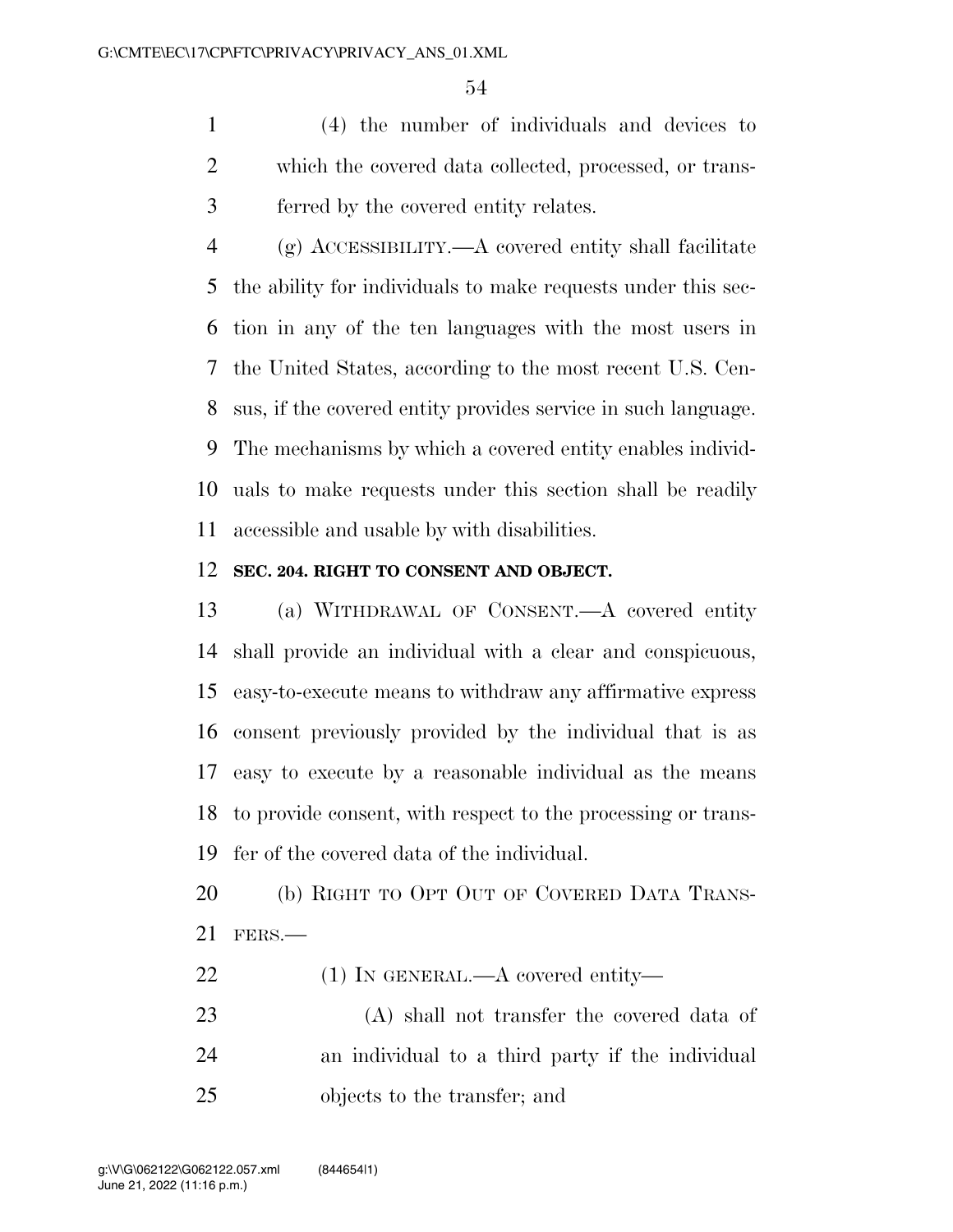| $\mathbf{1}$   | (B) shall allow an individual to object to                    |
|----------------|---------------------------------------------------------------|
| $\mathbf{2}$   | such transfer through an opt-out mechanism, as                |
| 3              | described in section 210, if applicable.                      |
| $\overline{4}$ | (2) EXCEPTION.—An individual may not opt                      |
| 5              | out of the collection, processing, and transfer of cov-       |
| 6              | ered data made pursuant to the exceptions in section          |
| 7              | $101(b)(1)$ through $(11)$ of this Act.                       |
| $8\,$          | (c) RIGHT TO OPT OUT OF TARGETED ADVER-                       |
| 9              | TISING.—A covered entity that engages in targeted adver-      |
| 10             | tising shall—                                                 |
| 11             | (1) prior to engaging in such targeted adver-                 |
| 12             | tising and at all times thereafter, provide an indi-          |
| 13             | vidual with a clear and conspicuous means to opt              |
| 14             | out of targeted advertising;                                  |
| 15             | (2) abide by such opt-out designations by an in-              |
| 16             | dividual; and                                                 |
| 17             | (3) allow an individual to prohibit such targeted             |
| 18             | advertising through an opt-out mechanism, as de-              |
| 19             | scribed in section 210, if applicable.                        |
| 20             | (d) INDIVIDUAL AUTONOMY.—A covered entity shall               |
| 21             | not condition, effectively condition, attempt to condition,   |
| 22             | or attempt to effectively condition the exercise of any indi- |
| 23             | vidual rights under this section through—                     |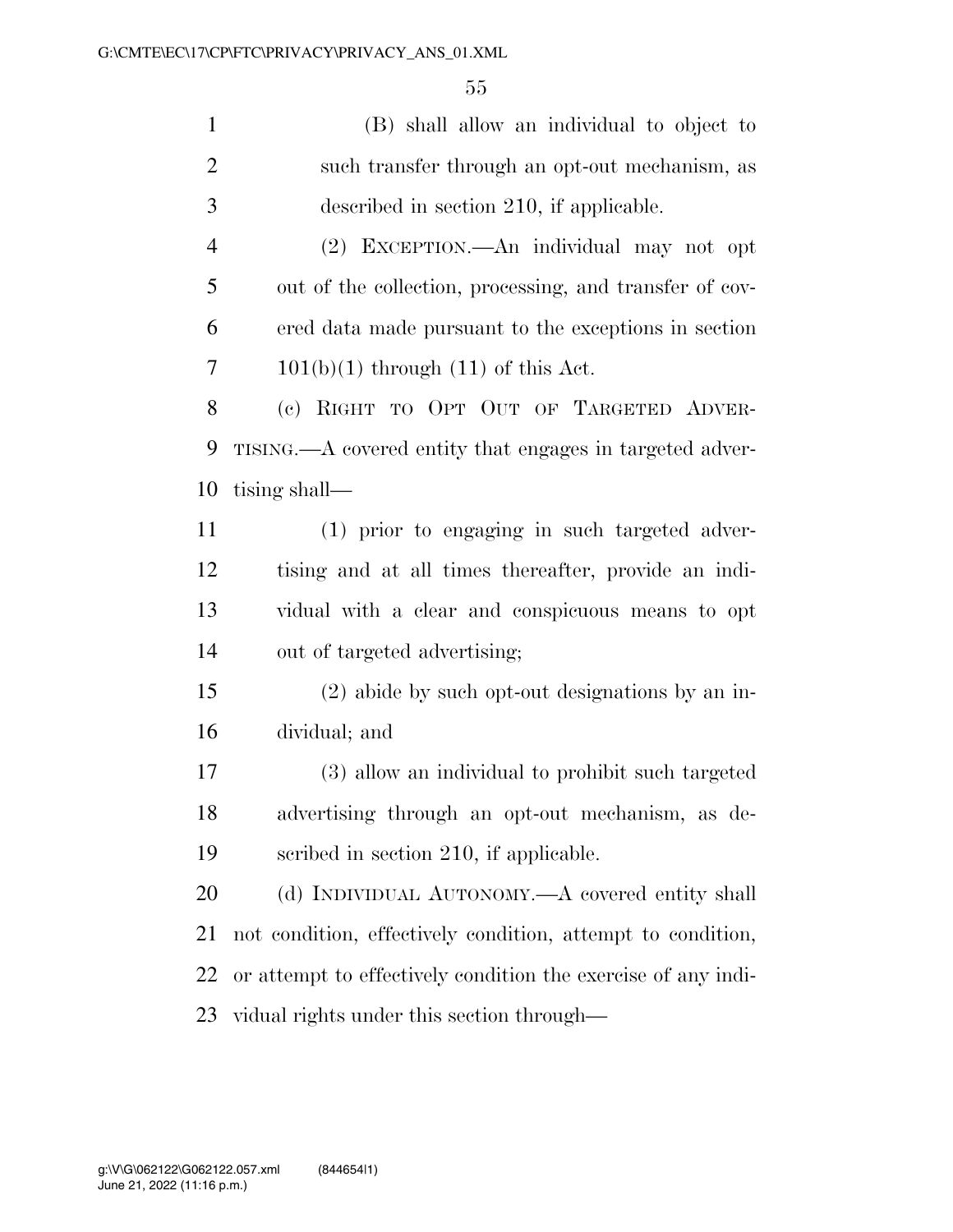(1) through the use of any false, fictitious, fraudulent, or materially misleading statement or representation; or

 (2) the design, modification, or manipulation of any user interface with the purpose or substantial effect of obscuring, subverting, or impairing a rea- sonable individual's autonomy, decision making, or choice to exercise any such rights.

# **SEC. 205. DATA PROTECTIONS FOR CHILDREN AND MI-NORS.**

 (a) PROHIBITION ON TARGETED ADVERTISING TO CHILDREN AND MINORS.—A covered entity shall not en- gage in targeted advertising to any individual under the age of 17 if the covered entity knows that the individual is under the age of 17.

 (b) DATA TRANSFER REQUIREMENTS RELATED TO MINORS.—A covered entity shall not transfer the covered data of an individual to a third party without affirmative express consent from the individual or the individual's par- ent or guardian if the covered entity knows that the indi-vidual under the age of 17.

 (c) KNOWLEDGE .—The knowledge requirement in paragraphs (a) and (b), shall not be construed to require the affirmative collection or processing of any data with respect to the age of an individual or a proxy thereof, or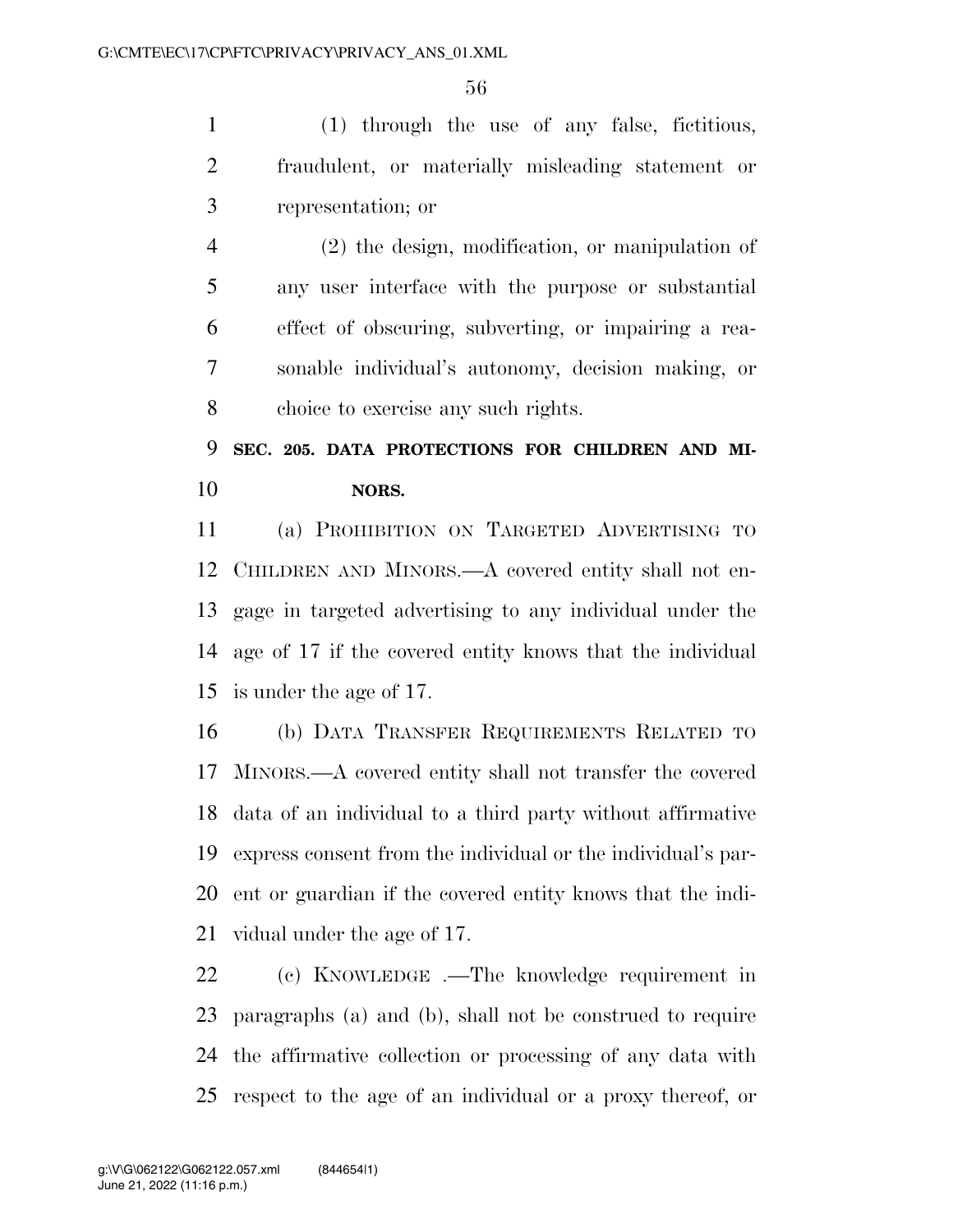to require that a covered entity implement an age gating regime. Rather, the determination of whether an indi- vidual is under 17 shall be based on the covered data col- lected directly from an individual or a proxy thereof that the covered entity would otherwise collect in the normal course of business.

 (d) YOUTH PRIVACY AND MARKETING DIVISION.— (1) ESTABLISHMENT.—There is established within the Commission a division to be known as the ''Youth Privacy and Marketing Division'' (in this section referred to as the ''Division''). (2) DIRECTOR.—The Division shall be headed by a Director, who shall be appointed by the Chair of the Commission. (3) DUTIES.—The Division shall be responsible for assisting the Commission in addressing, as it re-

lates to this Act—

 (A) the privacy of children and minors; and

 (B) marketing directed at children and mi-nors.

 (4) STAFF.—The Director of the Division shall hire adequate staff to carry out the duties described in paragraph (3), including by hiring individuals who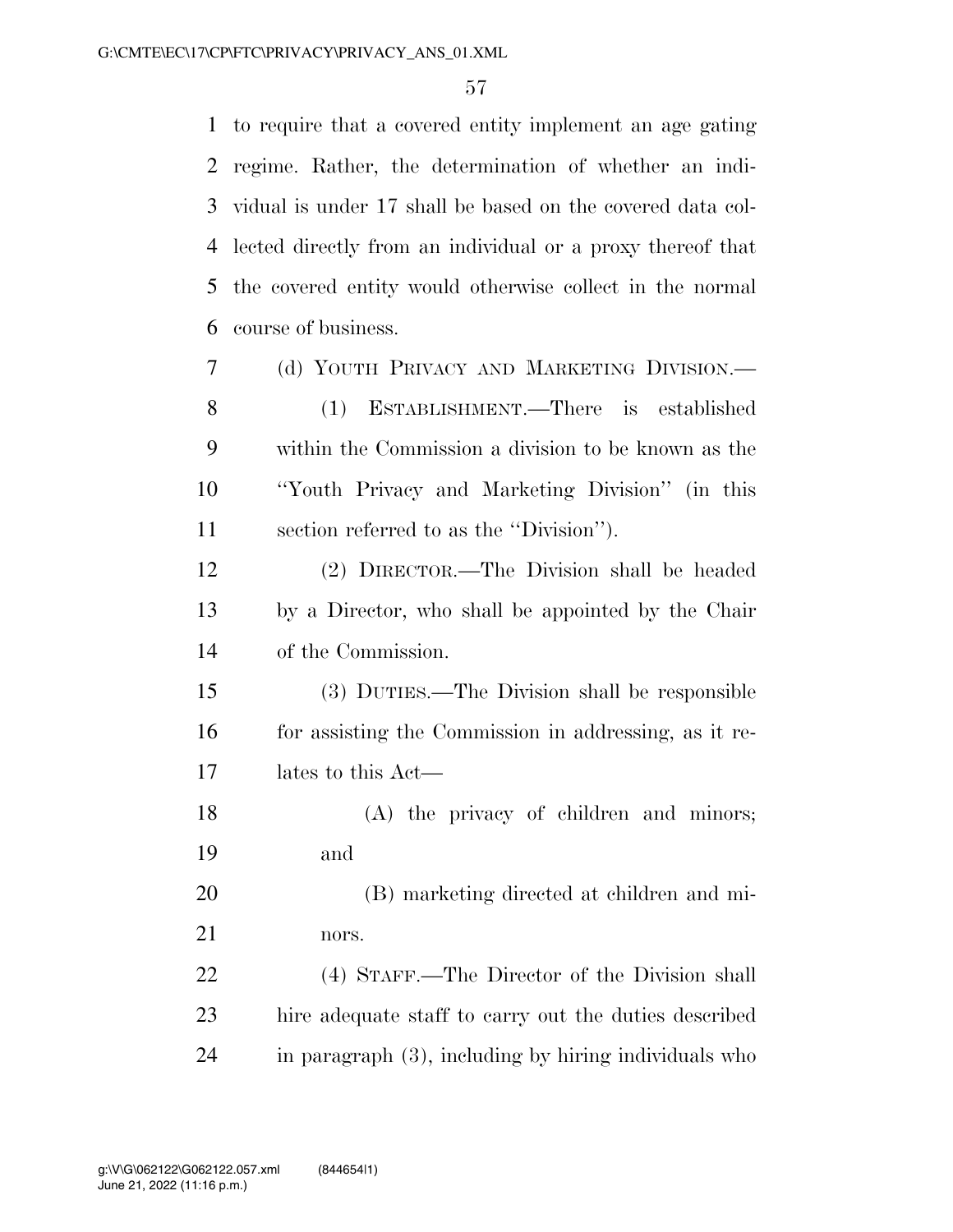| $\mathbf{1}$   | are experts in data protection, digital advertising, |
|----------------|------------------------------------------------------|
| $\overline{2}$ | data analytics, and youth development.               |
| 3              | (5) REPORTS.—Not later than 1 year after the         |
| $\overline{4}$ | date of enactment of this Act, and annually there-   |
| 5              | after, the Commission shall submit to the Committee  |
| 6              | on Commerce, Science, and Transportation of the      |
| 7              | Senate and the Committee on Energy and Com-          |
| 8              | merce of the House of Representatives a report that  |
| 9              | includes—                                            |
| 10             | $(A)$ a description of the work of the Divi-         |
| 11             | sion regarding emerging concerns relating to         |
| 12             | youth privacy and marketing practices; and           |
| 13             | (B) an assessment of how effectively the             |
| 14             | Division has, during the period for which the        |
| 15             | report is submitted, assisting the Commission        |
| 16             | to address youth privacy and marketing prac-         |
| 17             | tices.                                               |
| 18             | (6) PUBLICATION.—Not later than 10 days              |
| 19             | after the date on which a report is submitted under  |
| 20             | paragraph (5), the Commission shall publish the re-  |
| 21             | port on its website.                                 |
| 22             | (e) REPORT BY THE INSPECTOR GENERAL.—                |
| 23             | $(1)$ In GENERAL.—Not later than 2 years after       |
| 24             | the date of enactment of this Act, and biennially    |
| 25             | thereafter, the Inspector General of the Commission  |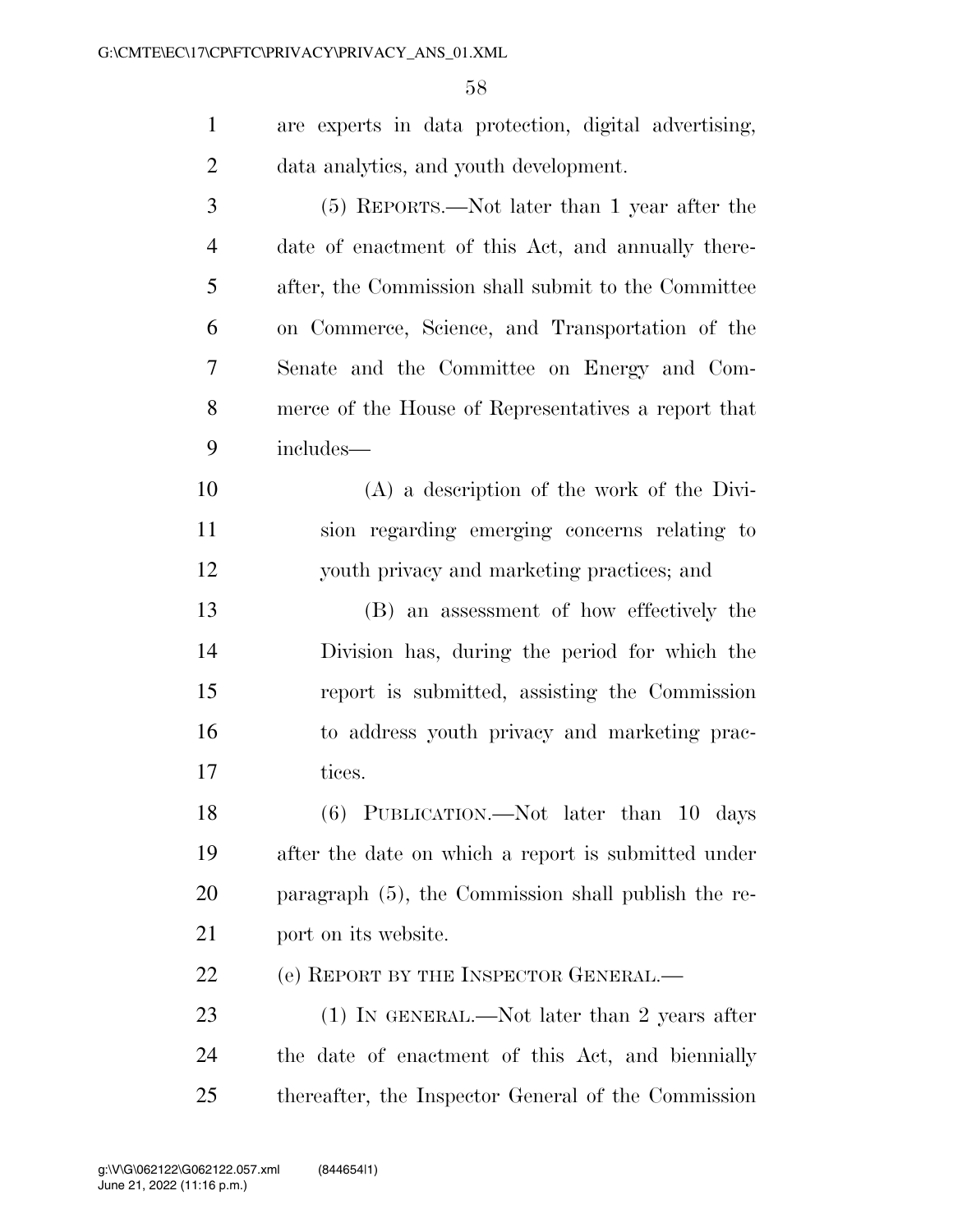| $\mathbf{1}$   | shall submit to the Commission and to the Com-                |
|----------------|---------------------------------------------------------------|
| $\overline{2}$ | mittee on Commerce, Science, and Transportation of            |
| 3              | the Senate and the Committee on Energy and Com-               |
| 4              | merce of the House of Representatives a report re-            |
| 5              | garding the safe harbor provisions in section 1307 of         |
| 6              | Children's Online Privacy Protection Act of<br>the            |
| 7              | 1998 (15 U.S.C. 6503), which shall include—                   |
| 8              | $(A)$ an analysis of whether the safe harbor                  |
| 9              | provisions are-                                               |
| 10             | operating fairly and effectively;<br>(i)                      |
| 11             | and                                                           |
| 12             | (ii) effectively protecting the interests                     |
| 13             | of children and minors; and                                   |
| 14             | (B) any proposal or recommendation for                        |
| 15             | policy changes that would improve the effective-              |
| 16             | ness of the safe harbor provisions.                           |
| 17             | (2) PUBLICATION.—Not later than 10 days                       |
| 18             | after the date on which a report is submitted under           |
| 19             | paragraph (1), the Commission shall publish the re-           |
| 20             | port on the website of the Commission.                        |
| 21             | SEC. 206. THIRD-PARTY COLLECTING ENTITIES.                    |
| 22             | (a) NOTICE.—Each third-party collecting entity shall          |
| 23             | place a clear and conspicuous notice on the website or mo-    |
| 24             | bile application of the third-party collecting entity (if the |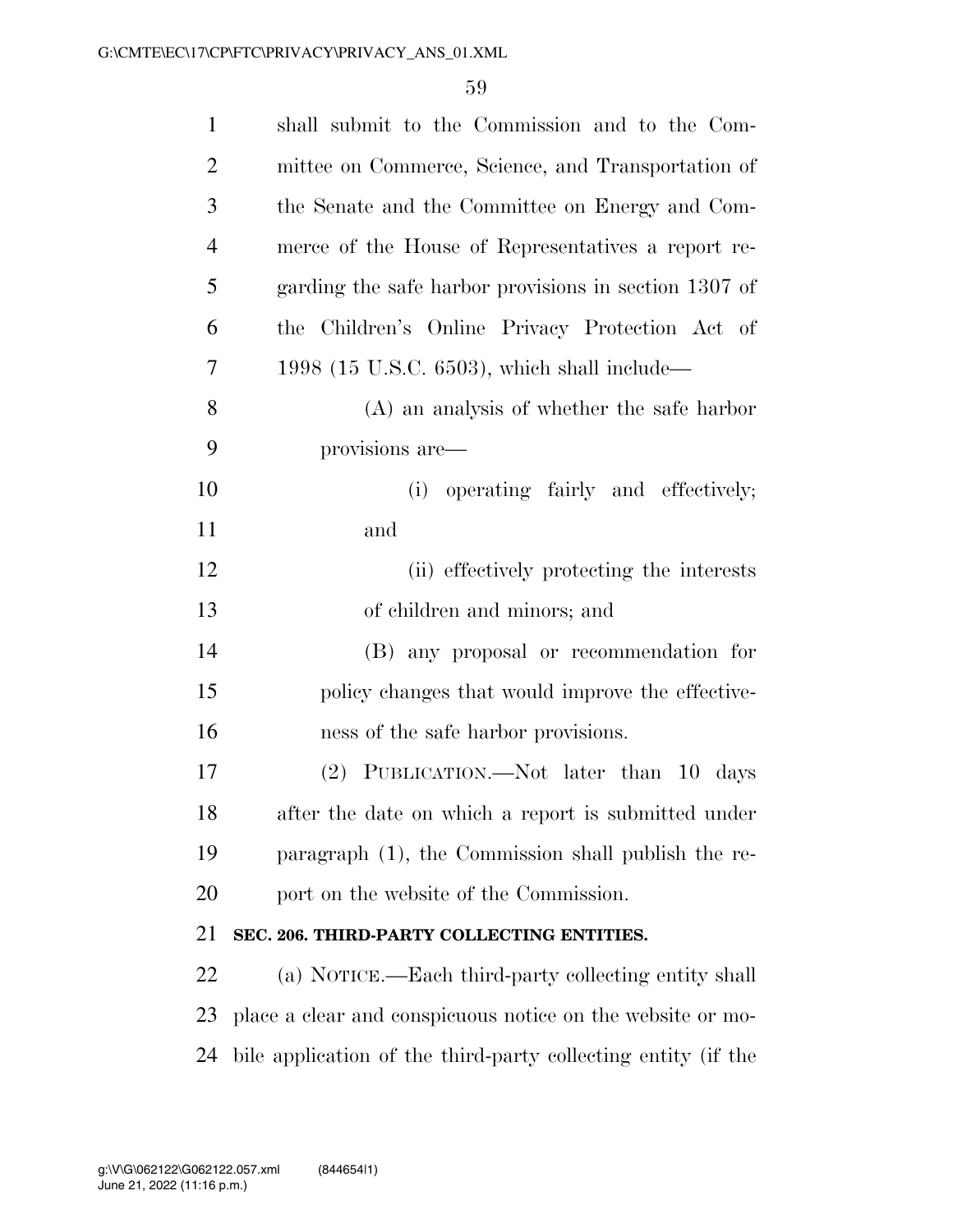third-party collecting entity maintains such a website or mobile application) that—

 (1) notifies individuals that the entity is a third-party collecting entity using specific language that the Commission shall develop through rule- making under section 553 of title 5, United States Code; and

 (2) includes a link to the website established under subsection (b)(3).

 (b) THIRD-PARTY COLLECTING ENTITY REGISTRA-TION.—

 (1) IN GENERAL.—Not later than January 31 of each calendar year that follows a calendar year during which a covered entity acted as a third-party collecting entity and processed covered data per- taining to more than 5,000 individuals or devices that identify or are linked or reasonably linkable to an individual, such covered entity shall register with the Commission in accordance with this subsection.

 (2) REGISTRATION REQUIREMENTS.—In reg- istering with the Commission as required under paragraph (1), a third-party collecting entity shall do the following:

 (A) Pay to the Commission a registration fee of \$100.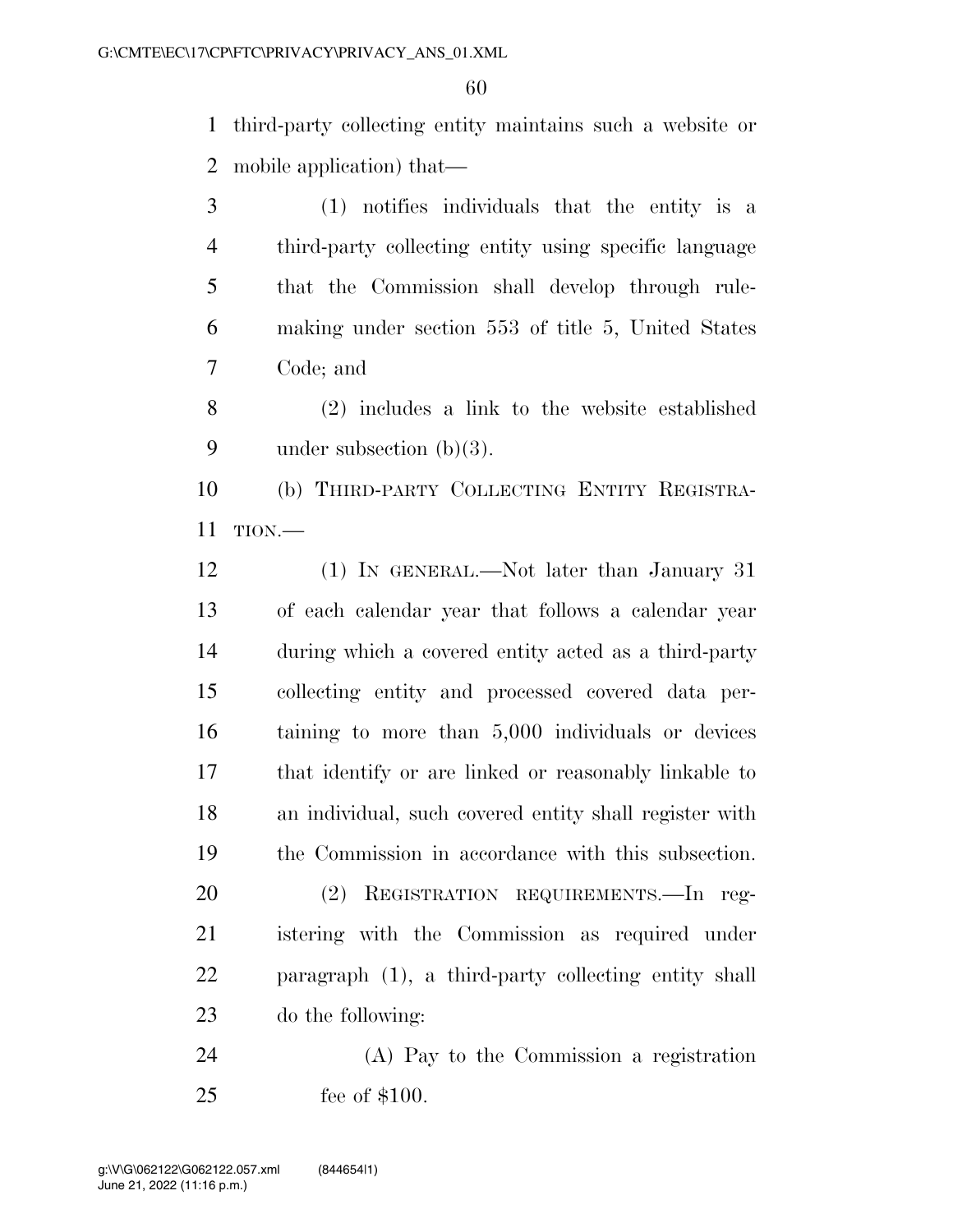| $\mathbf{1}$   | (B) Provide the Commission with the fol-                 |
|----------------|----------------------------------------------------------|
| $\overline{2}$ | lowing information:                                      |
| 3              | (i) The legal name and primary phys-                     |
| $\overline{4}$ | ical, email, and internet addresses of the               |
| 5              | third-party collecting entity.                           |
| 6              | (ii) A description of the categories of                  |
| $\overline{7}$ | data the third-party collecting entity proc-             |
| 8              | esses and transfers.                                     |
| 9              | (iii) The contact information of the                     |
| 10             | third-party collecting entity, including a               |
| 11             | contact person, telephone number, an e-                  |
| 12             | mail address, a website, and a physical                  |
| 13             | mailing address.                                         |
| 14             | (iv) Link to a website through which                     |
| 15             | an individual may easily exercise the rights             |
| 16             | provided under this subsection.                          |
| 17             | (3) THIRD-PARTY COLLECTING ENTITY REG-                   |
| 18             | ISTRY.—The Commission shall establish and main-          |
| 19             | tain on a website a searchable, publicly available,      |
| 20             | central registry of third-party collecting entities that |
| 21             | are registered with the Commission under this sub-       |
| 22             | section that includes the following:                     |
| 23             | (A) A listing of all registered third-party              |
| 24             | collecting entities and a search feature that al-        |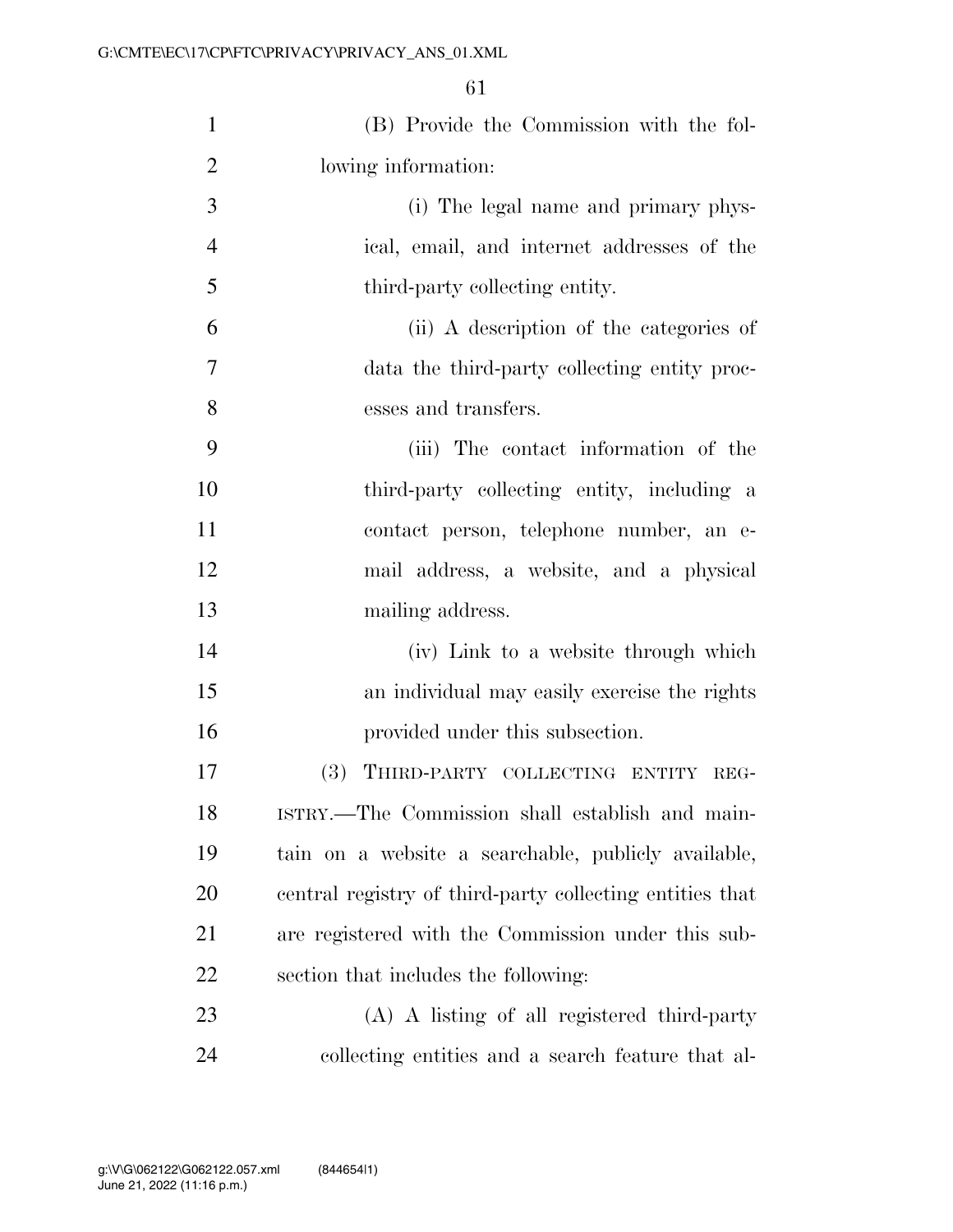lows members of the public to identify indi-vidual third-party collecting entities.

 (B) For each registered third-party col- lecting entity, the information described in 5 paragraph  $(2)$ .

 (C) A ''Do Not Collect'' registry link and mechanism by which an individual may, after the Commission has verified the identity of the individual or individual's parent or guardian, which may include tokenization, easily submit a request to all registered third-party collecting entities that are not consumer reporting agen- cies, and to the extent they are not acting as consumer reporting agencies, as defined in sec- tion 603(f) of the Fair Credit Reporting Act (15 U.S.C. 1681a(f)) to—

 (i) delete all covered data related to such individual that the third-party col- lecting entity did not collect from the indi- vidual directly or when acting as a service provider; and

22 (ii) ensure that any third-party col- lecting entity no longer collects covered data related to such individual without the affirmative express consent of such indi-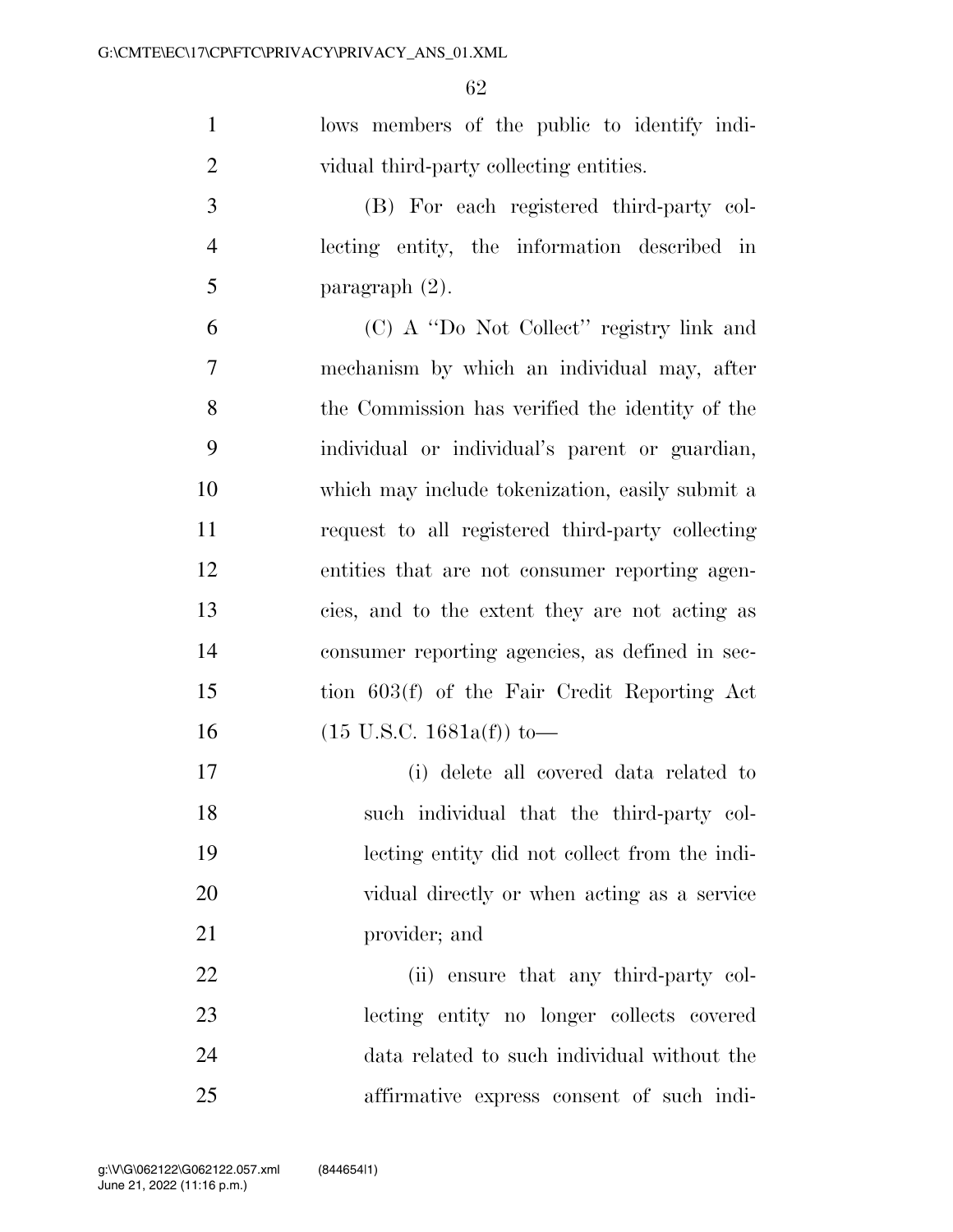| $\mathbf{1}$   | vidual, except insofar as such covered enti-              |
|----------------|-----------------------------------------------------------|
| $\overline{2}$ | ty is acting as a service provider. Each                  |
| 3              | third-party collecting entity that receives               |
| 4              | such a request from an individual shall de-               |
| 5              | lete all the covered data of the individual               |
| 6              | not later than 30 days after the request is               |
| 7              | received by the third-party collecting enti-              |
| 8              | ty.                                                       |
| 9              | (c) PENALTIES.—A third-party collecting entity that       |
| 10             | fails to register or provide the notice as required under |
| 11             | this section shall be liable for—                         |
| 12             | $(1)$ a civil penalty of \$50 for each day it fails       |
| 13             | to register or provide notice as required under this      |
| 14             | subsection, not to exceed a total of $$10,000$ for any    |
| 15             | year; and                                                 |
| 16             | $(2)$ an amount equal to the registration fees            |
| 17             | due under paragraph $(2)$ of subsection $(b)$ for each    |
| 18             | year that it failed to register as required under para-   |
| 19             | $graph(1)$ of such subsection.                            |
| 20             | SEC. 207. CIVIL RIGHTS AND ALGORITHMS.                    |
| 21             | (a) CIVIL RIGHTS PROTECTIONS.—                            |
| 22             | $(1)$ In GENERAL.—A covered entity or a service           |
| 23             | provider may not collect, process, or transfer covered    |
| 24             | data in a manner that discriminates in or otherwise       |
| 25             | makes unavailable the equal enjoyment of goods or         |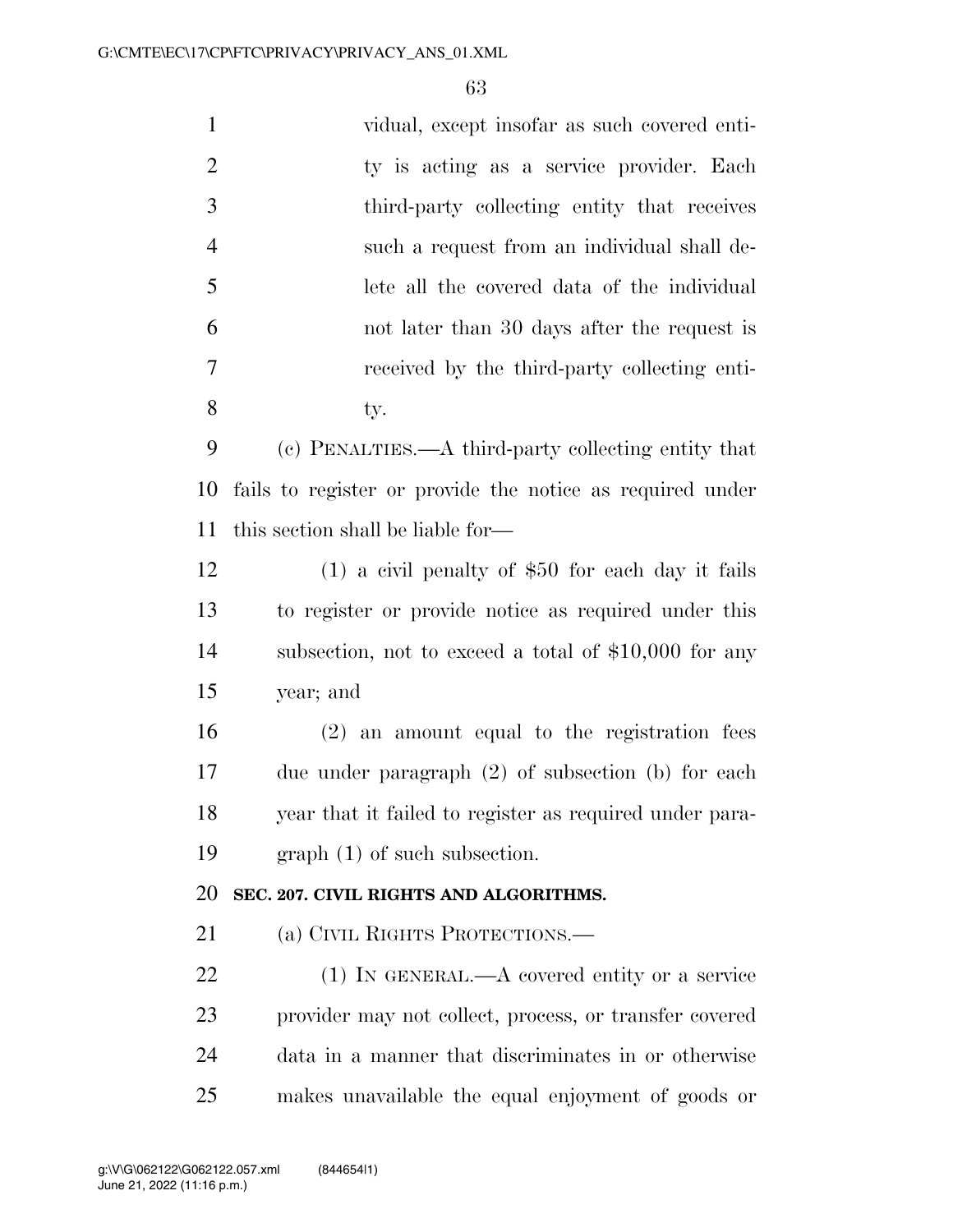| $\mathbf{1}$   | services on the basis of race, color, religion, national   |
|----------------|------------------------------------------------------------|
| $\overline{2}$ | origin, sex, or disability.                                |
| 3              | EXCEPTIONS.—This subsection shall not<br>(2)               |
| $\overline{4}$ | apply to-                                                  |
| 5              | $(A)$ the collection, processing, or transfer              |
| 6              | of covered data for the purpose of—                        |
| 7              | (i) a covered entity's or a service pro-                   |
| 8              | vider's self-testing to prevent or mitigate                |
| 9              | unlawful discrimination; or                                |
| 10             | (ii) diversifying an applicant, partici-                   |
| 11             | pant, or customer pool; or                                 |
| 12             | (B) any private club or group not open to                  |
| 13             | the public, as described in section $201(e)$ of the        |
| 14             | Civil Rights Act of 1964 $(42 \text{ U.S.C. } 2000a(e))$ . |
| 15             | (b) FTC ENFORCEMENT ASSISTANCE.-                           |
| 16             | (1) IN GENERAL.—Whenever the Commission                    |
| 17             | obtains information that a covered entity or service       |
| 18             | provider may have collected, processed, or trans-          |
| 19             | ferred covered data in violation of subsection (a), the    |
| 20             | Commission shall transmit such information as al-          |
| 21             | lowable under Federal law to any Executive agency          |
| 22             | with authority to initiate enforcement actions or pro-     |
| 23             | ceedings relating to such violation.                       |
| 24             | (2) ANNUAL REPORT.—Not later than 3 years                  |
| 25             | after the date of enactment of this Act, and annually      |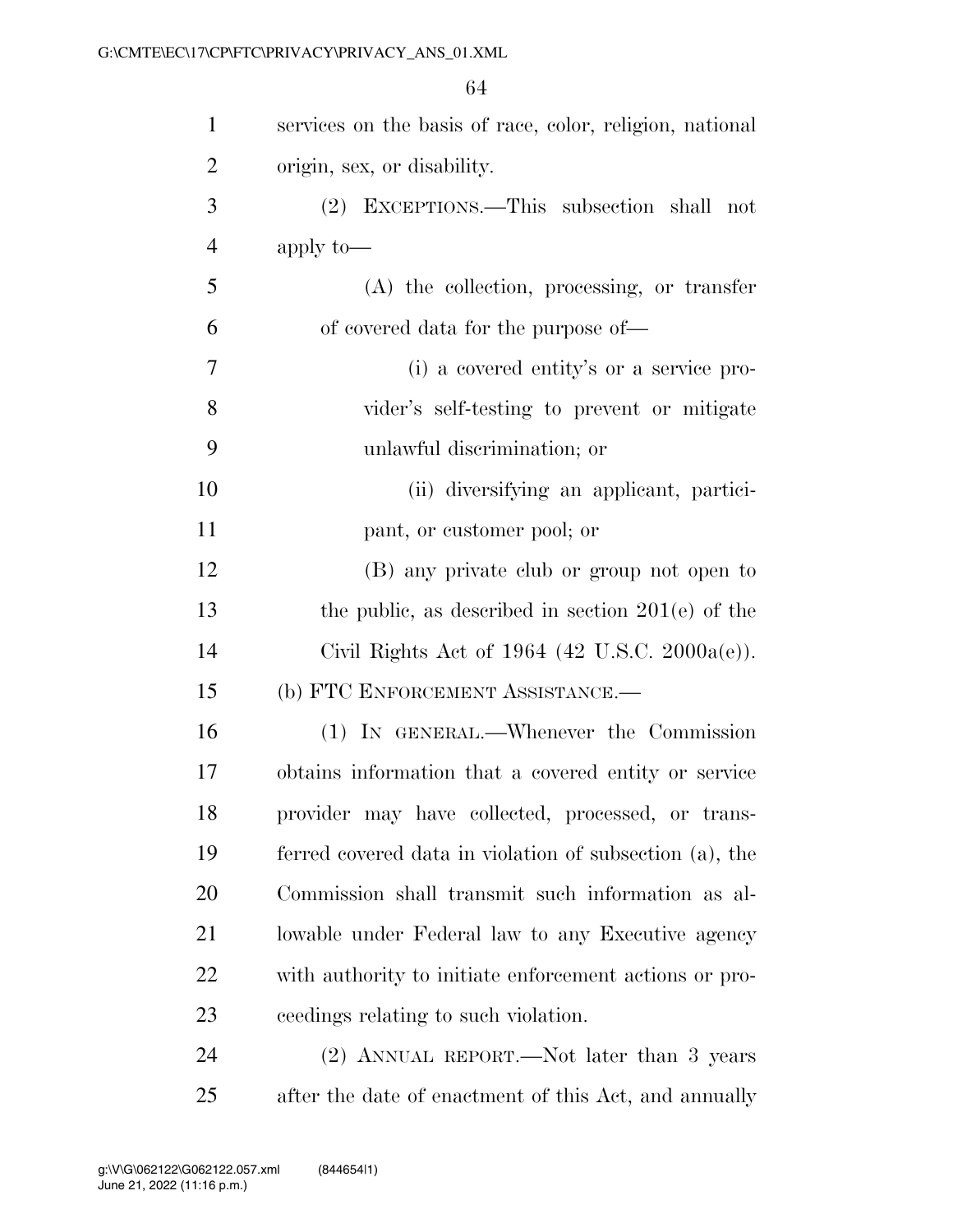| $\mathbf{1}$   | thereafter, the Commission shall submit to Congress    |
|----------------|--------------------------------------------------------|
| $\overline{2}$ | a report that includes a summary of—                   |
| 3              | (A) the types of information the Commis-               |
| $\overline{4}$ | sion transmitted to Federal agencies under             |
| 5              | paragraph (1) during the previous 1-year pe-           |
| 6              | riod; and                                              |
| 7              | (B) how such information relates to Fed-               |
| 8              | eral civil rights laws.                                |
| 9              | (3) TECHNICAL ASSISTANCE.—In transmitting              |
| 10             | information under paragraph (1), the Commission        |
| 11             | may consult and coordinate with, and provide tech-     |
| 12             | nical and investigative assistance, as appropriate, to |
| 13             | such Executive agency.                                 |
| 14             | (4) COOPERATION WITH OTHER AGENCIES.-                  |
| 15             | The Commission may implement this subsection by        |
| 16             | executing agreements or memoranda of under-            |
| 17             | standing with the appropriate Federal agencies.        |
| 18             | (c) ALGORITHM IMPACT AND EVALUATION.                   |
| 19             | (1) ALGORITHM IMPACT ASSESSMENT.                       |
| 20             | IMPACT ASSESSMENT.-Notwith-<br>(A)                     |
| 21             | standing any other provision of law, not later         |
| 22             | than 2 years after the date of enactment of this       |
| 23             | Act, and annually thereafter, a large data hold-       |
| 24             | er that uses an algorithm that may cause po-           |
| 25             | tential harm to an individual, and uses such al-       |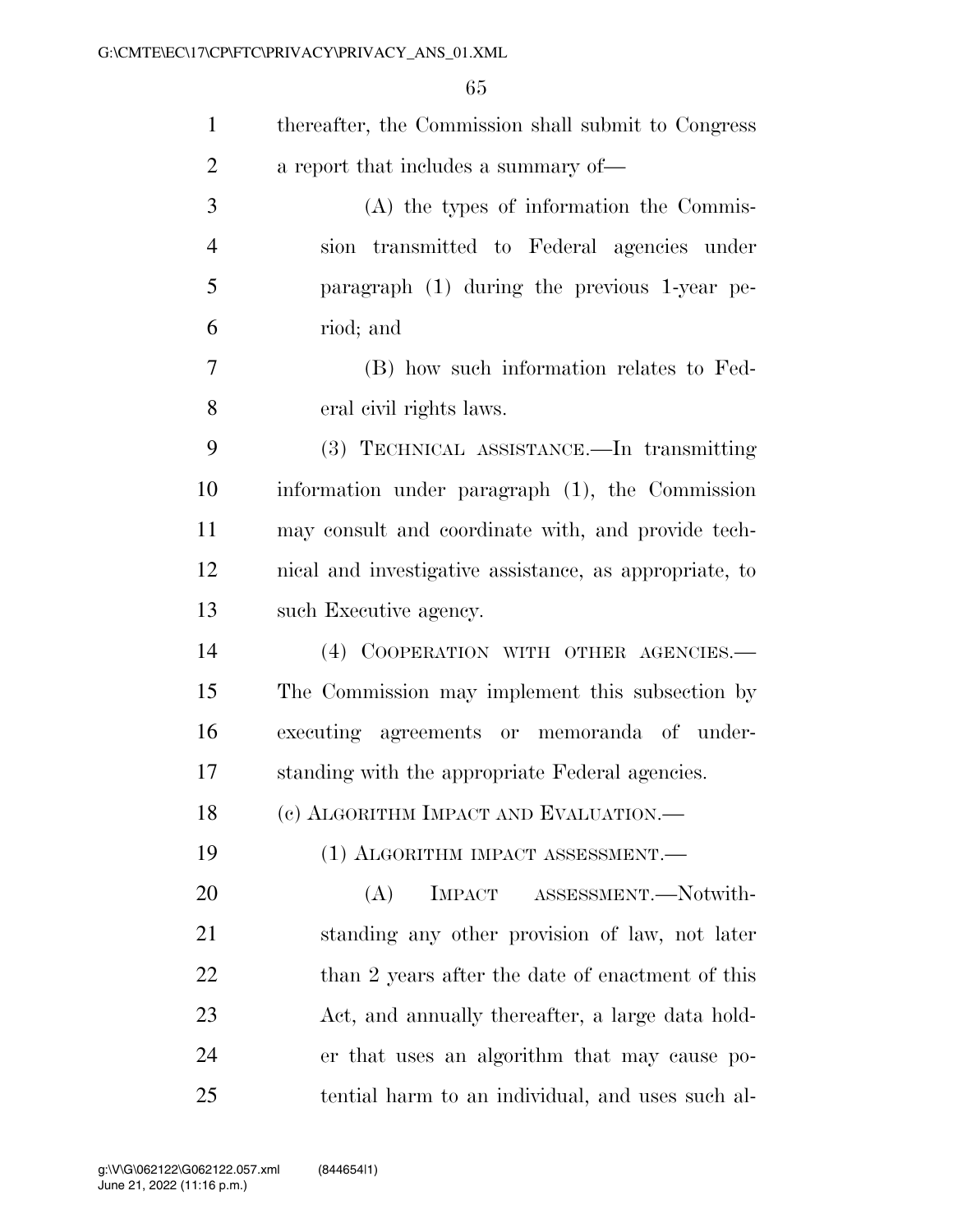| $\mathbf{1}$   | gorithm solely or in part, to collect, process or |
|----------------|---------------------------------------------------|
| $\overline{2}$ | transfer covered data must conduct an impact      |
| 3              | assessment of such algorithm in accordance        |
| $\overline{4}$ | with subparagraph $(B)$ .                         |
| 5              | (B) IMPACT ASSESSMENT SCOPE.—The im-              |
| 6              | pact assessment required under subparagraph       |
| 7              | (A) shall provide the following:                  |
| 8              | (i) A detailed description of the design          |
| 9              | process and methodologies of the algo-            |
| 10             | rithm.                                            |
| 11             | (ii) A statement of the purpose, pro-             |
| 12             | posed uses, and foreseeable capabilities          |
| 13             | outside of the articulated proposed use of        |
| 14             | the algorithm.                                    |
| 15             | (iii) A detailed description of the data          |
| 16             | used by the algorithm, including the spe-         |
| 17             | cific categories of data that will be proc-       |
| 18             | essed as input and any data used to train         |
| 19             | the model that the algorithm relies on.           |
| 20             | (iv) A description of the outputs pro-            |
| 21             | duced by the algorithm.                           |
| 22             | (v) An assessment of the necessity                |
| 23             | and proportionality of the algorithm in re-       |
| 24             | lation to its stated purpose, including rea-      |
| 25             | sons for the superiority of the algorithm         |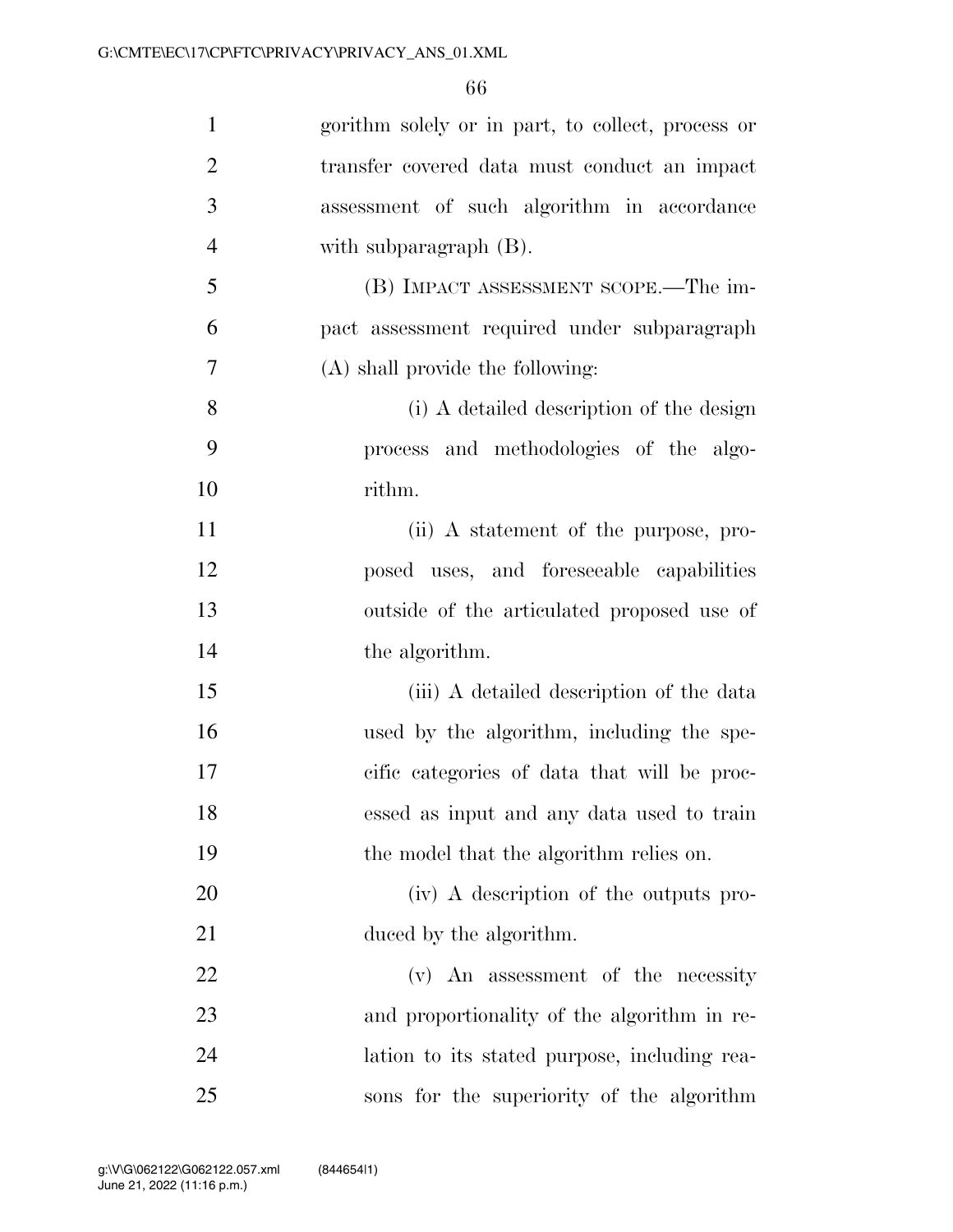| $\mathbf{1}$   | over nonautomated decision making meth-      |
|----------------|----------------------------------------------|
| $\overline{2}$ | ods; and                                     |
| 3              | (vi) A detailed description of steps the     |
| $\overline{4}$ | large data holder has taken or will take to  |
| 5              | mitigate potential harms to individuals, in- |
| 6              | cluding potential harms related to—          |
| 7              | (I) any individual under the age             |
| 8              | of $17;$                                     |
| 9              | (II) making or facilitating adver-           |
| 10             | tising for, or determining access to, or     |
| 11             | restrictions on the use of housing,          |
| 12             | education, employment, healthcare, in-       |
| 13             | surance, or credit opportunities;            |
| 14             | (III) determining access to, or re-          |
| 15             | strictions on the use of, any place of       |
| 16             | public accommodation, particularly as        |
| 17             | such harms relate to the protected           |
| 18             | characteristics of individuals, includ-      |
| 19             | ing race, color, religion, national ori-     |
| 20             | gin, sex, or disability; or                  |
| 21             | (IV) disparate impact on the                 |
| 22             | basis of individuals' race, color, reli-     |
| 23             | gion, national origin, sex, or disability    |
|                |                                              |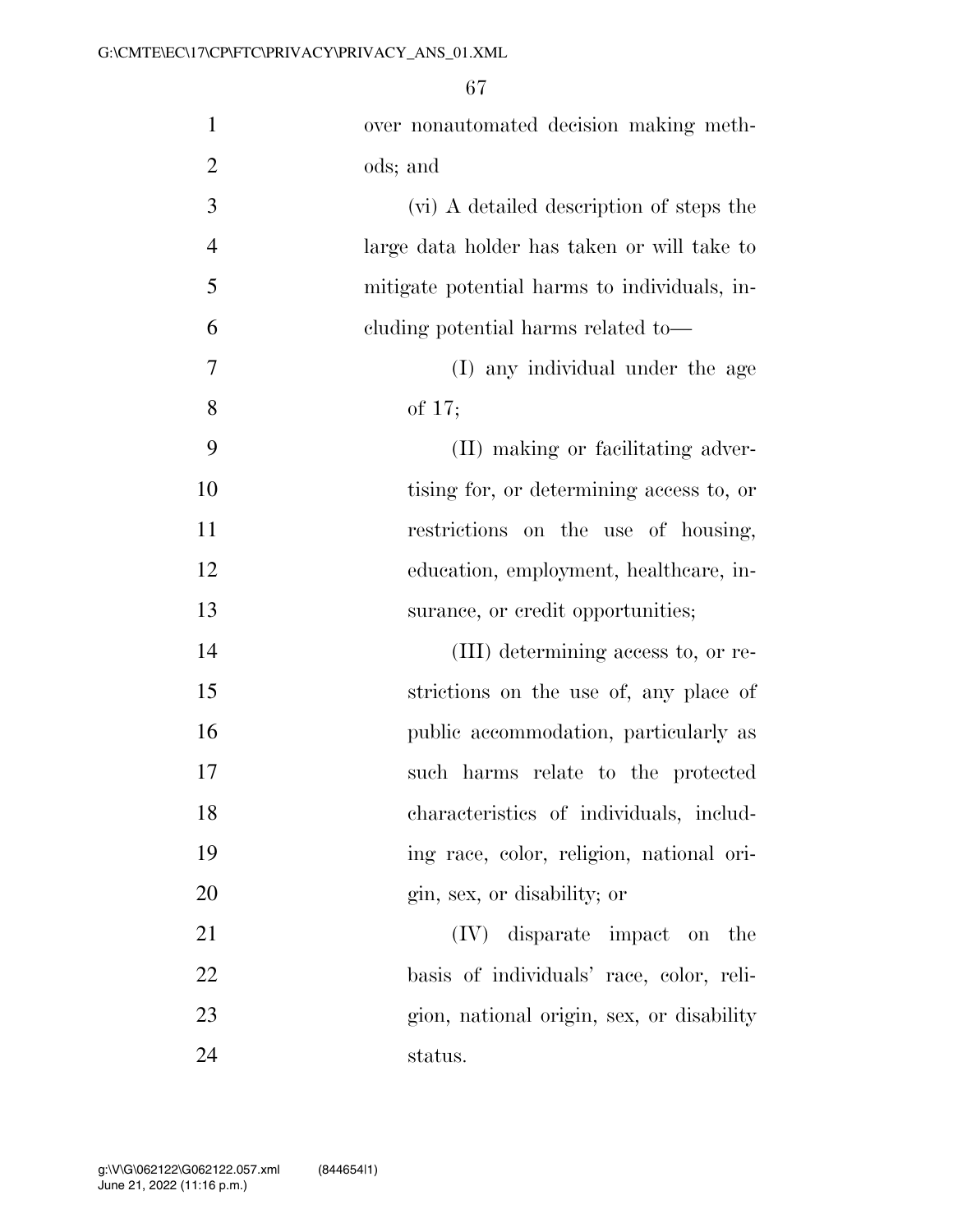(2) ALGORITHM DESIGN EVALUATION.—Not- withstanding any other provision of law, not later than 2 years after the date of enactment of this Act, a covered entity or service provider that knowingly develops an algorithm, solely or in part, to collect, process or transfer covered data or publicly available information shall prior to deploying the algorithm in interstate commerce evaluate the design, structure, and inputs of the algorithm, including any training data used to develop the algorithm, to reduce the risk of the potential harms identified under para-12 graph  $(1)(B)$ .

(3) OTHER CONSIDERATIONS.—

 (A) FOCUS.—In complying with para- graphs (1) or (2), a covered entity and a service provider may focus the impact assessment or evaluation on any algorithm, or portions of an algorithm, that may reasonably contribute to the risk of the potential harms identified under 20 paragraph  $(1)(B)$ .

 (B) EXTERNAL, INDEPENDENT AUDITOR OR RESEARCHER.—To the extent possible, a covered entity and a service provider shall uti- lize an external, independent auditor or re-searcher to conduct an impact assessment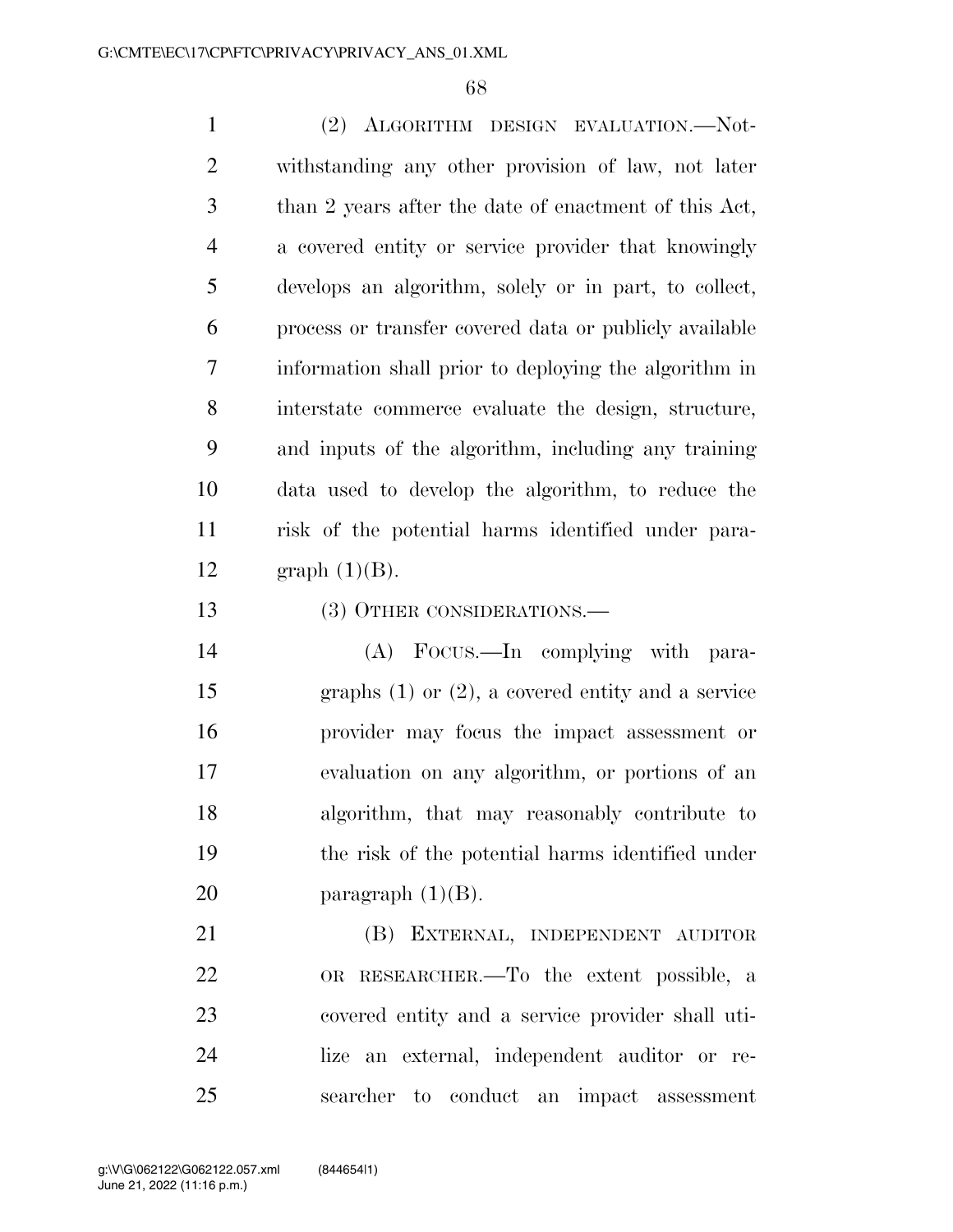| $\mathbf{1}$   | under paragraph (1) or an evaluation under  |
|----------------|---------------------------------------------|
| $\overline{2}$ | paragraph $(2)$ .                           |
| 3              | (C) AVAILABILITY.—                          |
| $\overline{4}$ | (i) IN GENERAL.—A covered entity            |
| 5              | and a service provider—                     |
| 6              | (I) shall, not later than 30 days           |
| $\overline{7}$ | after completing an impact assess-          |
| 8              | ment or evaluation, submit the impact       |
| 9              | assessment and evaluation conducted         |
| 10             | under paragraphs $(1)$ and $(2)$ to the     |
| 11             | Commission;                                 |
| 12             | (II) shall, upon request, make              |
| 13             | such impact assessment and evalua-          |
| 14             | tion available to Congress; and             |
| 15             | (III) may make a summary of                 |
| 16             | such impact assessment and evalua-          |
| 17             | tion publicly available in a place that     |
| 18             | is easily accessible to individuals.        |
| 19             | (ii) TRADE SECRETS.—Covered enti-           |
| 20             | ties and service providers must make all    |
| 21             | submissions under this section to the Com-  |
| 22             | mission in unredacted form, but a covered   |
| 23             | entity and a service provider may redact    |
| 24             | and segregate any trade secrets (as defined |
| 25             | in section 1839 of title 18, United States  |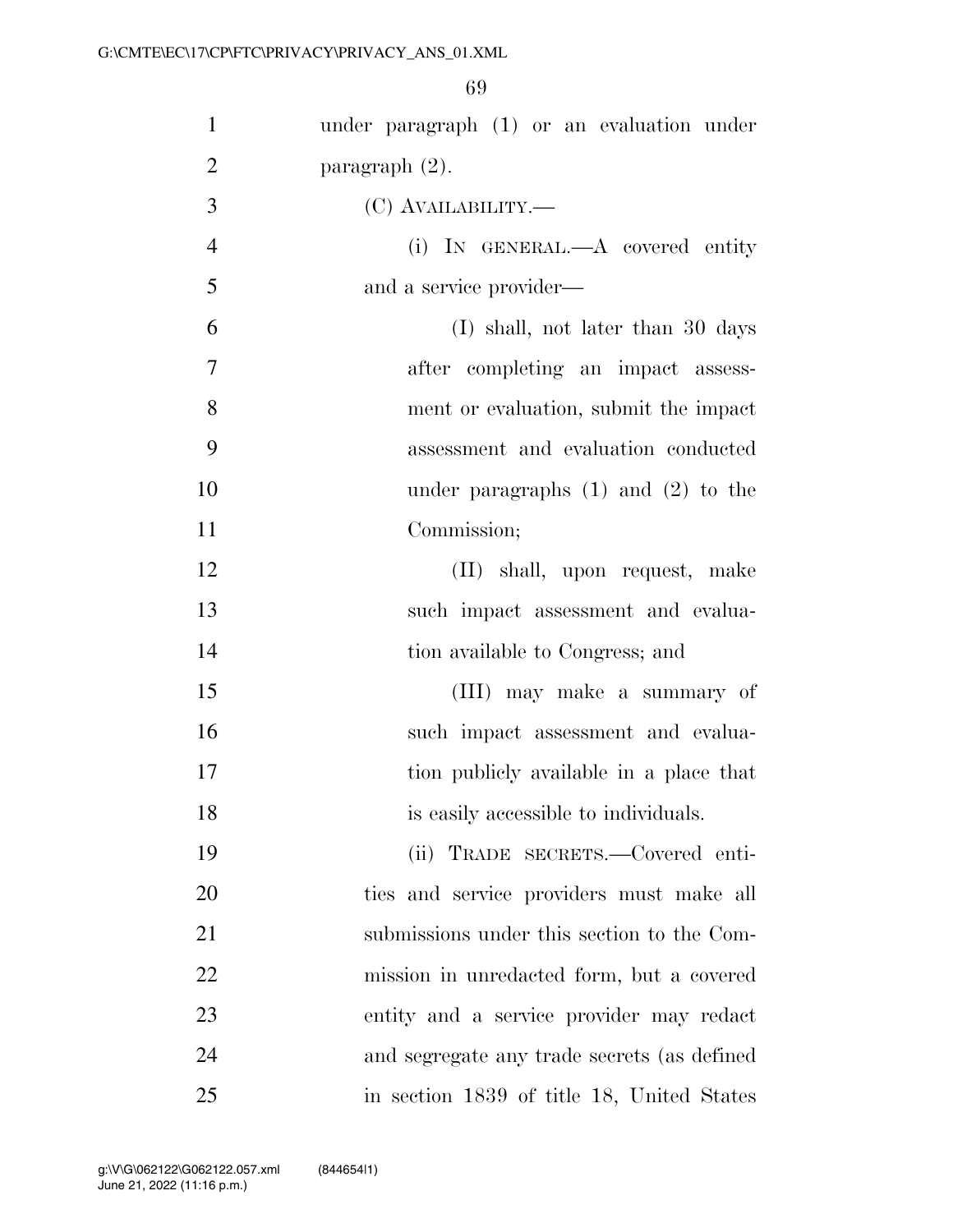Code) from public disclosure under this subparagraph.

 (D) ENFORCEMENT.—The Commission may not use any information obtained solely and exclusively through a covered entity or a service provider's disclosure of information to the Commission in compliance with this section for any purpose other than enforcing this Act, including the study and report provisions in paragraph 6 of this section. This provision shall not preclude the Commission from providing this information to Congress in response to a subpoena or official Congressional request.

 (4) GUIDANCE.—Not later than 2 years after the date of enactment of this Act, the Commission shall, in consultation with the Secretary of Com- merce, or their respective designees, publish guid-ance regarding compliance with this section.

 (5) RULEMAKING AND EXEMPTION.—The Com- mission shall have authority under section 553 of title 5, United States Code, to promulgate regula- tions as necessary to establish processes by which a large data holder—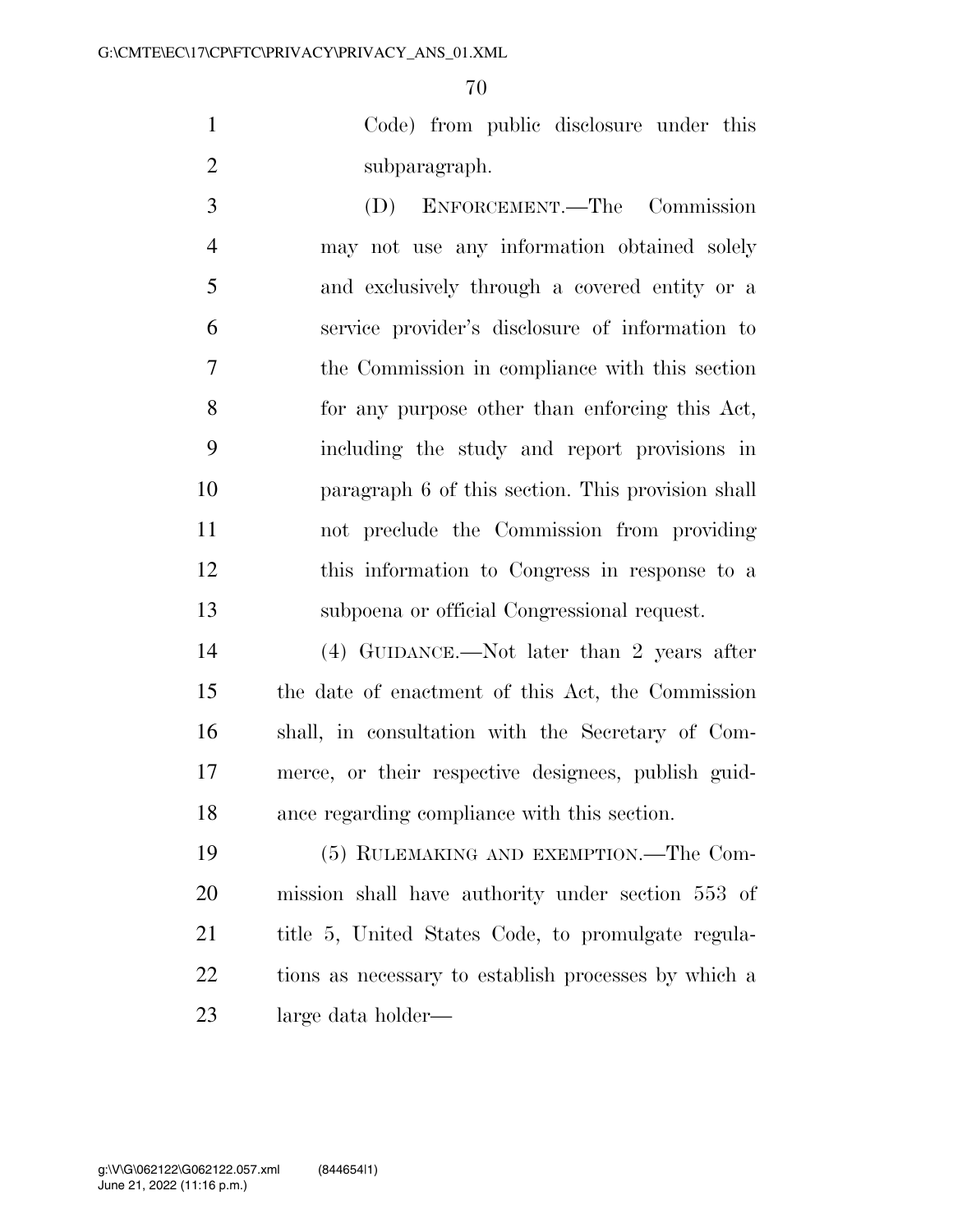| $\mathbf{1}$   | $(A)$ shall submit an impact assessment to        |
|----------------|---------------------------------------------------|
| $\overline{2}$ | the Commission under paragraph $(3)(C)(i)(I);$    |
| 3              | and                                               |
| $\overline{4}$ | (B) may exclude from this subsection any          |
| 5              | algorithm that presents low or minimal risk for   |
| 6              | potential for harms to individuals (as identified |
| 7              | under paragraph $(1)(B)$ ).                       |
| 8              | $(6)$ STUDY AND REPORT.—                          |
| 9              | (A) STUDY.—The Commission, in con-                |
| 10             | sultation with the Secretary of Commerce or       |
| 11             | the Secretary's designee, shall conduct a study,  |
| 12             | to review any impact assessment or evaluation     |
| 13             | submitted under this paragraph. Such study        |
| 14             | shall include an examination of-                  |
| 15             | (i) best practices for the assessment             |
| 16             | and evaluation of algorithms; and                 |
| 17             | methods to reduce the risk of<br>(ii)             |
| 18             | harm to individuals that may be related to        |
| 19             | the use of algorithms.                            |
| 20             | $(B)$ REPORT.—                                    |
| 21             | (i) INITIAL REPORT.—Not later than                |
| 22             | 3 years after the date of enactment of this       |
| 23             | Act, the Commission, in consultation with         |
| 24             | the Secretary of Commerce or the Sec-             |
| 25             | retary's designee, shall submit to Congress       |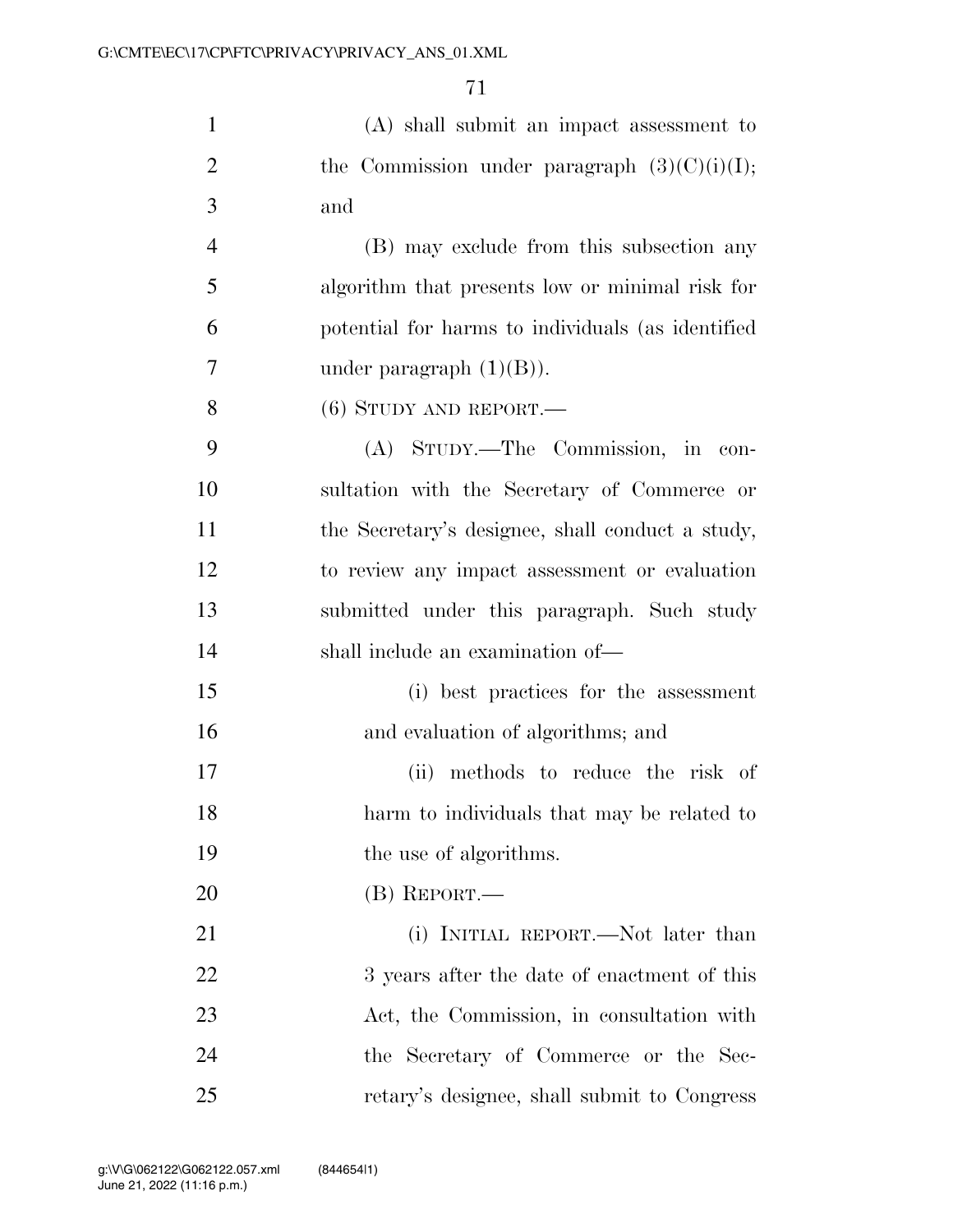| $\mathbf{1}$   | a report containing the results of the study           |
|----------------|--------------------------------------------------------|
| $\overline{2}$ | conducted under subsection (a), together               |
| 3              | with recommendations for such legislation              |
| $\overline{4}$ | and administrative action as the Commis-               |
| 5              | sion determines appropriate.                           |
| 6              | (ii) ADDITIONAL REPORTS.—Not later                     |
| $\overline{7}$ | than 3 years after submission of the initial           |
| 8              | report under clause (i), and as the Com-               |
| 9              | mission determines necessary thereafter,               |
| 10             | the Commission shall submit to Congress                |
| 11             | an updated version of such report.                     |
| 12             | SEC. 208. DATA SECURITY AND PROTECTION OF COVERED      |
| 13             | DATA.                                                  |
| 14             | ESTABLISHMENT OF DATA SECURITY PRAC-<br>(a)            |
| 15             | TICES.-                                                |
| 16             | $(1)$ IN GENERAL.—A covered entity or service          |
| 17             | provider shall establish, implement, and maintain      |
| 18             | reasonable administrative, technical, and physical     |
| 19             | data security practices and procedures to protect      |
| 20             | and secure covered data against unauthorized access    |
| 21             | and acquisition.                                       |
| 22             | (2) CONSIDERATIONS.—The reasonable admin-              |
| 23             | istrative, technical, and physical data security prac- |
| 24             | tices required under paragraph (1) shall be appro-     |
| 25             | priate to-                                             |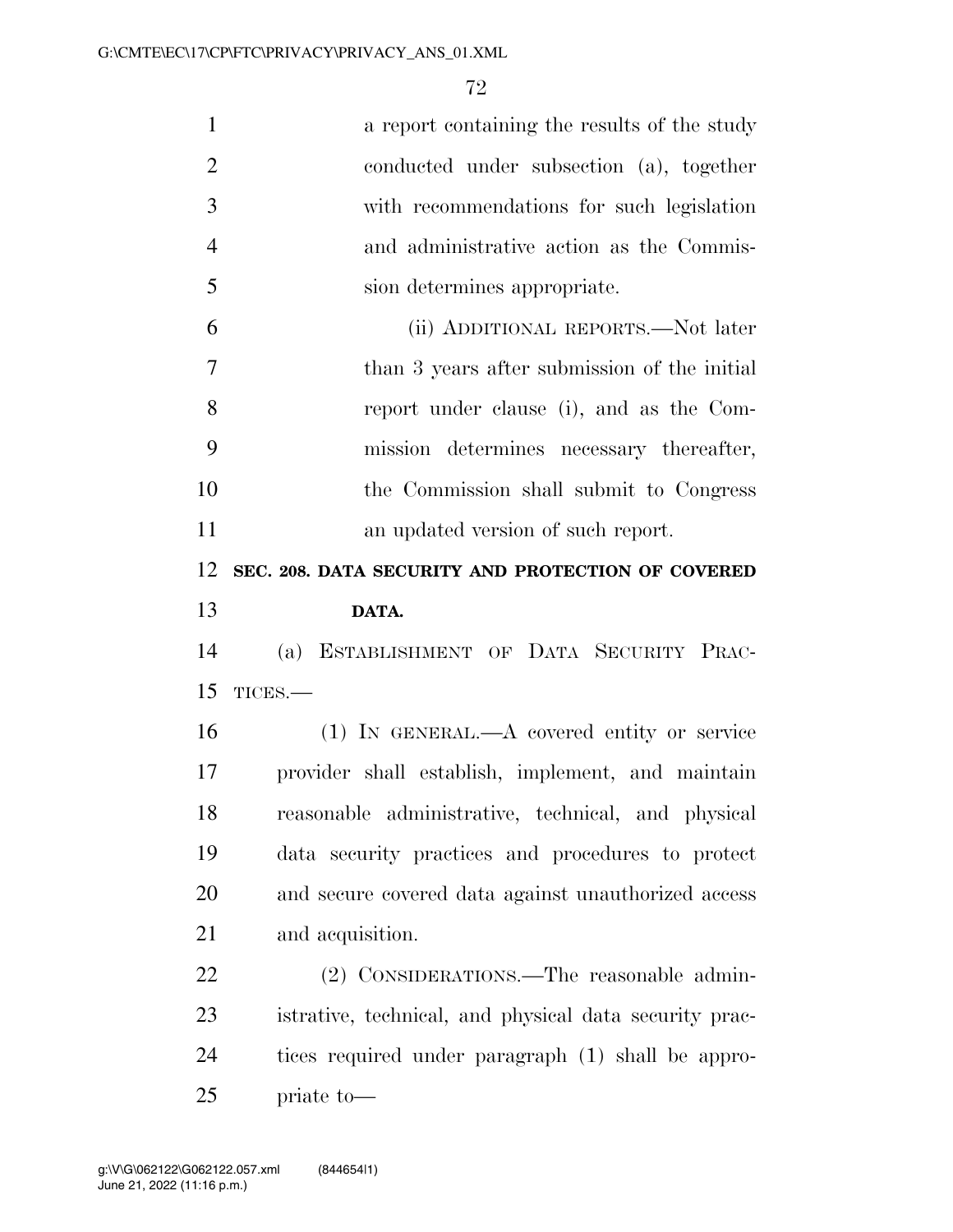| $\mathbf{1}$   | (A) the size and complexity of the covered                |
|----------------|-----------------------------------------------------------|
| $\overline{2}$ | entity or service provider;                               |
| 3              | (B) the nature and scope of the covered                   |
| 4              | entity or the service provider's collecting, proc-        |
| 5              | essing, or transferring of covered data;                  |
| 6              | (C) the volume and nature of the covered                  |
| 7              | data collected, processed, or transferred by the          |
| 8              | covered entity or service provider;                       |
| 9              | (D) the sensitivity of the covered data col-              |
| 10             | lected, processed, or transferred;                        |
| 11             | (E) the current state of the art in adminis-              |
| 12             | trative, technical, and physical safeguards for           |
| 13             | protecting such covered data; and                         |
| 14             | (F) the cost of available tools to improve                |
| 15             | security and reduce vulnerabilities to unauthor-          |
| 16             | ized access and acquisition of such covered data          |
| 17             | in relation to the risks and nature of the cov-           |
| 18             | ered data.                                                |
| 19             | (b) SPECIFIC REQUIREMENTS.—The data security              |
| <b>20</b>      | practices required under subsection (a) shall include, at |
| 21             | a minimum, the following practices:                       |
| 22             | ASSESS VULNERABILITIES.—Identifying<br>(1)                |
| 23             | and assessing any material internal and external          |
| 24             | risk to, and vulnerability in, the security of each sys-  |
| 25             | tem maintained by the covered entity that collects,       |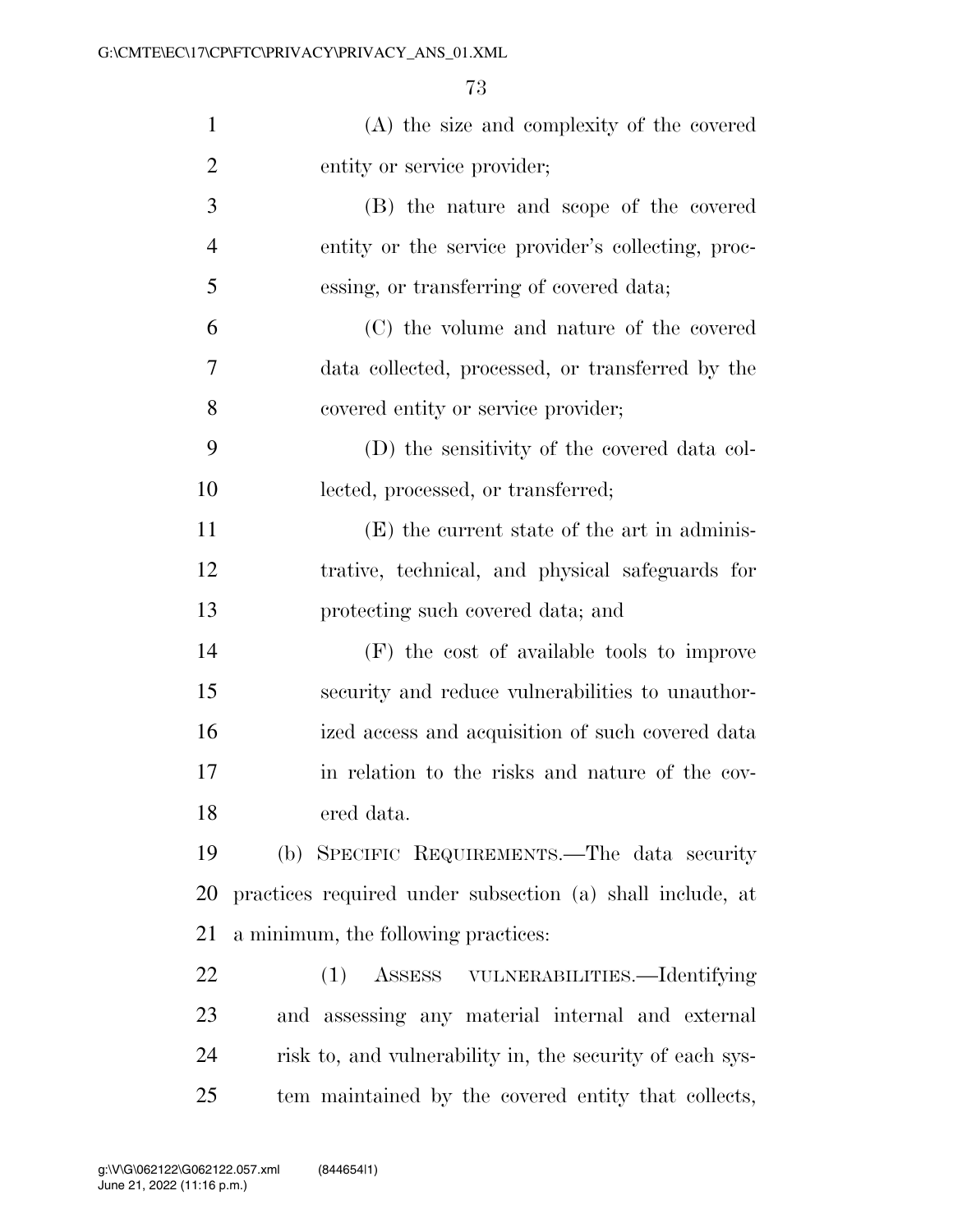processes or transfers covered data, or service pro- vider that collects, processes, or transfers covered data on behalf of the covered entity, including unau- thorized access to or risks to such covered data, human vulnerabilities, access rights, and the use of service providers. With respect to large data holders, such activities shall include a plan to receive and re- spond to unsolicited reports of vulnerabilities by any entity or individual.

 (2) PREVENTIVE AND CORRECTIVE ACTION.— Taking preventive and corrective action designed to mitigate any reasonably foreseeable risks or vulnerabilities to covered data identified by the cov- ered entity or service provider, consistent with the nature of such risk or vulnerability, which may in- clude implementing administrative, technical, or physical safeguards or changes to data security prac- tices or the architecture, installation, or implementa- tion of network or operating software, among other actions.

21 (3) EVALUATION OF PREVENTIVE AND CORREC- TIVE ACTION.—Evaluating and making reasonable adjustments to the safeguards described in para- graph (2) in light of any material changes in tech-nology, internal or external threats to covered data,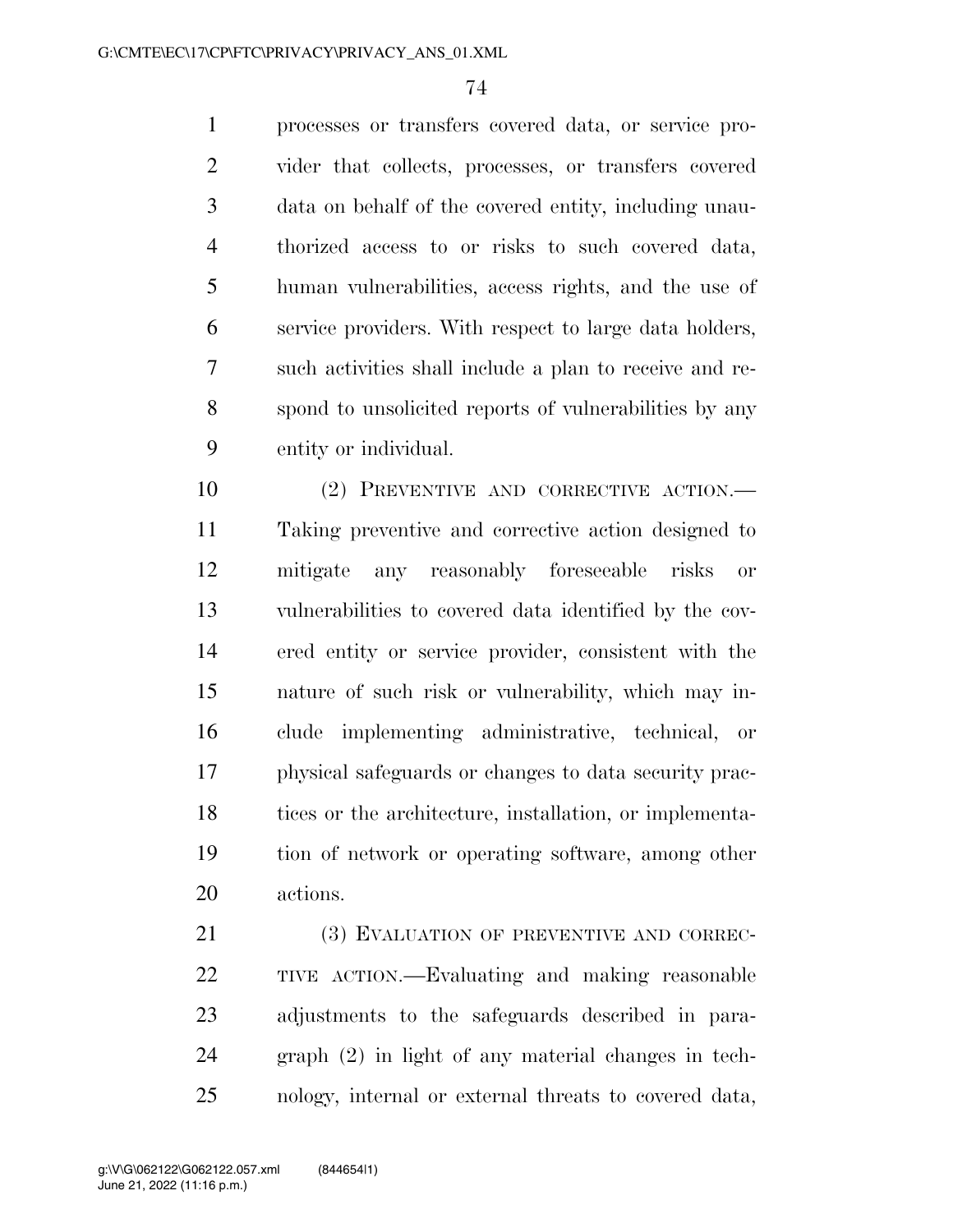and the covered entity or service provider's own changing business arrangements or operations.

 (4) INFORMATION RETENTION AND DIS- POSAL.—Disposing of covered data that is required to be deleted by law or is no longer necessary for the purpose for which the data was collected, processed or transferred, unless an individual has provided af- firmative express consent to such retention. Such disposal shall include destroying, permanently eras- ing, or otherwise modifying the covered data to make such data permanently unreadable or indeci- pherable and unrecoverable to ensure ongoing com-pliance with this section.

 (5) TRAINING.—Training each employee with access to covered data on how to safeguard covered data and updating such training as necessary.

 (6) DESIGNATION.—Designating an officer, em- ployee, or employees to maintain and implement such practices.

 (7) INCIDENT RESPONSE.—Implementing pro- cedures to detect, respond to, or recover from secu-22 rity incidents or breaches.

 (c) REGULATIONS.—The Commission may promul-gate in accordance with section 553 of title 5, United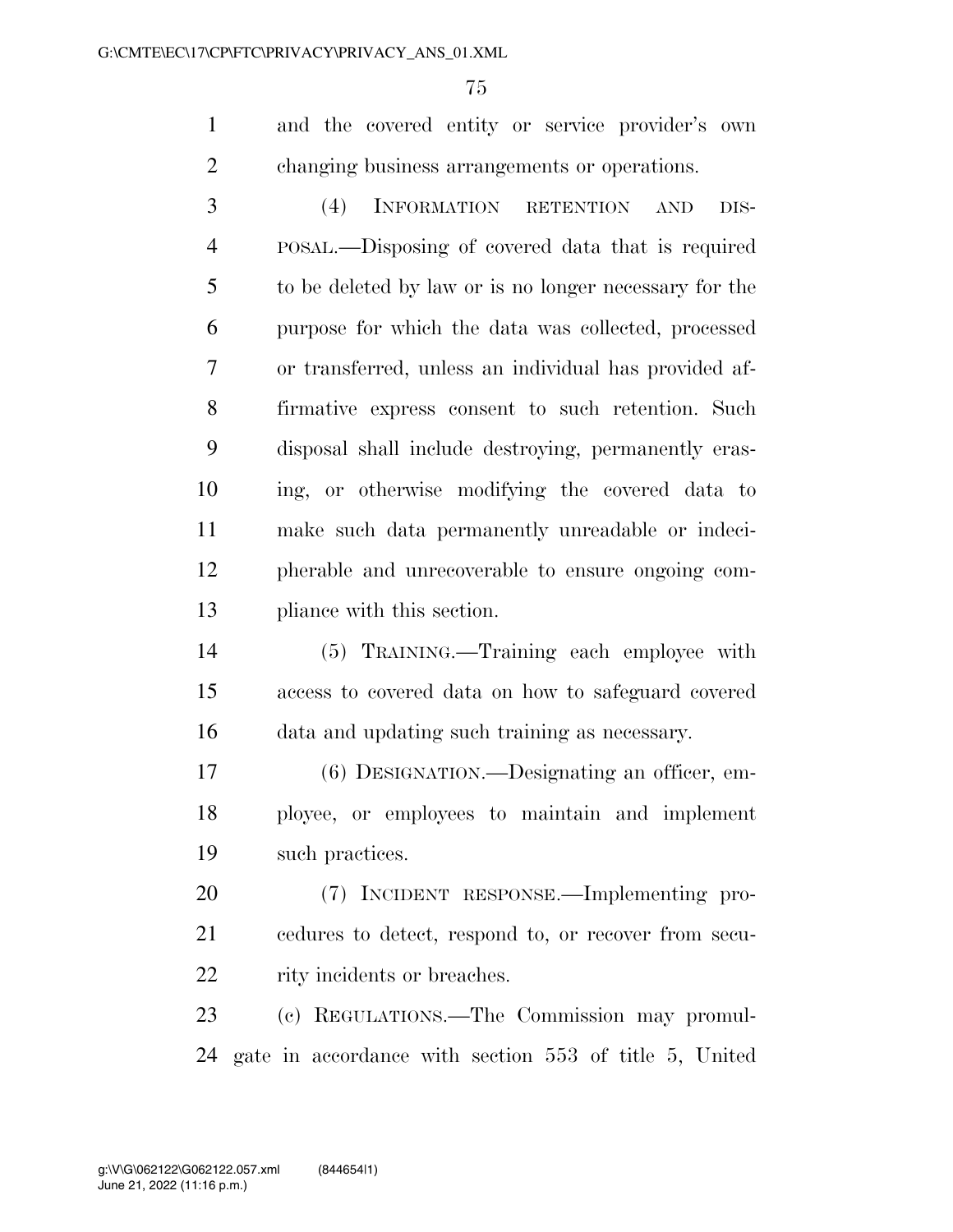States Code, technology-neutral regulations to establish processes for complying with this section.

 (d) APPLICABILITY OF OTHER INFORMATION SECU- RITY LAWS.—A covered entity that is required to comply with title V of the Gramm-Leach-Bliley Act (15 U.S.C. 6801 et seq.) or the Health Information Technology for Economic and Clinical Health Act (42 U.S.C. 17931 et seq.), and is in compliance with the information security requirements of such Act as determined by the enforce- ment authority in such Act, shall be deemed to be in com- pliance with the requirements of this section with respect to any data covered by such information security require-ments.

#### **SEC. 209. SMALL BUSINESS PROTECTIONS.**

- (a) IN GENERAL.—
- (1) Any covered entity or service provider that can establish that it met the requirements described in paragraph (2) for the period of the 3 preceding calendar years (or for the period during which the covered entity has been in existence if such period is less than 3 years) shall—
- 22 (A) be exempt from compliance with sec-23 tions  $203(a)(4)$ ,  $208(b)(1)–(3)$ ,  $(5)–(7)$ , 24  $301(e)$ ; and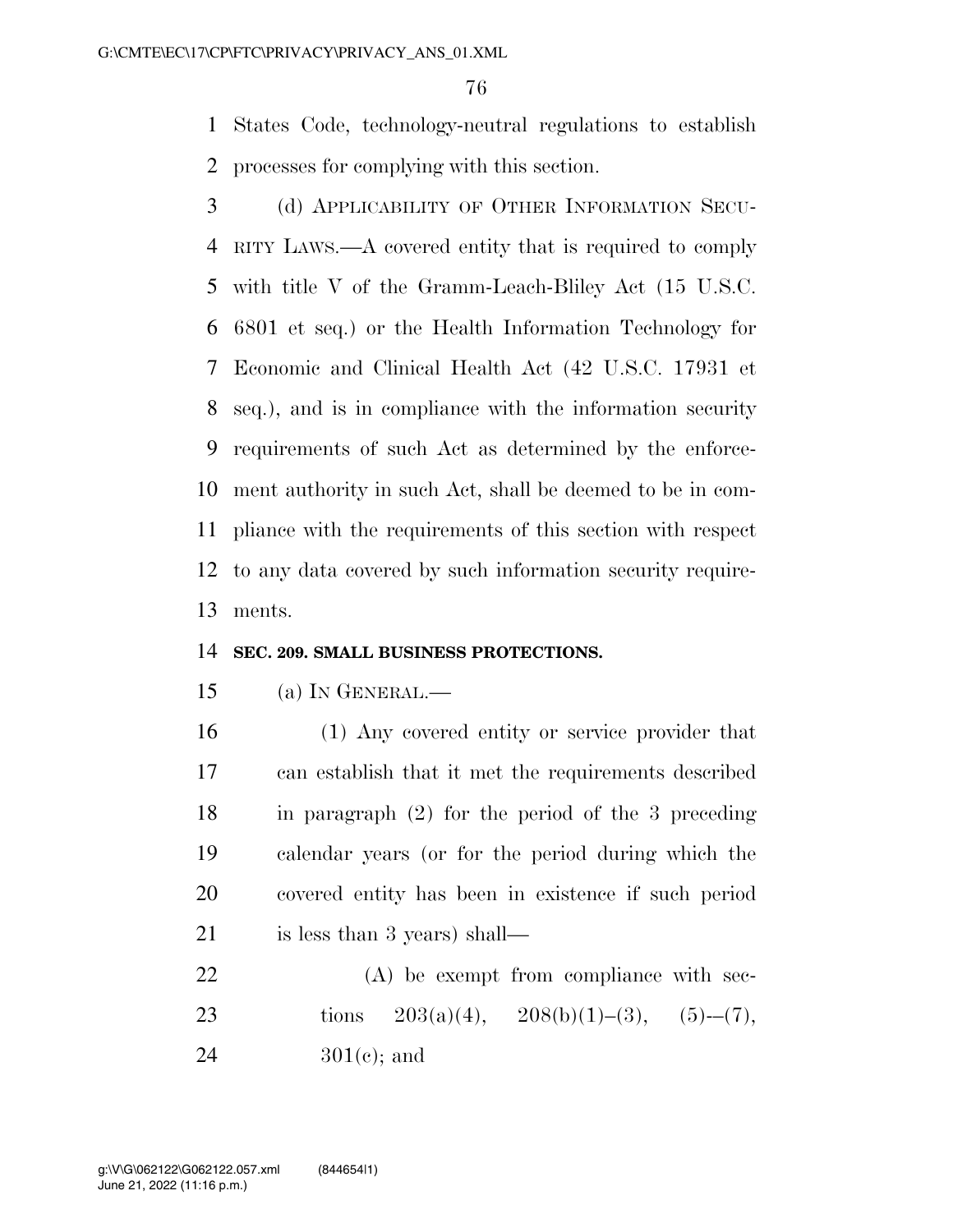| $\mathbf{1}$   | (B) at the covered entity's sole discretion,         |
|----------------|------------------------------------------------------|
| $\overline{2}$ | have the option of complying with section            |
| 3              | $203(a)(2)$ by, after receiving a verified request   |
| $\overline{4}$ | from an individual to correct covered data of        |
| 5              | the individual under such section, deleting such     |
| 6              | covered data in its entirety instead of making       |
| $\tau$         | the requested correction.                            |
| 8              | (2) EXEMPTION REQUIREMENTS.—The require-             |
| 9              | ments of this paragraph are, with respect to a cov-  |
| 10             | ered entity or a service provider and a period, the  |
| 11             | following:                                           |
| 12             | (A) The covered entity or service provider's         |
| 13             | average annual gross revenues during the pe-         |
| 14             | riod did not exceed $$41,000,000$ .                  |
| 15             | (B) The covered entity or service provider,          |
| 16             | on average, did not annually collect or process      |
| 17             | the covered data of more than 200,000 individ-       |
| 18             | uals during the period beyond the purpose of         |
| 19             | initiating, rendering, billing for, finalizing, com- |
| 20             | pleting, or otherwise collecting payment for a       |
| 21             | requested service or product, so long as all cov-    |
| 22             | ered data for such purpose is deleted or de-         |
| 23             | identified within 90 days.                           |
| 24             | (C) The covered entity or service provider           |

did not derive more than 50 percent of its rev-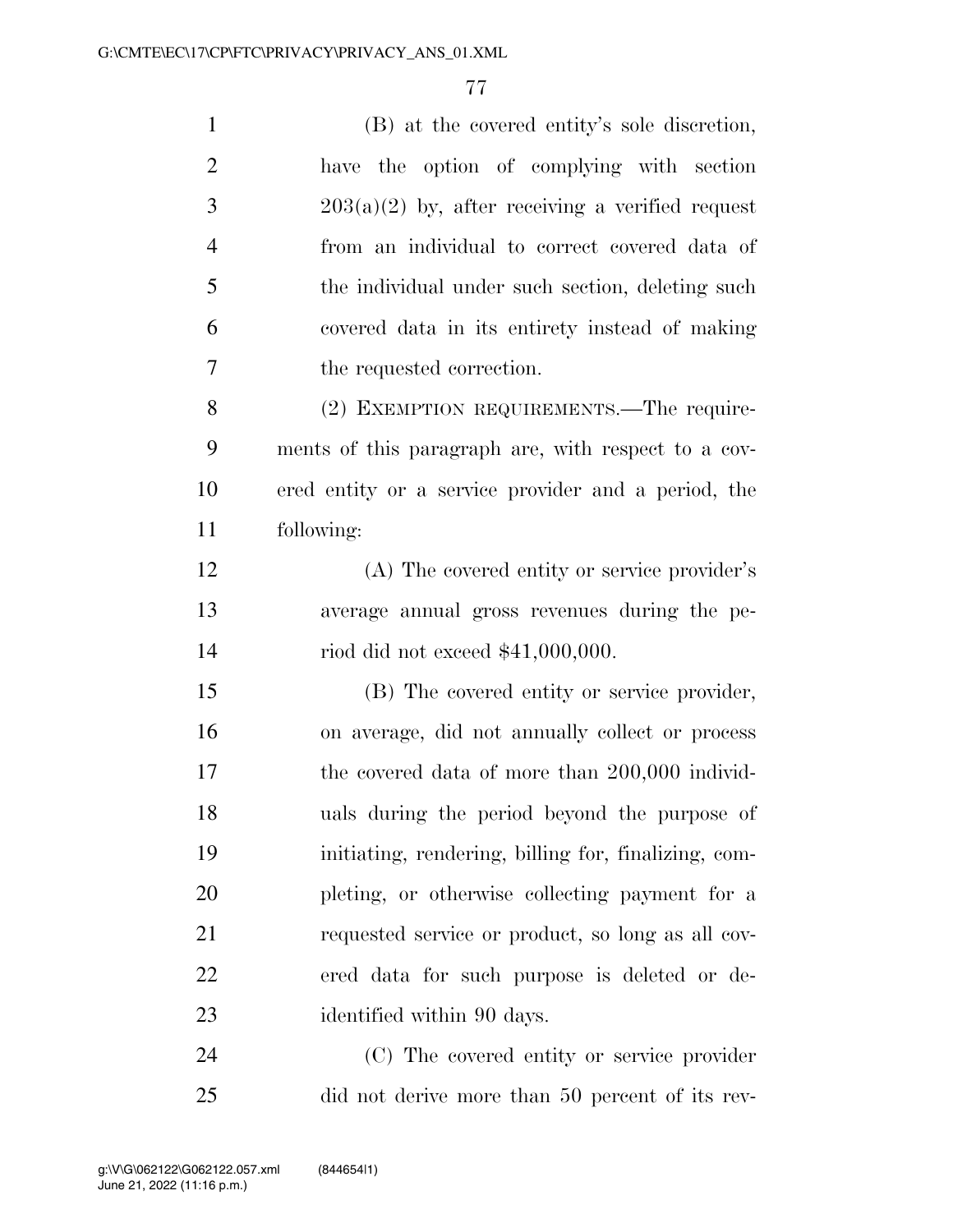enue from transferring covered data during any year (or part of a year if the covered entity has been in existence for less than 1 year) that oc-curs during the period.

 (3) DEFINITION.—For purposes of this section, the term ''revenue'' as it relates to any covered enti- ty that is not organized to carry on business for its own profit or that of their members, means the gross receipts the covered entity received in whatever form from all sources without subtracting any costs or expenses, and includes contributions, gifts, grants, dues or other assessments, income from in- vestments, or proceeds from the sale of real or per-sonal property.

 (4) JOURNALISM.—Nothing in this Act shall be construed to limit or diminish First Amendment freedoms to gather and publish information guaran-teed under the Constitution.

#### **SEC. 210. UNIFIED OPT-OUT MECHANISMS.**

 For the rights established under sections 204(b) and 21 (c), and section  $206(c)(3)(D)$  not later than 18 months after the date of enactment of this Act, the Commission shall establish one or more acceptable privacy protective, centralized mechanisms, including global privacy signals such as browser or device privacy settings, for individuals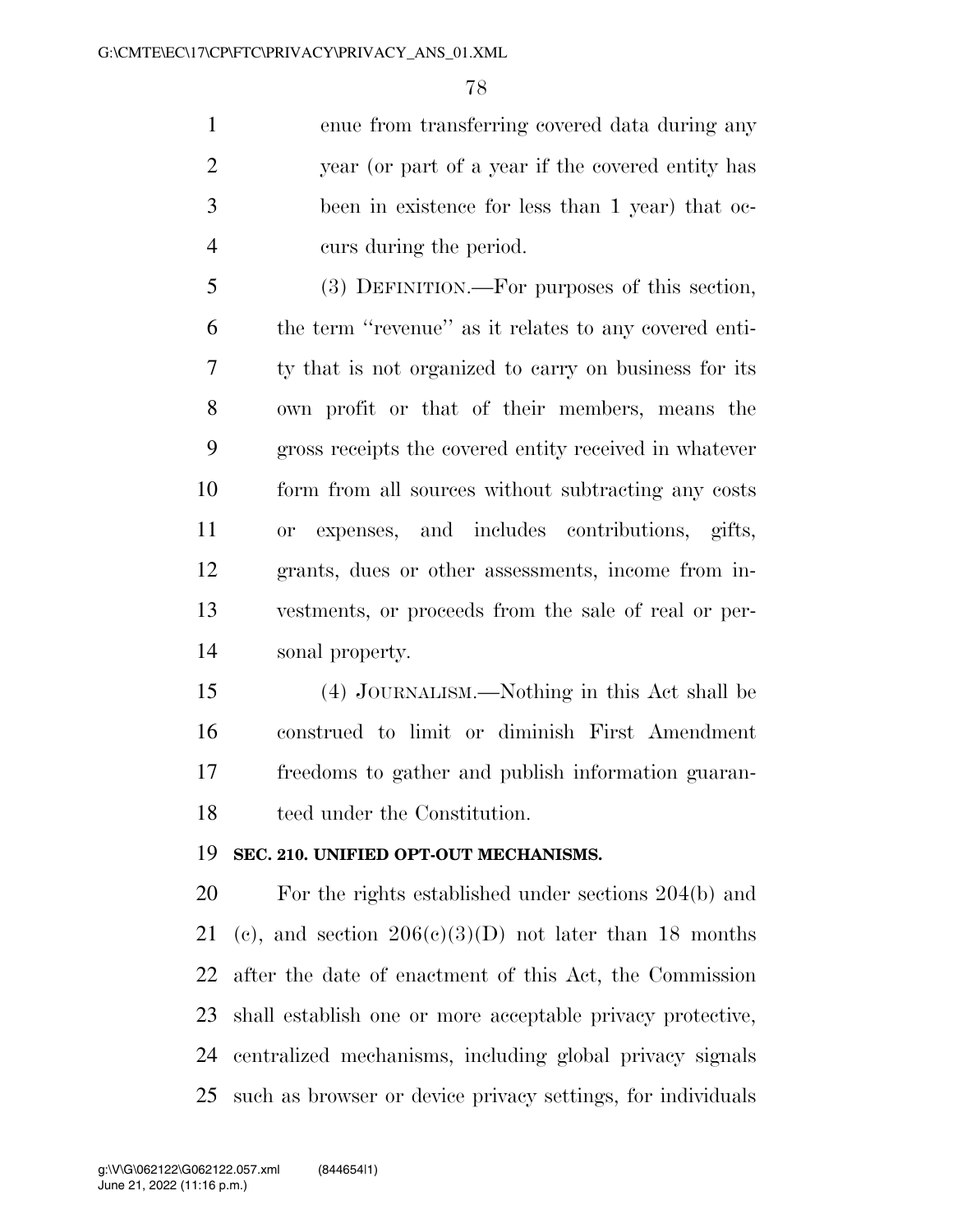to exercise all such rights through a single interface for a covered entity to utilize to allow an individual to make such opt out designations with respect to covered data re-lated to such individual.

# **TITLE III—CORPORATE ACCOUNTABILITY**

### **SEC. 301. EXECUTIVE RESPONSIBILITY.**

 (a) IN GENERAL.—Beginning 1 year after the date of enactment of this Act, an executive officer of a large data holder shall annually certify, in good faith, to the Commission, in a manner specified by the Commission by regulation under section 553 of title 5, United States Code, that the entity maintains—

- (1) internal controls reasonably designed to comply with this Act; and
- (2) reporting structures to ensure that such certifying officers are involved in, and are respon- sible for, decisions that impact the entity's compli-ance with this Act.

 (b) REQUIREMENTS.—A certification submitted under subsection (a) shall be based on a review of the ef- fectiveness of a large data holder's internal controls and reporting structures that is conducted by the certifying of- ficers not more than 90 days before the submission of the certification.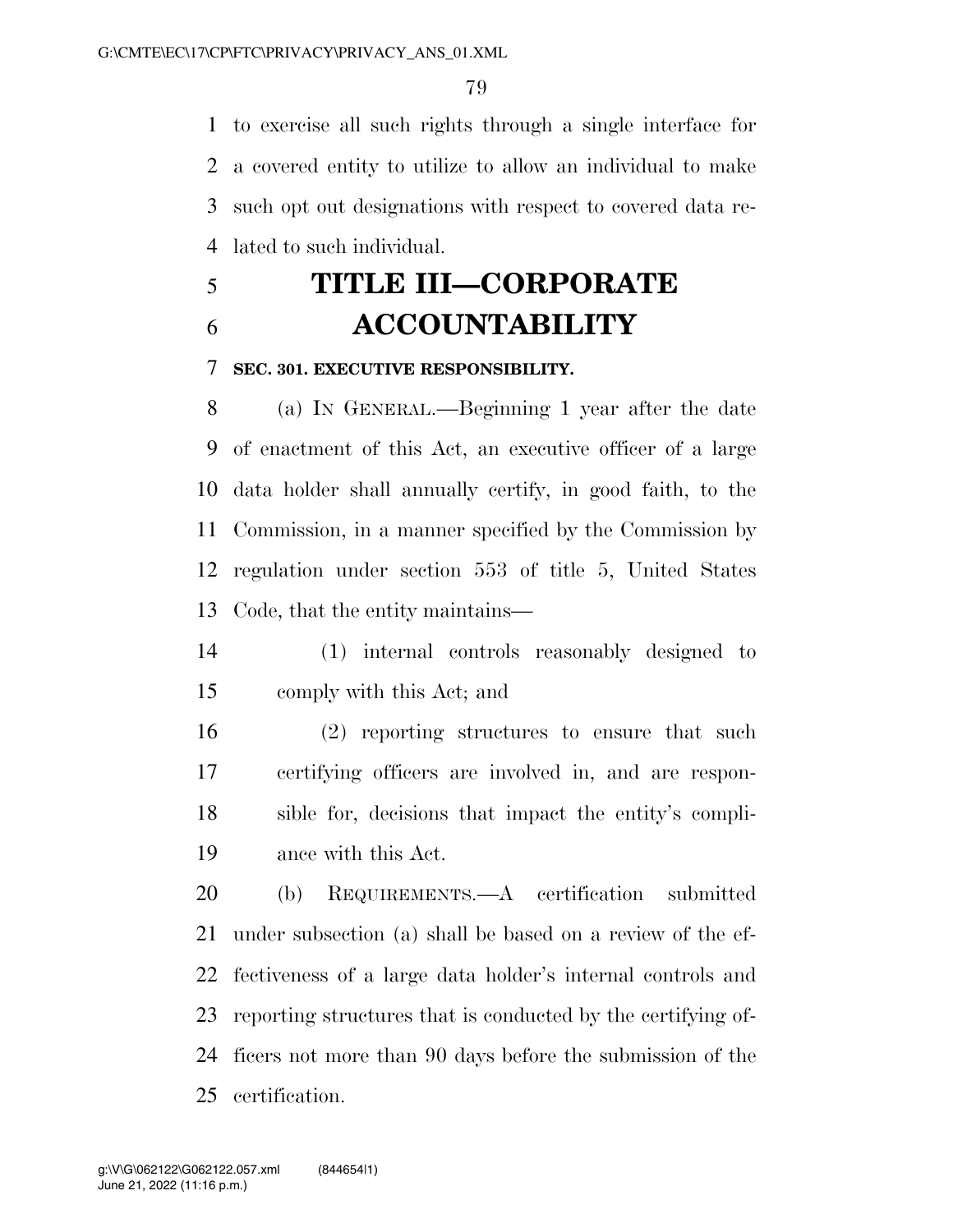| 1              | (c) DESIGNATION OF PRIVACY AND DATA SECURITY           |
|----------------|--------------------------------------------------------|
| $\overline{2}$ | OFFICER.-                                              |
| 3              | $(1)$ IN GENERAL.—A covered entity and a serv-         |
| $\overline{4}$ | ice provider shall designate—                          |
| 5              | $(A)$ 1 or more qualified employees as pri-            |
| 6              | vacy officers; and                                     |
| 7              | (B) 1 or more qualified employees (in addi-            |
| 8              | tion to any employee designated under subpara-         |
| 9              | $graph(A)$ as data security officers.                  |
| 10             | (2) REQUIREMENTS FOR OFFICERS.—An em-                  |
| 11             | ployee who is designated by a covered entity or a      |
| 12             | service provider as a privacy officer or a data secu-  |
| 13             | rity officer shall, at a minimum—                      |
| 14             | (A) implement a data privacy program and               |
| 15             | data security program to safeguard the privacy         |
| 16             | and security of covered data in compliance with        |
| 17             | the requirements of this Act; and                      |
| 18             | (B) facilitate the covered entity or service           |
| 19             | provider's ongoing compliance with this Act.           |
| 20             | (3) ADDITIONAL REQUIREMENTS FOR LARGE                  |
| 21             | DATA HOLDERS.—A large data holder shall des-           |
| 22             | ignate at least 1 of the officers described in para-   |
| 23             | graph (1) of this subsection to report directly to the |
| 24             | highest official at the large data holder as a privacy |
| 25             | protection officer who shall, in addition to the re-   |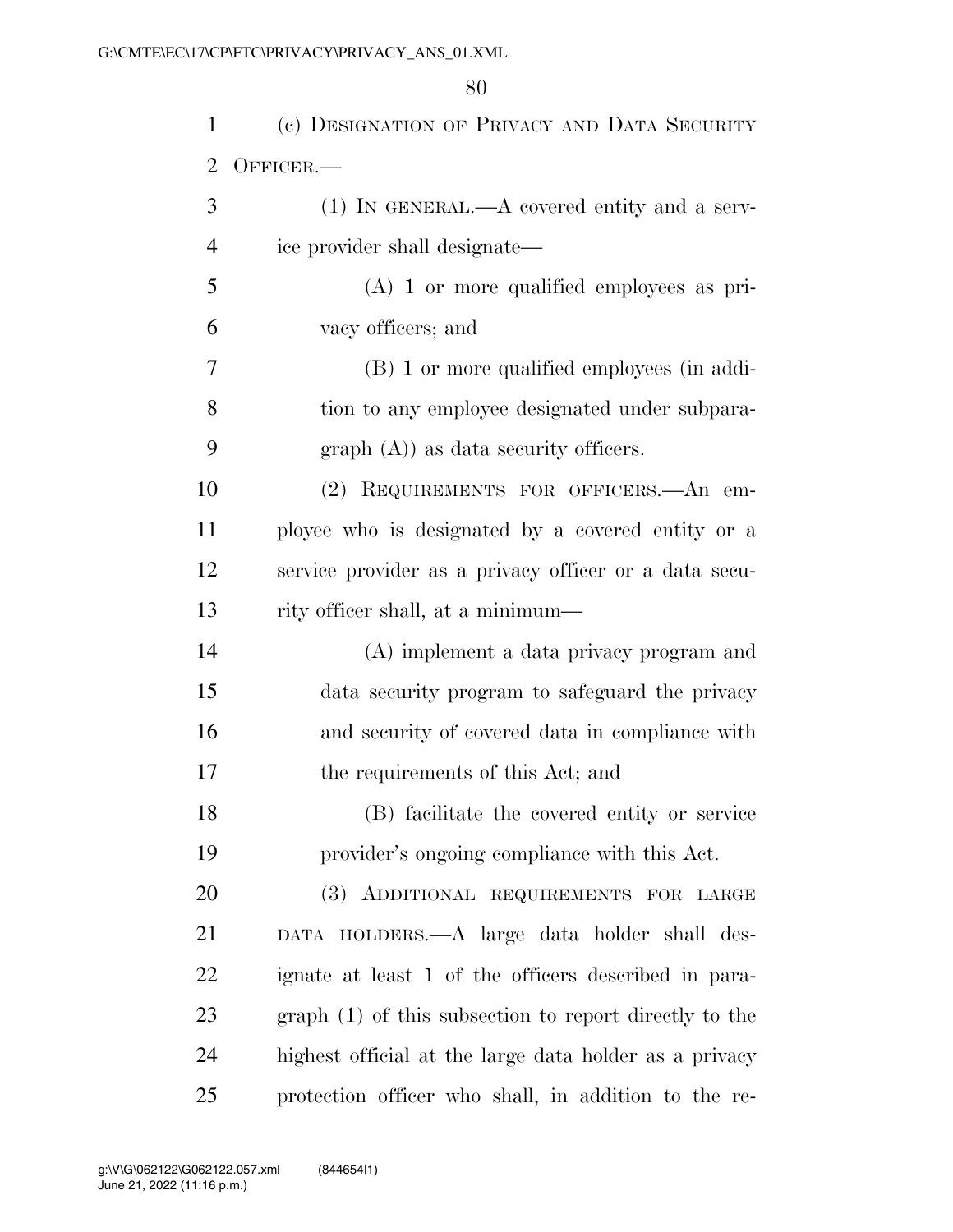| $\mathbf{1}$     | quirements in paragraph (2), either directly or       |
|------------------|-------------------------------------------------------|
| $\overline{2}$   | through a supervised designee or designees—           |
| 3                | (A) establish processes to periodically re-           |
| $\overline{4}$   | view and update the privacy and security poli-        |
| 5                | cies, practices, and procedures of the large data     |
| 6                | holder, as necessary;                                 |
| $\boldsymbol{7}$ | (B) conduct biennial and comprehensive                |
| 8                | audits to ensure the policies, practices, and pro-    |
| 9                | cedures of the large data holder work to ensure       |
| 10               | the company is in compliance with all applicable      |
| 11               | laws and ensure such audits are accessible to         |
| 12               | the Commission upon such request;                     |
| 13               | (C) develop a program to educate and                  |
| 14               | train employees about compliance requirements;        |
| 15               | (D) maintain updated, accurate, clear, and            |
| 16               | understandable records of all privacy and data        |
| 17               | security practices undertaken by the large data       |
| 18               | holder; and                                           |
| 19               | (E) serve as the point of contact between             |
| <b>20</b>        | the large data holder and enforcement authori-        |
| 21               | ties.                                                 |
| 22               | (d) LARGE DATA HOLDER PRIVACY IMPACT ASSESS-          |
| 23               | MENTS.-                                               |
| 24               | $(1)$ IN GENERAL.—Not later than 1 year after         |
| 25               | the date of enactment of this Act or 1 year after the |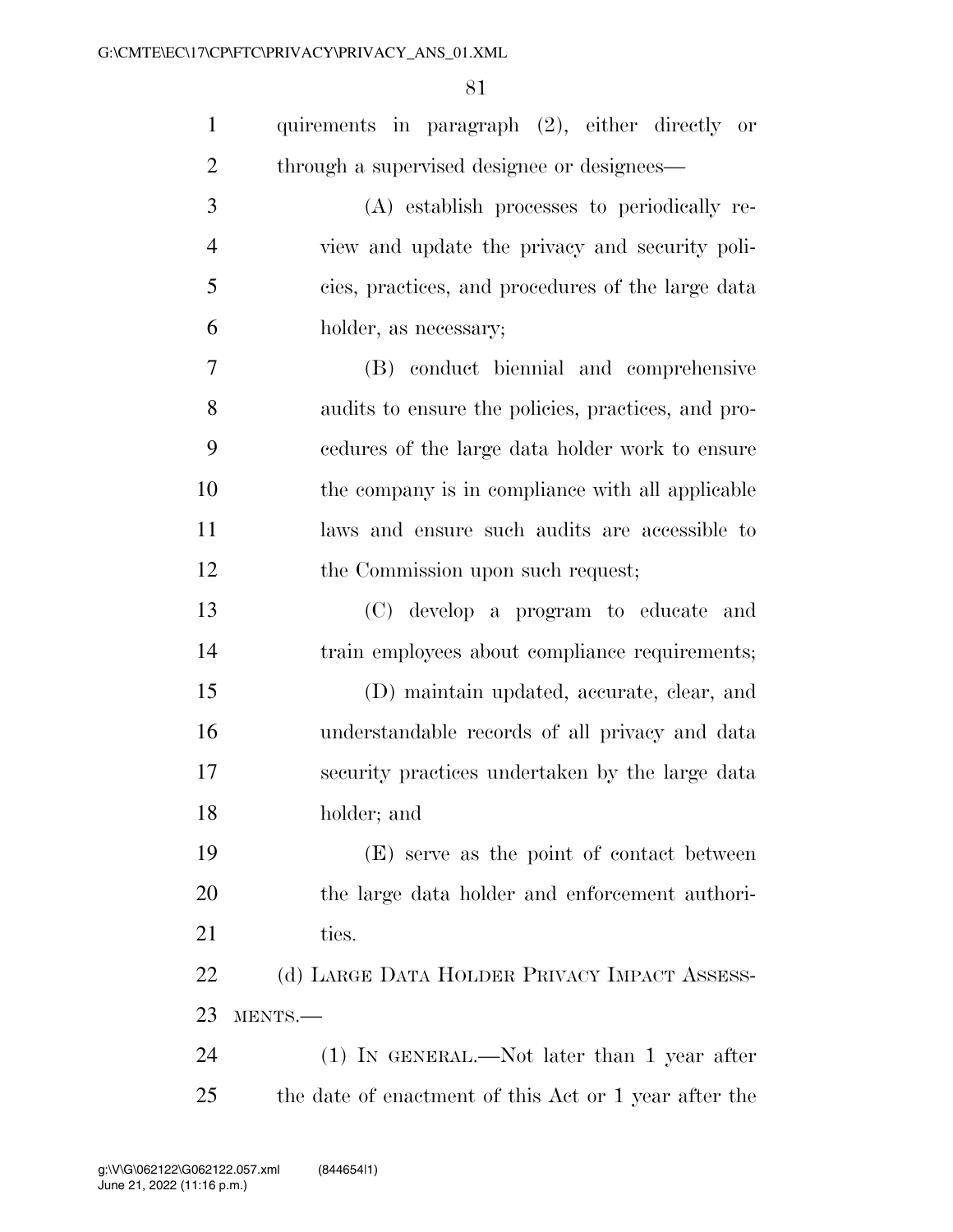| $\mathbf{1}$   | date that a covered entity or service provider first   |
|----------------|--------------------------------------------------------|
| $\overline{2}$ | meets the definition of large data holder, whichever   |
| 3              | is earlier, and biennially thereafter, each large data |
| $\overline{4}$ | holder shall conduct a privacy impact assessment       |
| 5              | that weighs the benefits of the large data holder's    |
| 6              | covered data collecting, processing, and transfer      |
| 7              | practices against the potential adverse consequences   |
| 8              | of such practices to individual privacy.               |
| 9              | (2) ASSESSMENT REQUIREMENTS.—A privacy                 |
| 10             | impact assessment required under paragraph (1)         |
| 11             | shall be-                                              |
| 12             | (A) reasonable and appropriate in scope                |
| 13             | given—                                                 |
| 14             | (i) the nature of the covered data col-                |
| 15             | lected, processed, and transferred by the              |
| 16             | large data holder;                                     |
| 17             | (ii) the volume of the covered data                    |
| 18             | collected, processed, and transferred by the           |
| 19             | large data holder; and                                 |
| 20             | (iii) the potential risks posed to the                 |
| 21             | privacy of individuals by the collecting,              |
| 22             | processing, and transfer of covered data by            |
| 23             | the large data holder;                                 |
| 24             | (B) documented in written form and main-               |
| 25             | tained by the large data holder unless rendered        |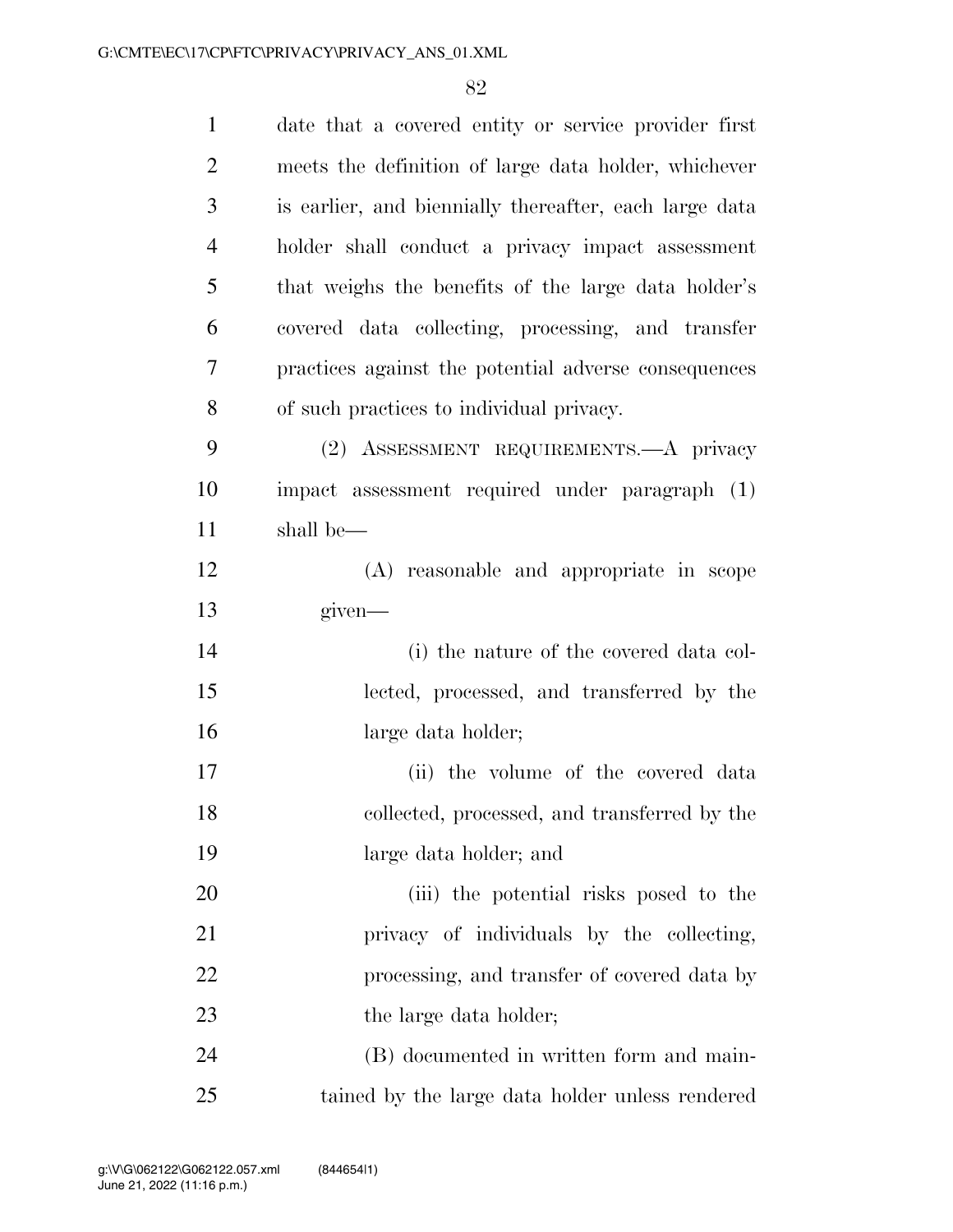| $\mathbf{1}$   | out of date by a subsequent assessment con-            |
|----------------|--------------------------------------------------------|
| $\overline{2}$ | ducted under paragraph (1); and                        |
| 3              | (C) approved by the privacy protection offi-           |
| $\overline{4}$ | cer designated in subsection $(c)(3)$ of the large     |
| 5              | data holder.                                           |
| 6              | (3) ADDITIONAL FACTORS TO INCLUDE IN AS-               |
| 7              | SESSMENT.—In assessing the privacy risks, includ-      |
| 8              | ing substantial privacy risks, the large data holder   |
| 9              | may include reviews of the means by which tech-        |
| 10             | nologies, including blockchain and distributed ledger  |
| 11             | technologies and other emerging technologies, are      |
| 12             | used to secure covered data.                           |
|                |                                                        |
| 13             | SEC. 302. SERVICE PROVIDERS AND THIRD PARTIES.         |
| 14             | (a) SERVICE PROVIDERS.—A service provider—             |
| 15             | (1) shall only collect, process, and transfer serv-    |
| 16             | ice provider data to the extent strictly necessary and |
| 17             | proportionate to provide a service requested by the    |
| 18             | covered entity. This paragraph shall not require a     |
| 19             | service provider to collect or process covered data if |
| 20             | the service provider would not otherwise do so;        |
| 21             | (2) shall not collect, process, or transfer service    |
| 22             | provider data if the service provider has actual       |
| 23             | knowledge that the covered entity violated this Act    |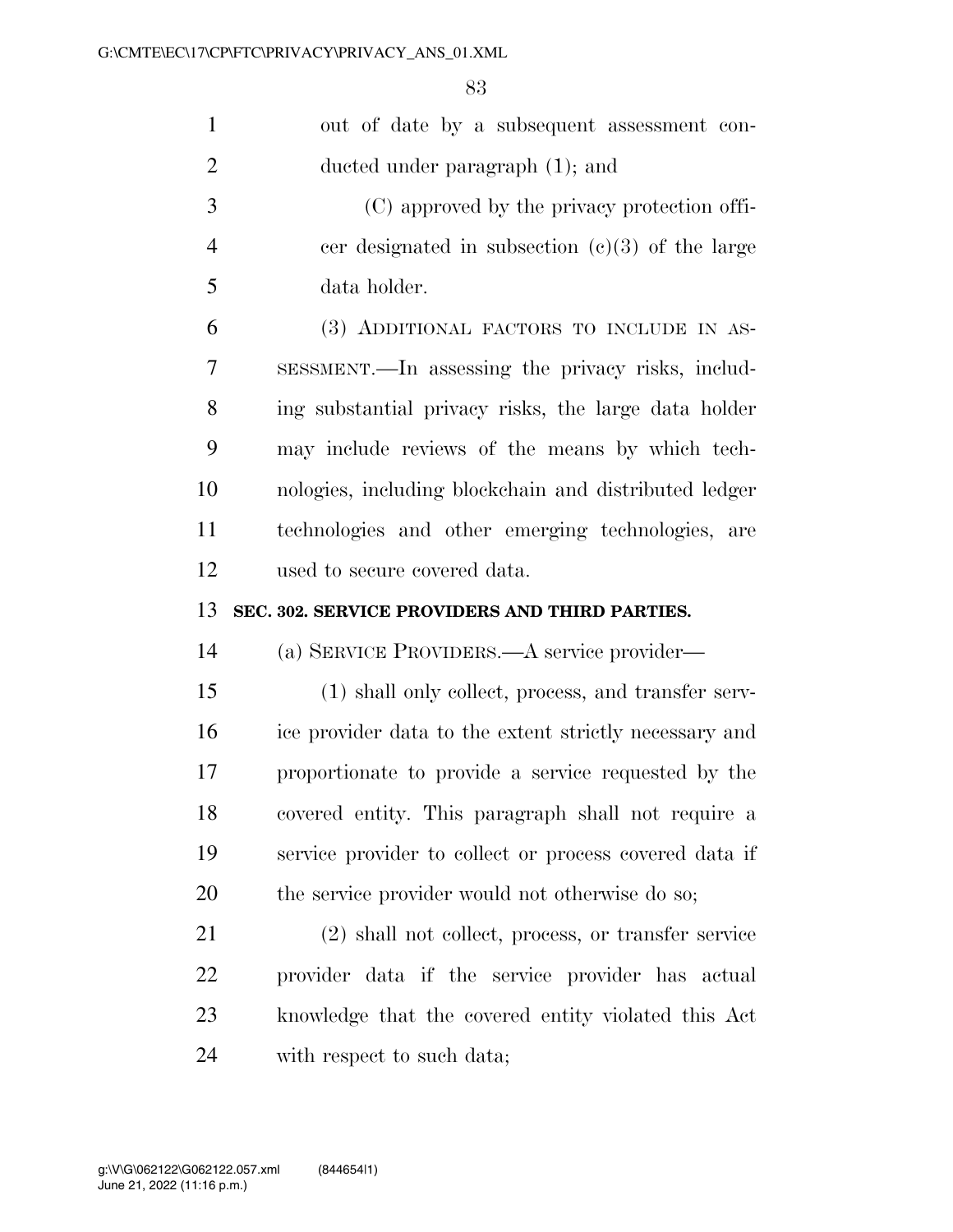(3) shall assist a covered entity in fulfilling the covered entity's obligation to respond to individual rights requests pursuant to section 203, by appro- priate technical and organizational measures, taking into account the nature of the processing and the in- formation reasonably available to the service pro-vider;

 (4) may engage another service provider for purposes of processing service provider data on be- half of a covered entity only after providing the cov- ered entity that is directing the services or functions of the service provider with respect to such service provider data with notice, and pursuant to a written contract that requires such other service provider to satisfy the obligations of the service provider with respect to such service provider data;

 (5) shall upon the reasonable request of the covered entity, make available to the covered entity information necessary to demonstrate the service provider's compliance with the obligations in this Act, which may include making available a report of an independent assessment arranged by the service provider on terms agreed to by the parties and mak-24 ing the report required under section  $207(c)(2)$  as applicable;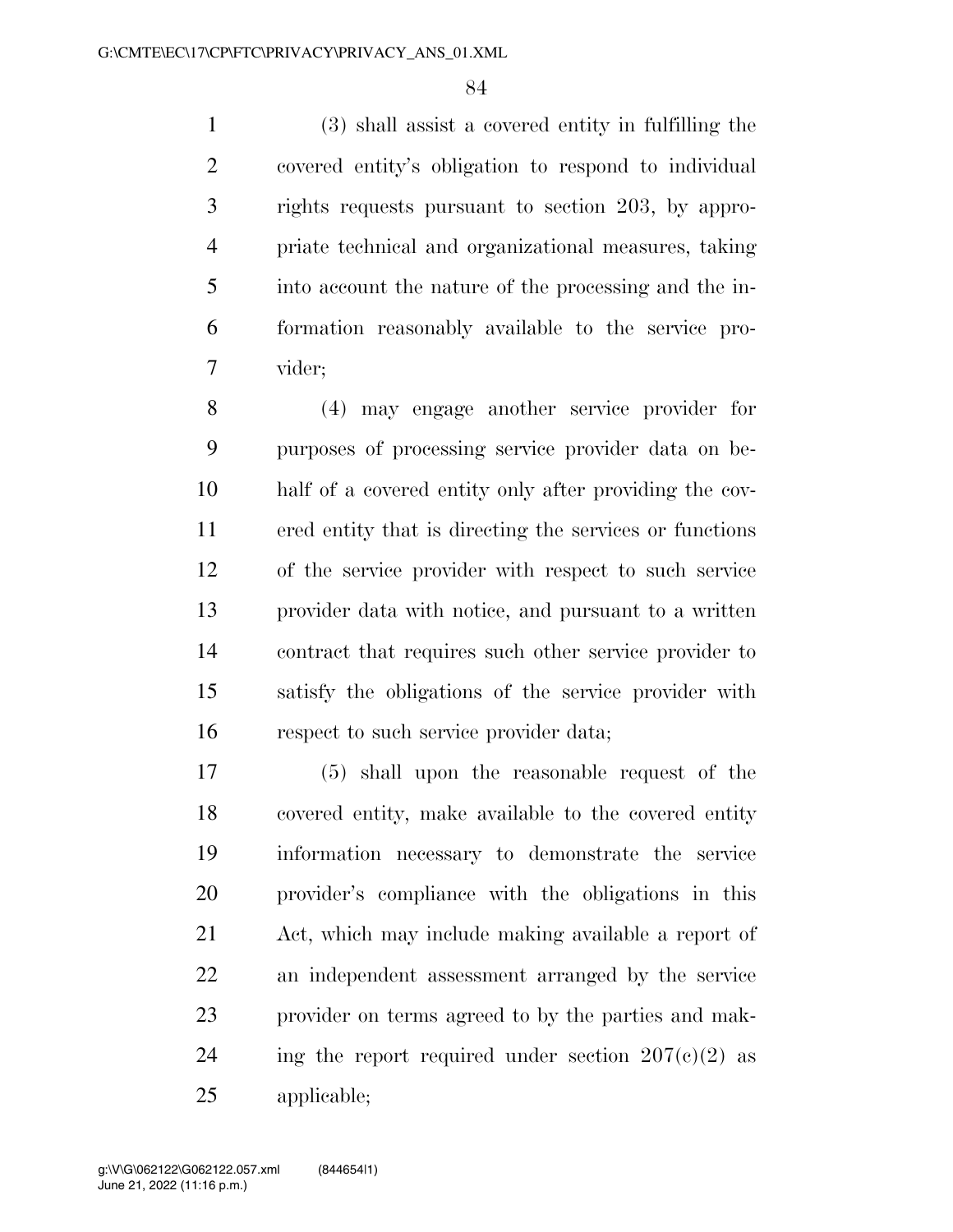(6) shall, at the covered entity's direction, de- lete or return all covered data to the covered entity as requested at the end of the provision of services, unless retention of the covered data is required by law;

 (7) shall not transfer service provider data to any person with the exception of another service pro- vider without the affirmative express consent, ob- tained by the covered entity with the direct relation- ship to the individual that is directing the services or functions of the service provider with respect to the service provider data, of the individual to whom the service provider data is linked or reasonably linkable;

 (8) shall develop, implement, and maintain rea- sonable administrative, technical, and physical safe- guards that are designed to protect the security and confidentiality of covered data it processes consistent with section 208; and

 (9) shall be exempt from the requirements of section 202(d) with respect to service provider data but shall provide direct notification regarding mate- rial changes to its privacy policy to each covered en- tity with which it provides services or functions as a service provider, in each language that the privacy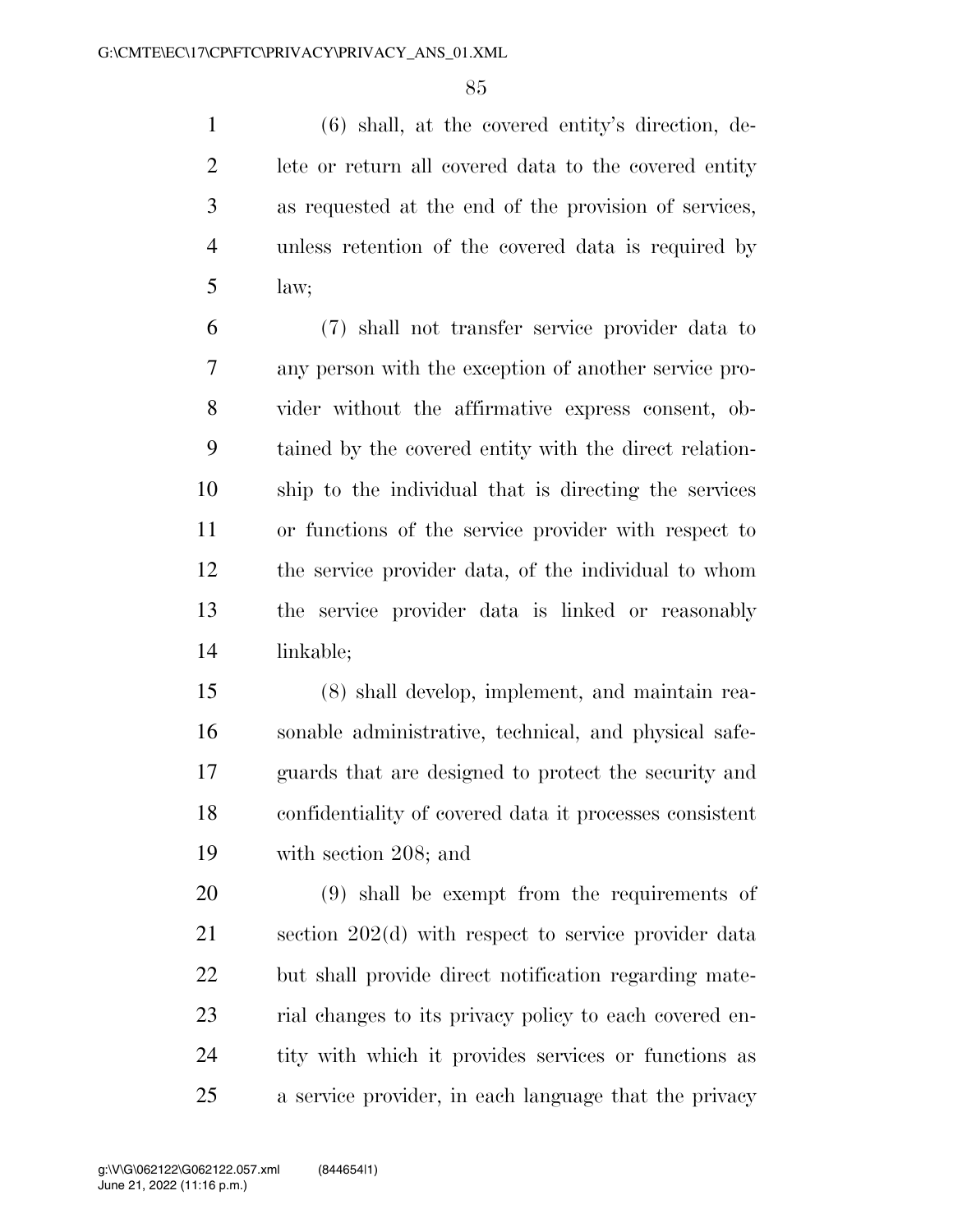policy is made available. Compliance with this provi- sion does not alleviate any obligations the service provider has to the covered entity to which it pro-vides services or functions as a service provider.

 (b) CONTRACTS BETWEEN COVERED ENTITIES AND SERVICE PROVIDERS.—A person or entity may act as a service provider pursuant to a written contract between the covered entity and the service provider, or a written contract between one service provider and a second service 10 provider as permitted in section  $302(a)(4)$ , provided that the contract—

- (1) governs the service provider's data proc- essing procedures with respect to processing or transfer performed on behalf of the covered entity or service provider;
- (2) clearly sets forth—
- (A) instructions for processing data;
- (B) the nature and purpose of processing;
- (C) the type of data subject to processing;
- (D) the duration of processing; and
- (E) the rights and obligations of both par-ties; and
- (3) does not relieve a covered entity or a service provider of an obligation under this Act; and
- (4) prohibits—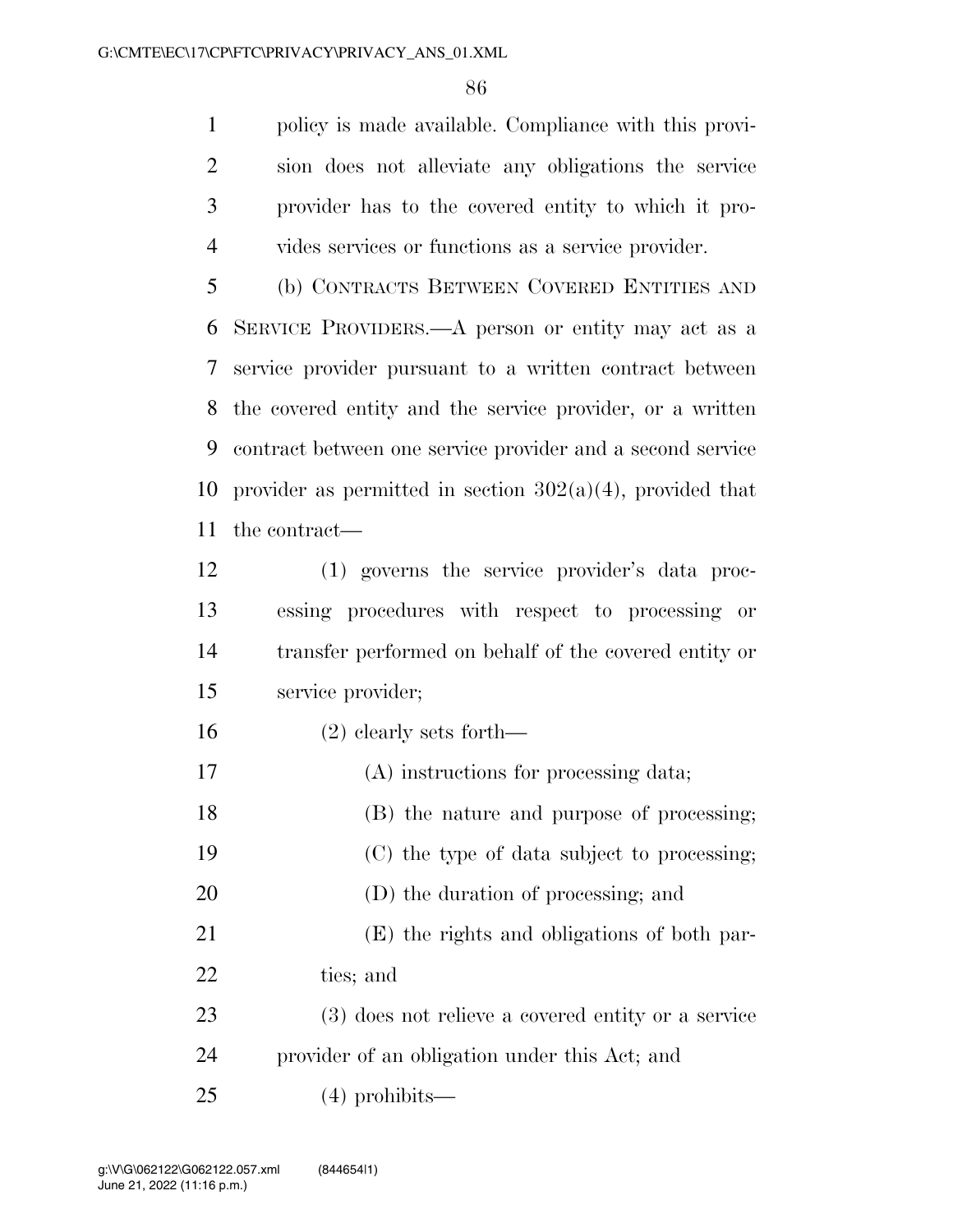(A) collecting, processing, or transferring covered data in contravention to subsection (a); and

 (B) combining service provider data with covered data which the service provider receives from or on behalf of another person or persons or collects from its own interaction with an in- dividual. The contract may, subject to agree- ment with the service provider, permit a covered entity to monitor the service provider's compli- ance with the contract through measures in- cluding, but not limited to, ongoing manual re- views and automated scans, and regular assess- ments, audits, or other technical and oper-ational testing at least once every 12 months.

 (c) RELATIONSHIP BETWEEN COVERED ENTITIES AND SERVICE PROVIDERS.—

 (1) Determining whether a person is acting as a covered entity or service provider with respect to a specific processing of data is a fact-based deter- mination that depends upon the context in which such data is processed.

 (2) A covered entity or service provider that transfers covered data to a service provider, in com-pliance with the requirements of this Act, is not lia-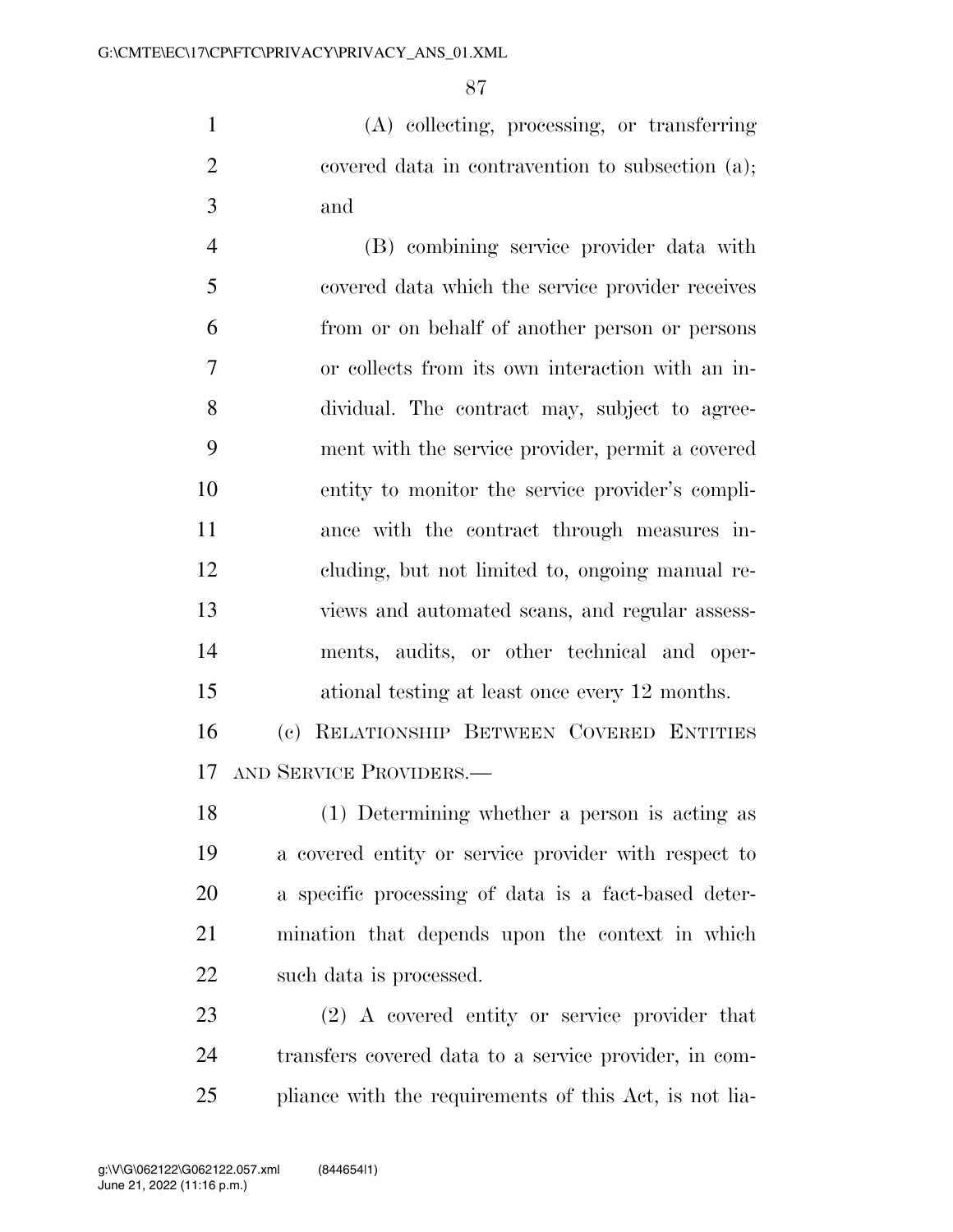| $\mathbf{1}$   | ble for a violation of this Act by the service provider |
|----------------|---------------------------------------------------------|
| $\overline{2}$ | to whom such covered data was transferred, this Act     |
| 3              | provided that, at the time of transferring such cov-    |
| $\overline{4}$ | ered data, the covered entity or service provider did   |
| 5              | not know or have reason to know that the service        |
| 6              | provider would likely commit a violation of this Act.   |
| 7              | $(3)$ A covered entity or service provider that re-     |
| 8              | ceives covered data in compliance with the require-     |
| 9              | ments of this Act is not in violation of this Act as    |
| 10             | a result of a violation by a covered entity or service  |
| 11             | provider from which it receives such covered data.      |
| 12             | (d) THIRD PARTIES.—A third party—                       |
| 13             | (1) shall not process third party data for a            |
| 14             | processing purpose other than, in the case of sen-      |
| 15             | sitive covered data, the processing purpose for which   |
| 16             | the individual gave affirmative express consent and,    |
| 17             | in the case of non-sensitive data, the processing pur-  |
| 18             | pose for which the covered entity made a disclosure     |
| 19             | pursuant to section $204(b)(4)$ ;                       |
| 20             | $(2)$ for purposes of paragraph $(1)$ , may reason-     |
| 21             | ably rely on representations made by the covered en-    |
| 22             | tity that transferred the third party data, provided    |
| 23             | that the third party conducts reasonable due dili-      |
| 24             | gence on the representations of the covered entity      |
| 25             | and finds those representations to be credible; and     |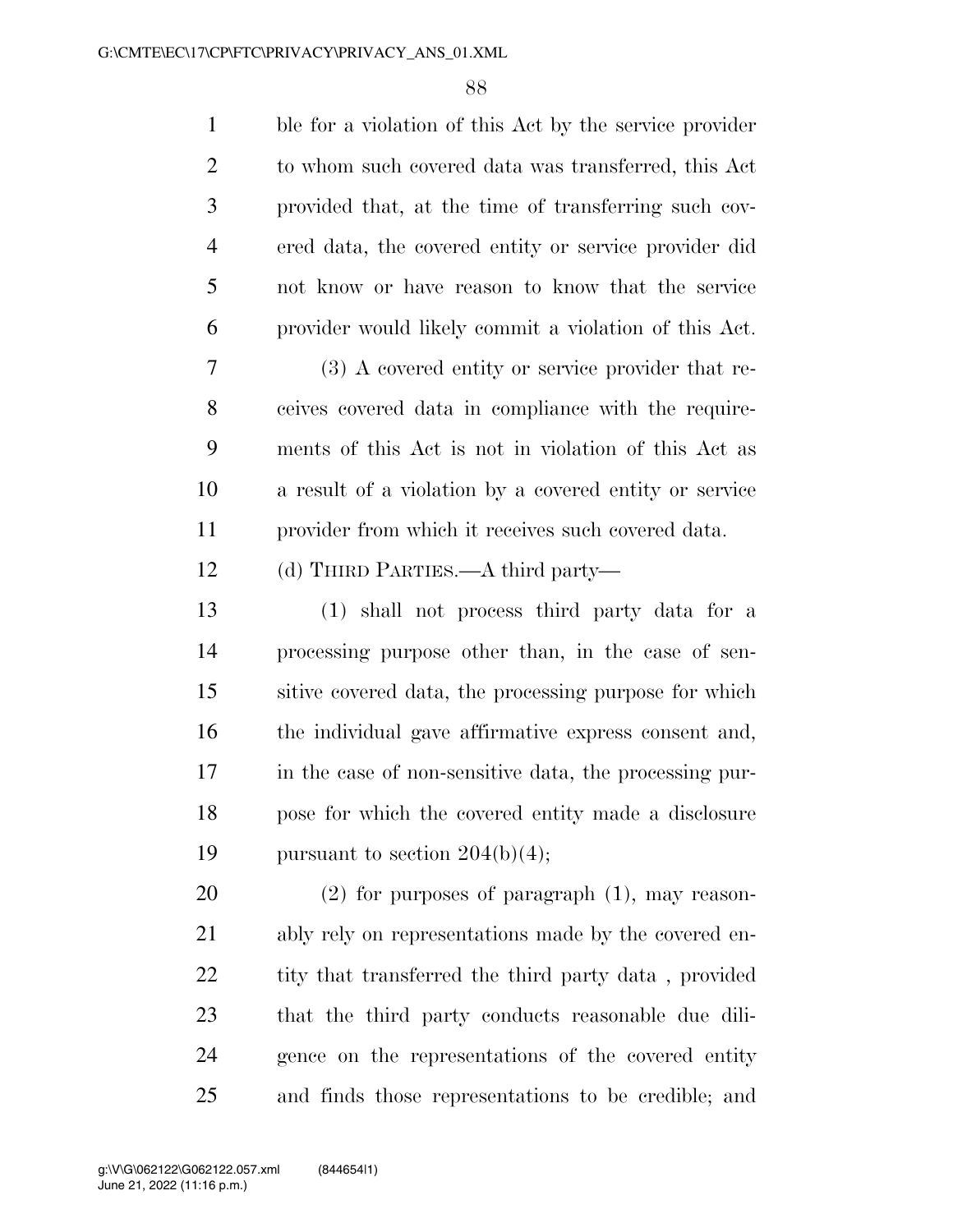| $\mathbf{1}$   | (3) shall be exempt from the requirements of                |
|----------------|-------------------------------------------------------------|
| $\overline{2}$ | section 204 with respect to third party data, but           |
| 3              | shall otherwise have the same responsibilities and          |
| $\overline{4}$ | obligations as a covered entity with respect to such        |
| 5              | data under all other provisions of this Act.                |
| 6              | (e) ADDITIONAL OBLIGATIONS ON COVERED ENTI-                 |
| $\tau$         | TIES.                                                       |
| 8              | $(1)$ IN GENERAL.—A covered entity or service               |
| 9              | provider shall exercise reasonable due diligence in—        |
| 10             | (A) selecting a service provider; and                       |
| 11             | (B) deciding to transfer covered data to a                  |
| 12             | third party.                                                |
| 13             | (2) GUIDANCE.—Not later than 2 years after                  |
| 14             | the date of enactment of this Act, the Commission           |
| 15             | shall publish guidance regarding compliance with            |
| 16             | this subsection, taking into consideration the bur-         |
| 17             | dens on small- and medium-sized covered entities.           |
|                | 18 SEC. 303. TECHNICAL COMPLIANCE PROGRAMS.                 |
| 19             | (a) IN GENERAL.—Not later than 1 year after the             |
| 20             | date of the enactment of this Act, the Commission shall     |
| 21             | promulgate regulations under section $553$ of title $5$ ,   |
| 22             | United States Code, to establish a process for the proposal |
| 23             | and approval of technical compliance programs under this    |
| 24             | section specific to any technology, product, service, or    |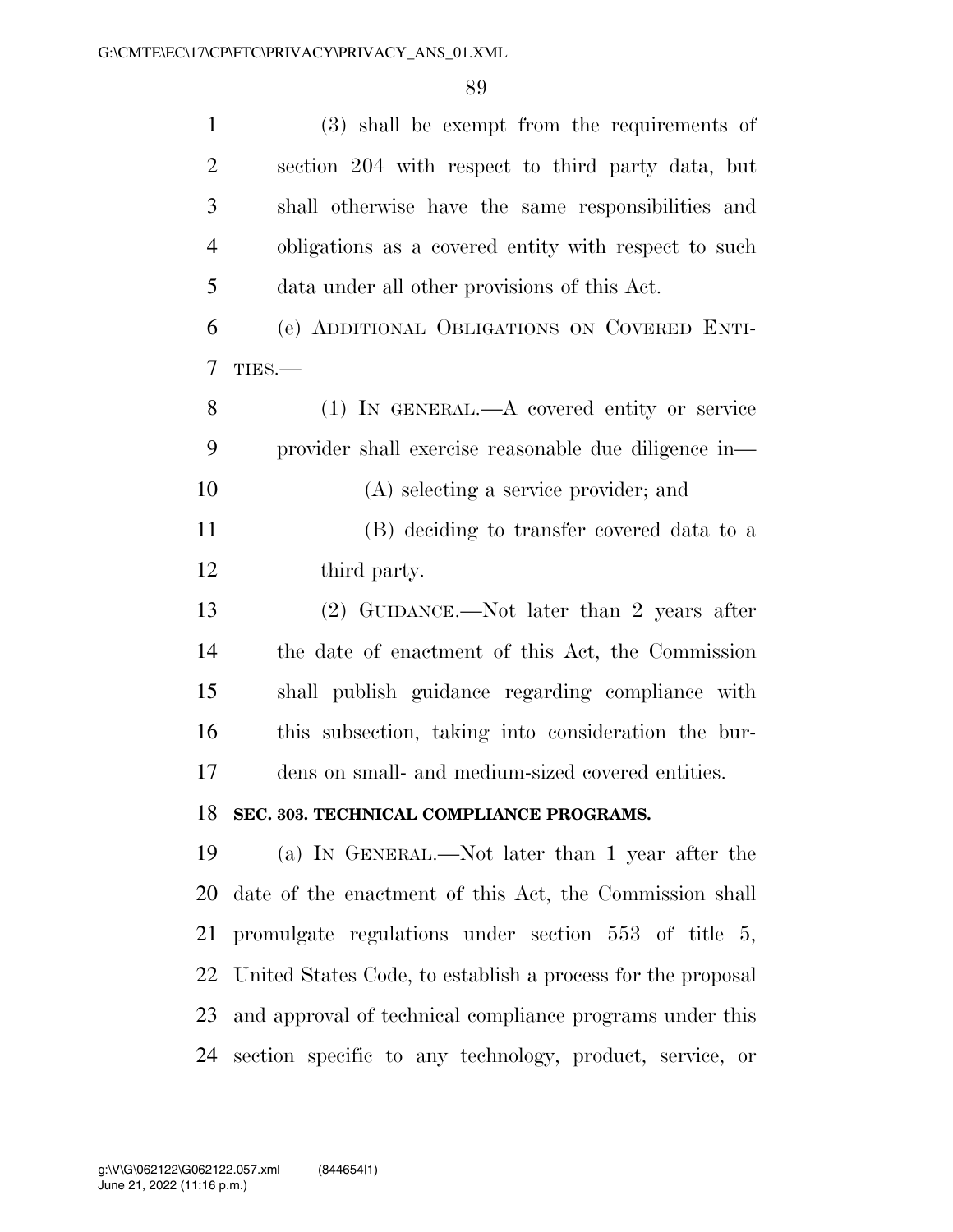method used by a covered entity to collect, process, or transfer covered data.

| 3  | (b) SCOPE OF PROGRAMS.—The technical compliance             |
|----|-------------------------------------------------------------|
| 4  | programs established under this section shall, with respect |
| 5  | to a technology, product, service, or method used by a cov- |
| 6  | ered entity to collect, process, or transfer covered data—  |
| 7  | (1) establish guidelines for compliance with this           |
| 8  | Act;                                                        |
| 9  | $(2)$ meet or exceed the requirements of this Act;          |
| 10 | and                                                         |
| 11 | (3) be made publicly available to any individual            |
| 12 | whose covered data is collected, processed, or trans-       |
| 13 | ferred using such technology, product, service, or          |
| 14 | method.                                                     |
| 15 | (c) APPROVAL PROCESS.—                                      |
| 16 | (1) IN GENERAL.—Any request for approval,                   |
| 17 | amendment, or repeal of a technical compliance pro-         |
| 18 | gram may be submitted to the Commission by any              |
| 19 | person, including a covered entity, a representative        |
| 20 | of a covered entity, an association of covered enti-        |
| 21 | ties, or a public interest group or organization.           |
| 22 |                                                             |
|    | Within 90 days, the Commission shall publish the            |
| 23 | request and provide an opportunity for public com-          |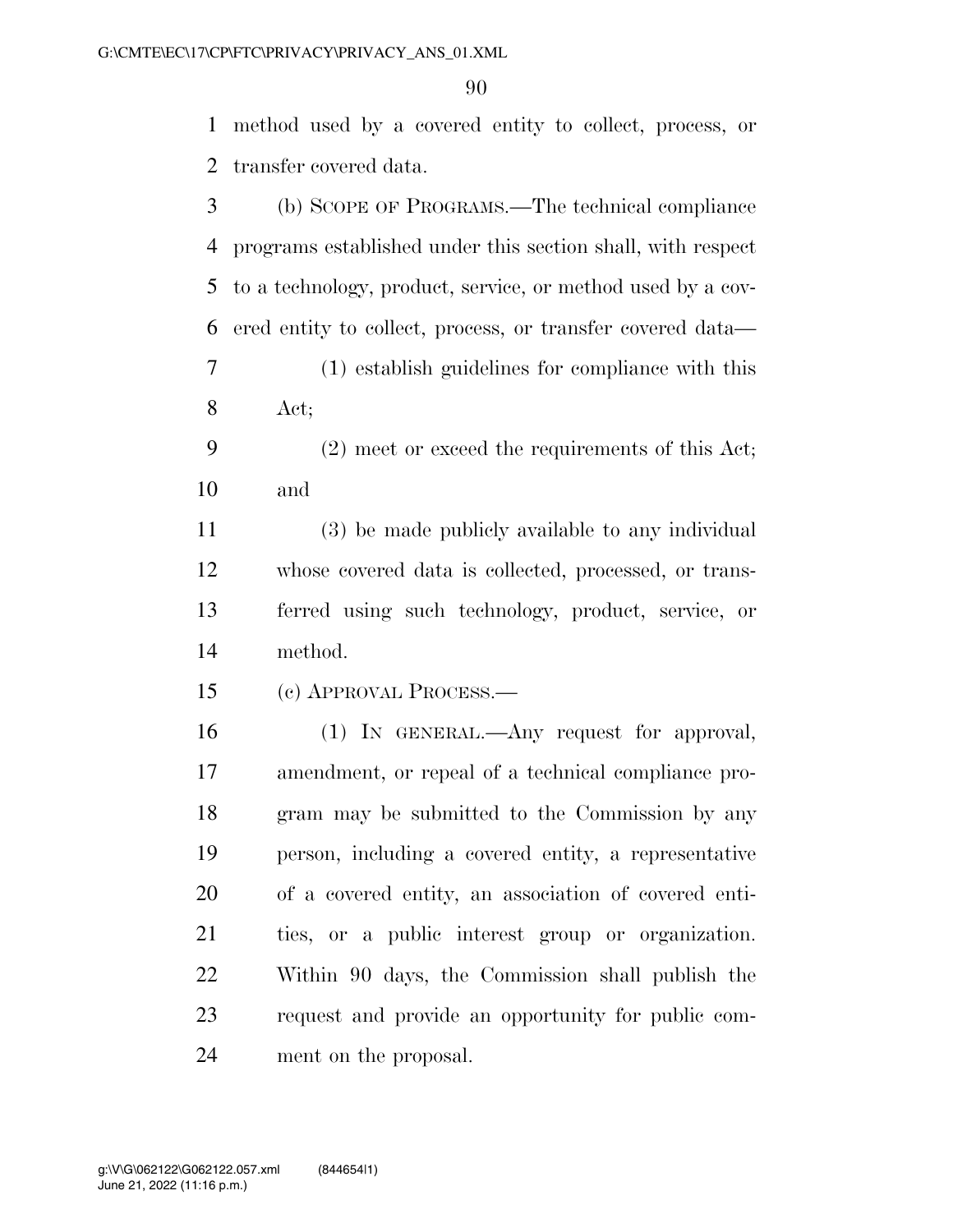(2) EXPEDITED RESPONSE TO REQUESTS.—Be- ginning 1 year after the date of enactment of this Act, the Commission shall act upon a request for the proposal and approval of a technical compliance pro- gram not later than 180 days after the filing of the request, and shall set forth publicly in writing its conclusions with regard to such request.

 (d) RIGHT TO APPEAL.—Final action by the Com- mission on a request for approval, amendment, or repeal of a technical compliance program, or the failure to act within the 180 day period after a request for approval, amendment, or repeal of a technical compliance program is made under subsection (c), may be appealed to a Fed- eral district court of the United States of appropriate ju- risdiction as provided for in section 702 of title 5, United States Code.

(e) EFFECT ON ENFORCEMENT.—

 (1) IN GENERAL.—Prior to commencing an in- vestigation or enforcement action against any cov- ered entity under this Act, the Commission and state Attorney General shall consider the covered en- tity's history of compliance with any technical com- pliance program approved under this section and any action taken by the covered entity to remedy noncompliance with such program. If such enforce-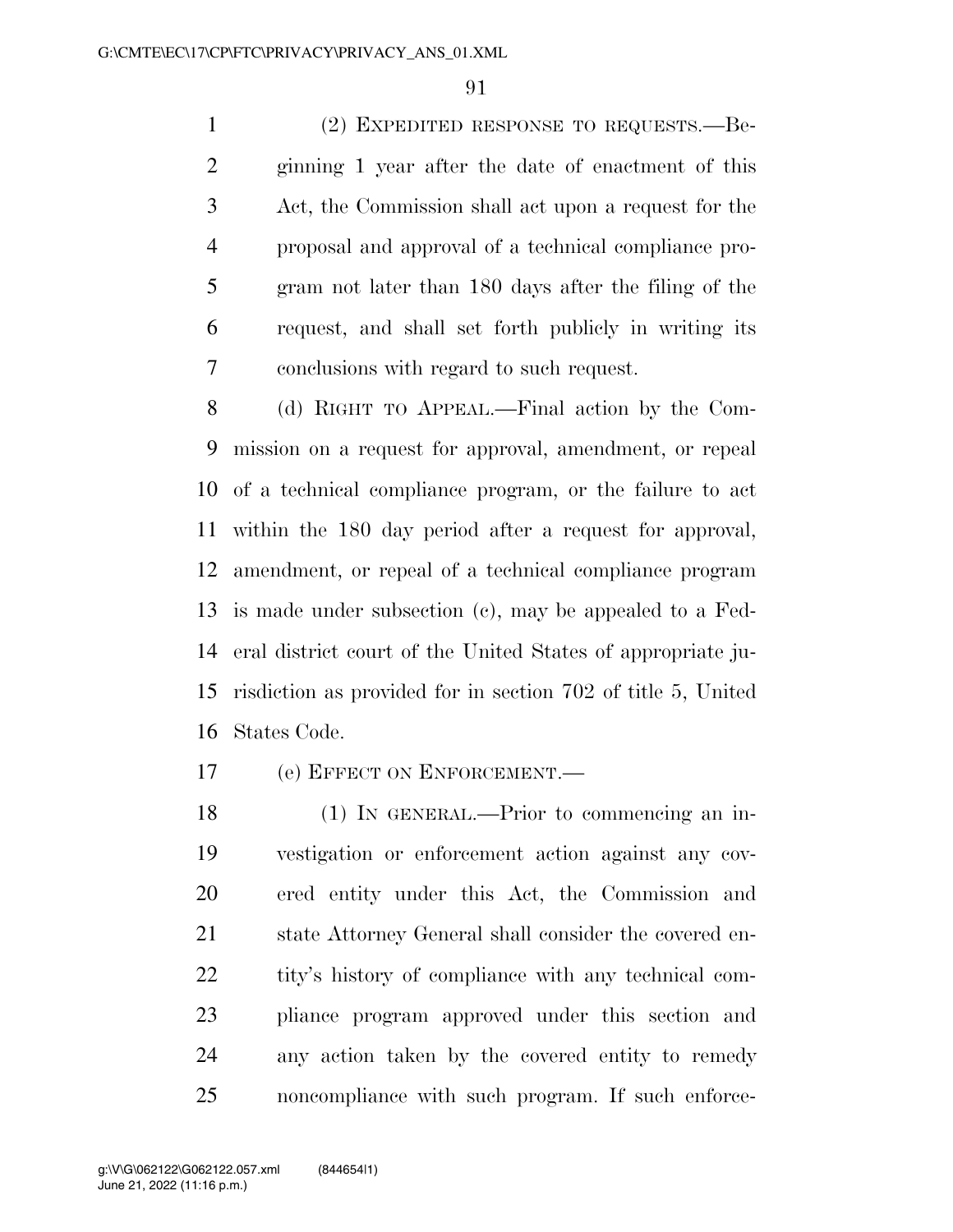ment action described in Sec. 403 is commenced, the covered entity's history of compliance with any tech- nical compliance program approved under this sec- tion and any action taken by the covered entity to remedy noncompliance with such program shall be taken into consideration when determining liability or a penalty. The covered entity's history of compli- ance with any technical compliance program shall not affect any burden of proof or the weight given to evidence in an enforcement or judicial proceeding.

 (2) COMMISSION AUTHORITY.—Approval of a technical compliance program shall not limit the au- thority of the Commission, including the Commis- sion's authority to commence an investigation or en- forcement action against any covered entity under 16 this Act or any other Act.

 (3) RULE OF CONSTRUCTION.—Nothing in this subsection shall provide any individual, class of indi- viduals, or person with any right to seek discovery of any non-public Commission deliberations or activi- ties or impose any pleading requirement on the Commission should it bring an enforcement action of any kind.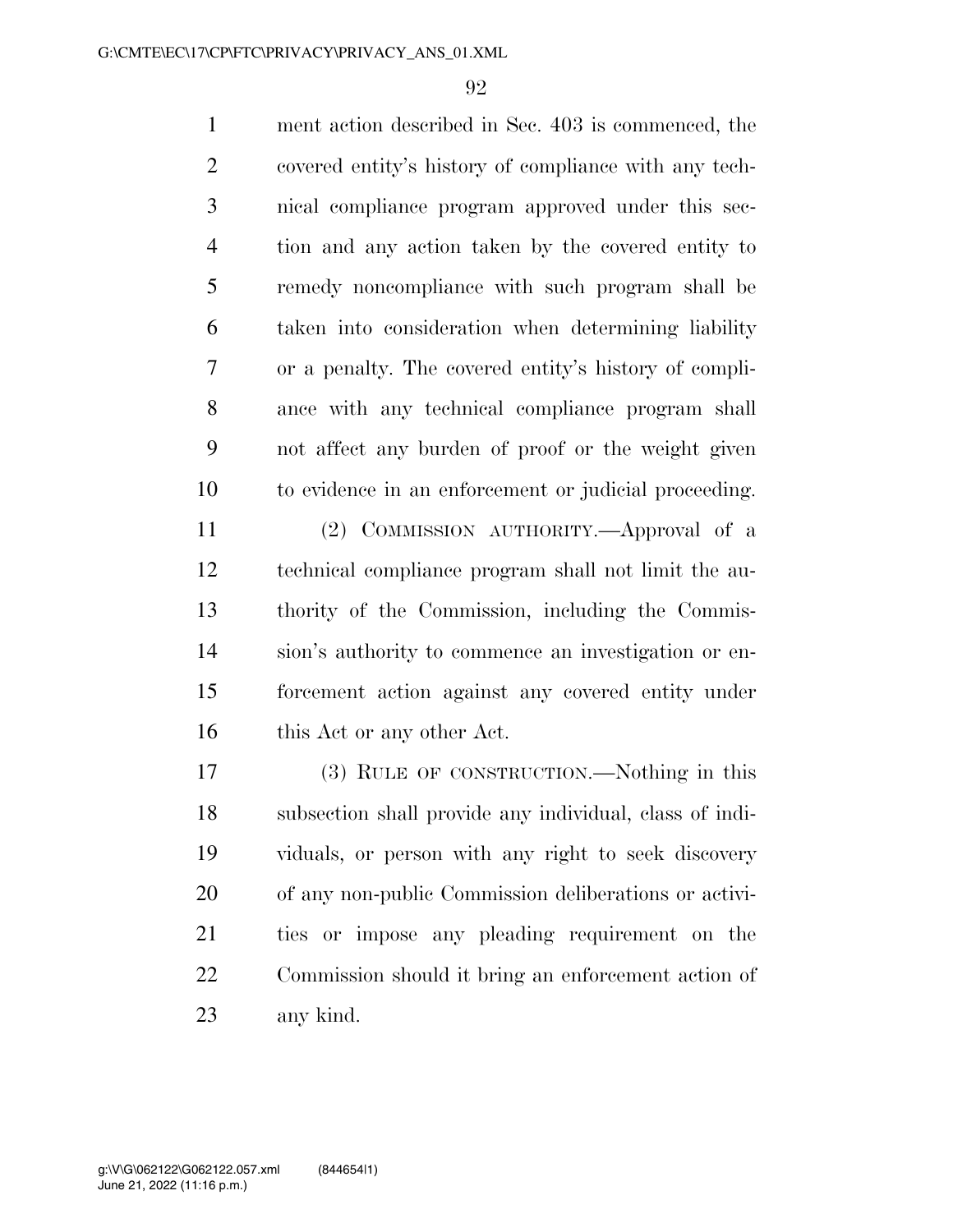|                | 93                                                     |
|----------------|--------------------------------------------------------|
| 1              | SEC. 304. COMMISSION APPROVED COMPLIANCE GUIDE-        |
| $\overline{2}$ | LINES.                                                 |
| 3              | (a) APPLICATION FOR COMPLIANCE GUIDELINE AP-           |
| $\overline{4}$ | PROVAL.-                                               |
| 5              | $(1)$ IN GENERAL.—A covered entity that is not         |
| 6              | a third-party collecting entity and meets the require- |
| 7              | ments of section 209, or a group of such covered en-   |
| 8              | tities, may apply to the Commission for approval of    |
| 9              | 1 or more sets of compliance guidelines governing      |
| 10             | the collection, processing, and transfer of covered    |
| 11             | data by the covered entity or group of covered enti-   |
| 12             | ties.                                                  |
| 13             | (2) APPLICATION REQUIREMENTS.—Such appli-              |
| 14             | cation shall include—                                  |
| 15             | (A) a description of how the proposed                  |
| 16             | guidelines will meet or exceed the requirements        |
| 17             | of this Act;                                           |
| 18             | (B) a description of the entities or activi-           |
| 19             | ties the proposed set of compliance guidelines is      |
| 20             | designed to cover;                                     |
| 21             | (C) a list of the covered entities that meet           |
| 22             | the requirements of section 209 and are not            |
|                |                                                        |

 third-party collecting entities, if any are known at the time of application, that intend to adhere to the compliance guidelines; and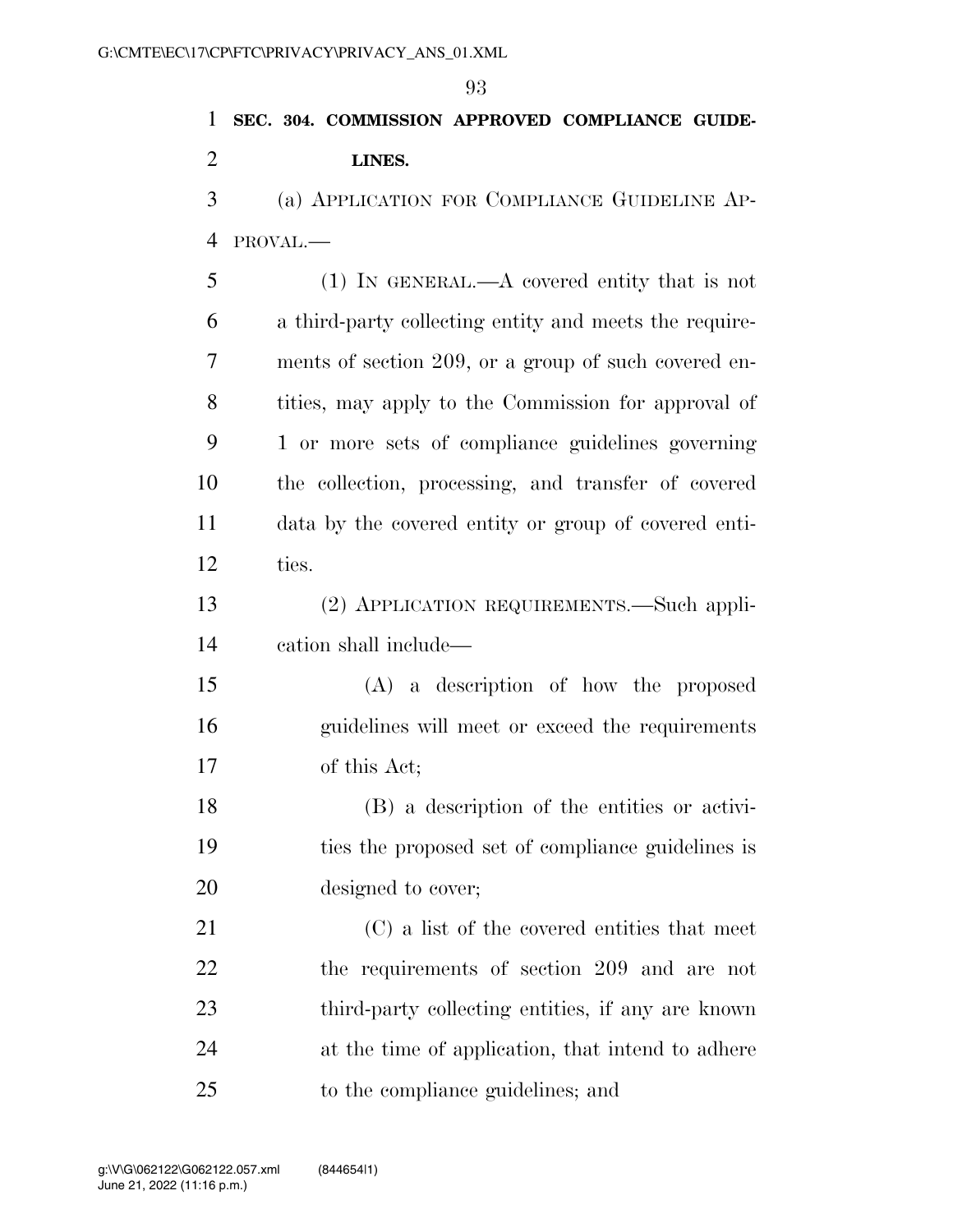| $\mathbf{1}$   | (D) a description of how such covered enti-      |
|----------------|--------------------------------------------------|
| $\overline{2}$ | ties will be independently assessed for adher-   |
| 3              | ence to such compliance guidelines, including    |
| $\overline{4}$ | the independent organization not associated      |
| 5              | with any of the covered entities that may par-   |
| 6              | ticipate in guidelines that will administer such |
| $\overline{7}$ | guidelines.                                      |
| 8              | (3) COMMISSION REVIEW.—                          |
| 9              | (A) INITIAL APPROVAL.—                           |
| 10             | (i) PUBLIC COMMENT PERIOD.—With-                 |
| 11             | in 90 days after the receipt of proposed         |
| 12             | guidelines submitted pursuant to para-           |
| 13             | graph (2), the Commission shall publish          |
| 14             | the proposal and provide an opportunity          |
| 15             | for public comment on such compliance            |
| 16             | guidelines.                                      |
| 17             | APPROVAL.—The Commission<br>(ii)                 |
| 18             | shall approve an application regarding pro-      |
| 19             | posed guidelines under paragraph (2) if          |
| 20             | the applicant demonstrates that the com-         |
| 21             | pliance guidelines—                              |
| 22             | (I) meet or exceed requirements                  |
| 23             | of this Act;                                     |
| 24             | (II) provide for the regular re-                 |
| 25             | view and validation by an independent            |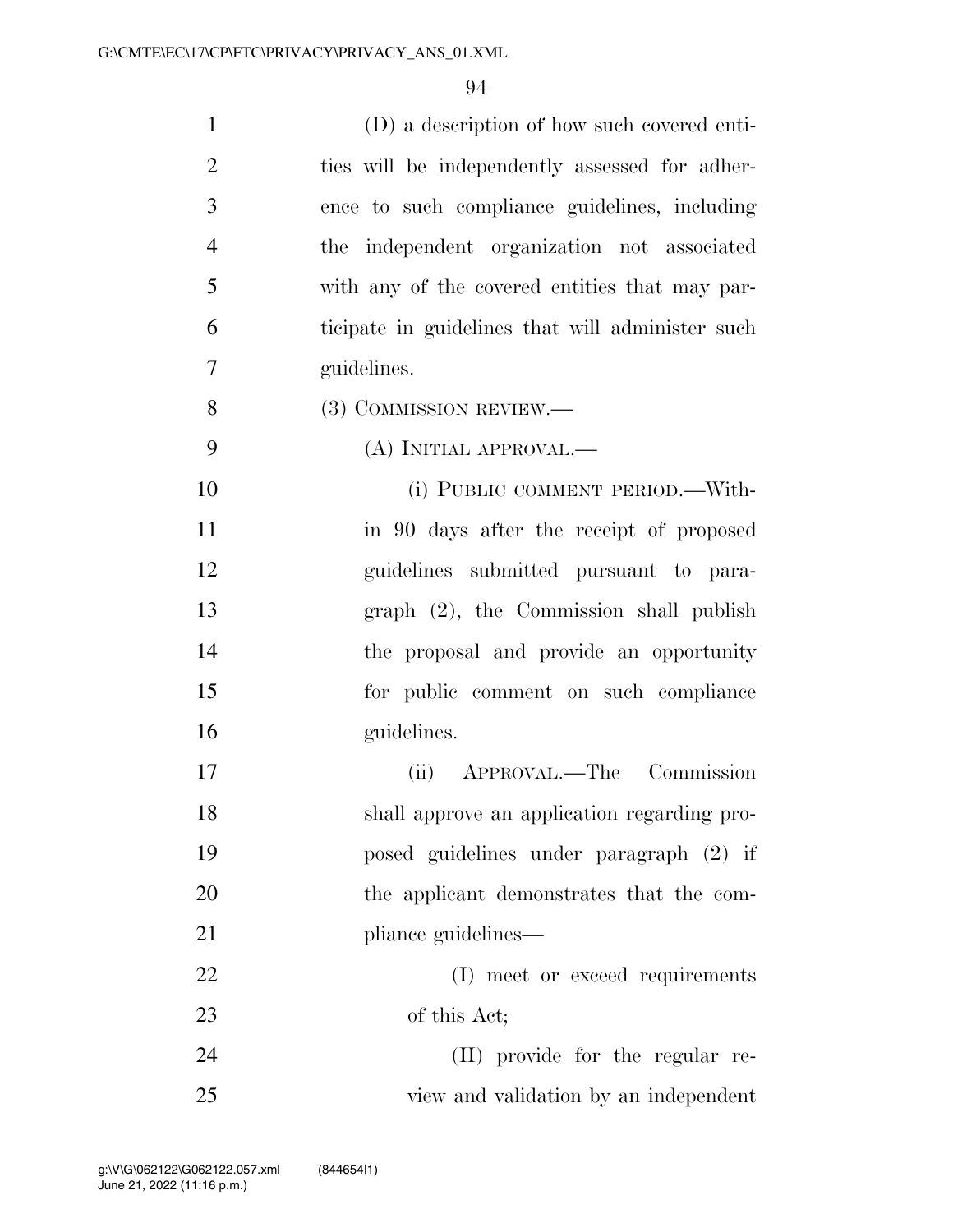| $\mathbf{1}$   | organization not associated with any        |
|----------------|---------------------------------------------|
| $\overline{2}$ | of the covered entities that may par-       |
| 3              | ticipate in the guidelines and that is      |
| $\overline{4}$ | approved by the Commission to con-          |
| 5              | duct such reviews of the compliance         |
| 6              | guidelines of the covered entity or en-     |
| 7              | tities to ensure that the covered entity    |
| 8              | or entities continue to meet or exceed      |
| 9              | the requirements of this Act; and           |
| 10             | (III) include a means of enforce-           |
| 11             | ment if a covered entity does not meet      |
| 12             | or exceed the requirements in the           |
| 13             | guidelines, which may include referral      |
| 14             | to the Commission for enforcement           |
| 15             | consistent with section 401 or referral     |
| 16             | to the appropriate State attorney gen-      |
| 17             | eral for enforcement consistent with        |
| 18             | section 402.                                |
| 19             | (iii) TIMELINE.—Within 1 year of re-        |
| 20             | ceiving an application regarding proposed   |
| 21             | guidelines under paragraph $(2)$ , the Com- |
| 22             | mission shall issue a determination approv- |
| 23             | ing or denying the application and pro-     |
| 24             | viding its reasons for approving or denying |
| 25             | such application.                           |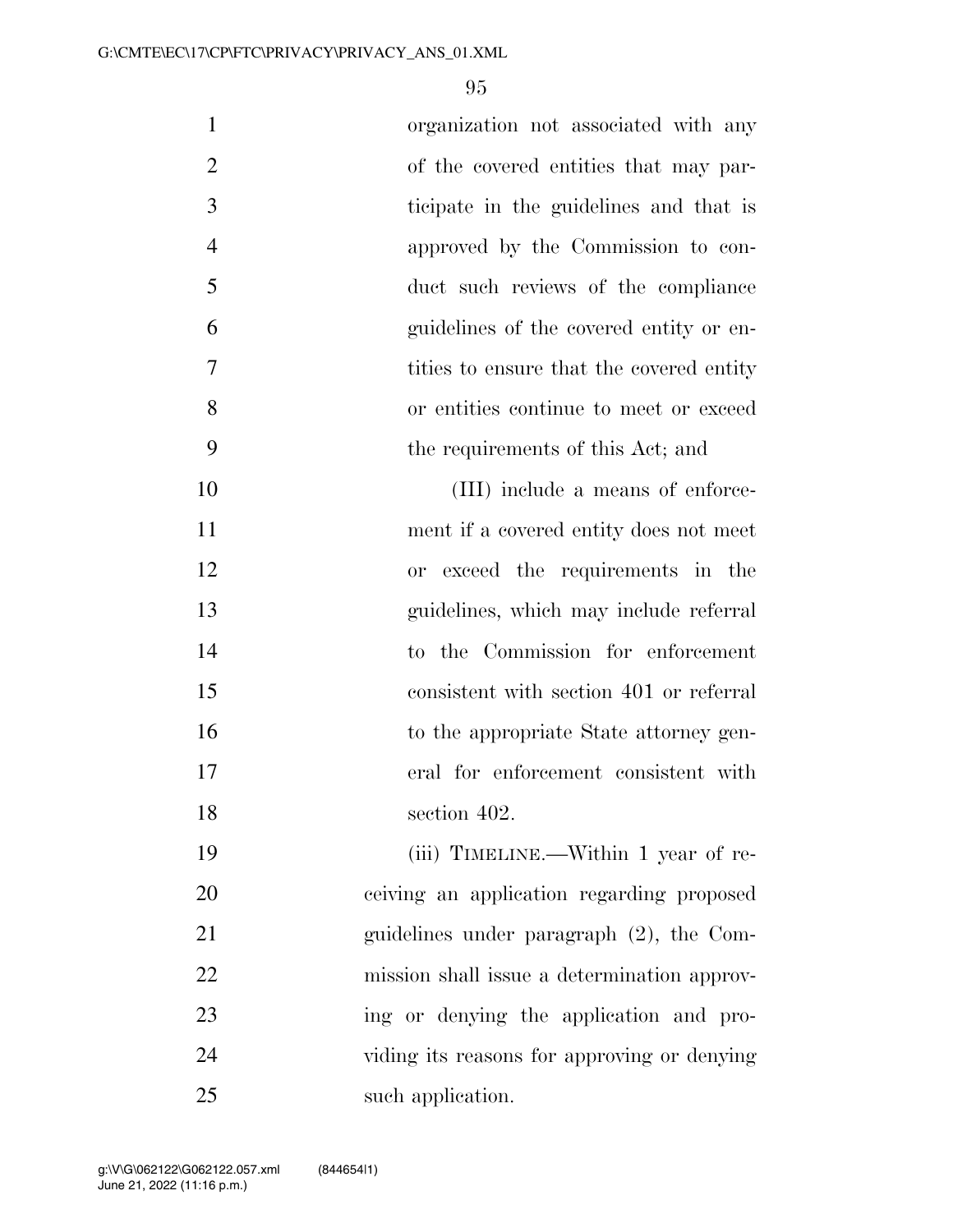1 (B) APPROVAL OF MODIFICATIONS.— 2 (i) IN GENERAL.—If the independent organization administering a set of guide- lines makes material changes to guidelines previously approved by the Commission, the independent organization must submit the updated guidelines to the Commission for approval. As soon as feasible, the Com- mission shall publish the updated guide-10 lines and provide an opportunity for public comment. (ii) TIMELINE.—The Commission shall approve or deny any material change to the guidelines within 180 days after re- ceipt of the submission for approval. (b) WITHDRAWAL OF APPROVAL.—If at any time the Commission determines that the guidelines previously ap- proved no longer meet the requirements of this Act or a regulation promulgated under this Act or that compliance with the approved guidelines is insufficiently enforced by the independent organization administering the guidelines, the Commission shall notify the covered entities or group of such entities and the independent organization of its determination to withdraw approval of such guidelines and the basis for doing so. Upon receipt of such notice, the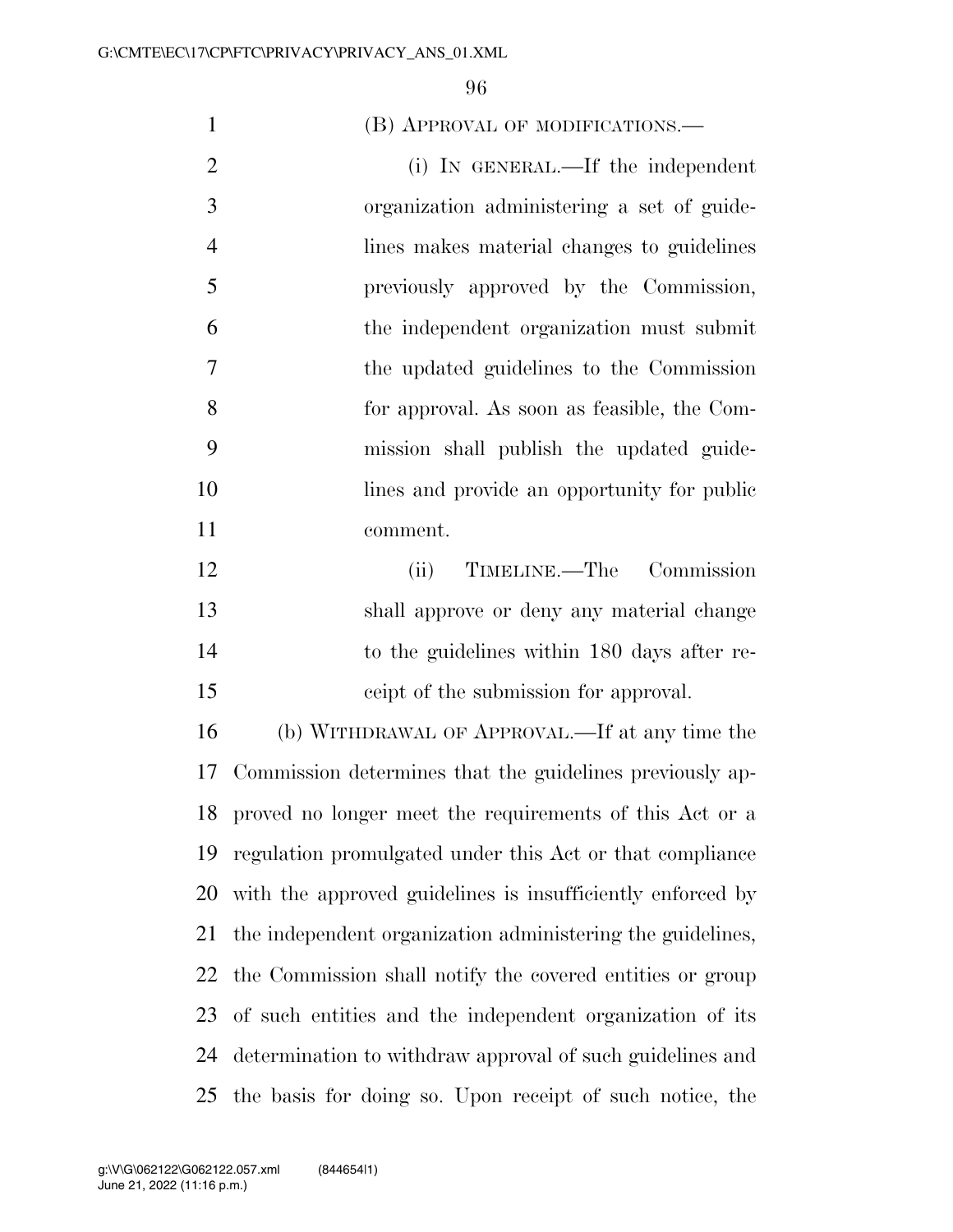covered entity or group of such entities and the inde- pendent organization may cure any alleged deficiency with the guidelines or the enforcement of such guidelines within 180 days and submit the proposed cure or cures to the Commission. If the Commission determines that such cures eliminate the alleged deficiency in the guidelines, then the Commission may not withdraw approval of such guidelines on the basis of such determination.

 (c) DEEMED COMPLIANCE.—A covered entity that is eligible to participate under subsection (a)(1), and partici- pates, in guidelines approved under this section shall be deemed in compliance with the relevant provisions of this Act if it is in compliance with such guidelines.

#### **SEC. 305. DIGITAL CONTENT FORGERIES.**

 (a) REPORTS.—Not later than 1 year after the date of enactment of this Act, and annually thereafter, the Sec- retary of Commerce or the Secretary's designee shall pub-lish a report regarding digital content forgeries.

 (b) REQUIREMENTS.—Each report under subsection (a) shall include the following:

 (1) A definition of digital content forgeries along with accompanying explanatory materials, ex- cept that the definition developed pursuant to this section shall not supersede any other provision of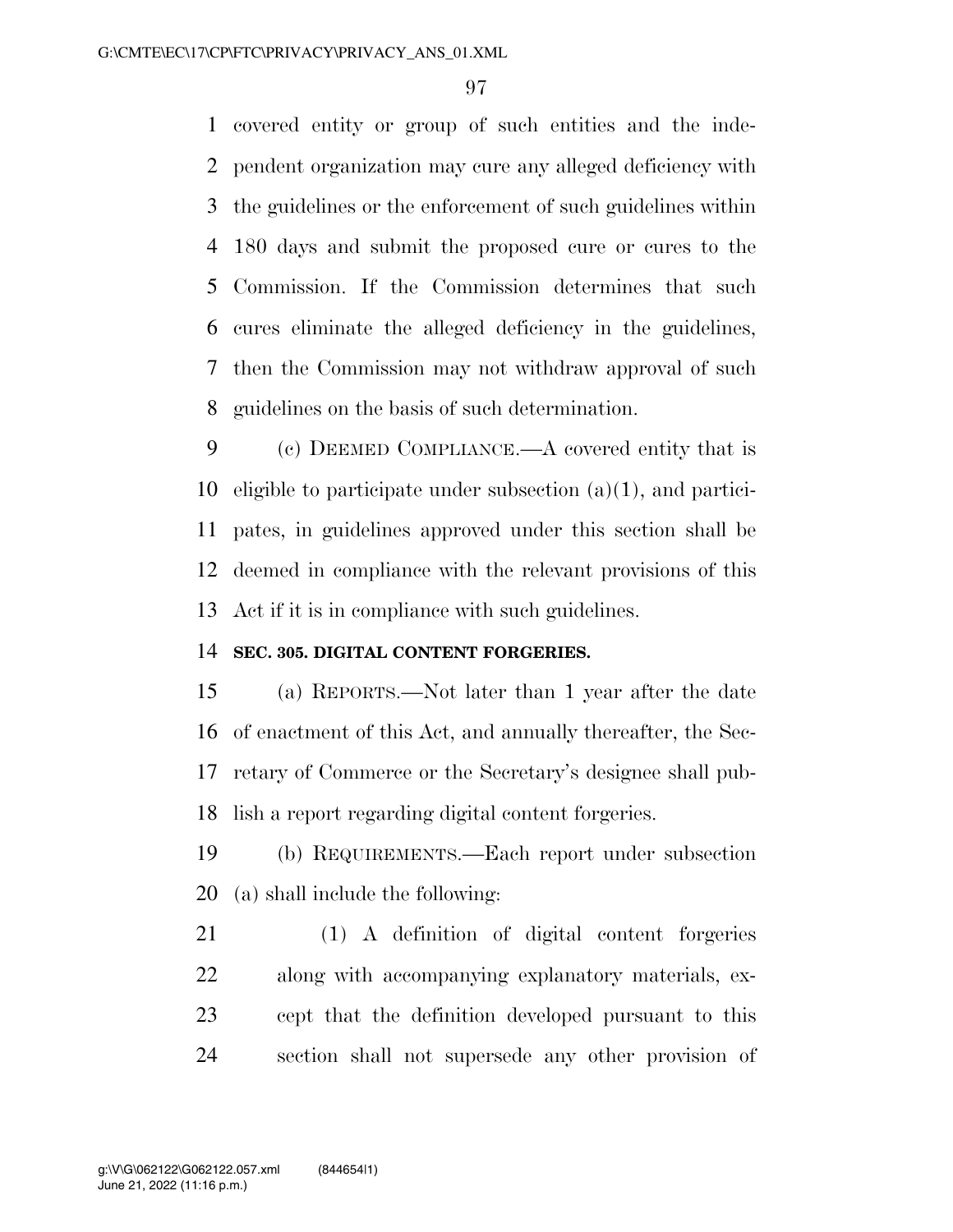| $\mathbf{1}$   | law or be construed to limit the authority of any ex-   |
|----------------|---------------------------------------------------------|
| $\overline{2}$ | ecutive agency related to digital content forgeries.    |
| 3              | $(2)$ A description of the common sources of dig-       |
| $\overline{4}$ | ital content forgeries in the United States and com-    |
| 5              | mercial sources of digital content forgery tech-        |
| 6              | nologies.                                               |
| 7              | (3) An assessment of the uses, applications, and        |
| 8              | harms of digital content forgeries.                     |
| 9              | (4) An analysis of the methods and standards            |
| 10             | available to identify digital content forgeries as well |
| 11             | as a description of the commercial technological        |
| 12             | counter-measures that are, or could be, used to ad-     |
| 13             | dress concerns with digital content forgeries, which    |
| 14             | may include the provision of warnings to viewers of     |
| 15             | suspect content.                                        |
| 16             | (5) A description of the types of digital content       |
| 17             | forgeries, including those used to commit fraud,        |
| 18             | cause harm, or violate any provision of law.            |
| 19             | (6) Any other information determined appro-             |
| 20             | priate by the Secretary of Commerce or the Sec-         |
| 21             | retary's designee.                                      |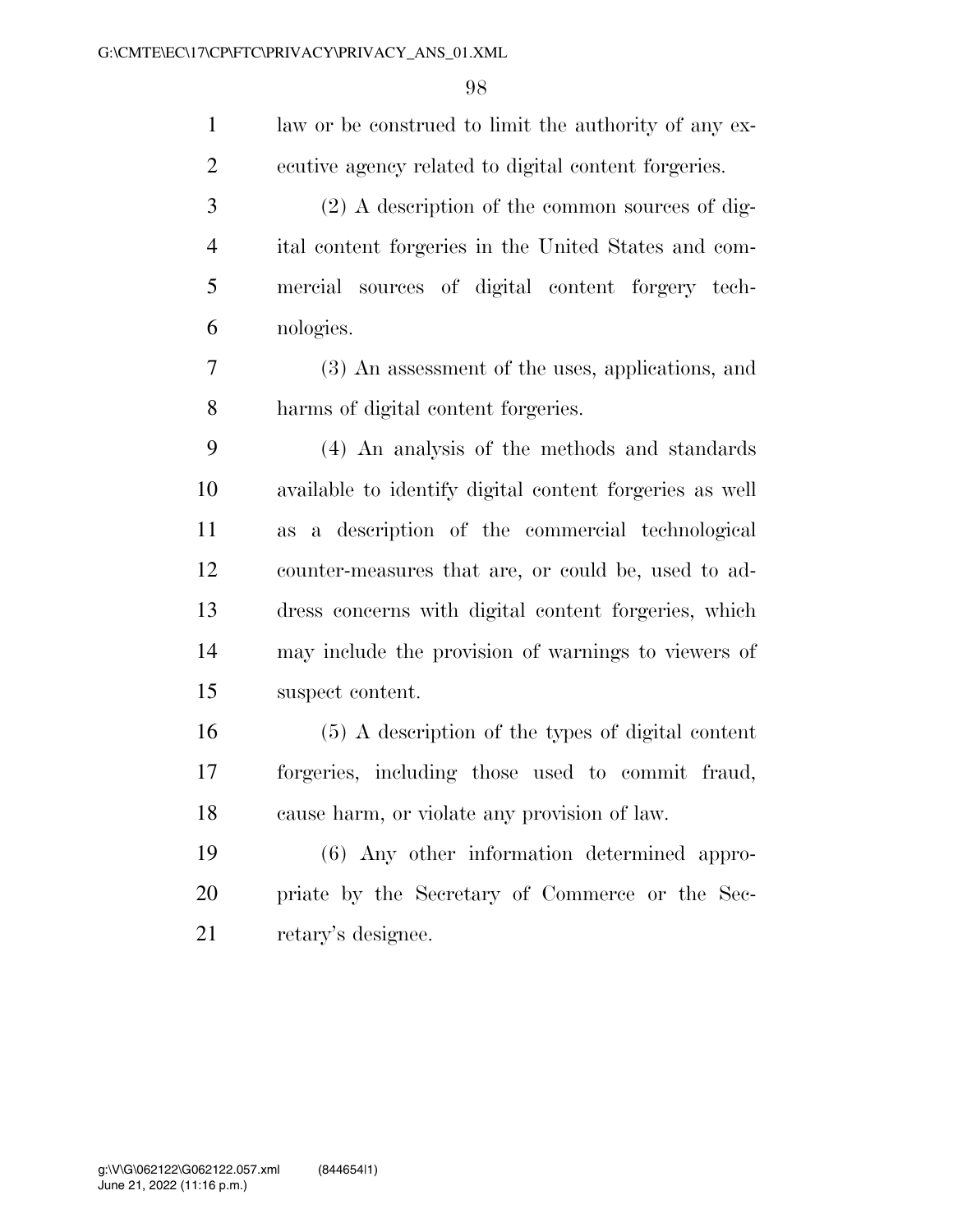# **TITLE IV—ENFORCEMENT, AP- PLICABILITY, AND MISCELLA-NEOUS**

**SEC. 401. ENFORCEMENT BY THE FEDERAL TRADE COM-**

## **MISSION.**

(a) NEW BUREAU.—

 (1) IN GENERAL.—The Commission shall estab- lish within the Commission a new bureau, the Bu- reau of Privacy, which shall be comparable in struc- ture, size, organization, and authority to the existing Bureaus within the Commission related to consumer protection and competition.

 (2) MISSION.—The mission of the bureau es- tablished under this subsection shall be to assist the Commission in exercising the Commission's author-ity under this Act and related authorities.

 (3) TIMELINE.—The bureau shall be estab- lished, staffed, and fully operational not later than 19 1 year after the date of enactment of this Act.

 (b) OFFICE OF BUSINESS MENTORSHIP.—The Direc- tor of the Bureau established under subsection (a) shall establish within the Bureau an Office of Business Mentorship to provide guidance and education to covered entities regarding compliance with this Act. Covered enti-ties may request advice from the Commission or this office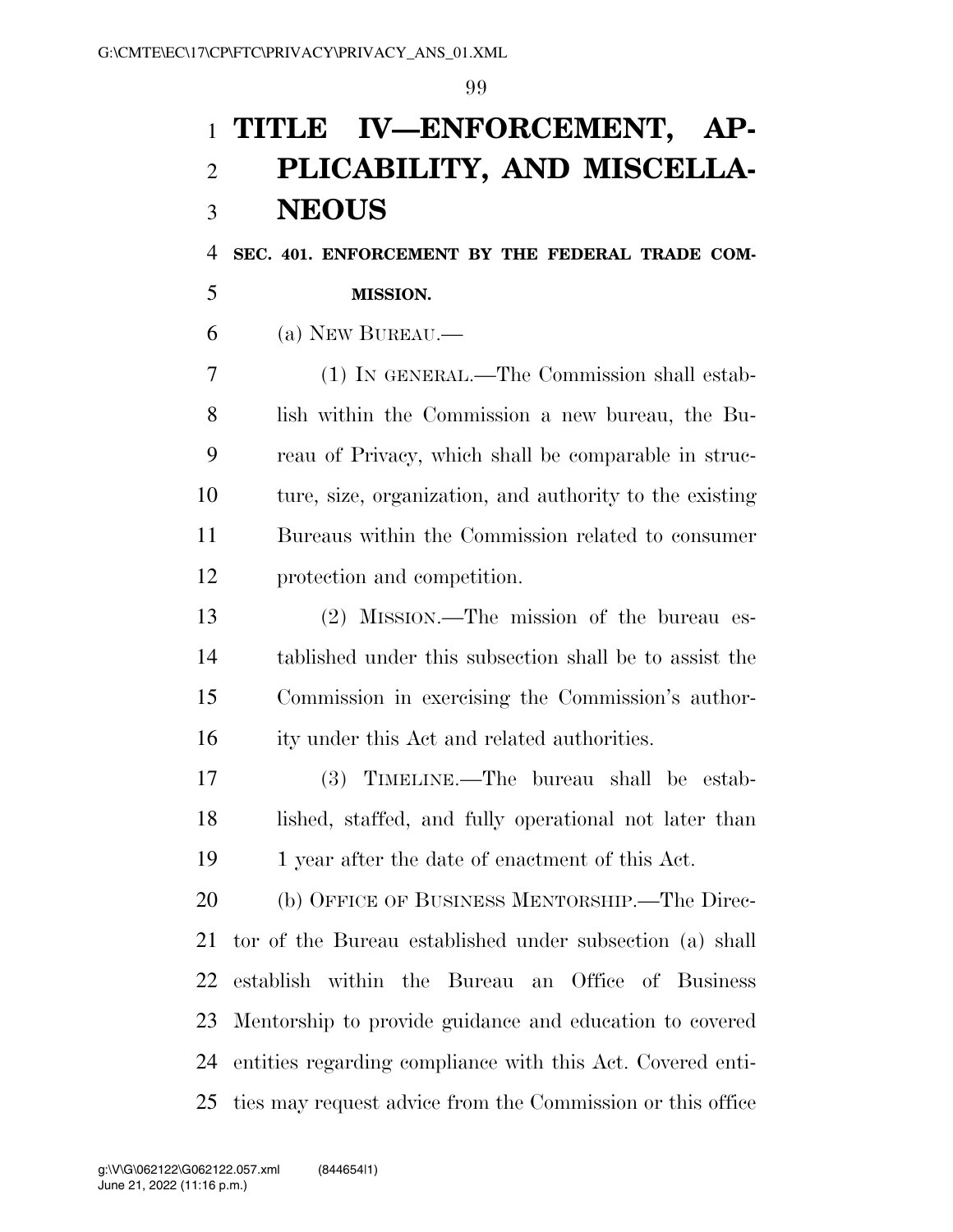with respect to a course of action which the covered entity proposes to pursue and which may relate to the require-ments of this Act.

 (c) ENFORCEMENT BY THE FEDERAL TRADE COM-MISSION.—

 (1) UNFAIR OR DECEPTIVE ACTS OR PRAC- TICES.—A violation of this Act or a regulation pro- mulgated under this Act shall be treated as a viola- tion of a rule defining an unfair or deceptive act or 10 practice prescribed under section  $18(a)(1)(B)$  of the Federal Trade Commission Act (15 U.S.C.  $57a(a)(1)(B)$ .

13 (2) POWERS OF THE COMMISSION.—

 (A) IN GENERAL.—Except as provided in paragraphs (3), (4), and (5), the Commission shall enforce this Act and the regulations pro- mulgated under this Act in the same manner, by the same means, and with the same jurisdic- tion, powers, and duties as though all applicable terms and provisions of the Federal Trade Commission Act (15 U.S.C. 41 et seq.) were in-corporated into and made a part of this Act.

 (B) PRIVILEGES AND IMMUNITIES.—Any person who violates this Act or a regulation promulgated under this Act shall be subject to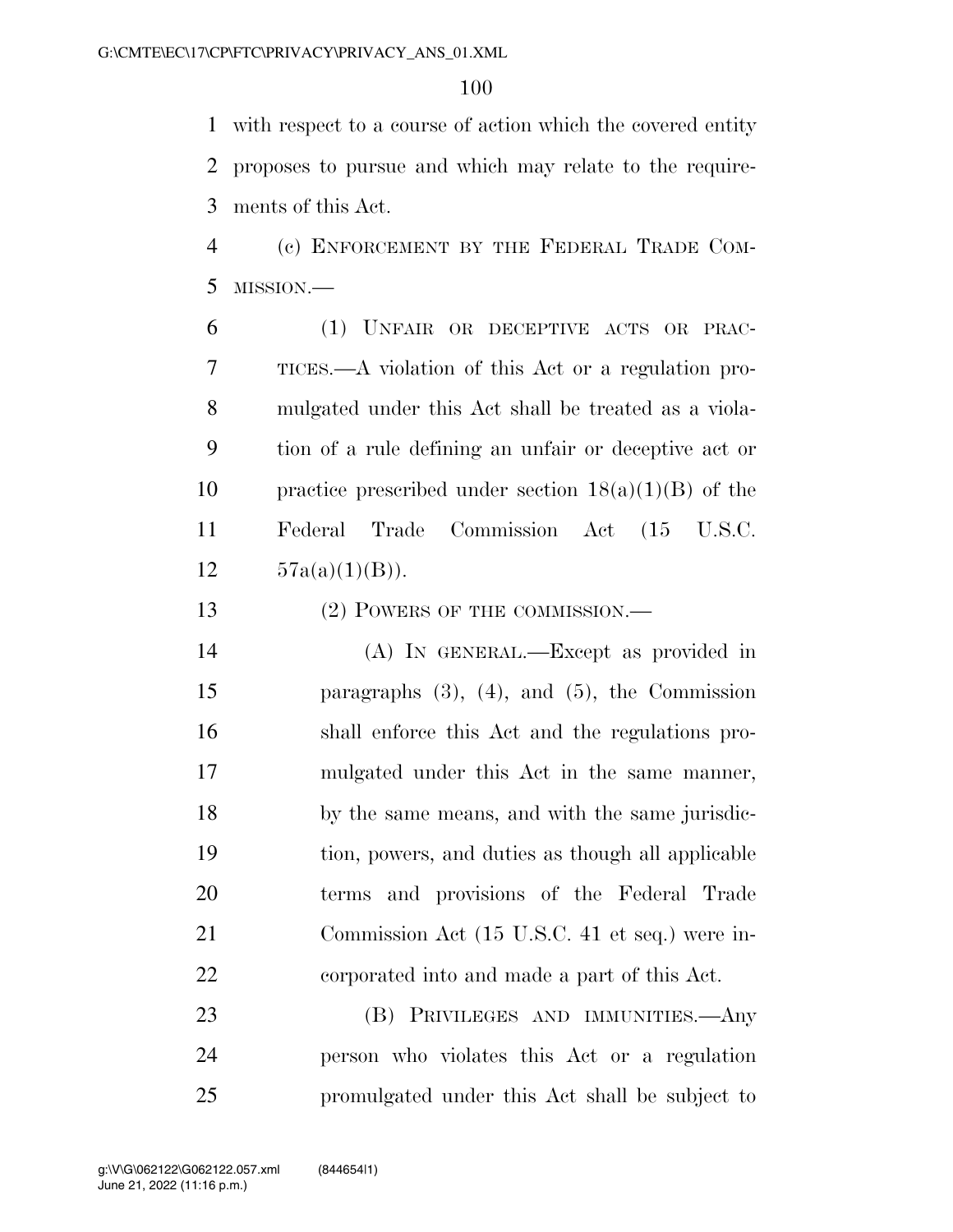the penalties and entitled to the privileges and immunities provided in the Federal Trade Com-mission Act (15 U.S.C. 41 et seq.).

 (3) LIMITING CERTAIN ACTIONS UNRELATED TO THIS ACT.—If the Commission brings a civil ac- tion under this Act alleging that an act or practice violates this Act or a regulation promulgated under this Act, the Commission may not seek a cease and desist order against the same defendant under sec- tion 5(b) of the Federal Trade Commission Act (15 U.S.C. 45(b)) to stop that same act or practice on the grounds that such act or practice constitutes an unfair or deceptive act or practice.

 (4) COMMON CARRIERS AND NONPROFITS.— Notwithstanding any jurisdictional limitation of the Commission with respect to consumer protection or privacy, the Commission shall enforce this Act and the regulations promulgated under this Act, in the same manner provided in subsections (1), (2), (3), and (5) of this subsection, with respect to common carriers subject to the Communications Act of 1934 (47 U.S.C. 151 et seq) and All Acts amendatory thereof and supplementary thereto; and organiza- tions not organized to carry on business for their own profit or that of their members.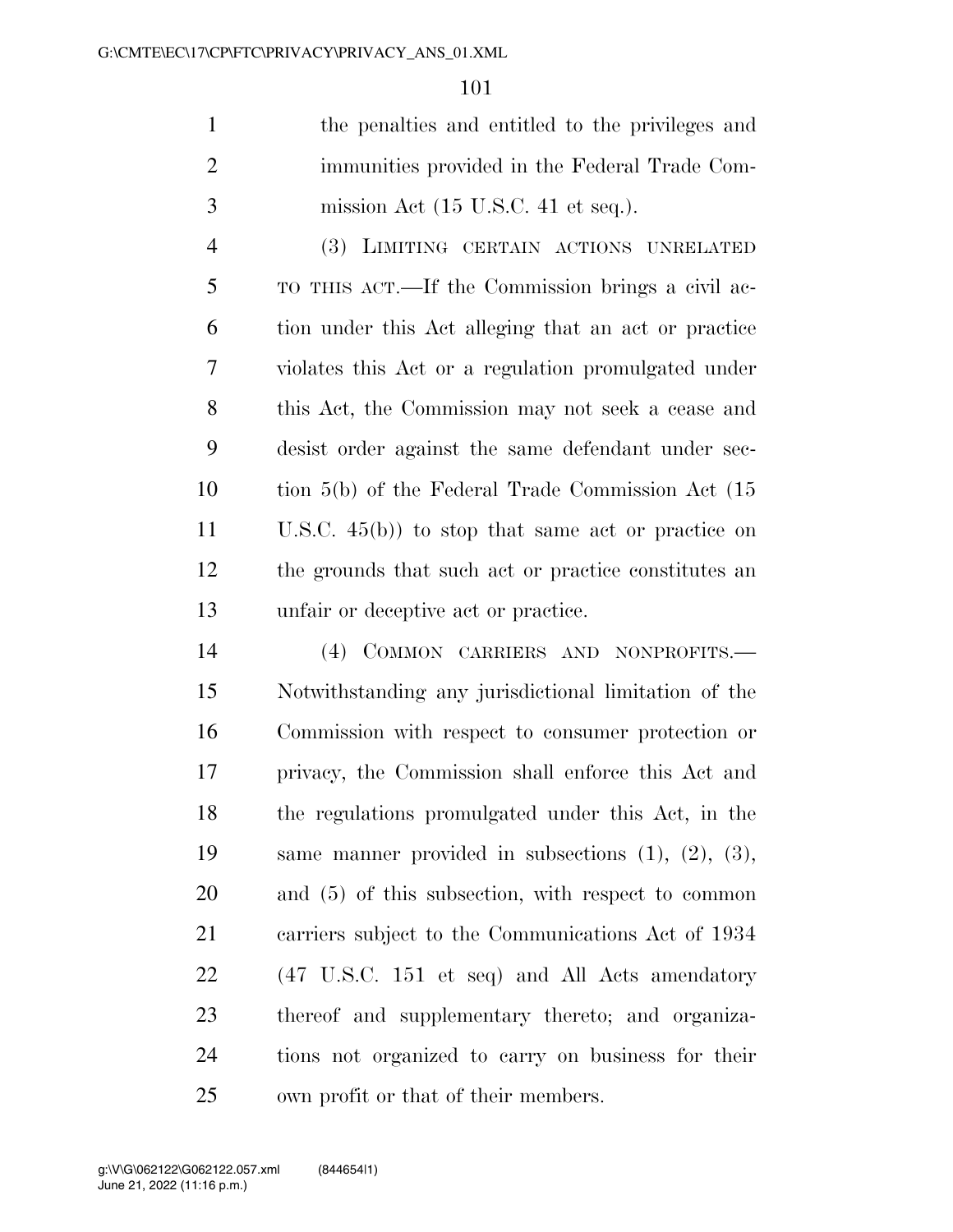| $\mathbf{1}$   | (5) DATA PRIVACY AND SECURITY VICTIMS RE-     |
|----------------|-----------------------------------------------|
| $\overline{2}$ | LIEF FUND.                                    |
| 3              | (A) ESTABLISHMENT OF VICTIMS RELIEF           |
| $\overline{4}$ | FUND.—There is established in the Treasury of |
| 5              | the United States a separate fund to be known |
| 6              | as the "Privacy and Security Victims Relief"  |
| 7              | Fund" (referred to in this paragraph as the   |
| 8              | "Victims Relief Fund").                       |
| 9              | (B) DEPOSITS.—                                |
| 10             | (i) DEPOSITS.—The amount of any               |
| 11             | civil penalty obtained against any covered    |
| 12             | entity or service provider or any other re-   |
| 13             | lief ordered to provide redress, payments     |
| 14             | or compensation, or other monetary relief     |
| 15             | to individuals that cannot be located or the  |
| 16             | payment of which would otherwise not be       |
| 17             | practicable in any judicial or administra-    |
| 18             | tive action to enforce this Act or a regula-  |
| 19             | tion promulgated under this Act shall be      |
| 20             | deposited into the Victims Relief Fund.       |
| 21             | (C) USE OF FUND AMOUNTS.—                     |
| 22             | (i) AVAILABILITY TO THE<br>COMMIS-            |
| 23             | sion.—Notwithstanding section 3302 of         |
| 24             | title 31, United States Code, amounts in      |
| 25             | the Victims Relief Fund shall be available    |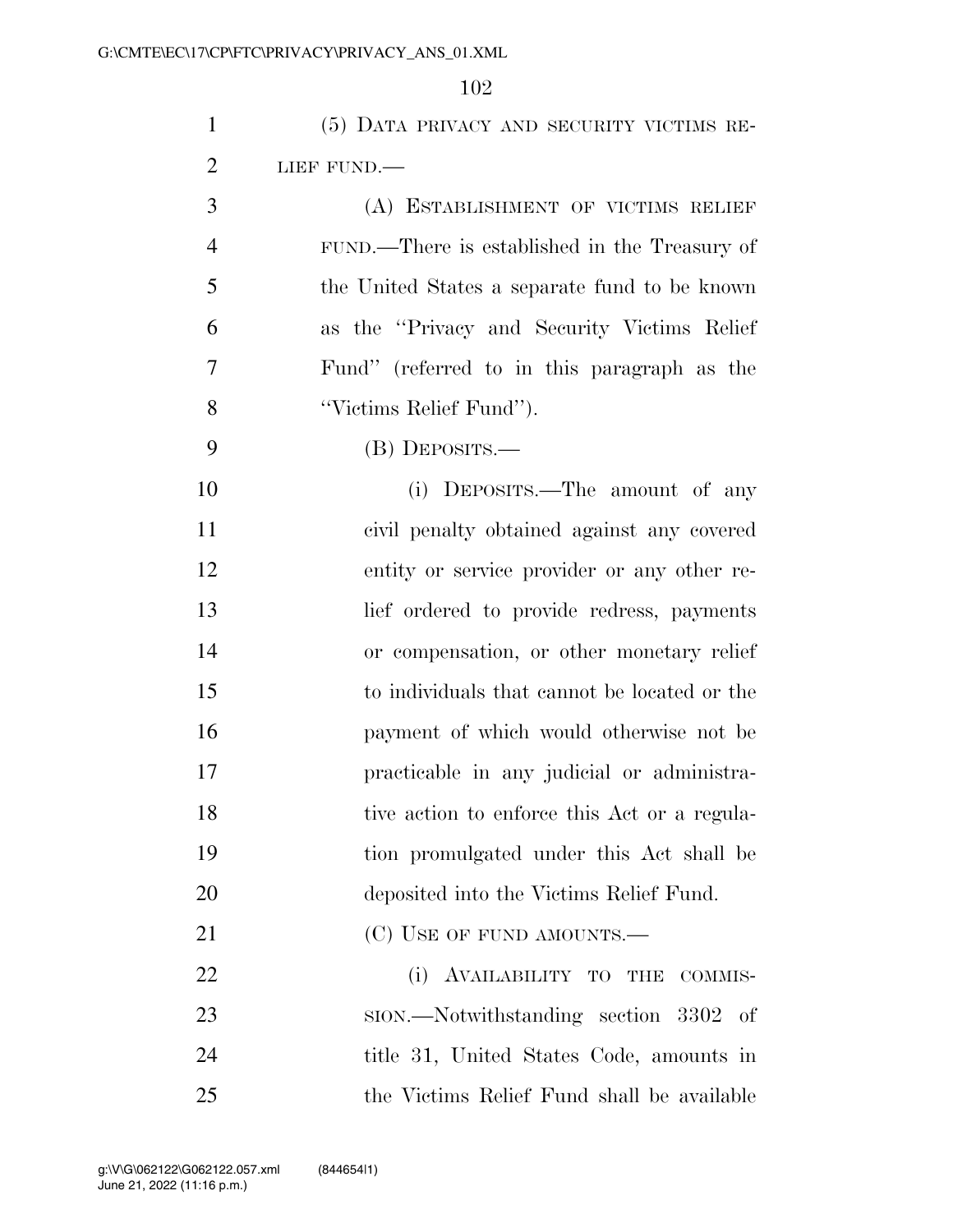| $\mathbf{1}$   | to the Commission, without fiscal year lim-                    |
|----------------|----------------------------------------------------------------|
| $\overline{2}$ | itation, to provide redress, payments or                       |
| 3              | compensation, or other monetary relief to                      |
| $\overline{4}$ | individuals affected by an act or practice                     |
| 5              | for which relief has been obtained under                       |
| 6              | this Act.                                                      |
| 7              | (ii) OTHER PERMISSIBLE USES.—To                                |
| 8              | the extent that individuals cannot be lo-                      |
| 9              | cated or such redress, payments or com-                        |
| 10             | pensation, or other monetary relief are oth-                   |
| 11             | erwise not practicable, the Commission                         |
| 12             | may use such funds for the purpose of—                         |
| 13             | (I) funding the activities of the                              |
| 14             | Office of Business Mentorship estab-                           |
| 15             | lished under subsection (b); or                                |
| 16             | (II) engaging in technological re-                             |
| 17             | search that the Commission considers                           |
| 18             | necessary to enforce or administer                             |
| 19             | this Act.                                                      |
| 20             | SEC. 402. ENFORCEMENT BY STATE ATTORNEYS GENERAL.              |
| 21             | (a) CIVIL ACTION.—In any case in which the attor-              |
| 22             | ney general of a State or State Privacy Authority has rea-     |
| 23             | son to believe that an interest of the residents of that state |
| 24             | has been, may be, or is adversely affected by the engage-      |
| 25             | ment of any a covered entity or service provider in an act     |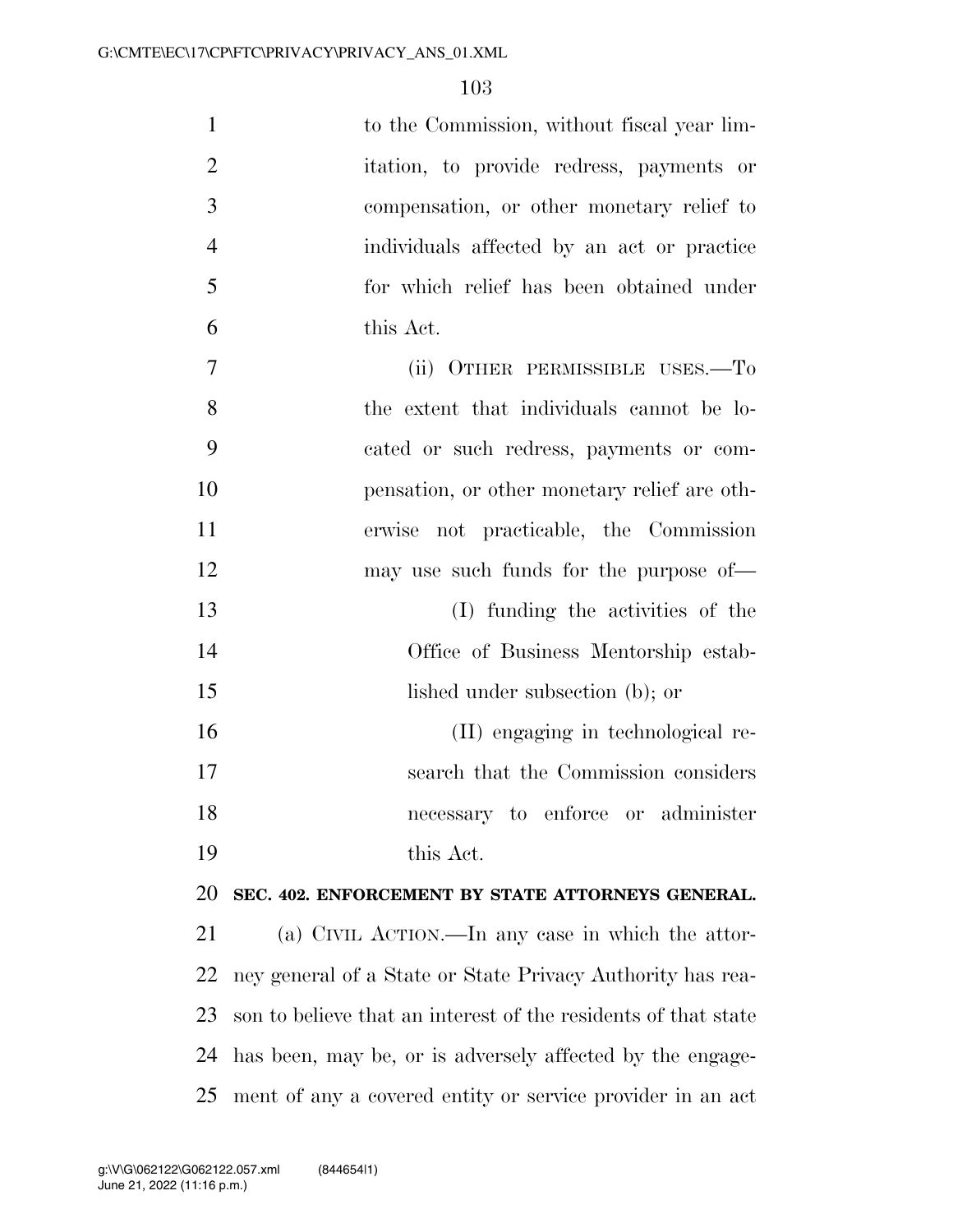or practice that has violated this Act or a regulation pro- mulgated under this Act, the attorney general of the State, or State Privacy Authority, may bring a civil action in the name of the State, or as parens patriae on behalf of the residents of the State. Any such action shall be brought exclusively in an appropriate Federal district court of the United States to—

(1) enjoin that act or practice;

 (2) enforce compliance with this Act or the reg-ulation;

 (3) obtain damages, civil penalties, restitution, or other compensation on behalf of the residents of the State; or

 (4) reasonable attorneys' fees and other litiga-tion costs reasonably incurred.

16 (b) RIGHTS OF THE COMMISSION.—

 (1) IN GENERAL.—Except where not feasible, the attorney general of a State or State Privacy Au- thority shall notify the Commission in writing prior to initiating a civil action under subsection (a). Such notice shall include a copy of the complaint to be filed to initiate such action. Upon receiving such no-23 tice, the Commission may intervene in such action as of right pursuant to the Federal Rules of Civil Pro-cedure.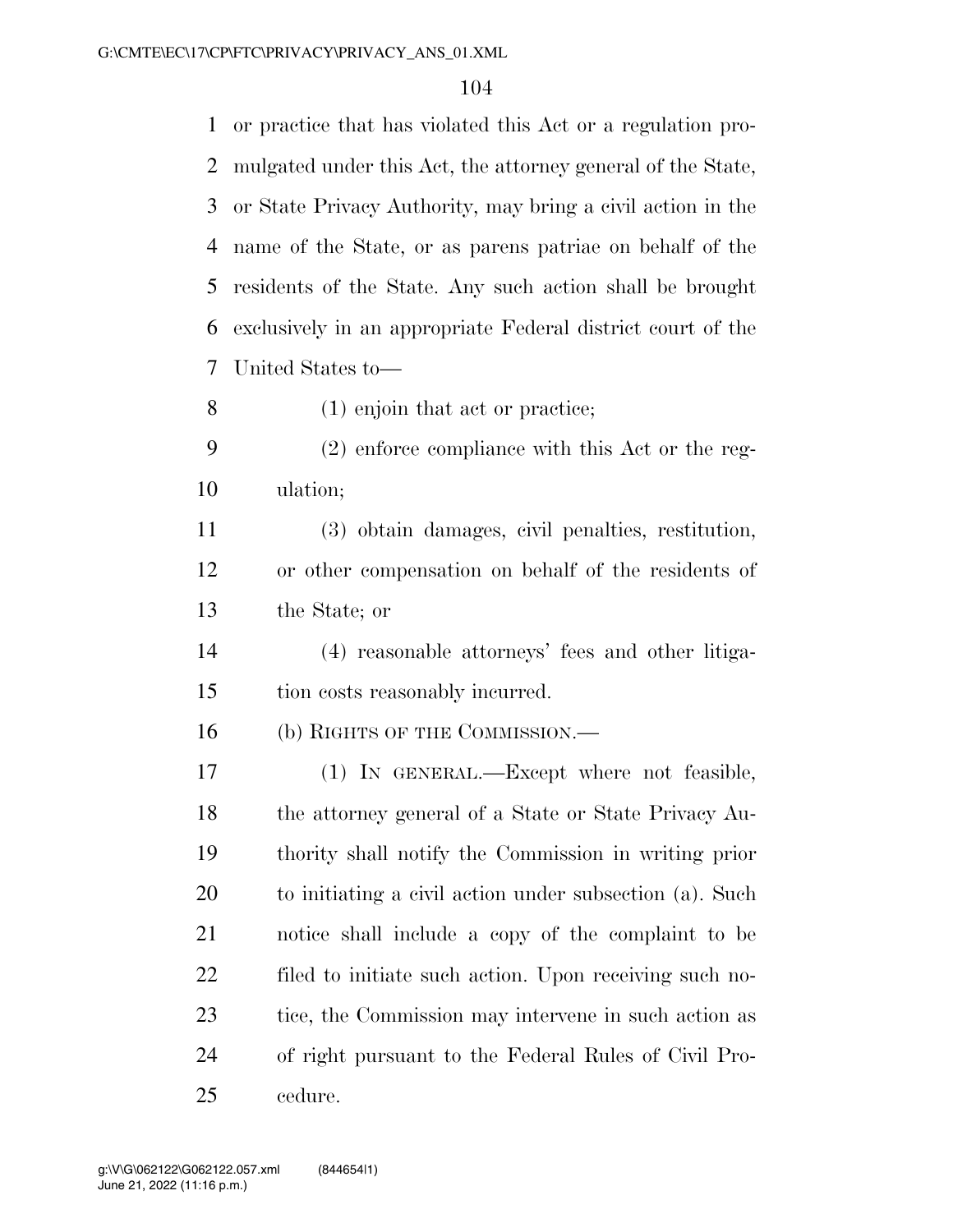(2) NOTIFICATION TIMELINE.—Where it is not feasible for the attorney general of a State or State Privacy Authority to provide the notification re- quired by paragraph (1) before initiating a civil ac- tion under subsection (a), the attorney general of a State or State Privacy Authority shall notify the Commission immediately after initiating the civil ac-tion.

 (c) ACTIONS BY THE COMMISSION.—In any case in which a civil action is instituted by or on behalf of the Commission for violation of this Act or a regulation pro- mulgated under this Act, no attorney general or State Pri- vacy Authority may, during the pendency of such action, institute a civil action against any defendant named in the complaint in the action instituted by or on behalf of the Commission for violation of this Act or a regulation pro- mulgated under this Act that is alleged in such complaint, if the Commission's complaint alleges such violations af- fected the residents of the relevant state or individuals na- tionwide. In a case brought by the Commission that af- fects the interests of a State, an attorney general of such state or State Privacy Authority may intervene as of right pursuant to the Federal Rules of Civil Procedure.

 (d) RULE OF CONSTRUCTION.—Nothing in this sec-tion shall be construed to prevent the attorney general of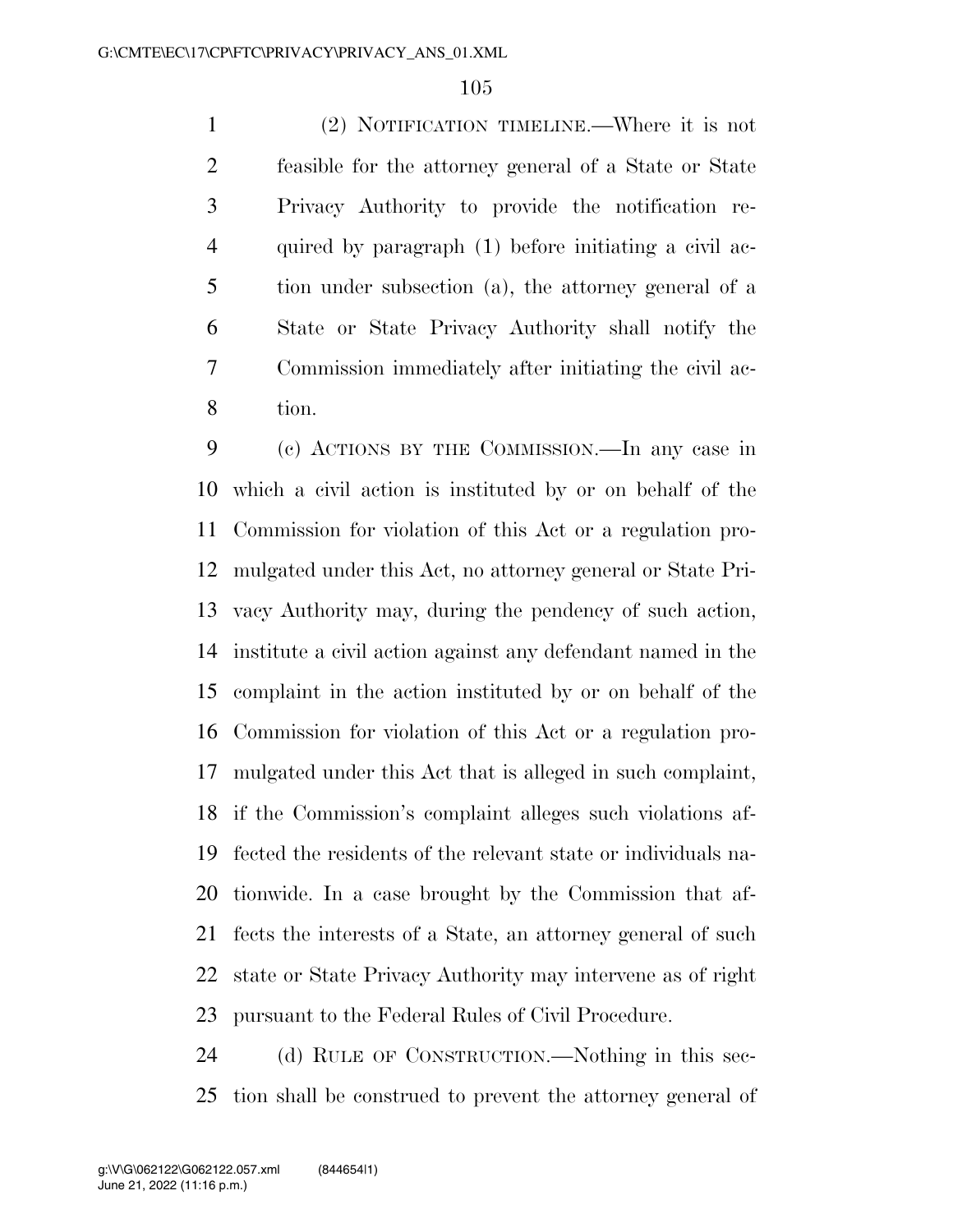a State or State Privacy Authority from exercising the powers conferred on the attorney general or State Privacy Authority to conduct investigations, to administer oaths or affirmations, or to compel the attendance of witnesses or the production of documentary or other evidence.

 (e) PRESERVATION OF STATE POWERS.—Except as provided in subsection (c), no provision of this section shall be construed as altering, limiting, or affecting the authority of a State attorney general or State Privacy Au-thority to—

 (1) bring an action or other regulatory pro- ceeding arising solely under the laws in effect in that State; or

 (2) exercise the powers conferred on the attor- ney general or State Privacy Authority by the laws of the State, including the ability to conduct inves- tigations, administer oaths or affirmations, or com- pel the attendance of witnesses or the production of documentary or other evidence.

### **SEC. 403. ENFORCEMENT BY PERSONS.**

21 (a) ENFORCEMENT BY PERSONS.—

 (1) IN GENERAL.—Beginning 4 years after the date on which this Act takes effect, any person or class of persons who suffers an injury that could be addressed by the relief permitted in paragraph (2)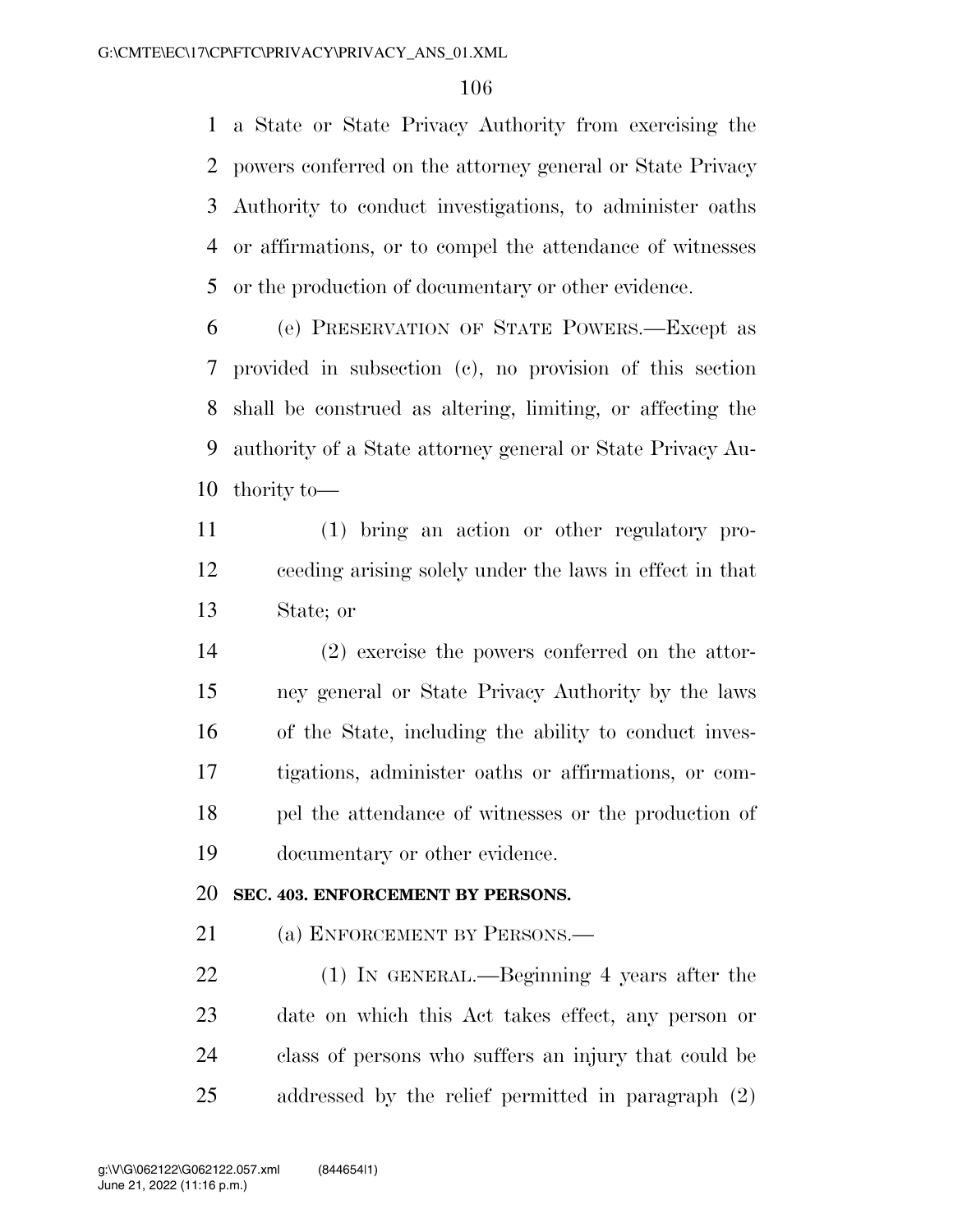| $\mathbf{1}$   | for a violation of this Act or a regulation promul-      |
|----------------|----------------------------------------------------------|
| $\overline{2}$ | gated under this Act by a covered entity may bring       |
| 3              | a civil action against such entity in any Federal        |
| $\overline{4}$ | court of competent jurisdiction.                         |
| 5              | (2) RELIEF.—In a civil action brought under              |
| 6              | paragraph $(1)$ in which a plaintiff prevails, the court |
| 7              | may award the plaintiff—                                 |
| 8              | $(A)$ an amount equal to the sum of any                  |
| 9              | compensatory damages;                                    |
| 10             | (B) injunctive or declaratory relief; and                |
| 11             | (C) reasonable attorney's fees and litiga-               |
| 12             | tion costs.                                              |
| 13             | (3) RIGHTS OF THE COMMISSION AND STATE                   |
| 14             | ATTORNEYS GENERAL.-                                      |
| 15             | $(A)$ In GENERAL.—Prior to a person or                   |
| 16             | class of persons bringing a civil action under           |
| 17             | paragraph (1), such person or class of persons           |
| 18             | must first notify the Commission and the attor-          |
| 19             | ney general of the State of the persons resi-            |
| 20             | dence in writing outlining their desire to com-          |
| 21             | mence a civil action. Upon receiving such no-            |
| 22             | tice, the Commission and State attorney general          |
| 23             | shall make a determination and respond to such           |
| 24             | person or class of persons, not later than 60            |
| 25             | days after receiving such notice, as to whether          |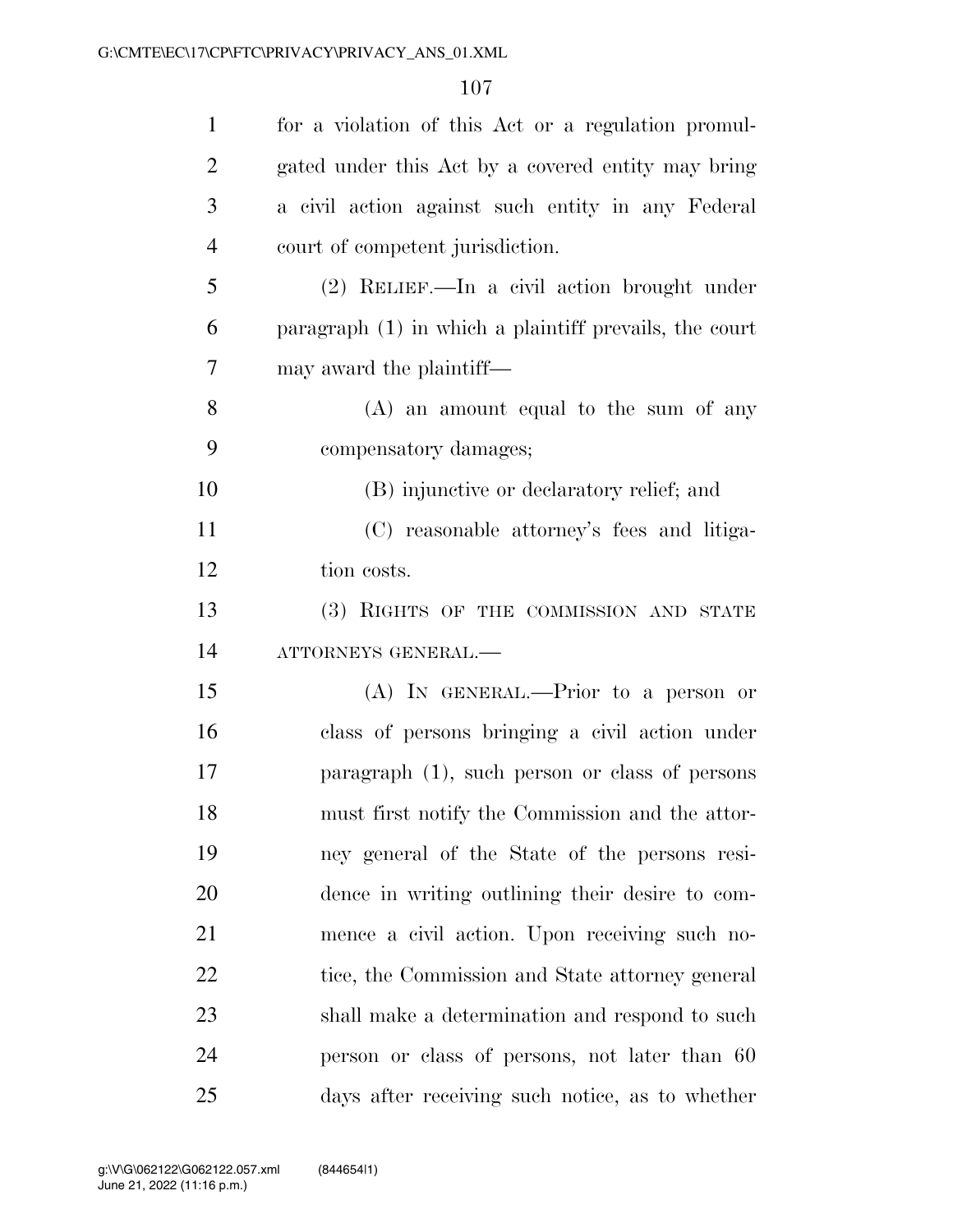| $\mathbf{1}$   | they will independently seek to take action, and    |
|----------------|-----------------------------------------------------|
| $\overline{2}$ | upon taking action—                                 |
| 3              | (i) be heard on all matters arising in              |
| $\overline{4}$ | such action; and                                    |
| 5              | (ii) file petitions for appeal of a deci-           |
| 6              | sion in such action.                                |
| $\tau$         | (B) BAD FAITH.—Any written communica-               |
| 8              | tion requesting a monetary payment that is          |
| 9              | sent to a covered entity shall be considered to     |
| 10             | have been sent in bad faith and shall be unlaw-     |
| 11             | ful as defined in this Act, if the written commu-   |
| 12             | nication was sent:                                  |
| 13             | (i) Prior to the date that is 60 days               |
| 14             | after either a State attorney general or the        |
| 15             | Commission has received the notice re-              |
| 16             | quired under subparagraph (A).                      |
| 17             | (ii) After the Commission or attorney               |
| 18             | general of a State made the determination           |
| 19             | to independently seek civil actions against         |
| 20             | such entity as outlined in subparagraph             |
| 21             | (A).                                                |
| 22             | (4) FTC sTUDY.—Beginning on the date that           |
| 23             | is 5 years after the date of enactment of this Act, |
| 24             | the Commission's Bureau of Economics shall con-     |
| 25             | duct an annual study to determine the economic im-  |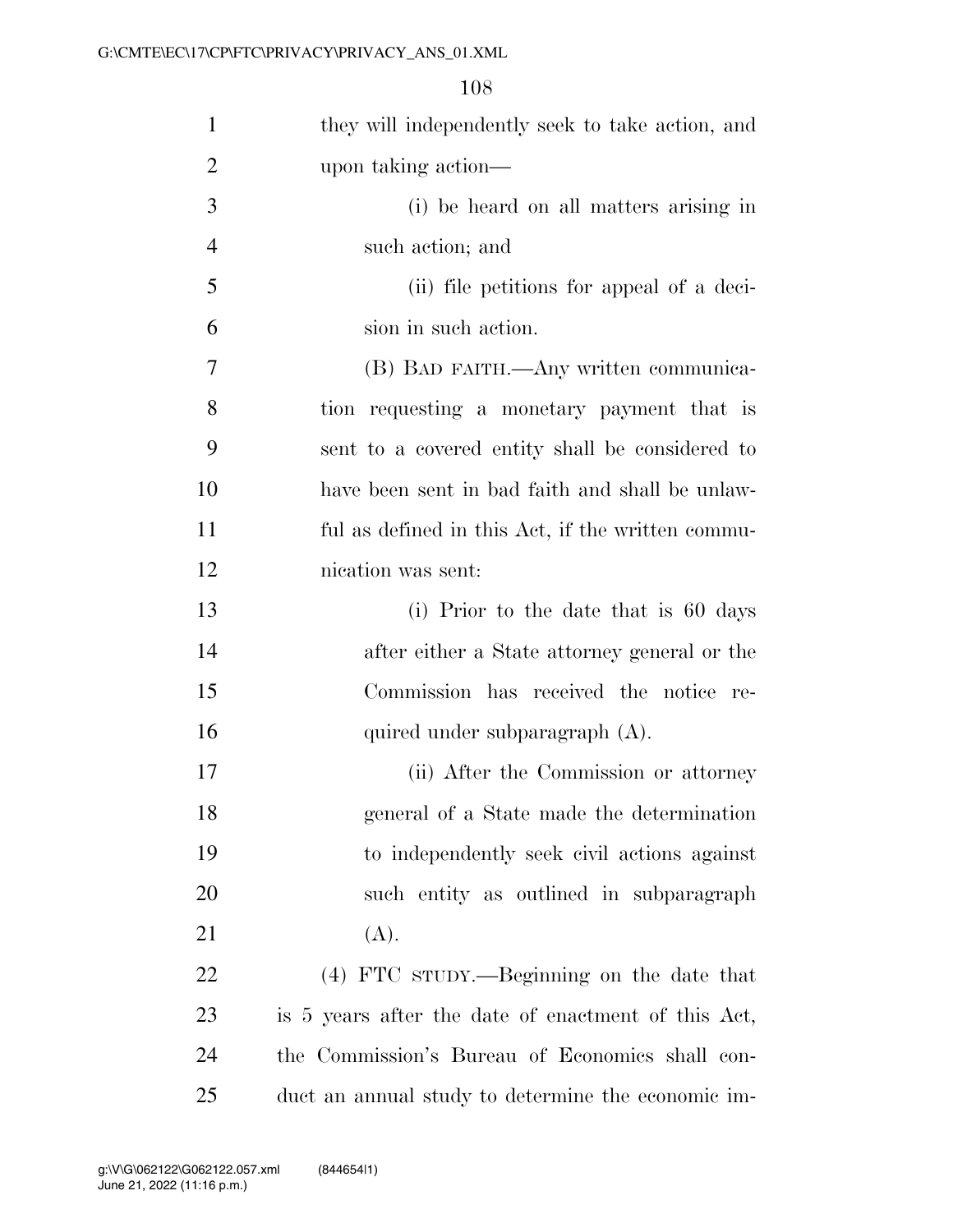| $\mathbf{1}$   | pacts in the United States of demand letters sent      |
|----------------|--------------------------------------------------------|
| $\overline{2}$ | pursuant to this Act and the scope of the rights of    |
| 3              | a person to bring forth civil actions against covered  |
| $\overline{4}$ | entities. Such study shall include, but not be limited |
| 5              | to include the following:                              |
| 6              | (A) The impact on increasing insurance                 |
| 7              | rates in the United States.                            |
| 8              | (B) The impact on the ability of covered               |
| 9              | entities to offer new products or services.            |
| 10             | (C) The impact on the creation and growth              |
| 11             | of startup companies, including tech startup           |
| 12             | companies.                                             |
| 13             | (D) Any emerging risks and long-term                   |
| 14             | trends in relevant marketplaces, supply chains,        |
| 15             | and labor availability.                                |
| 16             | (5) REPORT TO CONGRESS.—Not later than 1               |
| 17             | year after the first day on which persons and classes  |
| 18             | of persons are able to bring civil actions under this  |
| 19             | subsection, and annually thereafter, the Commission    |
| 20             | shall submit to the Committee on Energy and Com-       |
| 21             | merce of the House of Representatives and the Com-     |
| 22             | mittee on Commerce, Science, and Transportation of     |
| 23             | the Senate a report that contains the results of the   |
| 24             | study conducted under paragraph (4).                   |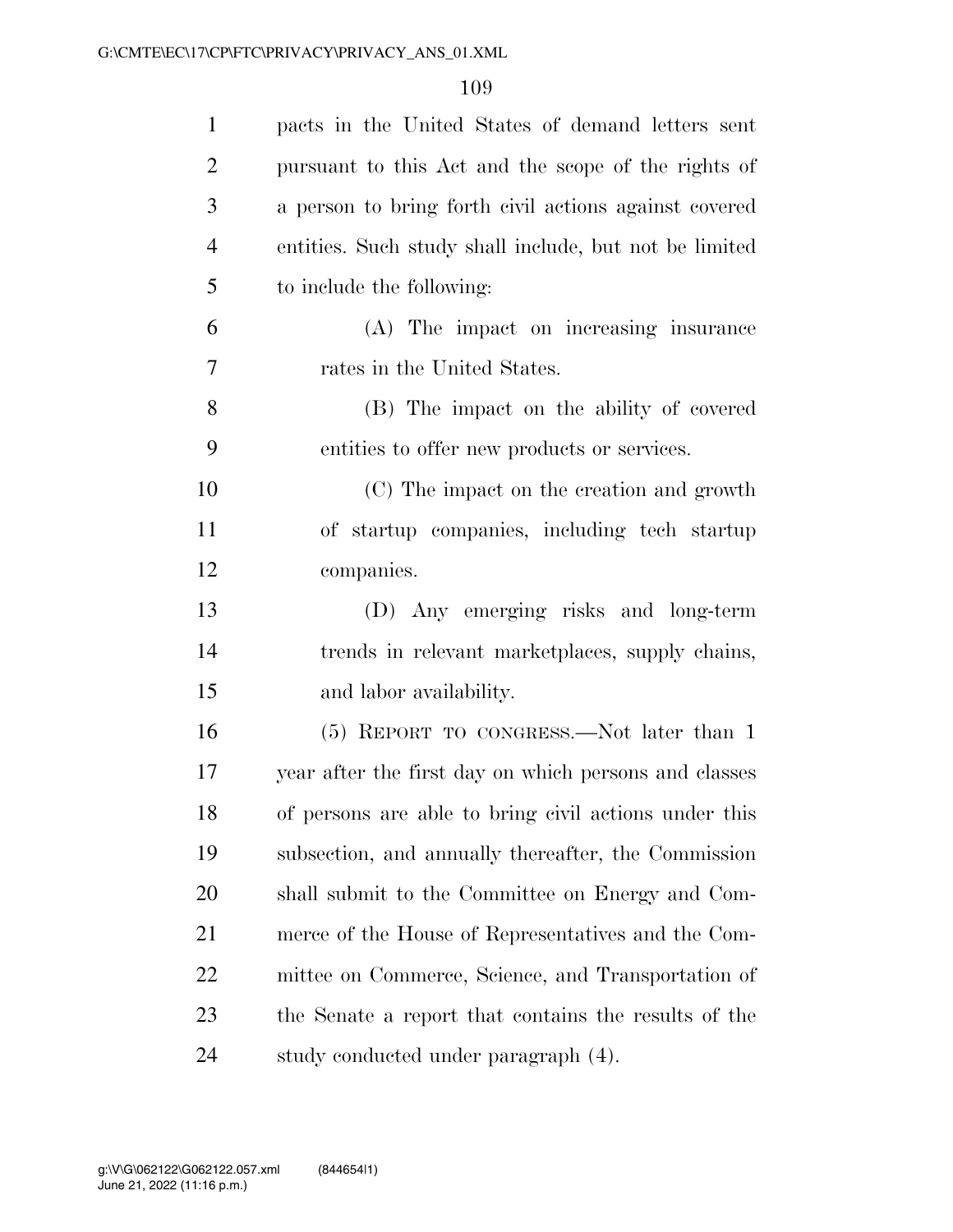(b) PRE-DISPUTE ARBITRATION AGREEMENTS AND PRE-DISPUTE JOINT ACTION WAIVERS.—

| 3              | (1) ARBITRATION.—Notwithstanding any other           |
|----------------|------------------------------------------------------|
| $\overline{4}$ | provision of law, no pre-dispute arbitration agree-  |
| 5              | ment with respect to an individual under the age of  |
| 6              | 18 may limit any of the rights provided in this Act. |
| 7              | $(2)$ JOINT ACTION WAIVERS.—                         |
| 8              | (A) Notwithstanding any other provision of           |
| 9              | law, no general agreement for pre-dispute joint      |
| 10             | action waiver with respect to an individual          |
| 11             | under the age of 18 may limit any of the rights      |
| 12             | provided in this Act.                                |
| 13             | (B) Notwithstanding any other provision of           |
| 14             | law, no arbitral or administrative pre-dispute       |
| 15             | joint action waiver may limit any of the rights      |
| 16             | provided in this Act irrespective of the age of      |
| 17             | a party to such agreement.                           |
| 18             | (3) DEFINITIONS.—For purposes of this sub-           |
| 19             | section:                                             |
| 20             | (A) PRE-DISPUTE ARBITRATION AGREE-                   |
| 21             | term "pre-dispute arbitration<br>MENT.—The           |
| 22             | agreement" means any agreement to arbitrate a        |
| 23             | dispute that has not arisen at the time of the       |
|                |                                                      |

making of the agreement.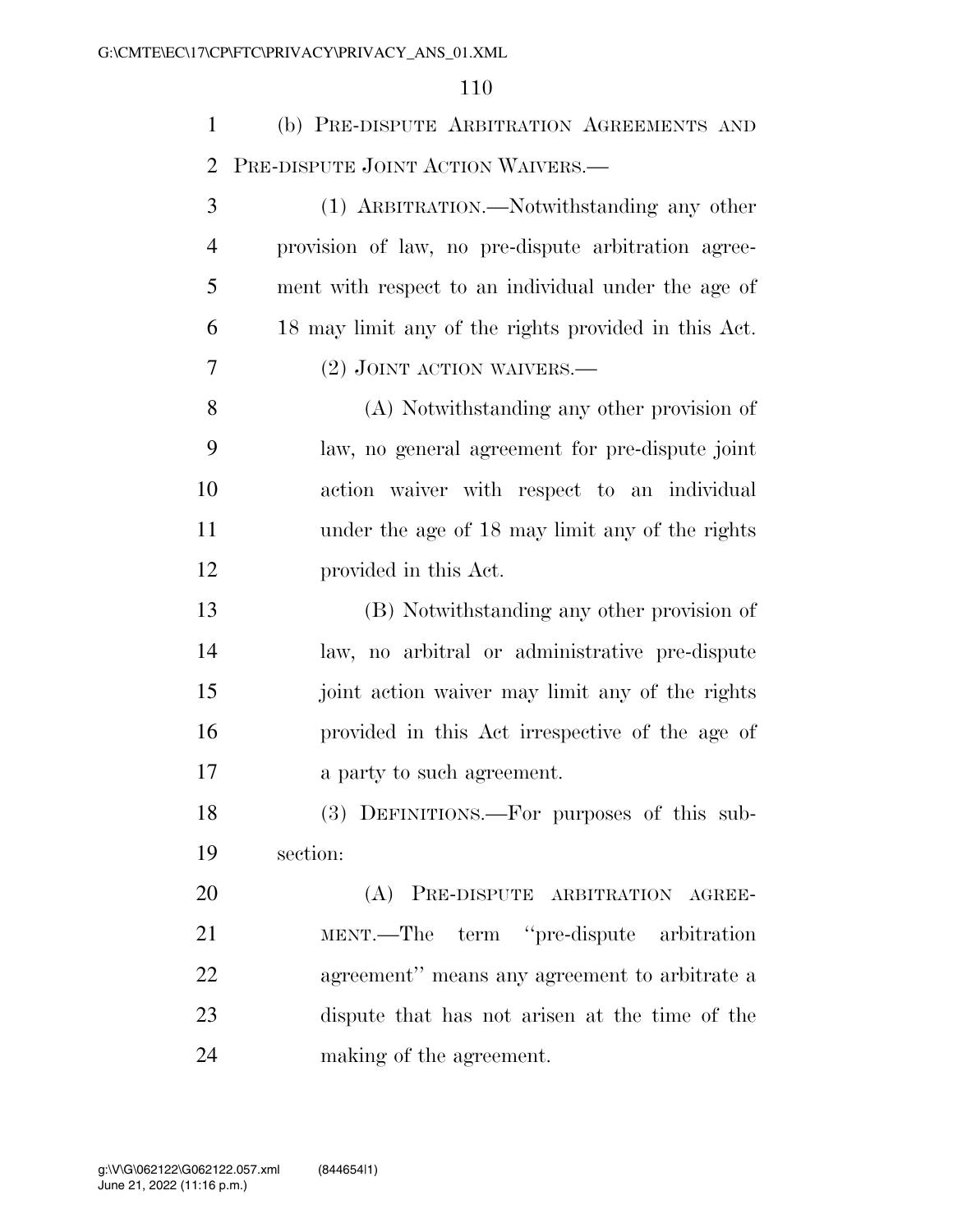(B) GENERAL PRE-DISPUTE JOINT-ACTION WAIVER.—The term ''pre-dispute joint-action waiver'' means an agreement, whether or not part of a pre-dispute arbitration agreement, that would prohibit or waive the right of 1 of the parties to the agreement to participate in a joint, class, or collective action in a judicial, ar- bitral, administrative, or other related forum, concerning a dispute that has not yet arisen at the time of the making of the agreement.

 (C) ARBITRAL OR ADMINISTRATIVE PRE- DISPUTE JOINT-ACTION WAIVER.—The term ''arbitral or administrative pre-dispute joint-ac- tion waiver'' means an agreement, whether or not part of a pre-dispute arbitration agreement, that would prohibit or waive the right of 1 of the parties to the agreement to participate in a joint, class, or collective action in a arbitral, ad- ministrative, or other related forum, concerning a dispute that has not yet arisen at the time of 21 the making of the agreement.

(c) RIGHT TO CURE.—

 (1) NOTICE.—Subject to paragraph (3), with respect to an action under this section for (i) injunc-tive relief; or (ii) an action against a covered entity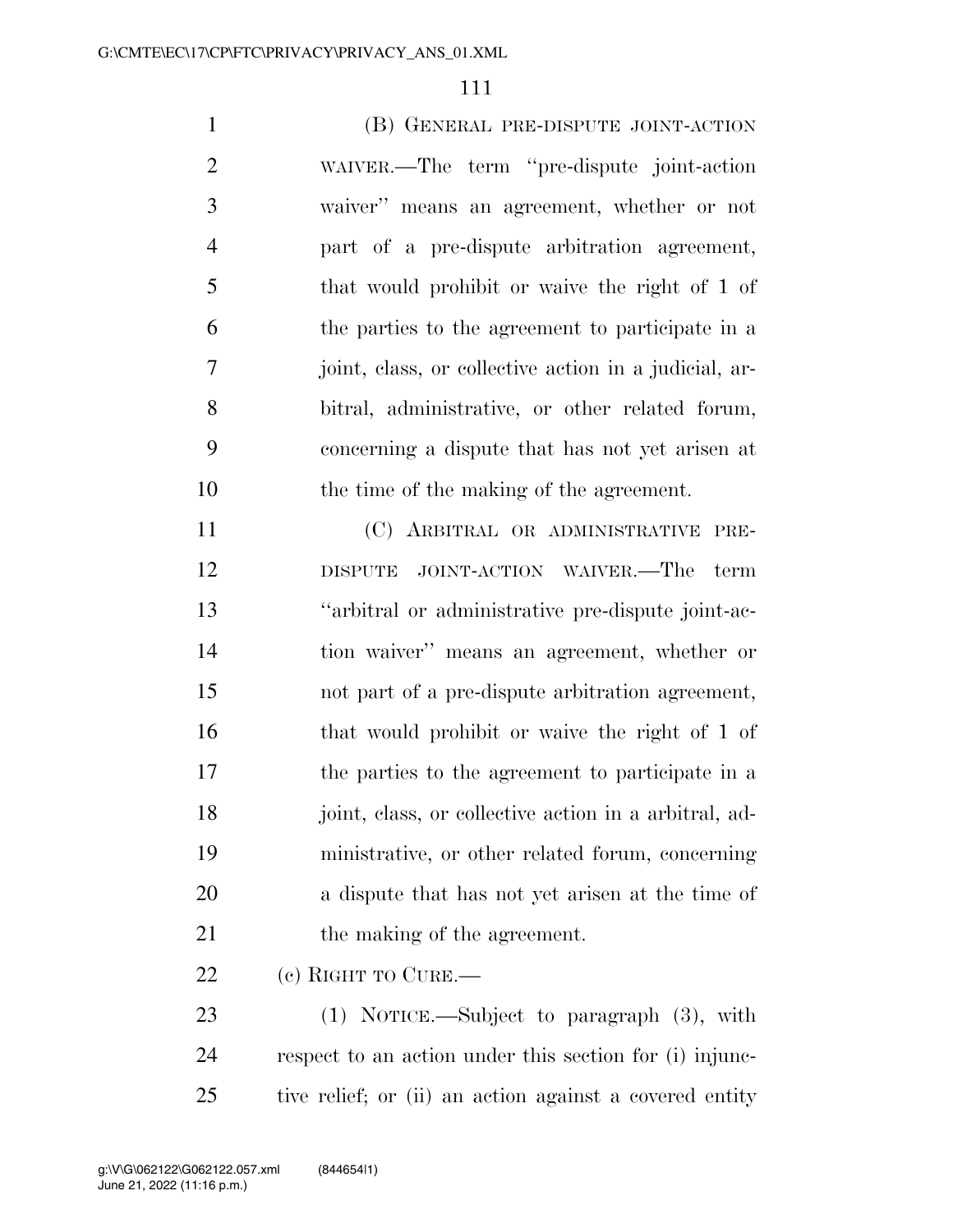that meets the requirements of section 209 of this Act, such action may be brought by a person or class of persons if—prior to initiating such action— the person or class of persons provides to the cov- ered entity 45 days' written notice identifying the specific provisions of this Act the person or class of persons alleges have been or are being violated.

 (2) EFFECT OF CURE.—Subject to paragraph (3), in the event a cure is possible, if within the 45 days the covered entity demonstrates it has cured the noticed violation or violations and provides the person or class of persons an express written state- ment that the violation or violations has been cured and that no further violations shall occur, an action for injunctive relief may be reasonably dismissed.

 (3) RULE OF CONSTRUCTION.—The notice de- scribed in paragraph (1) and the reasonable dis- missal in paragraph (2) shall not apply more than once to any alleged underlying violation.

 (d) DEMAND LETTER.—If a person or class of per- sons sends correspondence to a covered entity alleging a violation of the provisions of this Act and requests a mone- tary payment, such correspondence shall include the fol- lowing language: ''Please visit the website of the Federal Trade Commission to understand your rights pursuant to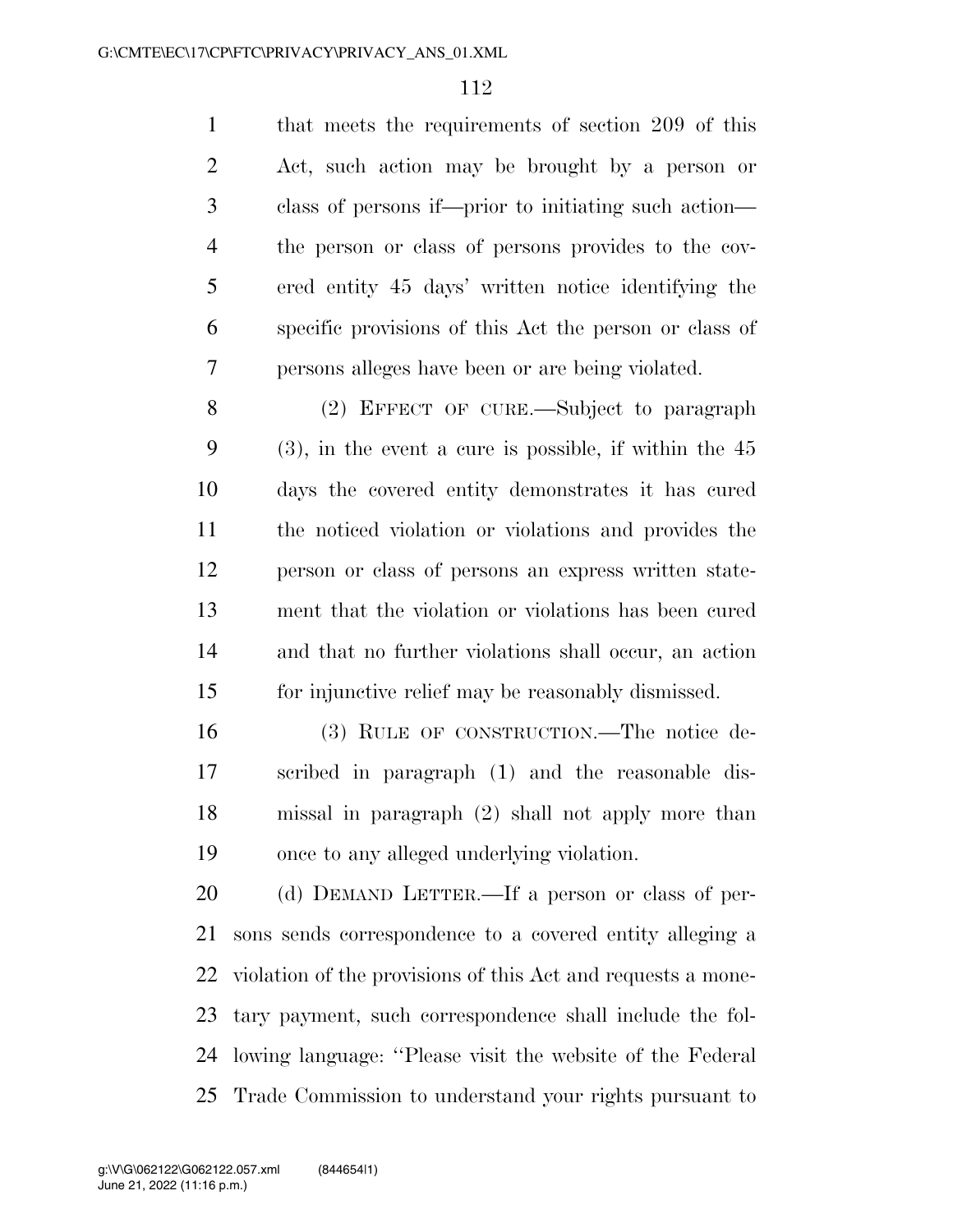this letter'' followed by a hyperlink to the webpage of the Commission required under section 201. If such cor- respondence does not include such language and hyperlink, the person or joint class of persons shall forfeit their rights under this section.

 (e) APPLICABILITY.—This section shall only apply to any claim alleging a violation of section 102, 104, 202, 8 203, 204, 205(a), 205(b), 206(c)(3)(D), 207(a), 208(a), or 302 for which relief described in subsection (a)(2) may be granted.

# **SEC. 404. RELATIONSHIP TO FEDERAL AND STATE LAWS.**

(a) FEDERAL LAW PRESERVATION.—

 (1) IN GENERAL.—Nothing in this Act or a reg- ulation promulgated under this Act shall be con-strued to limit—

 (A) the authority of the Commission, or any other Executive agency, under any other provision of law;

 (B) any requirement for a common carrier subject to section 64.2011 of title 47, Code of Federal Regulations, regarding information se-curity breaches; or

 (C) any other provision of Federal law un-less specifically authorized by this Act.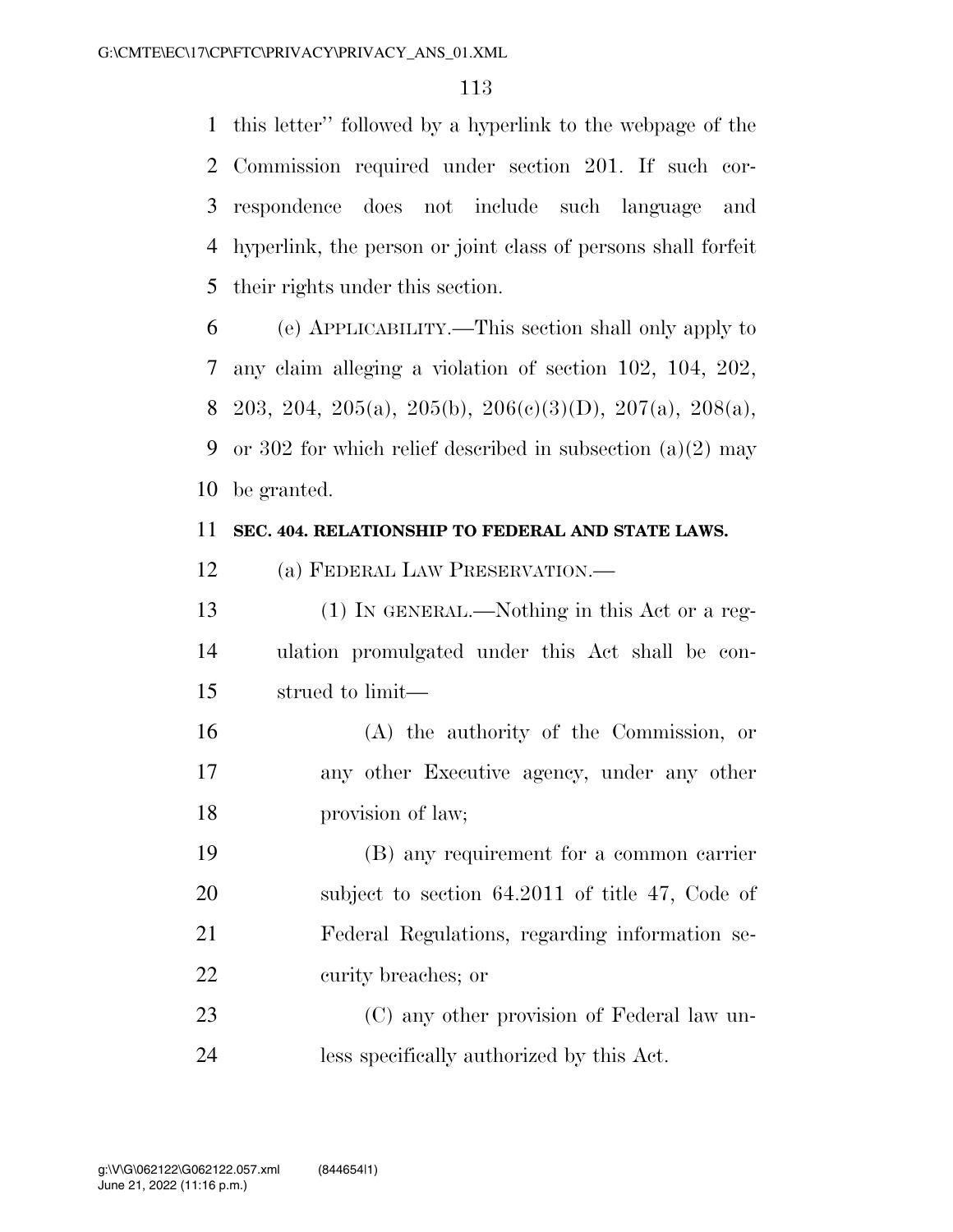| $\mathbf{1}$   | (2) APPLICABILITY OF OTHER PRIVACY RE-                                                             |
|----------------|----------------------------------------------------------------------------------------------------|
| $\overline{2}$ | $QUIREMENTS. - A covered entity that is required to$                                               |
| 3              | comply with title V of the Gramm-Leach-Bliley Act                                                  |
| 4              | $(15 \t{U.S.C. } 6801 \t{et seq.}),$ the Health Information                                        |
| 5              | Technology for Economic and Clinical Health Act                                                    |
| 6              | $(42 \text{ U.S.C. } 17931 \text{ et seq.}), \text{ part } C \text{ of title } XI \text{ of the }$ |
| 7              | Social Security Act (42 U.S.C. 1320d et seq.), the                                                 |
| 8              | Fair Credit Reporting Act (15 U.S.C. 1681 et seq.),                                                |
| 9              | the Family Educational Rights and Privacy Act (20)                                                 |
| 10             | U.S.C. 1232g; part 99 of title 34, Code of Federal                                                 |
| 11             | Regulations), or the regulations promulgated pursu-                                                |
| 12             | ant to section $264(c)$ of the Health Insurance Port-                                              |
| 13             | ability and Accountability Act of 1996 (42 U.S.C.                                                  |
| 14             | $1320d-2$ note), and is in compliance with the data                                                |
| 15             | privacy requirements of such regulations, part, title,                                             |
| 16             | or Act (as applicable), shall be deemed to be in com-                                              |
| 17             | pliance with the related requirements of this title,                                               |
| 18             | except for section 208, solely and exclusively with re-                                            |
| 19             | spect to data subject to the requirements of such                                                  |
| 20             | regulations, part, title, or Act. Not later than 1 year                                            |
| 21             | after the date of enactment of this Act, the Commis-                                               |
| 22             | sion shall issue guidance describing the implementa-                                               |
| 23             | tion of this paragraph.                                                                            |
|                |                                                                                                    |

 (3) APPLICABILITY OF OTHER DATA SECURITY REQUIREMENTS.—A covered entity that is required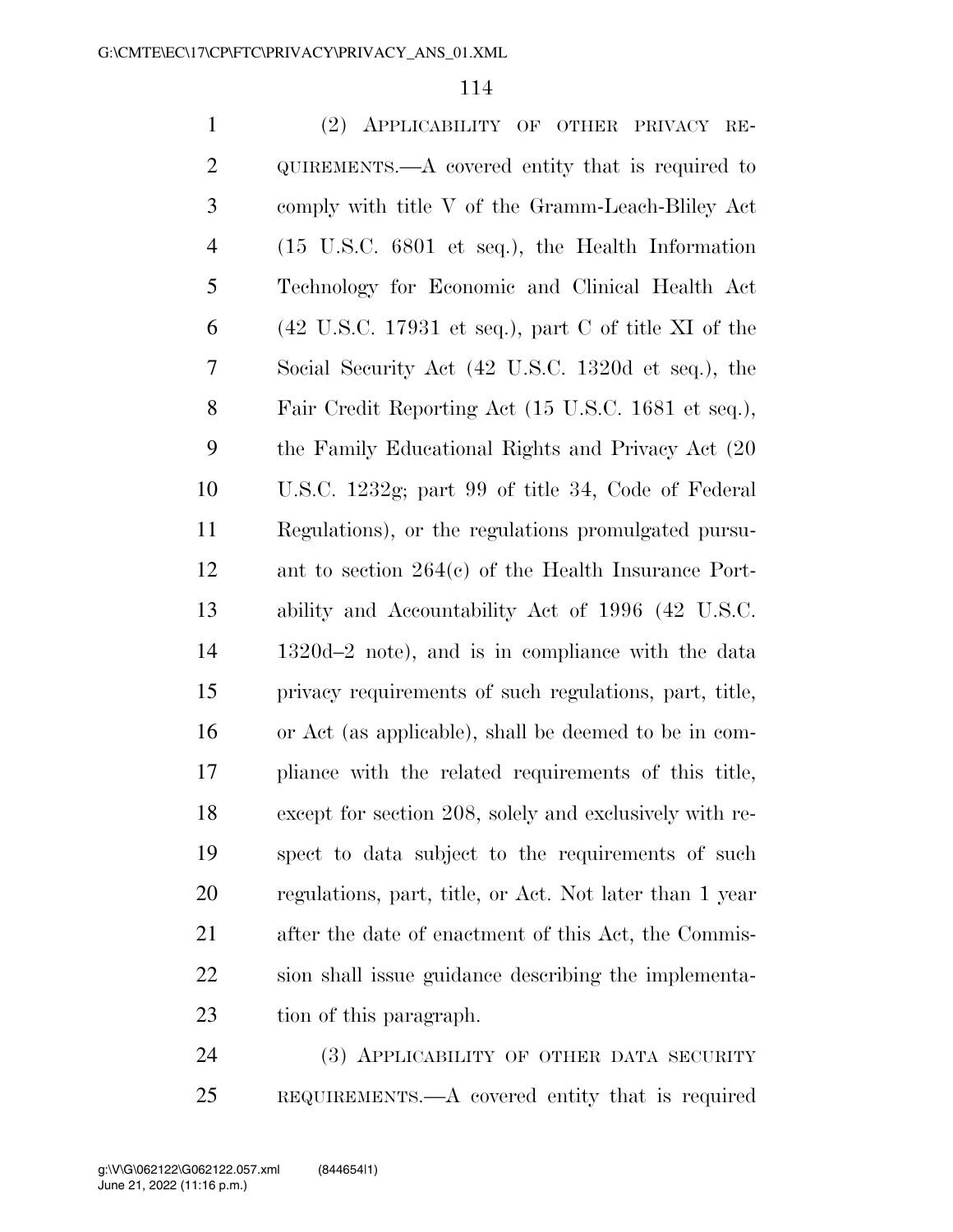to comply with title V of the Gramm-Leach-Bliley Act (15 U.S.C. 6801 et seq.), the Health Informa- tion Technology for Economic and Clinical Health Act (42 U.S.C. 17931 et seq.), part C of title XI of the Social Security Act (42 U.S.C. 1320d et seq.), or the regulations promulgated pursuant to section 264(c) of the Health Insurance Portability and Ac- countability Act of 1996 (42 U.S.C. 1320d–2 note), and is in compliance with the information security requirements of such regulations, part, title, or Act (as applicable), shall be deemed to be in compliance with the requirements of section 208 solely and ex- clusively with respect to data subject to the require- ments of such regulations, part, title, or Act. Not later than 1 year after the date of enactment of this Act, the Commission shall issue guidance describing the implementation of this paragraph.

(b) PREEMPTION OF STATE LAWS.—

 (1) IN GENERAL.—No State or political subdivi- sion of a State may adopt, maintain, enforce, pre- scribe, or continue in effect any law, regulation, rule, standard, requirement, or other provision having the force and effect of law of any State, or political sub-division of a State, covered by the provisions of this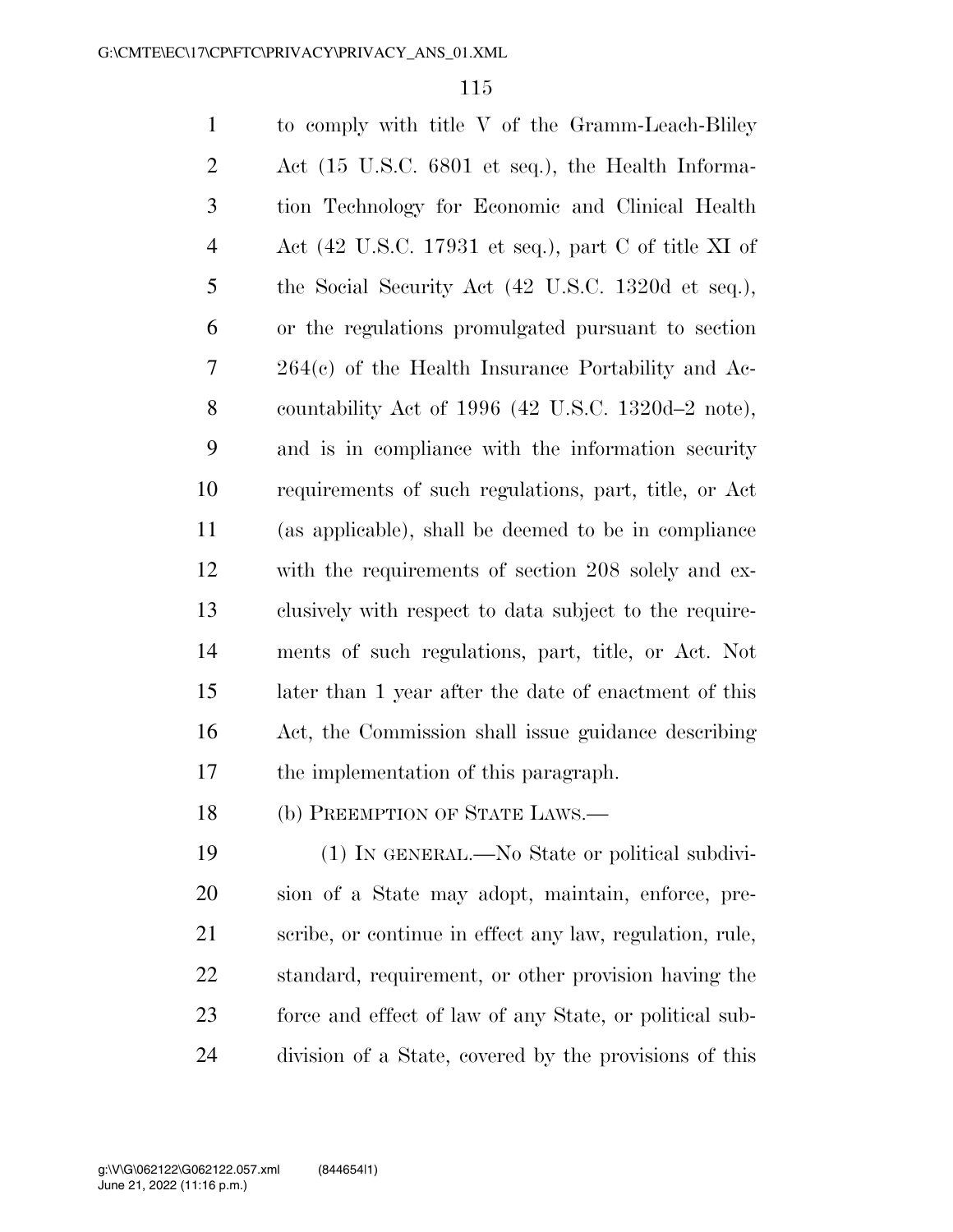| $\mathbf{1}$   | Act, or a rule, regulation, or requirement promul-     |
|----------------|--------------------------------------------------------|
| $\overline{2}$ | gated under this Act.                                  |
| 3              | (2) STATE LAW PRESERVATION.—Paragraph                  |
| 4              | (1) shall not be construed to preempt, displace, or    |
| 5              | supplant the following State laws, rules, regulations, |
| 6              | or requirements:                                       |
| 7              | (A) Consumer protection laws of general                |
| 8              | applicability such as laws regulating deceptive,       |
| 9              | unfair, or unconscionable practices. However,          |
| 10             | the fact of a violation of this Act shall not be       |
| 11             | pleaded as an element of any violation of such         |
| 12             | law.                                                   |
| 13             | (B) Civil rights laws.                                 |
| 14             | (C) Laws that govern the privacy rights or             |
| 15             | other protections of employees, employee infor-        |
| 16             | mation, students, or student information.              |
| 17             | (D) Laws that address notification require-            |
| 18             | ments in the event of a data breach.                   |
| 19             | (E) Contract or tort law.                              |
| 20             | (F) Criminal laws governing fraud, theft,              |
| 21             | including identity theft, unauthorized access to       |
| 22             | information or electronic devices, or unauthor-        |
| 23             | ized use of information, malicious behavior, or        |
| 24             | similar provisions, or laws of criminal proce-         |
| 25             | dure.                                                  |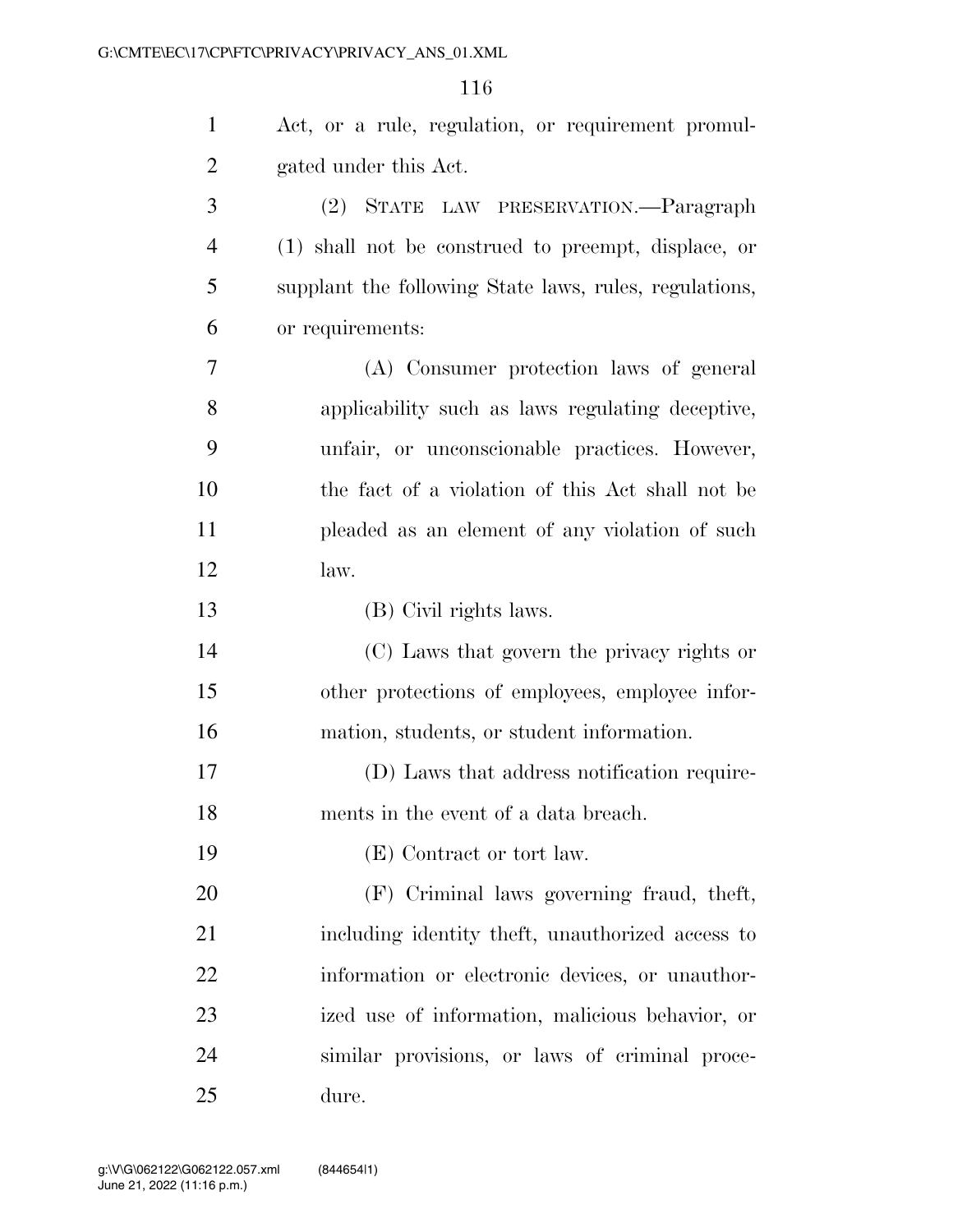| $\mathbf{1}$   | (G) Criminal or civil laws regarding               |
|----------------|----------------------------------------------------|
| $\overline{2}$ | cyberstalking, cyberbullying, nonconsensual por-   |
| 3              | nography, or sexual harassment.                    |
| $\overline{4}$ | (H) Public safety or sector specific laws          |
| 5              | unrelated to privacy or security.                  |
| 6              | (I) Laws that address public records,              |
| 7              | criminal justice information systems, arrest       |
| 8              | records, mug shots, conviction records, or non-    |
| 9              | conviction records.                                |
| 10             | (J) Laws that address banking records, fi-         |
| 11             | nancial records, tax records, Social Security      |
| 12             | numbers, credit cards, credit reporting and in-    |
| 13             | vestigations, credit repair, credit clinics, or    |
| 14             | check-cashing services.                            |
| 15             | (K) Laws that solely address facial rec-           |
| 16             | ognition or facial recognition technologies, elec- |
| 17             | tronic surveillance, wiretapping, or telephone     |
| 18             | monitoring.                                        |
| 19             | The Biometric Information Privacy<br>(L)           |
| <b>20</b>      | Act (740 ICLS 14 et seq.) and the Genetic In-      |
| 21             | formation Privacy Act (410 ILCS 513 et seq.).      |
| 22             | (M) Laws to address unsolicited email              |
| 23             | messages, telephone solicitation, or caller ID.    |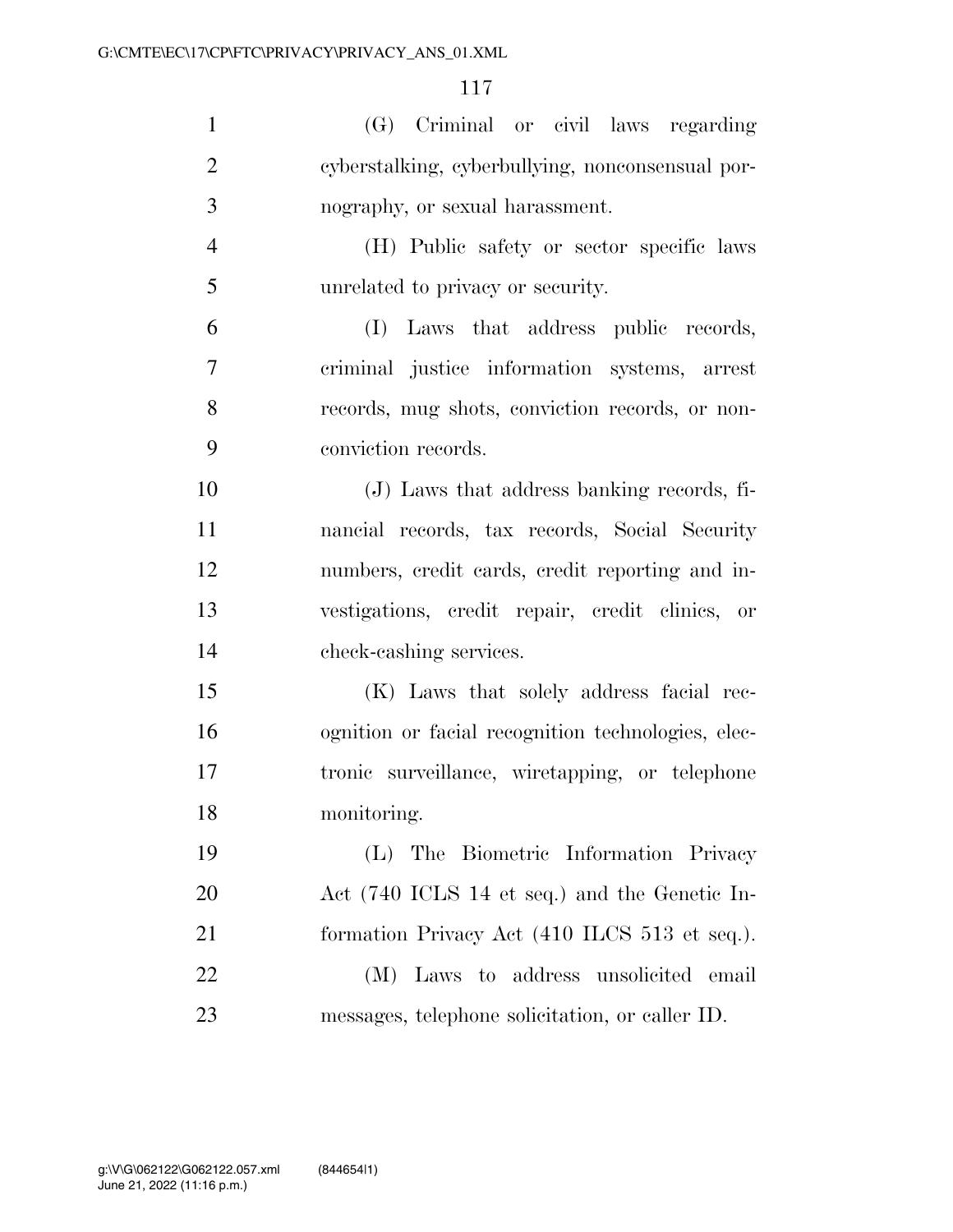| $\mathbf{1}$   | (N) Laws that address health information,                |
|----------------|----------------------------------------------------------|
| $\overline{2}$ | medical information, medical records, HIV sta-           |
| 3              | tus, or HIV testing.                                     |
| $\overline{4}$ | (O) Laws that address the confidentiality                |
| 5              | of library records.                                      |
| 6              | (P) Section 1798.150 of the California                   |
| $\overline{7}$ | Civil Code (as amended on November 3, 2020)              |
| 8              | by initiative Proposition 24, Section 16).               |
| 9              | (3) NONAPPLICATION OF FCC PRIVACY LAWS                   |
| 10             | REGULATIONS TO COVERED ENTITIES.-Not-<br><b>AND</b>      |
| 11             | withstanding any other provision of law, Sections        |
| 12             | 222, 338(i), and 631 of the Communications Act of        |
| 13             | 1934, as amended, (47 U.S.C. §§ 222, 338(i), and         |
| 14             | 551) and any regulation promulgated by the Federal       |
| 15             | Communications Commission under such sections,           |
| 16             | shall not apply to any covered entity with respect to    |
| 17             | the collecting, processing, or transferring of covered   |
| 18             | data under this Act.                                     |
| 19             | (c) PRESERVATION OF COMMON LAW OR STATUTORY              |
| 20             | CAUSES OF ACTION FOR CIVIL RELIEF.—Nothing in this       |
| 21             | Act, nor any amendment, standard, rule, requirement, as- |
| 22             | sessment, law or regulation promulgated under this Act,  |
| 23             | shall be construed to preempt, displace, or supplant any |
| 24             | Federal or State common law rights or remedies, or any   |
|                |                                                          |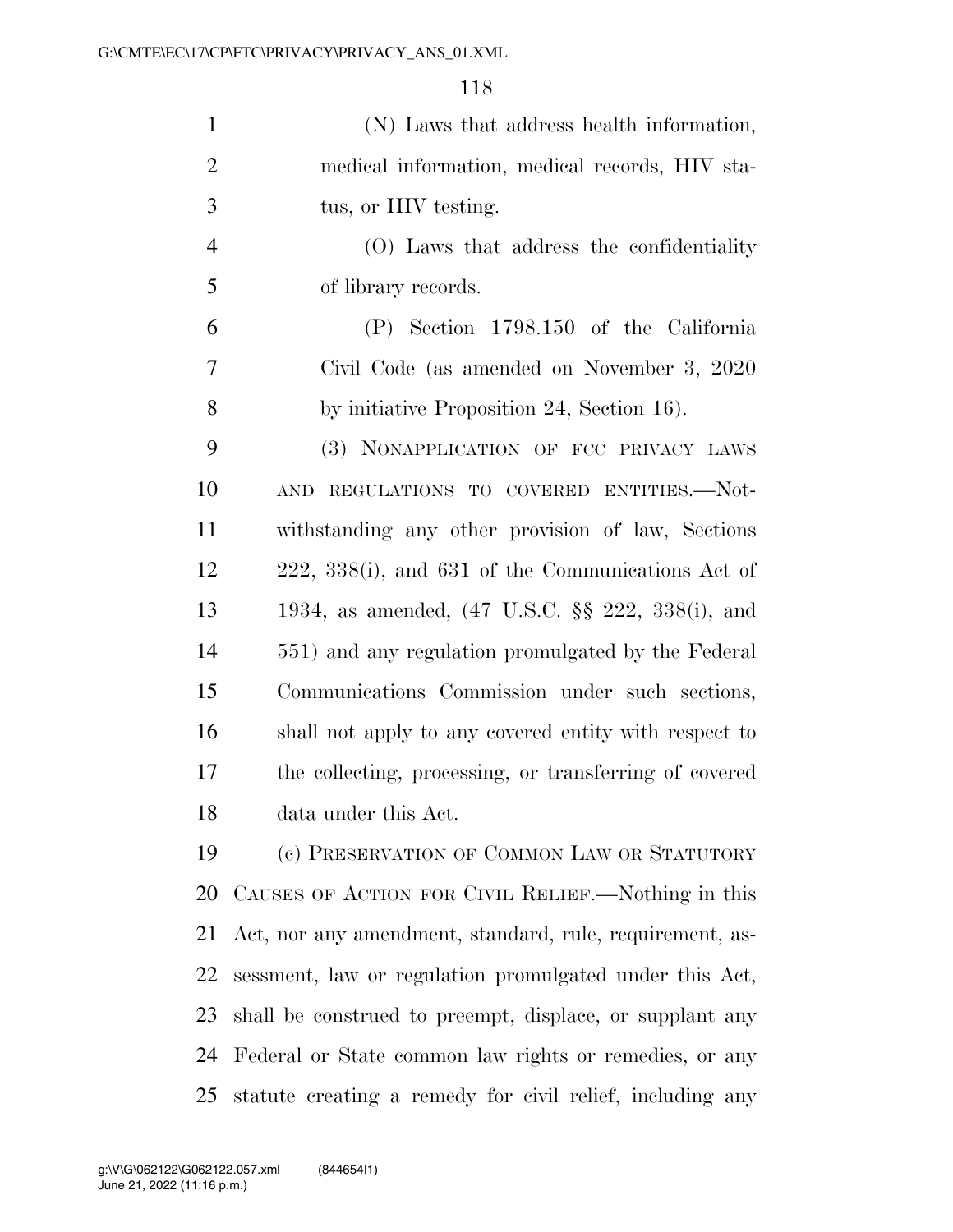cause of action for personal injury, wrongful death, prop- erty damage, or other financial, physical, reputational, or psychological injury based in negligence, strict liability, products liability, failure to warn, an objectively offensive intrusion into the private affairs or concerns of the indi- vidual, or any other legal theory of liability under any Fed- eral or State common law, or any State statutory law, ex- cept that the fact of a violation of this Act shall not be pleaded as an element of any such cause of action.

# **SEC. 405. SEVERABILITY.**

 If any provision of this Act, or the application thereof to any person or circumstance, is held invalid, the remain- der of this Act and the application of such provision to other persons not similarly situated or to other cir-cumstances shall not be affected by the invalidation.

#### **SEC. 406. COPPA.**

 (a) IN GENERAL.—Nothing in this Act shall be con- strued to relieve or change any obligations that a covered entity or another person may have under the Children's Online Privacy Protection Act of 1998 (15 U.S.C. 6501 et seq.).

 (b) UPDATED REGULATIONS.—Not later than 180 days after the enactment of this Act, the Commission shall amend its rules issued pursuant to the Children's Online Privacy Protection Act of 1998 (15 U.S.C. 6501 et seq.)